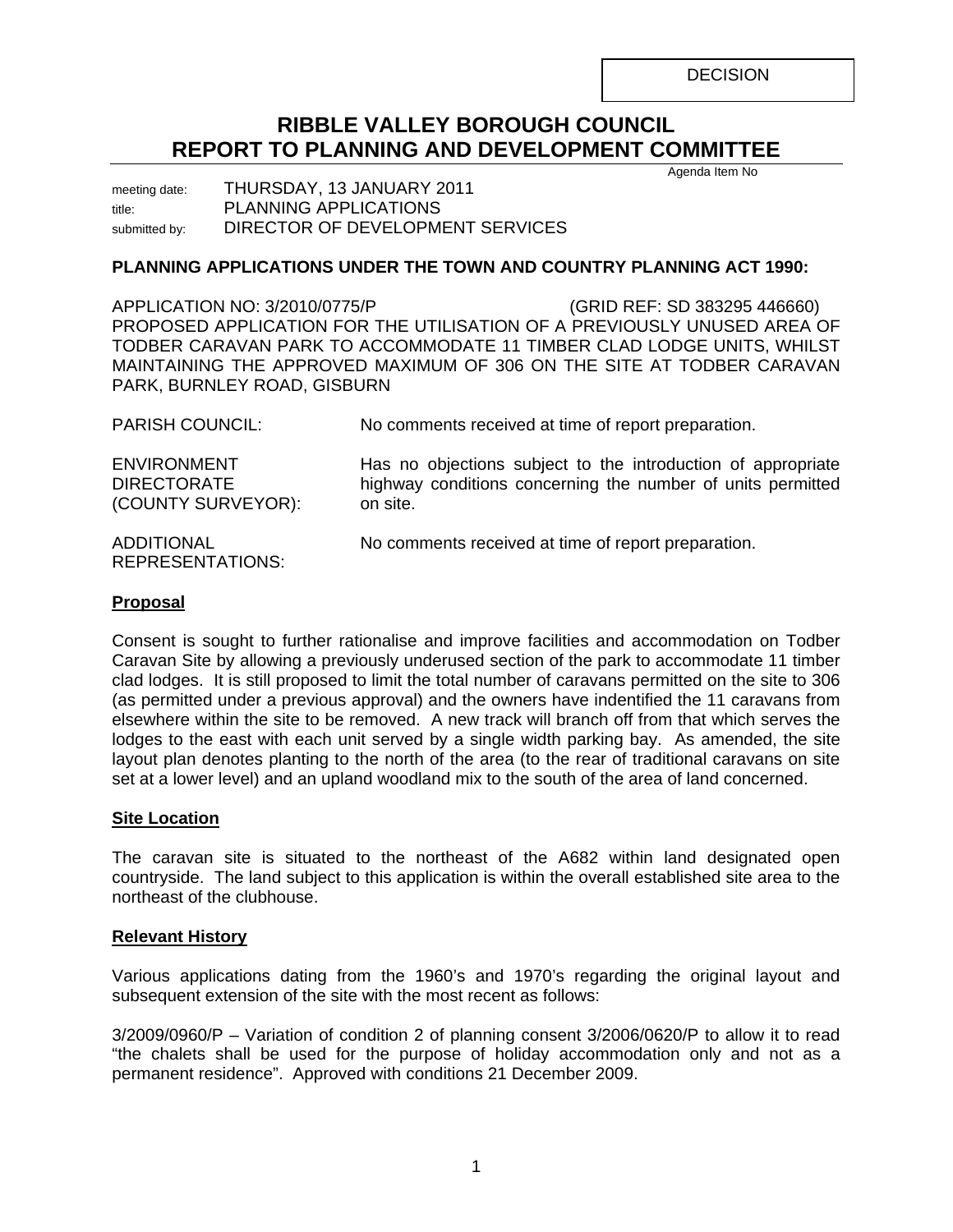3/2006/0620/P – Utilisation of a previously unused area to accommodate 22 timber clad twin units. Approved with conditions 14 September 2006.

 $3/2005/0289$ /P – Proposed extension to operating period to allow for use of the site for 10 $\frac{1}{2}$ months each year, running from 1 March to 15 January. Approved with conditions 21 July 2005.

3/1999/0662/P – Change of use of part of the caravan park from touring caravans to static holiday homes. Approved with conditions 4 November 1999.

## **Relevant Policies**

Policy G1 - Development Control. Policy G5 - Settlement Strategy. Policy ENV3 - Development in Open Countryside. Policy RT1 - General Recreation and Tourism Policy. Policy RT5 - New Static Caravan Sites and Extensions to Existing Sites. RVBC Caravan Compendium – A Guide to Policy and Implementation. DCLG – Good Practice Guide on Planning for Tourism.

### **Environmental, AONB, Human Rights and Other Issues**

Key matters for consideration in the determination of this application are the principle of the development, its likely visual impact and whether there would be any adverse impacts on highway safety as a result of the scheme's implementation.

In assessing the principle of the extension proposed, it is important to have regard to the fact that the land in question already forms part of the overall caravan site's ownership. It is presently grassed with the land falling away to the north towards the existing caravans on site. The applicants have stated that it is not the intention to increase the overall numbers on site but remove the equivalent number of any degraded or unsatisfactory caravans/pitches thereby reducing density on the existing developed parts of the site. They have provided details for the vans to be removed and thus should Committee be minded to approve the application an appropriately worded condition would need to ensure their removal at the relevant date to ensure the total number of units on site did not exceed the 306 threshold. Policy RT5 of the Districtwide Local Plan is generally supportive of proposals such as this subject to the caveat that the development would not be intrusive in the landscape. The proposal does incorporate a detailed planting scheme for the internal layout of this proposal but also an area of woodland planting to the south. The latter is at the request of the Council's Countryside Officer in order to provide a planting buffer on an area of the overall site where there is very limited tree cover. There is no denying that this scheme will have some visual impact but I am satisfied that the landform on approach from the south will limit potential views. From the north any cabins will be seen in conjunction with the remainder of the site as they are set immediately to the south of the more traditional vans on site. In my opinion the visual impact of the works proposed would not be so significantly detrimental as to warrant an unfavourable recommendation.

In terms of the highway safety implications of the development the County Survey has commented that providing conditions are imposed to limit the number of units on site at any one time to not more than 306 with no use of the site by touring caravans at any time, the application will have no material impact on the level of vehicular activity beyond that existing and permitted by previous consents.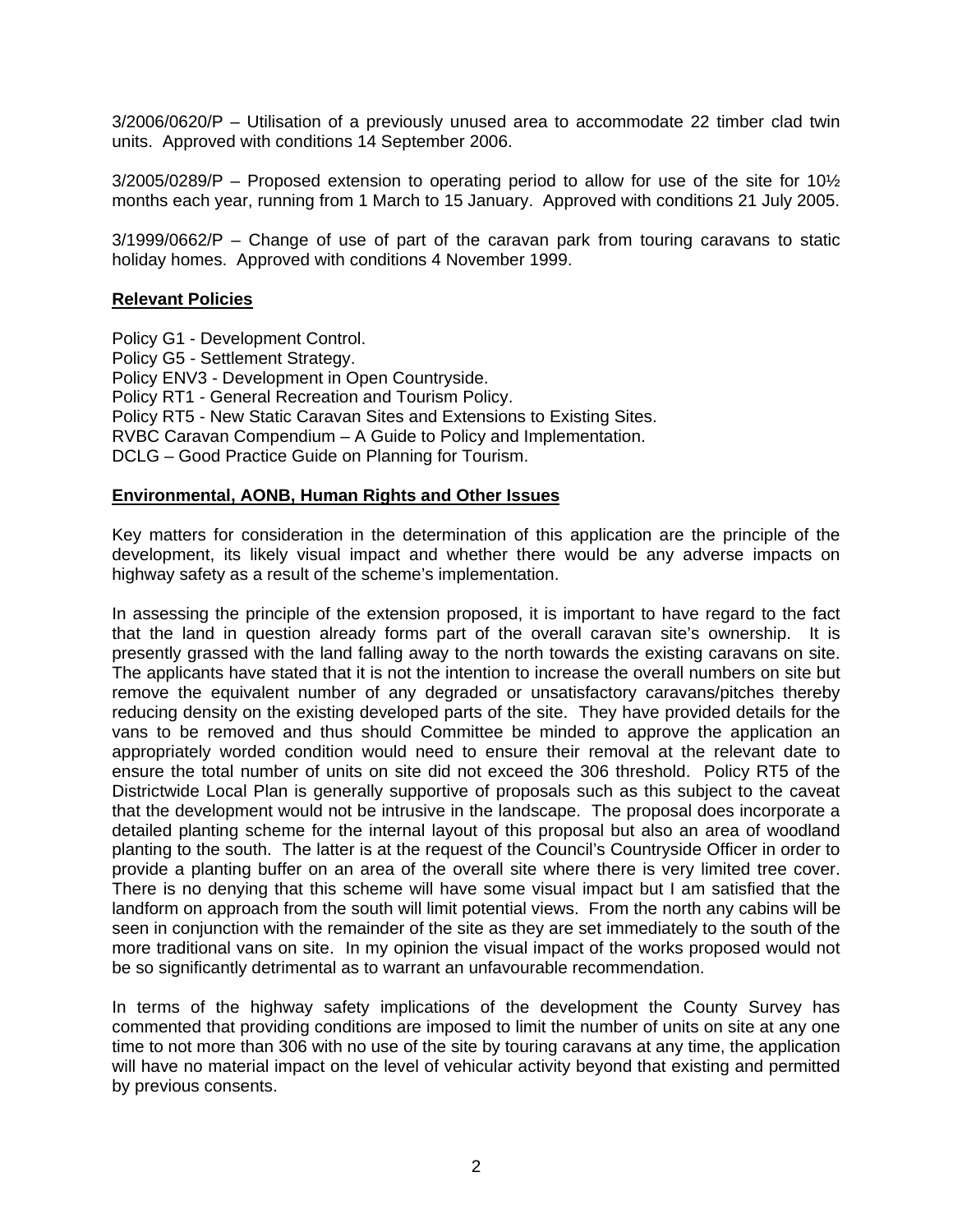I am also mindful of the need to control the occupancy of the timber lodges and Committee will note from the relevant history section of this report that there are two occupancy periods on the Todber site. The traditional caravan units are subject to the operating period conditioned under 3/2005/0289/P namely 1 March to 15 January with the more recently added 22 timber lodges to the east of where these lodges would be sited having a condition that permits year-round occupancy subject to certain provisions. The condition imposed on 3/2009/0960/P does not permit them to be occupied as a person's sole or main place of residence, specifies they are for holiday purposes only and requires the owners/operators to maintain an up date register of owners/occupiers, giving their main home address. That relaxation was allowed having regard to the Good Practice Guide on Planning for Tourism (2006) which recognises that the nature of holidays has become increasingly diverse. It refers to the use of seasonal occupancy conditions to protect the local environment eg protection of important species of birds during breeding seasons, not in particular to restrict permanent residential accommodation. Given the approach taken on the adjacent part of the overall site for the 22 timber cabins I consider occupancy of these 11 units should be conditioned in the same manner they have been.

Therefore having very carefully assessed all the above, I am of the opinion that the scheme accords with policy and recommend accordingly.

### SUMMARY OF REASONS FOR APPROVAL

The proposal has no significant detrimental impact on nearby residential amenity, nor would it have an adverse visual impact or be to the detriment of highway safety.

RECOMMENDATION: That planning permission be GRANTED subject to the following condition(s):

1. The development must be begun no later than the expiration of three years beginning with the date of this permission.

 REASON: Required to be imposed in pursuance to Section 91 of the Town and Country Planning Act 1990.

2. This permission shall be implemented in accordance with the proposal as detailed on drawings SO/02 Dwg 01 Amendment A proposed site plan and SO/02 Dwg 02 Amendment A proposed site plan received on 9 December 2010 and SO-02 Dwg/02 site location plan.

REASON: For the avoidance of doubt to clarify which plans are relevant.

- 3. The terms of occupancy of the 11 chalets on the red edged approved plan shall be as follows:
	- (i) The chalets shall be occupied for holiday purposes only.
	- (ii) The chalets shall not be occupied as a person's sole or main place of residence.
	- (iii) The owners/operators shall maintain an up-to-date register of the names of all owners/occupiers of individual chalets on the site, and of their main home addresses, and shall make this information available at all reasonable times to the Local Planning Authority.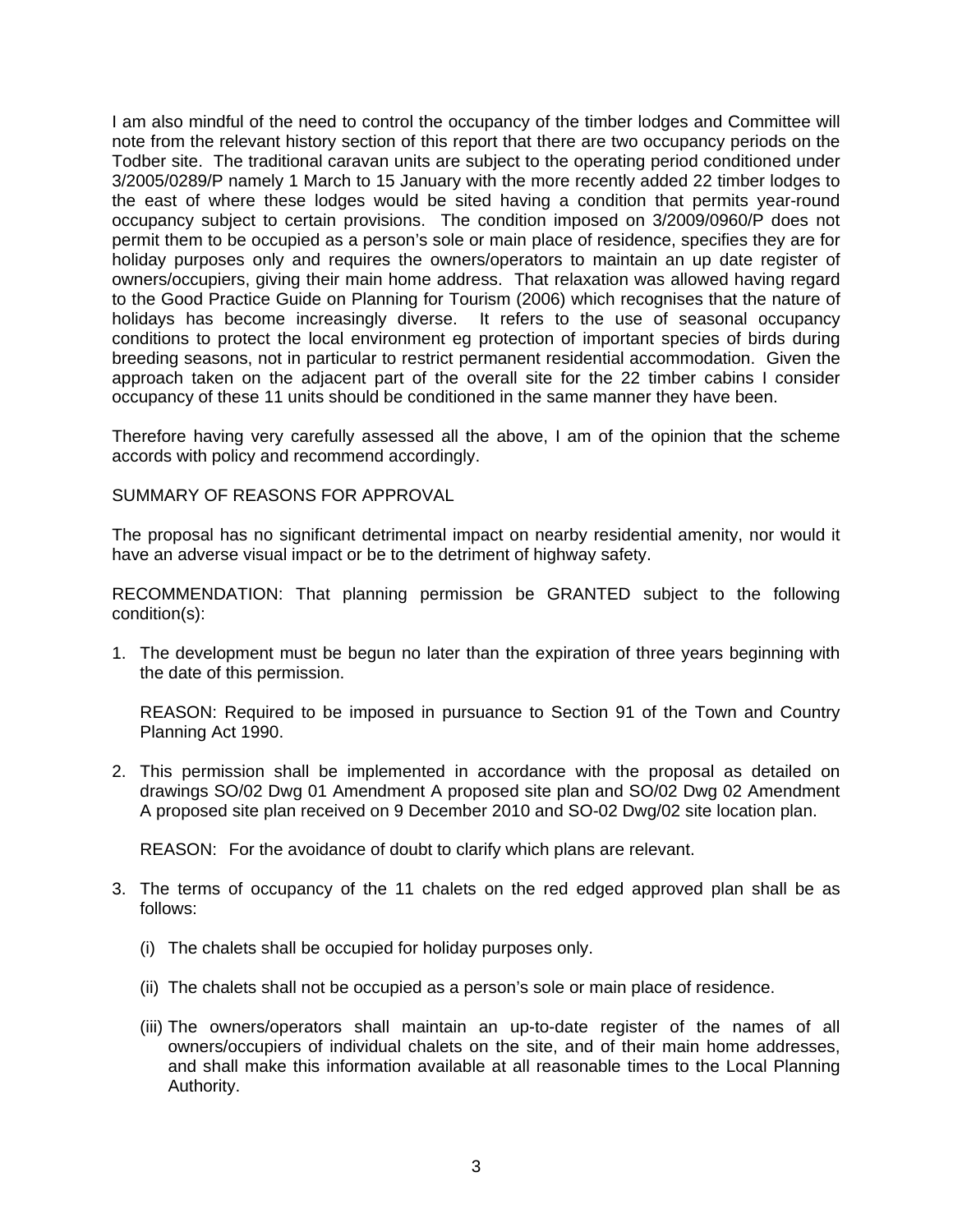REASON: In accordance with Policies G5 and RT5 of the Ribble Valley Districtwide Local Plan in order to ensure that the approved holiday accommodation is not used for unauthorised permanent residential accommodation. The register required in (iii) above shall normally be collected by the caravan site licence holder or his/her nominated person.

4. The total number of static caravans on the overall site shall not exceed 306 and under no circumstances whatsoever shall the area defined as playing field be used for the positioning of static caravans and there shall be no touring caravans whatsoever located within the site.

 REASON: In accordance with Policies G1 and ENV3 of the Ribble Valley Districtwide Local Plan in the interests of road safety and visual amenities of the area.

- 5. The vans so defined for removal on drawing S/02 Dwg 02 Amendment A shall be physically removed from the caravan site with their former pitches reinstated to grassland to the written satisfaction of the Local Planning Authority prior to any of the lodges being delivered to site. REASON: In accordance with Policies G1 and ENV3 of the Ribble Valley Districtwide Local Plan in the interests of road safety and visual amenities of the area.
- 6. Notwithstanding the details shown on drawing SO/02 Dwg 01 Amendment A received on 9 December 2010 the development hereby permitted shall not be commenced until further details of the planting to the south of the area for the lodges has been submitted to and approved in writing by the Local Planning Authority. The scheme shall indicate the total site area to be planted with an upland woodland mix, the types and number of trees and shrubs, their distribution on site and include any changes of level or landform.

 The detailed scheme for the internal layout as shown on drawing SO/02 drawing 01 amendment A and subsequently submitted details in respect of the area of upland woodland planting shall be implemented in the first planting season following occupation or use of the development, whether in whole or part and shall be maintained thereafter for a period of not less than 5 years to the satisfaction of the Local Planning Authority. This maintenance shall include the replacement of any tree or shrub which is removed, or dies, or is seriously damaged, or becomes seriously diseased, by a species of similar size to those originally planted.

 REASON: In the interests of the amenity of the area and to comply with Policy G1 of the Ribble Valley Districtwide Local Plan.

### NOTE(S):

1. For clarity the vans identified for removal upon drawing SO/02 Dwg 02 Amendment A are plots 107, 121, B1, B6, A20, A21, E42, E43, K9, K11 and K13.

APPLICATION NO: 3/2010/0801/P (GRID REF: SD 375164 442615) PROPOSED RETROSPECTIVE APPLICATION FOR ASSOCIATED LIGHTING FOR PREVIOUSLY APPROVED ALL WEATHER PITCH AT CLITHEROE ROYAL GRAMMAR, CHATBURN ROAD, CLITHEROE.

PARISH COUNCIL: No objections.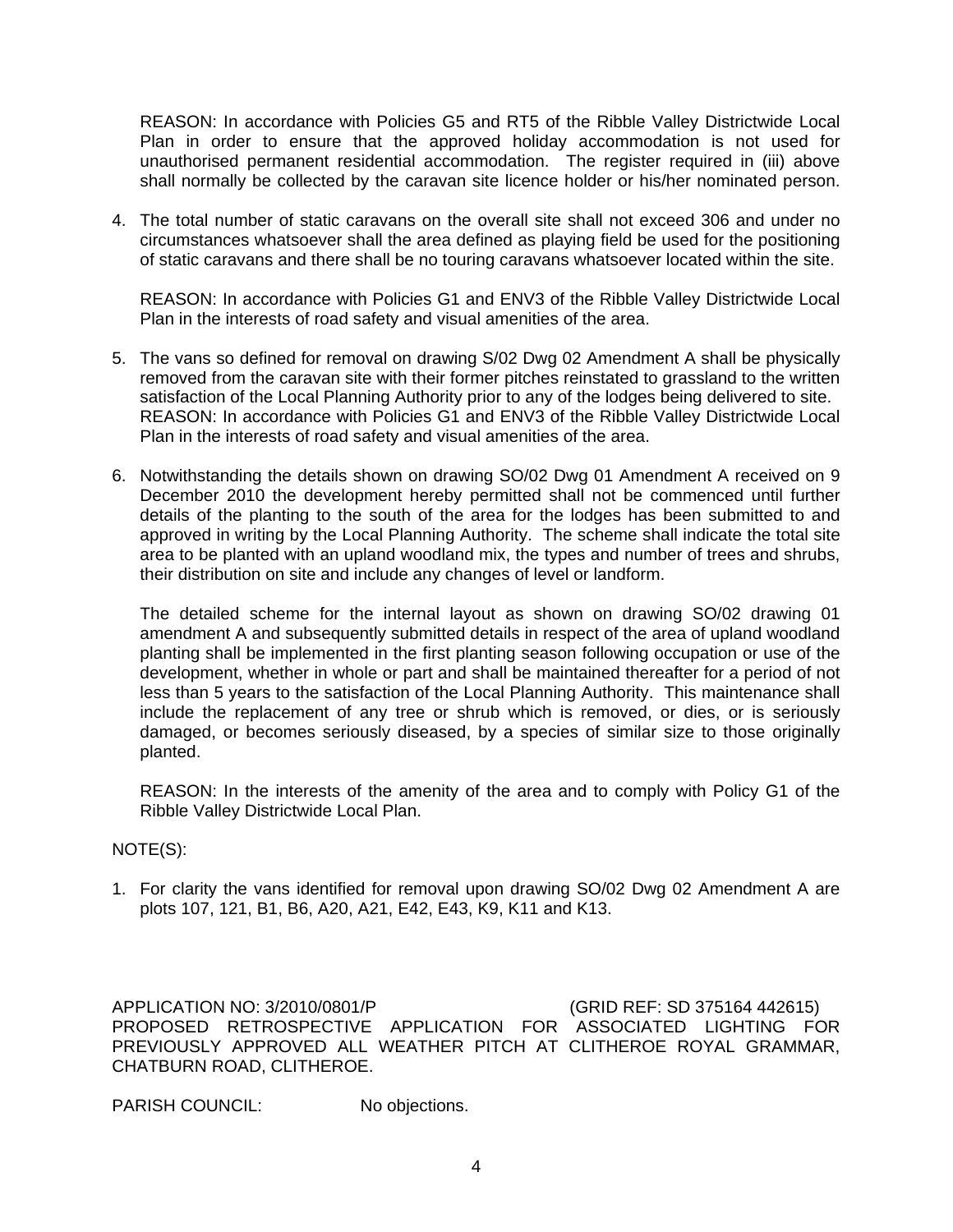ENVIRONMENTAL HEALTH: No objections regarding the revised terms of usage.

ADDITIONAL REPRESENTATIONS: Three letters of objection have been received. The main issues concern the following points:

- 1. Lighting The provision of bright or poorly directed lights being on in periods of darkness will spill in to surrounding properties affecting the amenity of residents. No lighting should be allowed within this area of open countryside.
- 2. Usage As a result of the last application it was understood that the pitch would only be used during school hours. Would the pitch be used by outside users? If this is the case this would impact negatively on residential amenity.
- 3. Noise The residents already suffer from noise from the school during school hours which takes the form of very loud shouting and frequent use of bad language. The illumination would enable the pitch to be used all year round and late in to the evenings thus residents would lose the quiet enjoyment experienced in their gardens.
- 4. It appears as though the school is trying to get this application through in inappropriate ways, as if this had been included with the original application it is likely that there would have been a lot more opposition.

## **Proposal**

Members will be aware that that the application for the all weather pitch with associated fencing was approved with conditions at the May 2010 Planning and Development Committee meeting. Permission is now sought to include six lighting columns in to the scheme. The lighting columns would be approximately 13 metres high with three positioned on either side of the all weather pitch. The proposed luminaries are flat glass and directional as illustrated on the Light Spillage Layout plan submitted with the application.

## **Site Location**

The pitch is located to the rear of the school which fronts onto Chatburn Road, Clitheroe. The pitch is approximately 115m from the rear gardens of Chatburn Park Drive, 80m from the rear gardens on Green Drive and 70m from the industrial area at the rear.

### **Relevant History**

3/2010/0241 – New build all weather pitch. Approved with conditions.

## **Relevant Policies**

Policy G1 – Development Control. Policy ENV13 – Landscape Protection.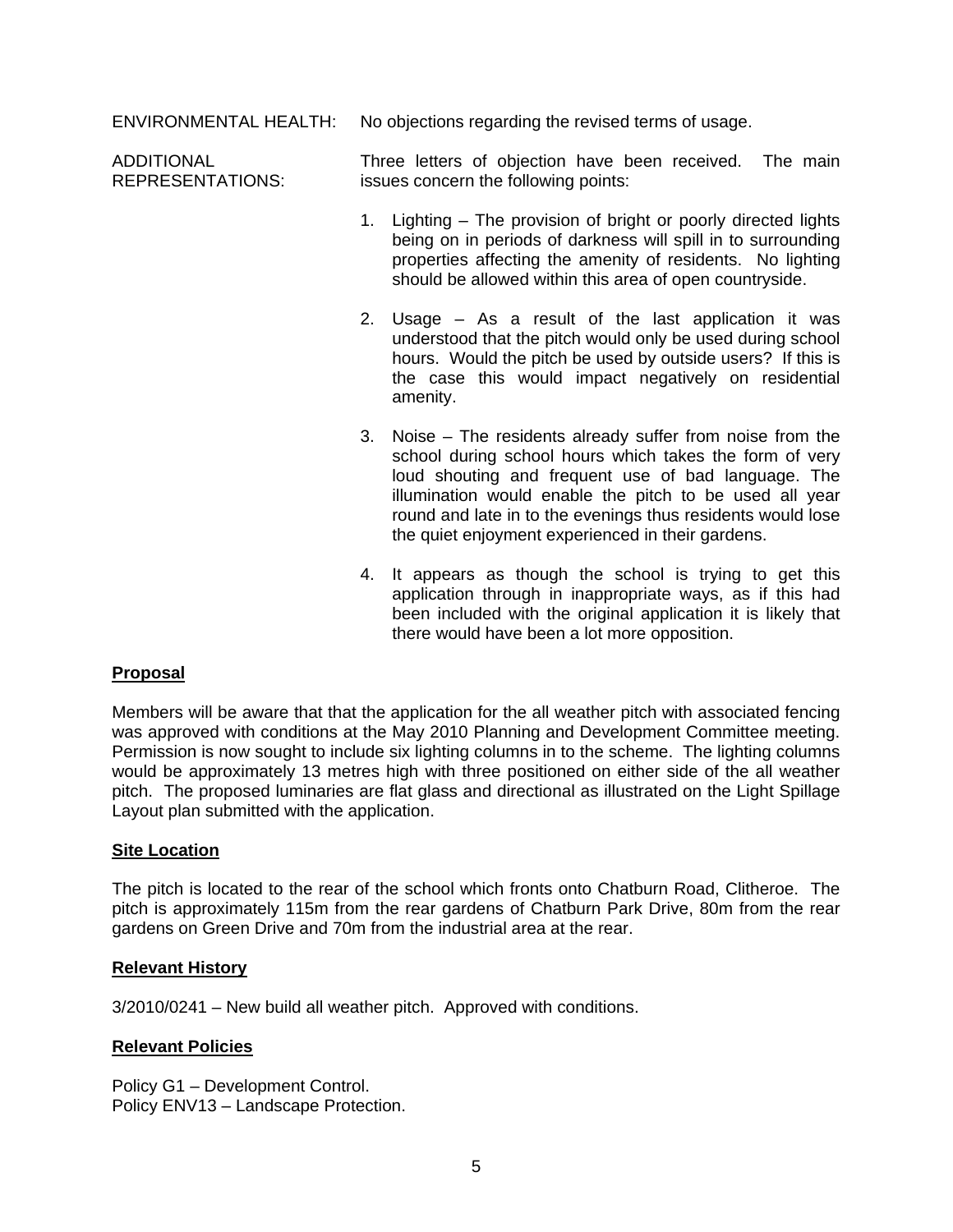## **Environmental, AONB, Human Rights and Other Issues**

Permission has already been granted for the all weather surface therefore the main issues to consider relate to the visual and residential amenity issues arising from the installation of flood lighting.

With regards to the first issue; the siting of the pitch is to the rear of the main school and the floodlights themselves will be affixed to the top of relatively slim 13m high galvanised steel posts. Within this school context I do not consider that six lighting columns would have any seriously detrimental effects upon visual amenity, subject to details of the external colour of the lights and their supporting columns being submitted for approval.

I note the objections raised regarding the increased usage of the pitch and potential light spillage affecting the residential amenity of surrounding residents. In terms of usage, although the application forms apply for opening hours from 08:30 to 21:00 hours, after discussions with the agents, the school has written to nearby residents suggesting the facility will be open from 8.30am to 6.30pm during term time on Mondays to Fridays and from 9.00am to 1.00pm on Saturdays. Dependent on the time of year the lighting may be switched on during these hours. The school intends to use the facility for after-school activities up to 6.30pm but it is not anticipated that this will be a daily occurrence. In the letter they state that they may also occasionally use the facility with their students out of term time on weekdays. A copy of this letter can be viewed in the main file.

The nearest dwellings are located on Green Drive and Chatburn Road which are in excess of 80 metres away from the pitch. Subject to conditions preventing the use of the floodlights before 8:30am or after 6:30pm, and requiring them to be adjusted so that they can only illuminate the playing surface, I do not consider that the proposal would have any seriously detrimental effects upon the amenity of any nearby residents. The Environmental Health Manager has viewed this letter along with the light spillage plan and report and has no objections to the proposed lighting and times of usage subject to appropriate conditions being issued to ensure that the light spillage would be minimal.

In relation to tree protection, the Council's Countryside Officer has inspected the site and the plan illustrating the duct runs for the lighting (Drawing No. A-05-301) and has no objection to the development but would require further plans and conditions relating to the protection of individual trees.

Overall, subject to appropriate conditions, I consider the proposal acceptable.

### SUMMARY OF REASONS FOR APPROVAL

The proposal has no significant detrimental impact on nearby residential amenity nor would it have a visual impact.

RECOMMENDATION: That planning permission be GRANTED subject to the following condition(s):

1. The development must be begun no later than the expiration of three years beginning with the date of this permission.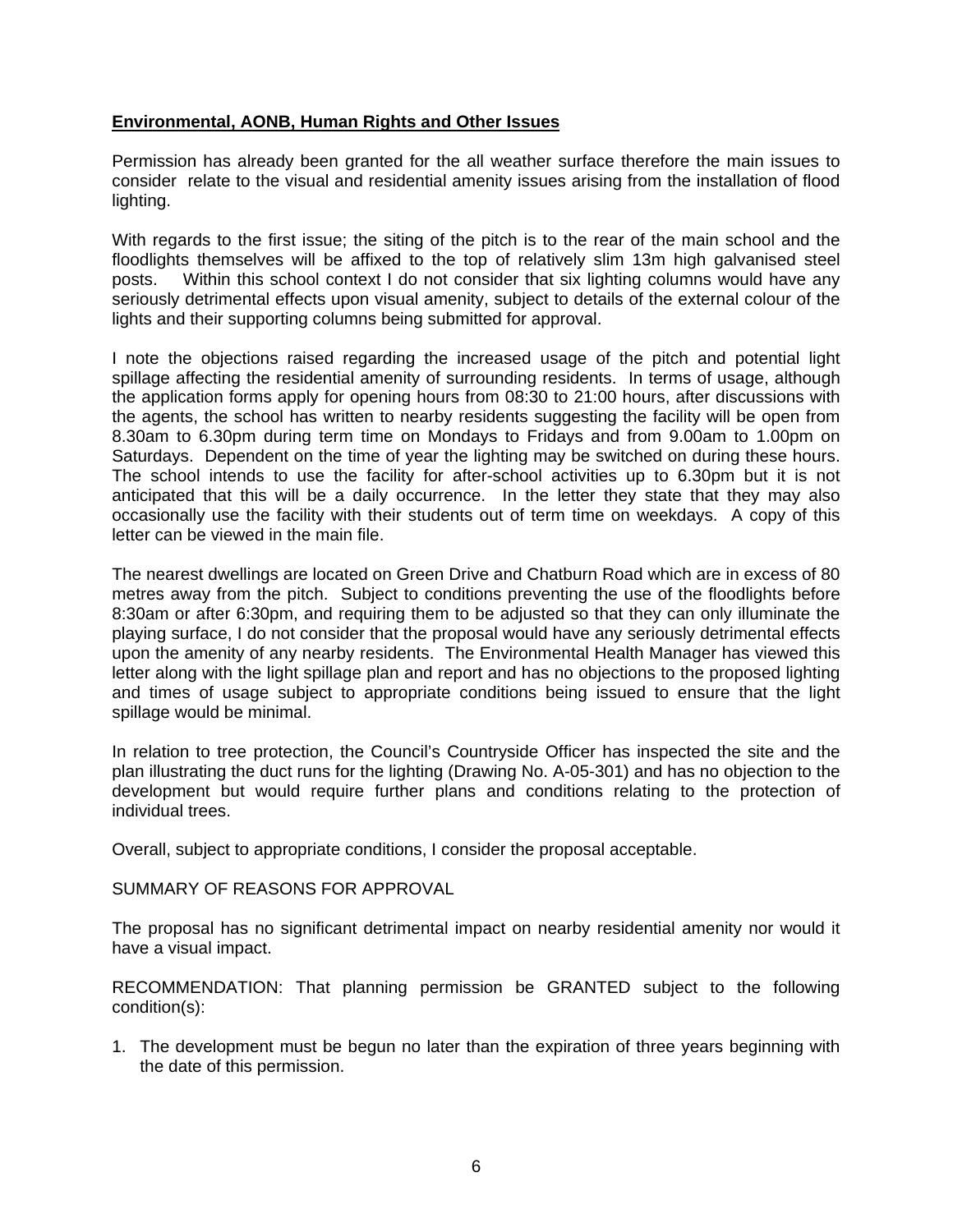REASON: Required to be imposed in pursuance to Section 91 of the Town and Country Planning Act 1990.

2. Prior to commencement of any site works, including delivery of building materials and excavations for foundations or services all trees identified on drawing no A-05-301 [T1/14 inclusive] shall be protected in accordance with the BS5837 [Trees in Relation to Construction] the details of which shall be agreed in writing.

 A protection zone 12 x the DBH covering at least the entire branch spread of the tree/s, [the area of the root soil environment measured from the centre of the trunk to the edge of the branch spread] shall be physically protected and remain in place until all building work has been completed and all excess materials have been removed from site including soil/spoil and rubble.

 During the building works no excavations or changes in ground levels shall take place and no building materials/spoil/soil/rubble shall be stored or redistributed within the protection zone, in addition no impermeable surfacing shall be constructed within the protection zone.

 No tree surgery or pruning shall be implemented with out prior written consent, which will only be granted when the local authority is satisfied that it is necessary, will be in accordance with BS3998 for tree work and carried out by an approved arboricultural contractor.

 REASON: In order to ensure that any trees affected by development and included in a Tree Preservation Order considered to be of visual amenity, historic or botanical value are afforded maximum physical protection from the adverse affects of development and to comply with planning policies G1 and ENV13 of the Districtwide Local Plan.

3. The floodlights hereby permitted shall not be used between the hours of 6.30pm and 8.30am on any days of the week.

 REASON: In the interests of nearby residential amenity and to comply with Policy G1 of the Ribble Valley Districtwide Local Plan.

4. Prior to the commencement of the development, details of the colour finish of the floodlight columns and lamps shall be submitted to and approved in writing by the Local Planning Authority.

 REASON: In the interests of visual amenity and to comply with Policy G1 of the Ribble Valley Districtwide Local Plan.

5. This permission shall relate to drawing numbers A-05-010 Rev. C, A-05-112, A-05-111 Rev F, A-05-301 and PSD/CRG/101 and the 'Ultra Low Glare' Lighting Report submitted with this application.

 REASON: For the avoidance of doubt and to ensure that the development is carried out in accordance with the submitted plans.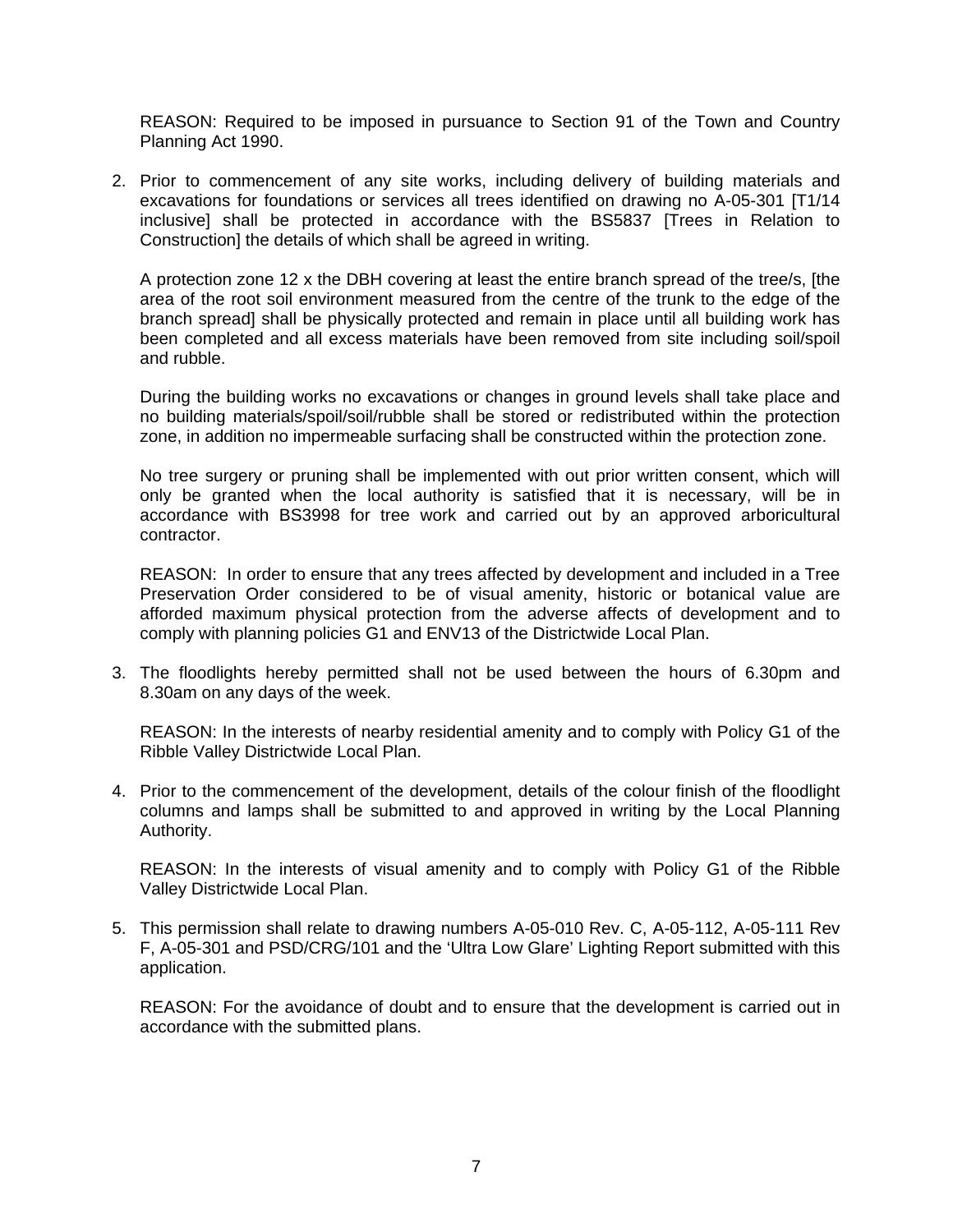## APPLICATION NO: 3/2010/0869/P (GRID REF: SD 373896 438882) PROPOSED CHILDREN'S NURSERY AT HANSON'S GARDEN CENTRE, WHALLEY ROAD, **BARROW**

PARISH COUNCIL: The majority had no objections but would ask Committee to consider the long term plans for the site be it retail, offices, housing and what would be the implications if the nursery were to be built but not a successful venture.

> Two Barrow representatives are very concerned about the dangers of access onto Whalley Road with the additional number of vehicles.

ENVIRONMENT DIRECTORATE (COUNTY SURVEYOR): Informally have raised no objections on highway safety grounds.

ADDITIONAL REPRESENTATIONS: One letter has been received which raises the following points of concern:

- 1. Planning permission has been granted for nurseries at both Barkers, Clitheroe (55 places) and Barrow Brook (30 places) – both sites are in relative proximity to this.
- 2. This application would add 55 places on top of the existing approval for an extension to open at Barrow School in April 2011 (15 places) creating potentially a further 155 places in total which would not be sustainable in the local economy and thus the development is not essential to the local economy.
- 3. There are already a broad choice of day nursery/preschool/play group etc premises across the area.

## **Proposal**

This application details the erection of a children's nursery which will be a single storey building to accommodate up to 55 children. The scheme includes an outdoor play area and car parking for 16 vehicles, all of which are located to the rear (western extreme) of the Hanson's Garden Centre site. Vehicular access will be along the existing service access on the eastern side of the site with a separate pedestrian access from the main entrance to run through the centre of the site which will be defined by white markings or similar – the route through the centre of the garden centre is already a traffic free area.

The building is roughly 'L' shaped in appearance, having overall approximate dimensions of 24.5m x 17.8m. The proposed roof is a series of hips with maximum height of 6.25m. Construction materials would be rendered walls under a tiled roof. The outdoor play area will be surfaced in a mixture of tarmac and grass and be fenced by a 1.2m high metal fence and 1.8m high timber fence.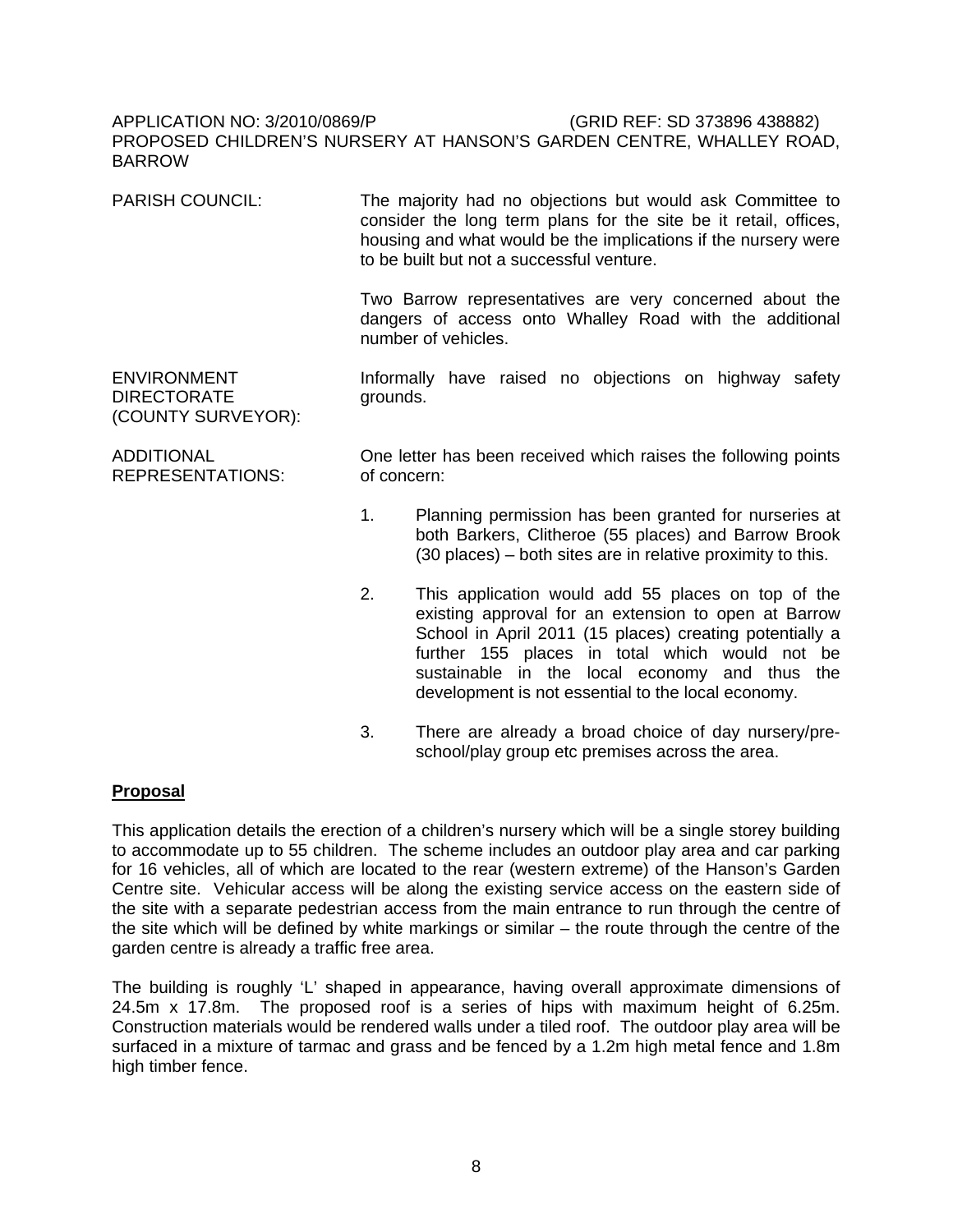In terms of breakdown of places, this would be as follows:

 $0 - 2$  years 12 places<br> $2 - 3$  years 16 places  $2 - 3$  years 3 – 8 years 27 places

If the nursery was at full capacity this will require 14 full-time staff and 2 part-time staff with suggested opening hours of 0730 to 1800 hours Monday to Friday.

### **Site Location**

The site is located to the rear (western) extreme of Hanson's Garden Centre. The site lies outside any defined settlement limit within land designated open countryside. There is an existing hedgerow to its external boundaries with fields to either side and Clitheroe Golf Club to its rear.

### **Relevant History**

3/2003/1041/P – Alterations to existing building to form coffee shop and garden centre and access improvements. Approved with conditions 20 January 2004.

Various other applications relating to the operation of the garden centre.

#### **Relevant Policies**

Policy G1 - Development Control. Policy G5 - Settlement Strategy. Policy ENV3 - Development in Open Countryside. Policy ENV13 - Landscape Protection.

### **Environmental, AONB, Human Rights and Other Issues**

The matters for consideration are the principle of development, visual amenity and highway safety. In respect of principle the site is outside any defined settlement limit and thus policy G5 of the Local Plan applies. This allows for small-scale developments which are essential to the local economy, needed for the purposes of agriculture, sites developed for local needs housing, tourism/recreational developments or other small-scales uses appropriate to a rural area which conform to the policies of the plan. I am of the opinion that the erection of a children's nursery on a brownfield site, already in employment use would fall within the latter. Thus in principle I am satisfied that the use proposed accords with policy and thus it is the amenity considerations of Policy G1 and visual impact assessed against ENV3 that warrant further consideration.

In terms of visual amenity, the building would be to the rear of the site and from the main road would be seen as a backdrop to the miscellany of garden centre buildings on the remainder of the overall site. It would be the tallest structure on site but given its design, I do not consider its scale and massing would appear over-dominant in long-range views. Thus I conclude there would be no detriment to visual amenity from the scheme's implementation.

In respect of highway safety the County Surveyor has informally expressed no objections to the development.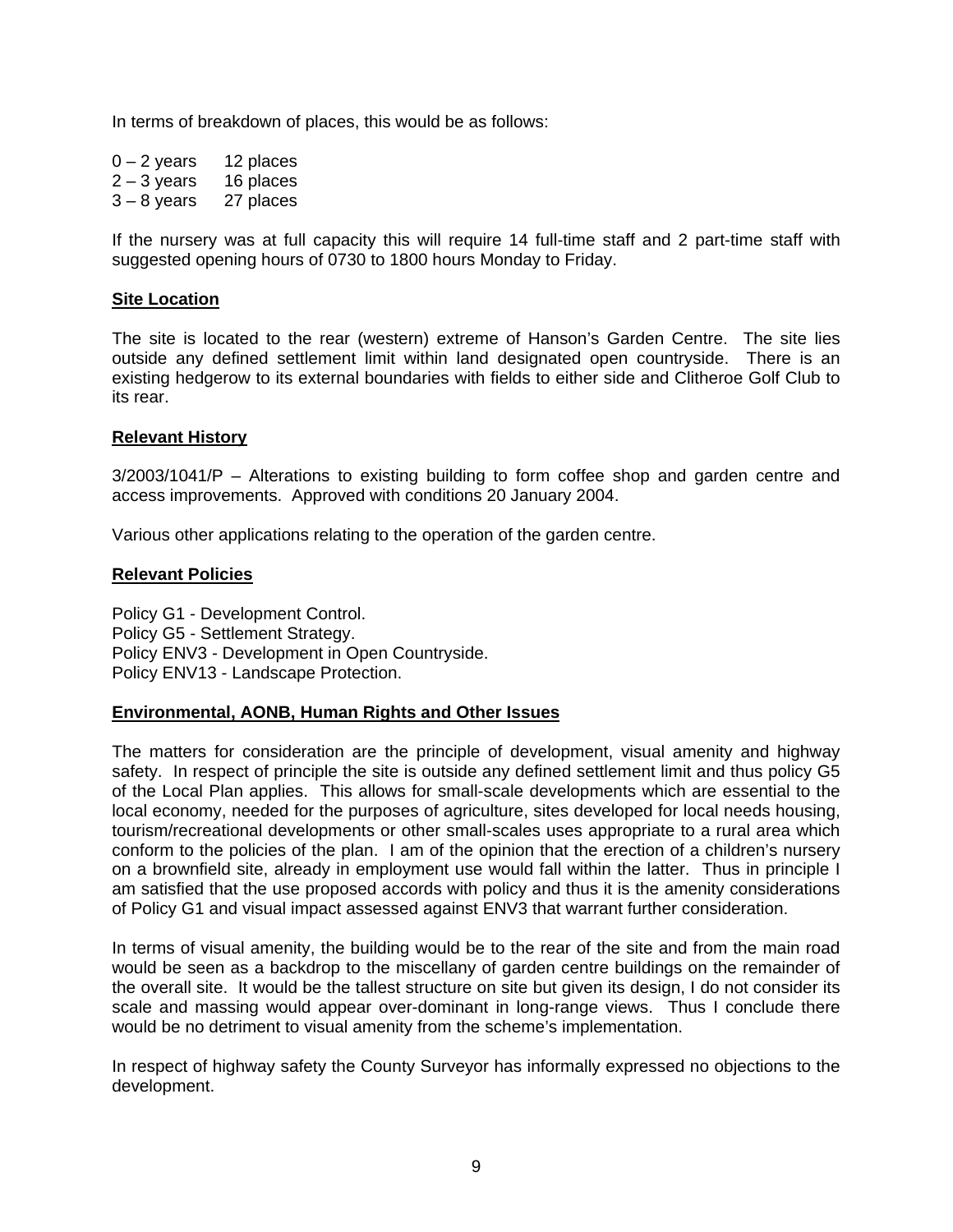With regard to comments made about the availability of other nursery places within the locality, considerations of commercial competition are not planning matters. In terms of what should happen if the nursery were not to be successful then consideration would need to be given at that time to whatever alternative use was put forward and its relationship with saved planning policies and surrounding land uses.

Therefore having considered all the above, I am of the opinion that the scheme accords with policy and would not lead to significantly adverse effects on either visual amenity or highway safety. I thus recommend accordingly.

SUMMARY OF REASONS FOR APPROVAL

The proposal has no significant detrimental impact on nearby residential amenity, nor would it have an adverse visual impact or be to the detriment of highway safety.

RECOMMENDATION: That planning permission be GRANTED subject to the following condition(s):

1. The development must be begun no later than the expiration of three years beginning with the date of this permission.

 REASON: Required to be imposed in pursuance to Section 91 of the Town and Country Planning Act 1990.

2. This permission shall be implemented in accordance with the proposal as detailed on drawings TRI-0494 sheets 1-7.

REASON: For the avoidance of doubt to clarify which plans are relevant.

3. The development hereby permitted shall be used for a children's nursery and for no other purpose, including any use falling within Class D1 of the Town and Country Planning (Use Classes) Order 1987 (As Amended).

 REASON: The permission granted is for a specific use, and it is considered that other uses within the same Use Class may give rise to adverse effects on the locality, contrary to the provisions of Policy G1 of the Ribble Valley Districtwide Local Plan.

4. The use of the premises in accordance with this permission shall be restricted to the hours between 0730 to 1800 hours Monday to Friday.

 REASON: In order to comply with Policy G1 of the Ribble Valley Districtwide Local Plan. The use of the premises outside these hours could prove injurious to the character of the area.

5. Prior to commencement of use, the car park shall be surfaced in accordance with the details submitted and parking areas and pedestrian route marked out in accordance with the approved plans to the written satisfaction of the Local Planning Authority and thereafter retained in perpetuity.

 REASON: To comply with Policies G1 and T1 of the Ribble Valley Districtwide Local Plan to allow for safe use of the pedestrian link and effective use of the parking areas.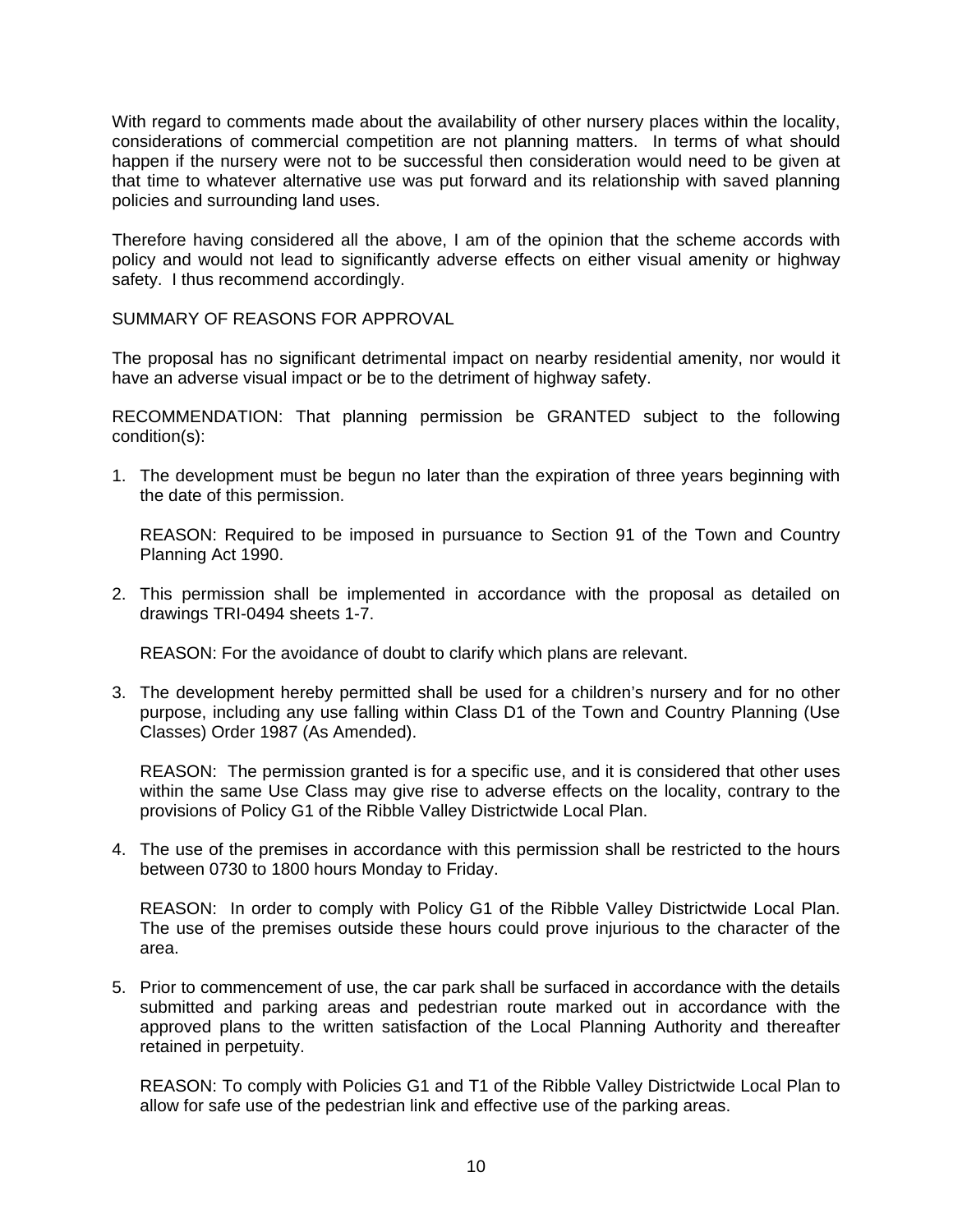6. Precise specifications or samples of walling and roofing materials and details of any surface materials to be used including their colour and texture shall have been submitted to and approved in writing by the Local Planning Authority before their use in the proposed works.

 REASON: In order that the Local Planning Authority may ensure that the materials to be used are appropriate to the locality in accordance with Policy G1 of the Ribble Valley Districtwide Local Plan and the adopted Supplementary Planning Guidance – "Extensions" and Alterations to Dwellings".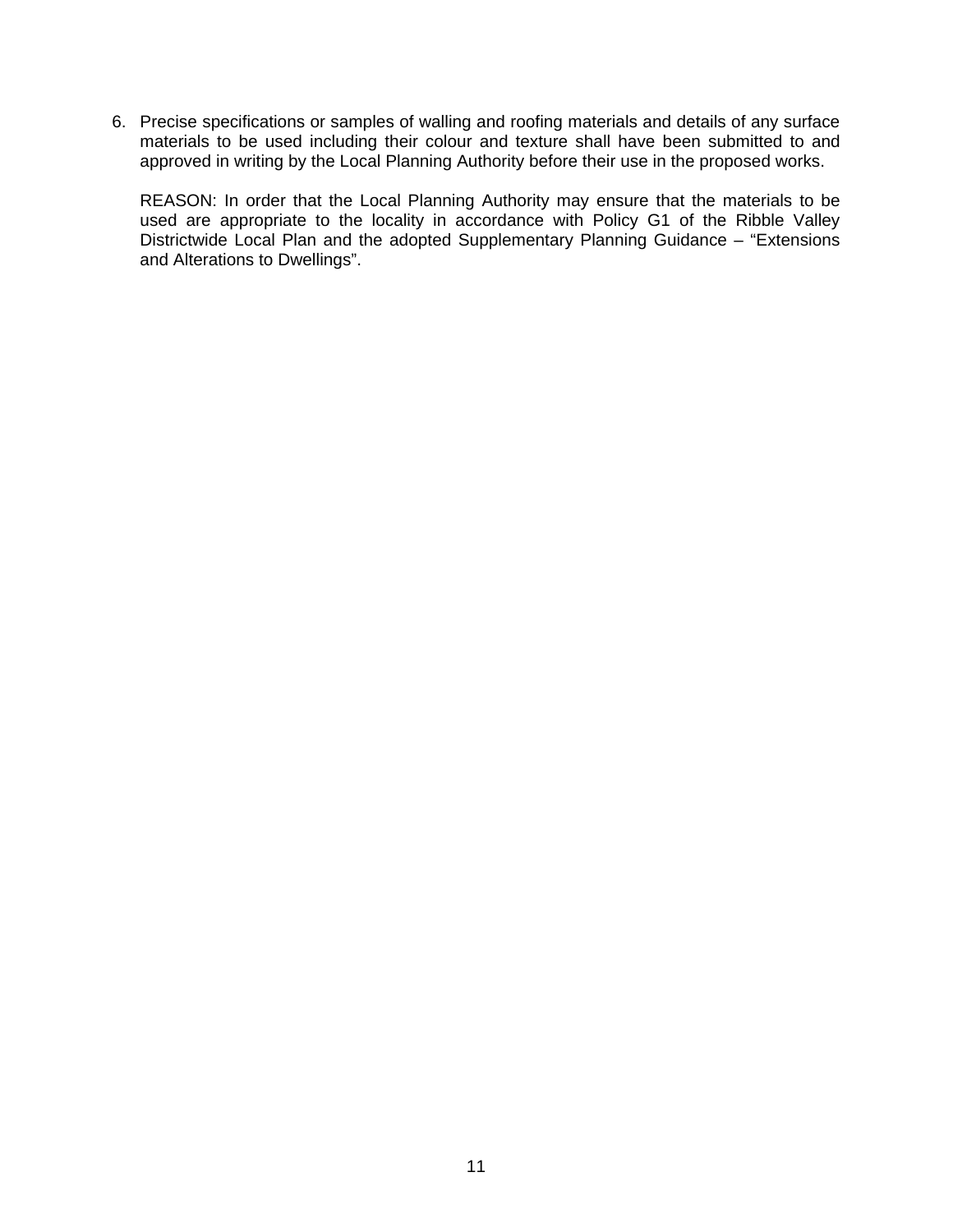## **C APPLICATIONS WHICH THE DIRECTOR OF DEVELOPMENT SERVICES RECOMMENDS FOR REFUSAL**

APPLICATION NO: 3/2010/0755/P (GRID REF: SD 373370 436079) PROPOSED DEMOLITION OF EXISTING DISUSED PUBLIC TOILET AND CLEARANCE OF THE SITE AT FORMER TOILET BLOCK OFF KING STREET, WHALLEY

| <b>PARISH COUNCIL:</b>                       | No observations received at the time of preparing this report.                                                                                                         |
|----------------------------------------------|------------------------------------------------------------------------------------------------------------------------------------------------------------------------|
| <b>ENGLISH HERITAGE:</b>                     | Offer no comments but state the application should be<br>determined with national and local policy guidance and on the<br>basis of your Conservation Officer's advice. |
| <b>OTHER AMENITY</b><br><b>SOCIETIES</b>     | No observations received at the time of preparing this report.                                                                                                         |
| <b>ADDITIONAL</b><br><b>REPRESENTATIONS:</b> | No representations received at the time of preparing this<br>report.                                                                                                   |

## **Proposal**

This application seeks Conservation Area Consent to demolish a former toilet block which is located at the rear of the Whalley Medical Centre, King Street, Whalley. The submitted application does not indicate any proposals for its intended use and therefore the application needs to be considered purely for the demolition of a building in the Conservation Area. The building measures approximately 8m x 6m and is of a red brick and render construction with a glass lantern and a clay hole roof. It is of single storey construction. The building is identified as a Building of Townscape Merit.

### **Site Location**

The building is at the rear of Whalley Medical Group building which itself has a road frontage at King Street, Whalley. The toilet is accessed via King Street, Whalley. The building is situated adjacent to the car park area and in close proximity to the Village Hall.

### **Relevant History**

None.

## **Relevant Policies**

Policy G1 - Development Control. Policy ENV16 - Development Within Conservation Areas. Policy ENV18 - Retention of Important Buildings Within Conservation Areas. PPS5 – Planning for the Historic Environment Planning (Listed Buildings and Conservation Areas) Act 1990.

## **Environmental, AONB, Human Rights and Other Issues**

The main issue to consider in this application for conservation area consent is the visual impact caused by the removal of a building, which is defined as architectural value and specifically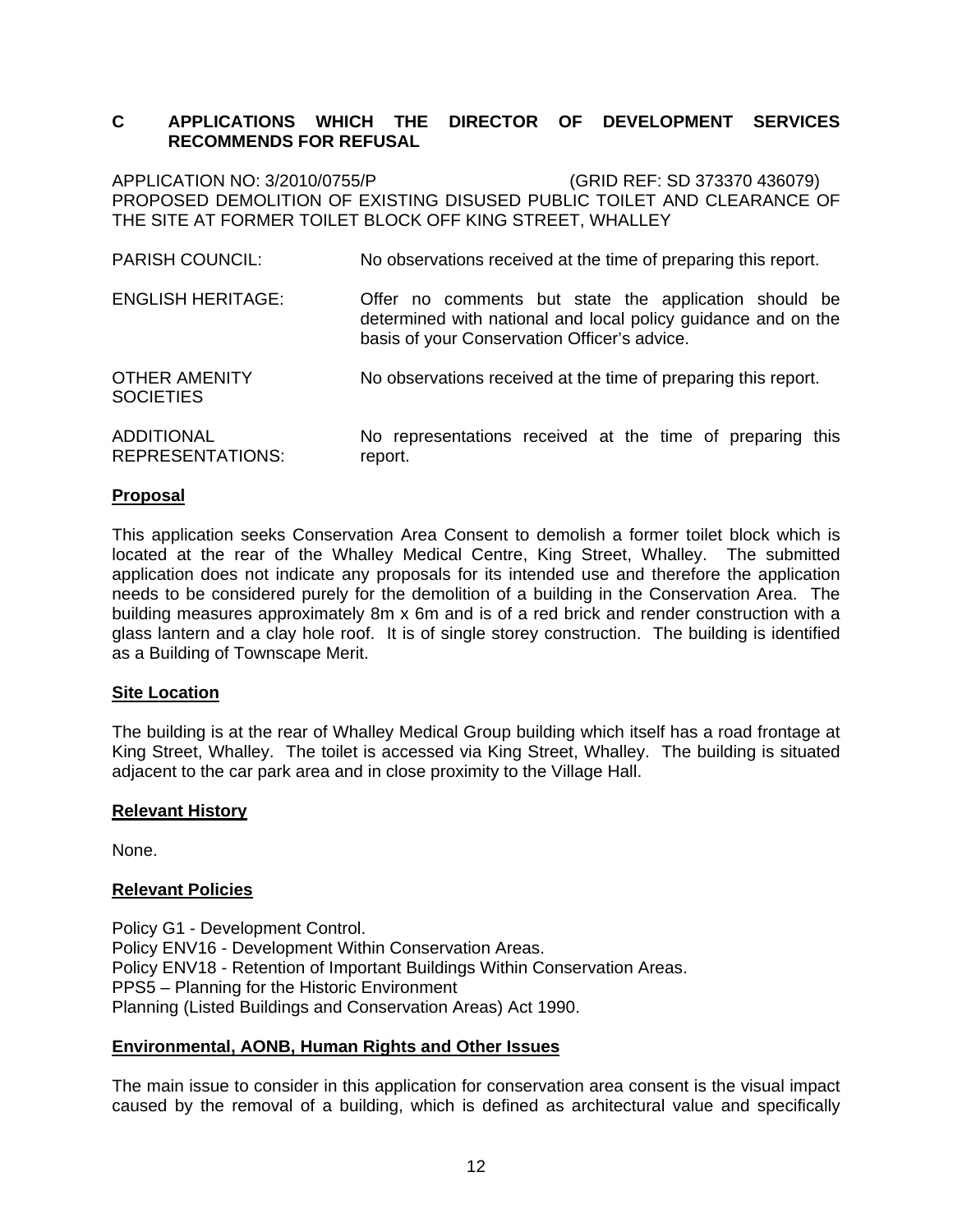referred to in the Conservation Area Appraisal as a Building of Townscape Merit. It is also relevant to have regard to any potential community benefit but as little information has been provided in relation to this aspect with regards to potential after use other than safeguarded for the purposes of the Whalley Medical Centre, it is difficult to give significant weight to this issue as it is not possible to assess the overall community benefit.

The applicant has indicated that the building which was constructed around 1934, has been closed since 2009 since the construction of the new toilets located adjacent to the bus station at Whalley. The old toilets have been difficult to service and it has been expressed that it is becoming an eyesore.

In assessing the proposal, it is proper to have regard to Planning Policy Statement 5 which sets out government planning policies on the conservation of the historic environment. I recognise the desirability for the medical centre to utilise this building and that they consider it inappropriate to convert. It is inevitable that the demolition of a building of townscape merit would have an impact on the conservation area. Section 72 of the Planning (Listed Buildings and Conservation Areas) Act 1990 places duty on Local Planning Authorities to pay special attention to the desirability of processing or enhancing the character or appearance of a Conservation Area and PPS5 states that there should be a presumption in favour of the conservation of designated heritage assets.

Whereas I acknowledge there is a subjective assessment to be made in relation to the buildings design character, the building has been identified as one of townscape merit in the Whalley Conservation Area and therefore regard should be given to its importance. It is also evident that the application has been submitted with little detail and no plans to show its subsequent use.

Notwithstanding this issue, I remain of the opinion that there is a duty to have special regard to the desirability of preserving the building; the demolition of the toilet block will be contrary to national guidance.

RECOMMENDATION: That Conservation Area Consent be REFUSED for the following reason(s):

1. The proposed demolition of the building without sufficient justification would lead to the detriment of the visual amenity of the Conservation Area and as such be contrary to advice contained in PPS5 and Policies G1, ENV16 and ENV18 of the Districtwide Local Plan.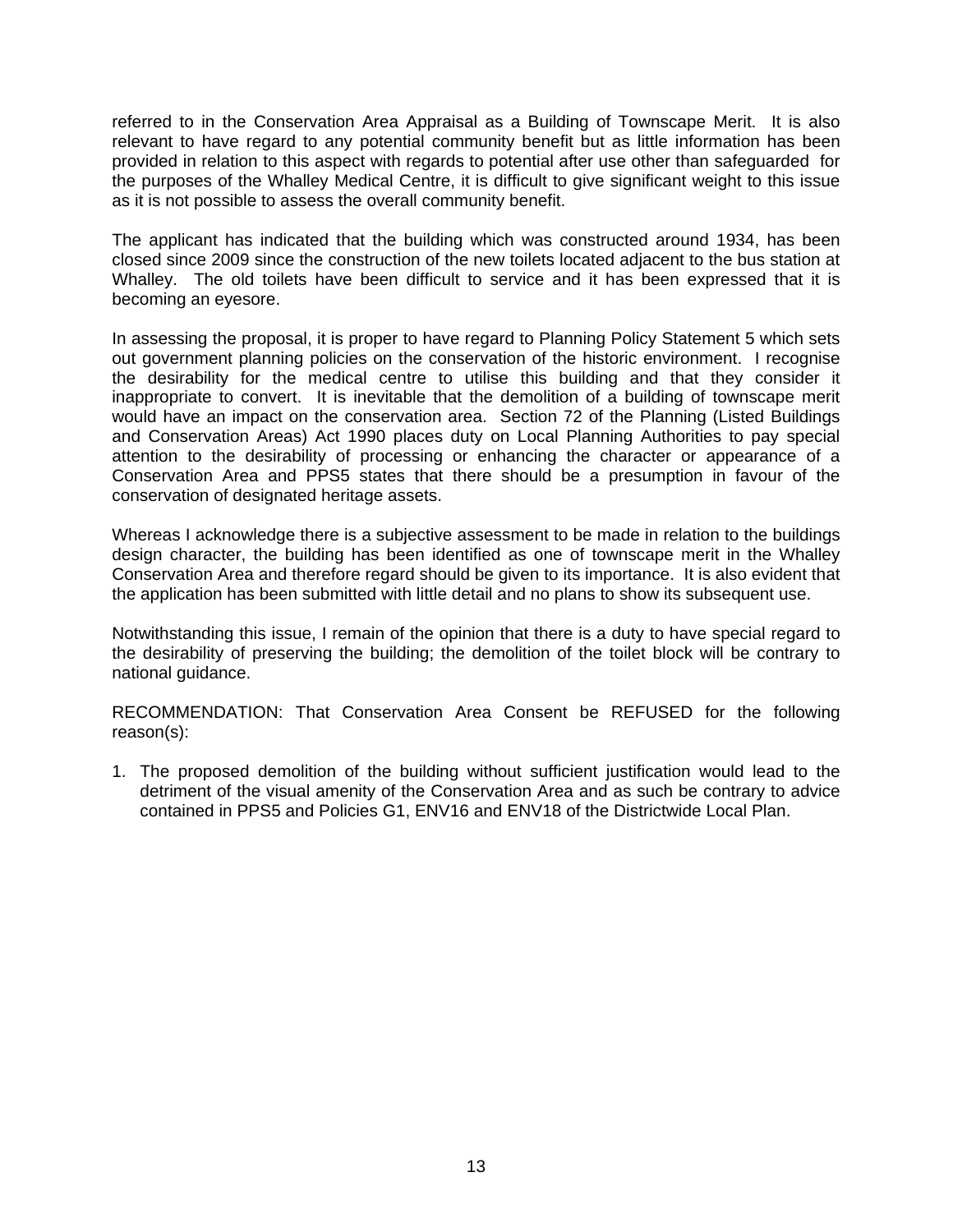## **D APPLICATIONS ON WHICH COMMITTEE 'DEFER' THEIR APPROVAL SUBJECT TO WORK 'DELEGATED' TO THE DIRECTOR OF DEVELOPMENT SERVICES BEING SATISFACTORILY COMPLETED**

APPLICATION NO: 3/2010/0550/P (GRID REF: SD 374093 440847) OUTLINE APPLICATION FOR PERMISSION TO CONSTRUCT 30 APARTMENTS, TWO HOUSES AND A 40 BED NURSING HOME AT FORMER BARKERS GARDEN CENTRE, WHALLEY ROAD, CLITHEROE

TOWN COUNCIL: No objections to this application.

ENVIRONMENT DIRECTORATE (COUNTY SURVEYOR): No objections to the application in principle on highway safety grounds but makes a number of comments as follows:

- 1. The front boundary wall to Whalley Road should be increased in height from 0.9m to 1.4m in order to ensure that the two gates within the wall are actually used.
- 2. The proposed improvement to the Littlemoor Road junction with Whalley Road and the improved footway provision will improve both the perception and operation of the existing junction.
- 3. Has some concerns about the tandem parking arrangements for the apartments as they will result in some intense manoeuvring.
- 4. The layout and number of parking spaces for the proposed nursing home are satisfactory, but more detail will be required of the accessibility of the delivery area and the size and frequency of service vehicles.
- 5. There is no direct access to the parking spaces for the pair of semi detached houses.
- 6. No request for cycle facilities is being made, but every effort should be made to improve the footway provision on Littlemoor Road, ideally, with the footpath continuing along the full frontage of the site.
- 7. The development should fund the upgrading of the two nearest bus stops on Whalley Road to LCC Quality Bus Standards including illuminated shelters to LCC specification, raised footway (160mm kerb height) and Bus Clearway Markings. The cost of provision is estimated at £20,000 plus £2000 commuted sum for future maintenance. The acceptance by the Borough Council for further maintenance of the shelters should be obtained as part of the process.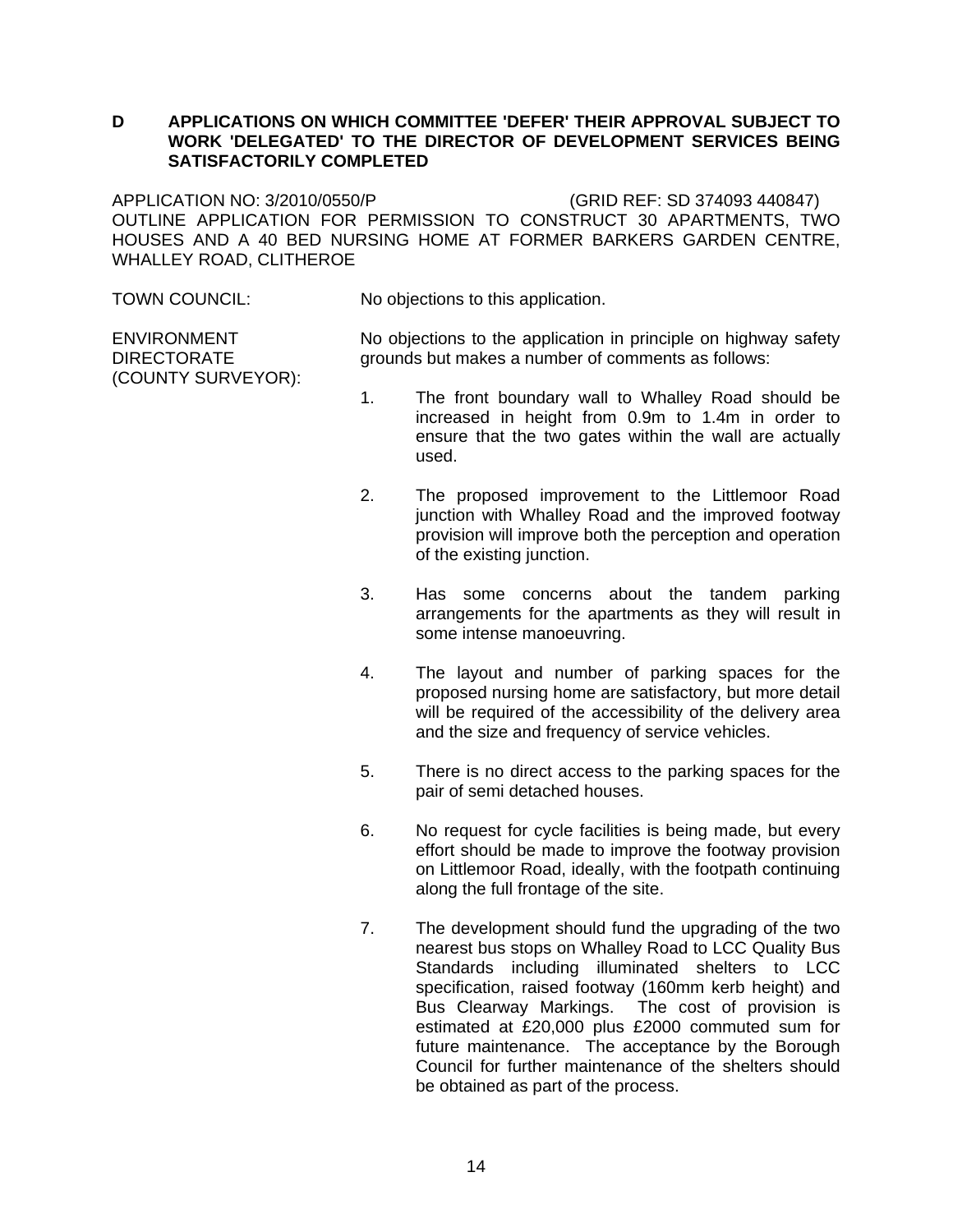8. In order to secure the necessary highway works, the applicant will need to enter into a formal Section 278 Agreement.

In respect of transport contributions, there is a request for £20,000 towards bus stop improvements, plus a commuted sum of £2000 for future maintenance, as described above.

In respect of waste management, it is stated that the County Council makes vital major investments in waste management infrastructure for reasons for environmental protection and sustainability. Also, the necessity to secure the County Council's budget position as a waste disposal authority, through investing in an early switch away from landfilling, has become all the more apparent, since the recent announcement on the rise in landfill tax in this year's national budget. Every district in the County is being provided with advanced treatment facilities to treat waste prior to landfilling, either directly or via purpose designed transfer stations. Since each and every new house, wherever it is in the County, has to be provided with this basic service, and the County Council has to comply with significant new requirements relating to waste management, it is considered that the Council is justified in requesting a contribution towards waste management. Based upon the Policy Paper Methodology for Waste Management, the request is £15,360.

ENVIRONMENT AGENCY: Has no objections in principle subject to a condition to ensure that surface water run-off from the site is restricted to existing rates in order that the proposed development does not contribute to an increased risk of flooding.

> The Environment Agency also offers advice to the developer on the matter of Sustainable Drainage Systems. As the Environment Agency's letter was copied to the applicants/agent, this can be the subject of an advisory note in the event of outline planning permission being granted.

ADDITIONAL REPRESENTATIONS: 10 letters have been received from nearby residents who express objections to the development for reasons that are summarised below.

- 1. The following comments are made in respect of highway safety considerations:
	- Littlemoor narrows close to its junction with Whalley Road. Vehicles often have to stop to let other vehicles pass as the road is not wide enough to allow free flow of traffic.
	- The access point from the development on to a narrow part of Littlemoor (that is also close to a blind corner) will be a safety hazard.

LANCASHIRE COUNTY COUNCIL (PLANNING CONTRIBUTIONS):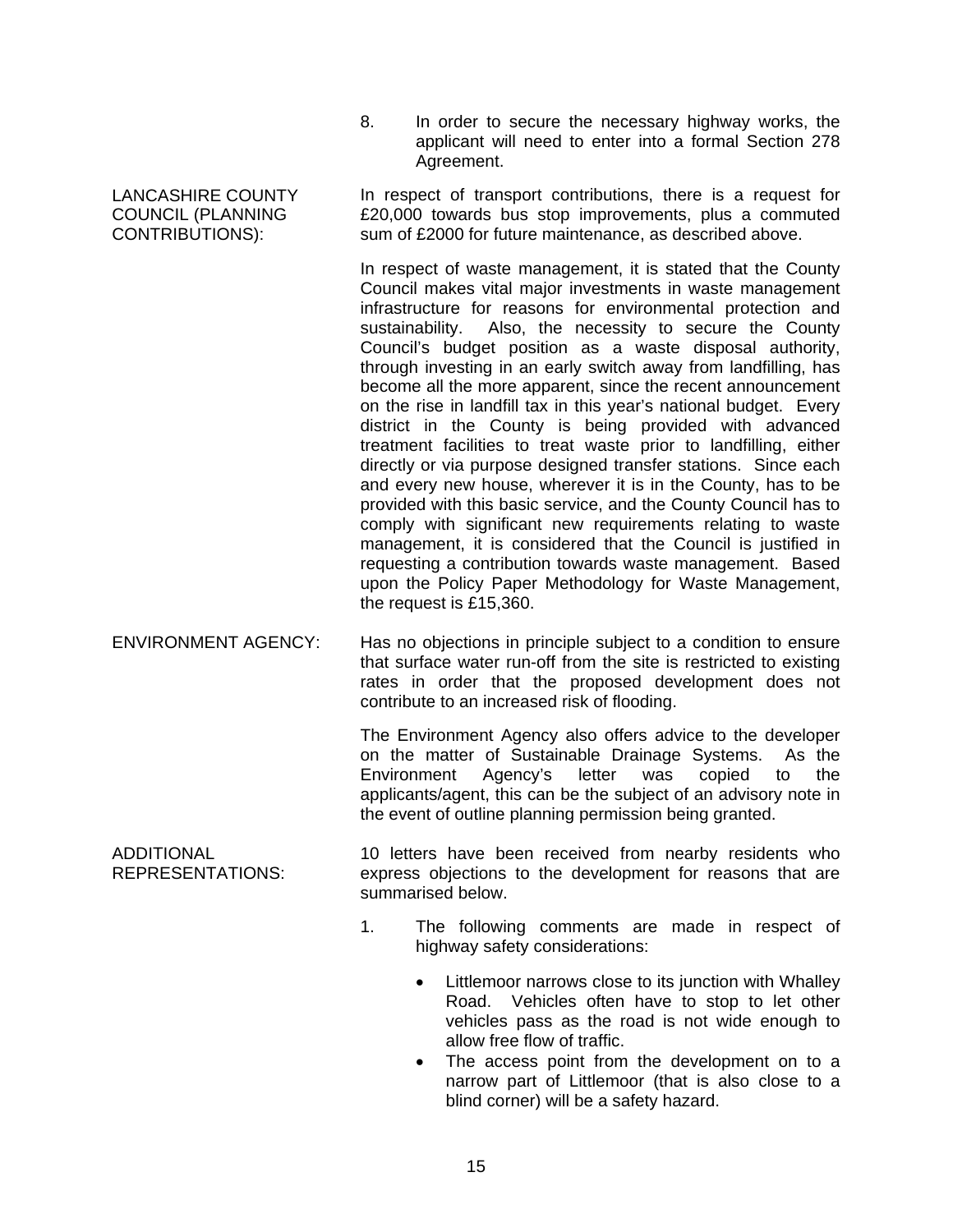- The domestic and commercial vehicle usage associated with this development will exacerbate existing highway safety problems.
- The proposed pavement does not go far enough along Littlemoor so that it is short of the existing pavement on the opposite side of the road, so that pedestrians will have to walk in the road, resulting in another highway safety problem.
- The volume of traffic associated with this development will make Whalley Road even more difficult to cross than it is now.
- When considering traffic issues, the other large developments in Clitheroe (Primrose Lodge, Woone Lane and Henthorn Road) should also be taken into account.
- The proposed widening of Littlemoor is inadequate.
- Parking provisions on site for the residential properties and also the nursing home appears to be inadequate. This will result in staff for the nursing home and possibly visitors to both the nursing home and residential properties parking on nearby side streets and Whalley Road.
- The recently refurbished and reopened Primrose Garage has already significantly increased the amount of traffic in the area.
- The development necessitates a mini roundabout at the Littlemoor/Whalley Road junction. There should also be a new bus stop layby.
- What provision has been made for the parking of contractors, vehicles during the development?
- It is essential that a further study looks into the transport infrastructure surrounding this new development as it is clear that the current transport proposals are inadequate.
- 2. The following comments are made in respect of visual amenity considerations:
	- The proposal represents over development of the site that has been achieved by the blocks being sited too close to Whalley Road; by the use of tandem parking; the use of a centralised refuse arrangement; a low level of private outdoor amenity space; and by the development not adequately relating to the adjoining housing that includes bungalows and two storey properties.
	- The apartment blocks are too high for the locality.
	- Density should be lower on this edge of town development than in the centre of town.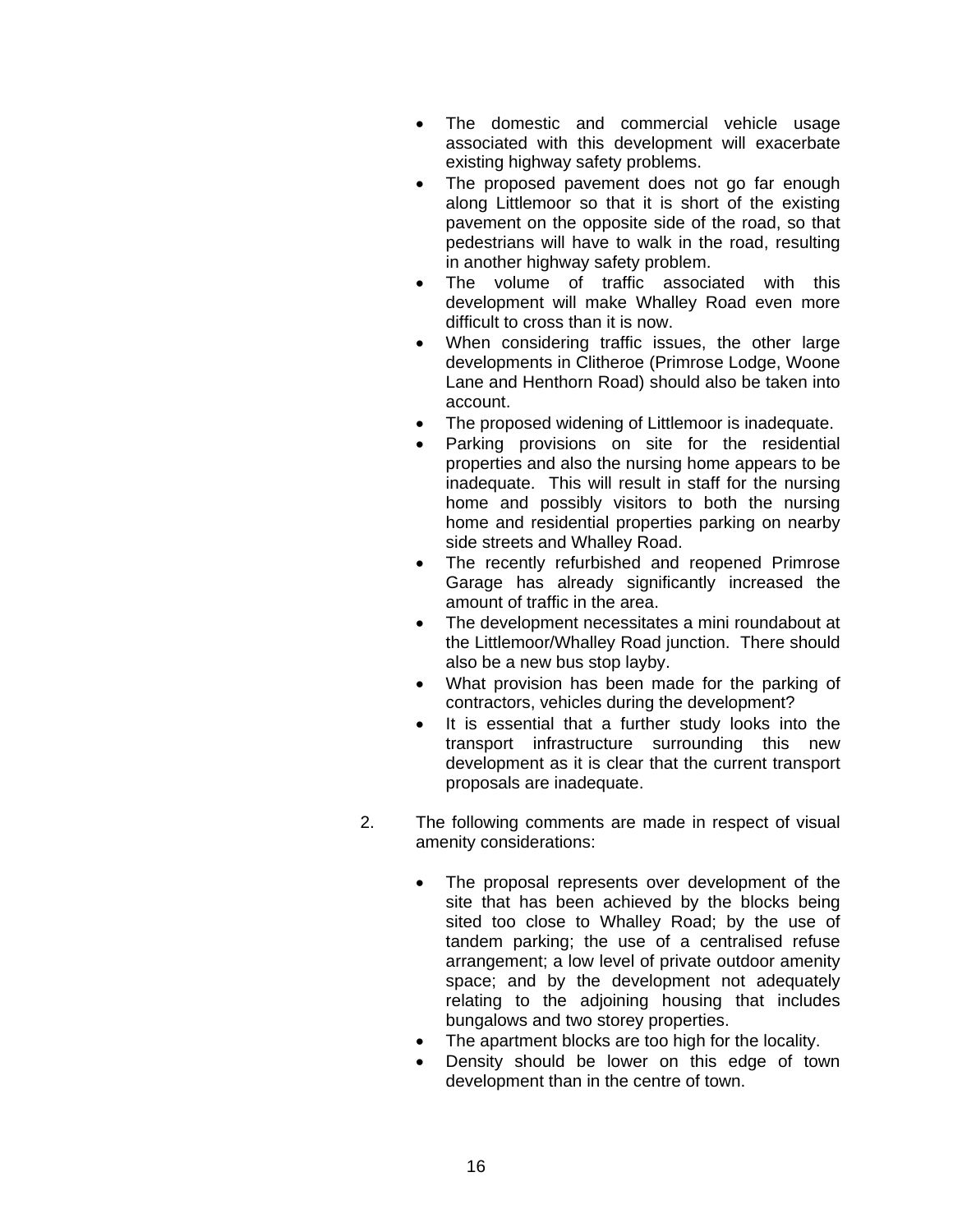- The development would detract from the semi rural character of the locality.
- The proposal will be the first buildings that people see when approaching Clitheroe, and will be out of character with the town.
- Removal of the tree lined and hedge bounded lane (Littlemoor) to be replaced by a stone wall would be detrimental to visual amenity.
- 3. The following comments are made in respect of the effects of the proposal on the amenities of nearby residents:
	- The three storey apartment blocks will adversely affect the privacy of the properties on the opposite side of Whalley Road.
	- Holly Lodge on Littlemoor will suffer loss of light and privacy due to the proposed nursing home.
	- Nearby residents will suffer increased noise levels from traffic and general activity associated with the new development.
- 4. Loss of habitat for birds and other wildlife.

## **Proposal**

This application seeks outline planning permission for a development on the site of the former Barkers Garden Centre, that was closed in 2003. At this outline application stage, permission is sought only for the means of access and for the scale of the development.

The development comprises 30 apartments (of which 9 are being offered as affordable dwellings), two houses, and a 40 bed nursing home.

The access into the site is to be from Littlemoor and the proposal includes improvements to the length of Littlemoor between Whalley Road and that proposed new access point, including the provision of a 2m wide pavement.

Although the application is in outline, the applicants have submitted fairly detailed plans and elevational drawings in order to show how a scheme of this composition and density can be delivered on site.

The scheme comprises a three storey block containing 16 apartments facing Whalley Road (block A), a three storey block containing 14 apartments facing Littlemoor (block B), a 40 bedroom nursing home in a two storey building of irregular shape on the rear (eastern) part of the site (block C) and a semi detached pair of two storey houses close to the centre of the northern boundary of the site (block D).

As the scale of the development is a detail being considered at this stage, the heights of the various blocks are an important consideration. Block A facing Whalley Road, has a eaves height of 8.2m and a maximum height of 12.4m. Block B facing Littlemoor, as originally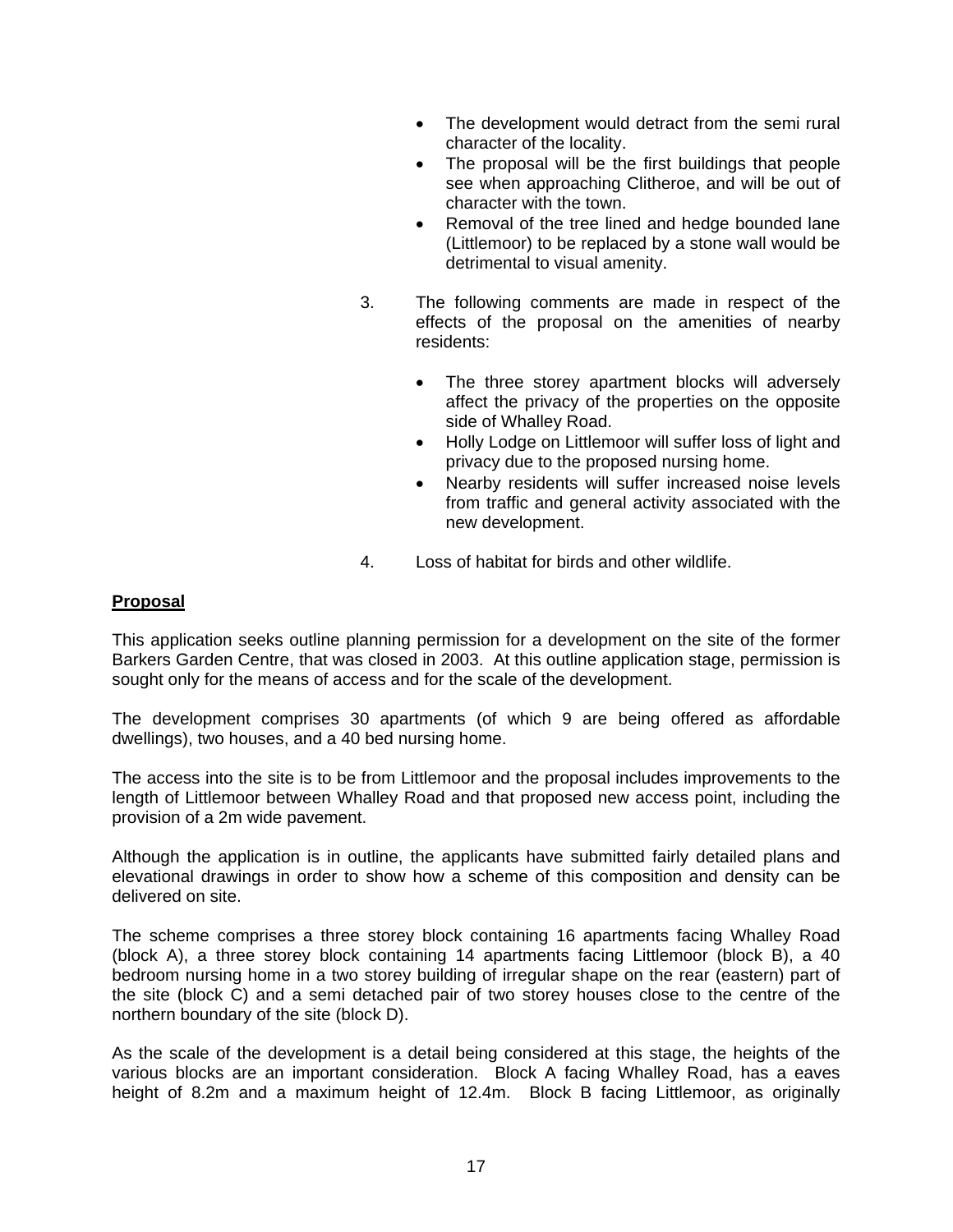submitted, had a general eaves height of 8m and a general ridge height of 12m, but with a tower of 11m eaves and 13.3m maximum height at its south western corner. The tower, however, was considered to be inappropriate and has been deleted from the proposal by amended illustrative drawings received on 21 December 2010. The semi-detached house has eaves/ridge heights of 5m/8.3m and the nursing home has eaves/ridge heights of approximately 6m/9m.

The illustrative plans show parking spaces, garages, and refuse/bicycle storage buildings for the residential units. They also show a refuse storage area, five staff parking spaces and 10 visitor parking spaces to the nursing home.

Although the drawings include details of possible external materials (principally natural stone and render and natural slate roofs) this is a matter to be considered at reserved matters application stage.

## **Site Location**

The site is the former Barkers Nursery site that has a frontage to Whalley Road of approximately 88m and to Littlemoor of approximately 103m and is within the settlement boundary of Clitheroe.

There are residential properties on the opposite side of Whalley Road; a pair of semi detached houses adjoining the site on the same side of Whalley Road; to the rear of this existing semi detached pair, there is open land to the north of the site; there is a residential property (Holly Lodge) to the rear (east) of the site; and residential properties (including two new large detached houses) on the opposite side of Littlemoor to the south of the site.

There are three mature trees close to the Whalley Road frontage of the site and other trees close to the north eastern and south eastern corners of the site, all of which are to be retained.

### **Relevant History**

3/03/0289/P – Erection of 38 residential units, new access improvements to Littlemoor and engineering works. Withdrawn.

3/03/0595/P – Proposed erection of 33 residential units, new access, garage courtyard and improvements to Littlemoor and associated engineering works. Refused and appeal dismissed.

3/10/0236/P – Erection of children's day nursery, laying out of parking, new access to Littlemoor Road and associated engineering works. Approved with conditions.

### **Relevant Policies**

Policy G1 - Development Control. Policy G2 - Settlement Strategy. Policy ENV7 - Species Protection. Policy ENV13 - Landscape Protection. Policy H19 - Affordable Housing - Large Developments and Main Settlements. Policy H21 - Affordable Housing - Information Needed. Policy RT8 - Open Space Provision. Policy T1 – Development Proposals, transport implications.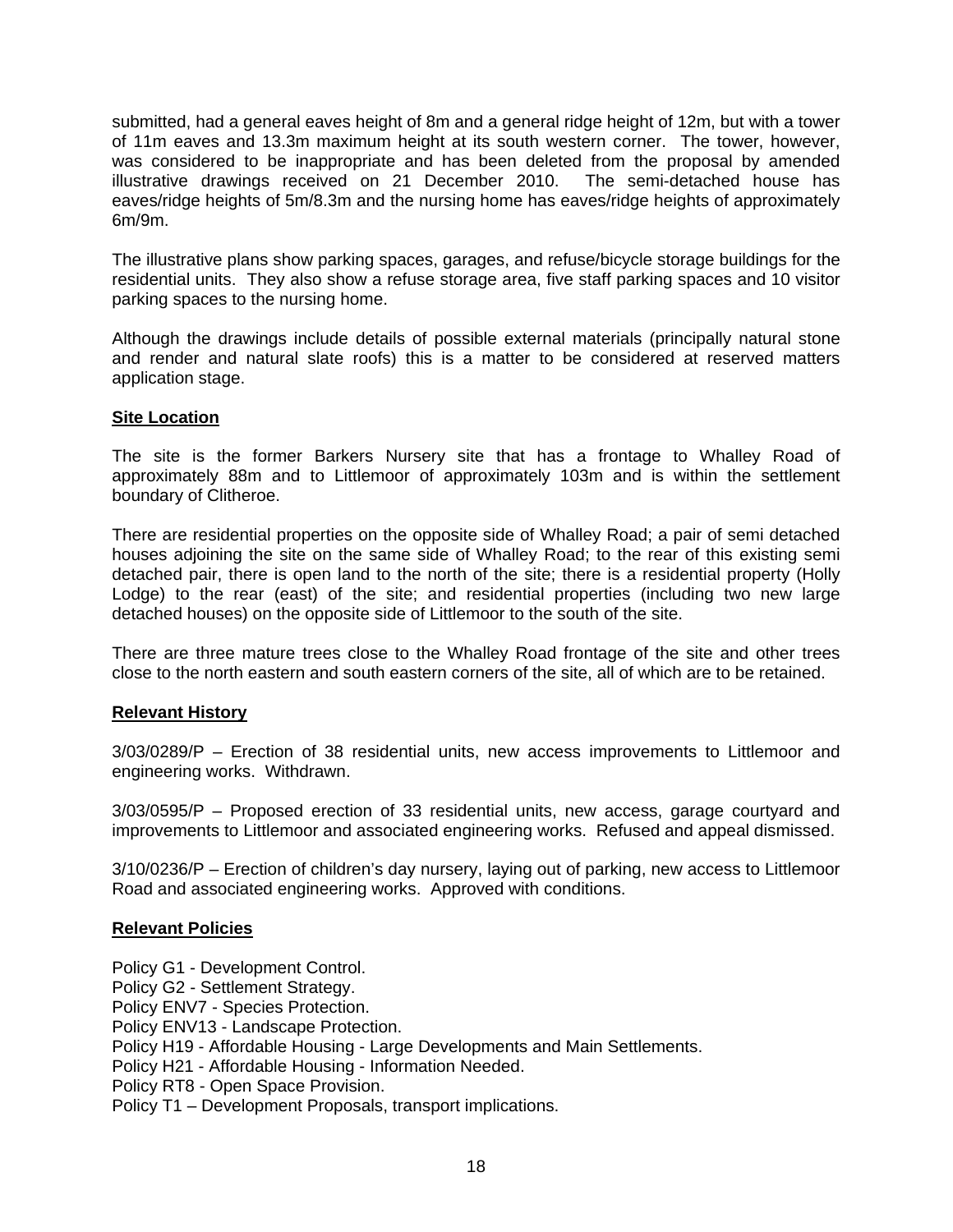Policy G7 – Parking provision.

Policy DP1 – Spatial Principles – North West of England Regional Spatial Strategy to 2021. Policy L4 – Regional Housing Provision - North West of England Regional Spatial Strategy to 2021.

Policy L5 – Affordable - North West of England Regional Spatial Strategy to 2021.

Policy DP7 – Environmental Quality - North West of England Regional Spatial Strategy to 2021. Affordable Housing Memorandum of Understanding.

PPS3: Housing.

PPS1: Delivering Sustainable Development.

## **Environmental, AONB, Human Rights and Other Issues**

Matters for consideration in the determination of this application are the principle of development; affordable housing; highway safety, access and accessibility; impact upon visual amenity, and upon the amenities of nearby residents, which will each be discussed below under appropriate sub headings.

### Establishing Whether the Principle of this Mixed Use Development is Acceptable on this Site/Prematurity/Applicability of RSS Housing Figures

The policy basis against which the residential element of this scheme should be appraised is set out in the context of National, Regional and Local Development Plan policies.

At National level, Planning Policy Statement 3 – Housing confirms that Local Planning Authorities must identify a 5 year housing land supply and where they cannot, residential developments should be favourably considered taking account of policies in PPS3 and in particular paragraph 69 which specifically refers to:

- achieving high quality housing;
- ensuring a good mix of housing;
- the suitability of the site for housing;
- using land effectively and efficiently;
- ensuring the proposal is in line with planning for housing objectives;

Notwithstanding the outcome of the recent High Court ruling against the Secretary of State, the Council in accord with Government Guidance determined to continue to apply the Regional Strategy housing requirements for the purpose of determining a 5-year land supply. The housing requirement for the borough is established in the Regional Plan that has recently been confirmed as being extant which the Council must have regard to.

Recent monitoring demonstrates that the Council is unable to identify a 5-year supply, and consequently the provisions of PPS3 are applicable until the point at which a 5-year supply is available. We currently have 3 years supply measured against our requirements.

To help to determine the suitability of any site against the requirements of PPS3, it necessary to refer to the saved policies of the Districtwide Local Plan. As a brownfield site within a settlement boundary of the main settlement of Clitheroe, housing development is considered to be acceptable in principle.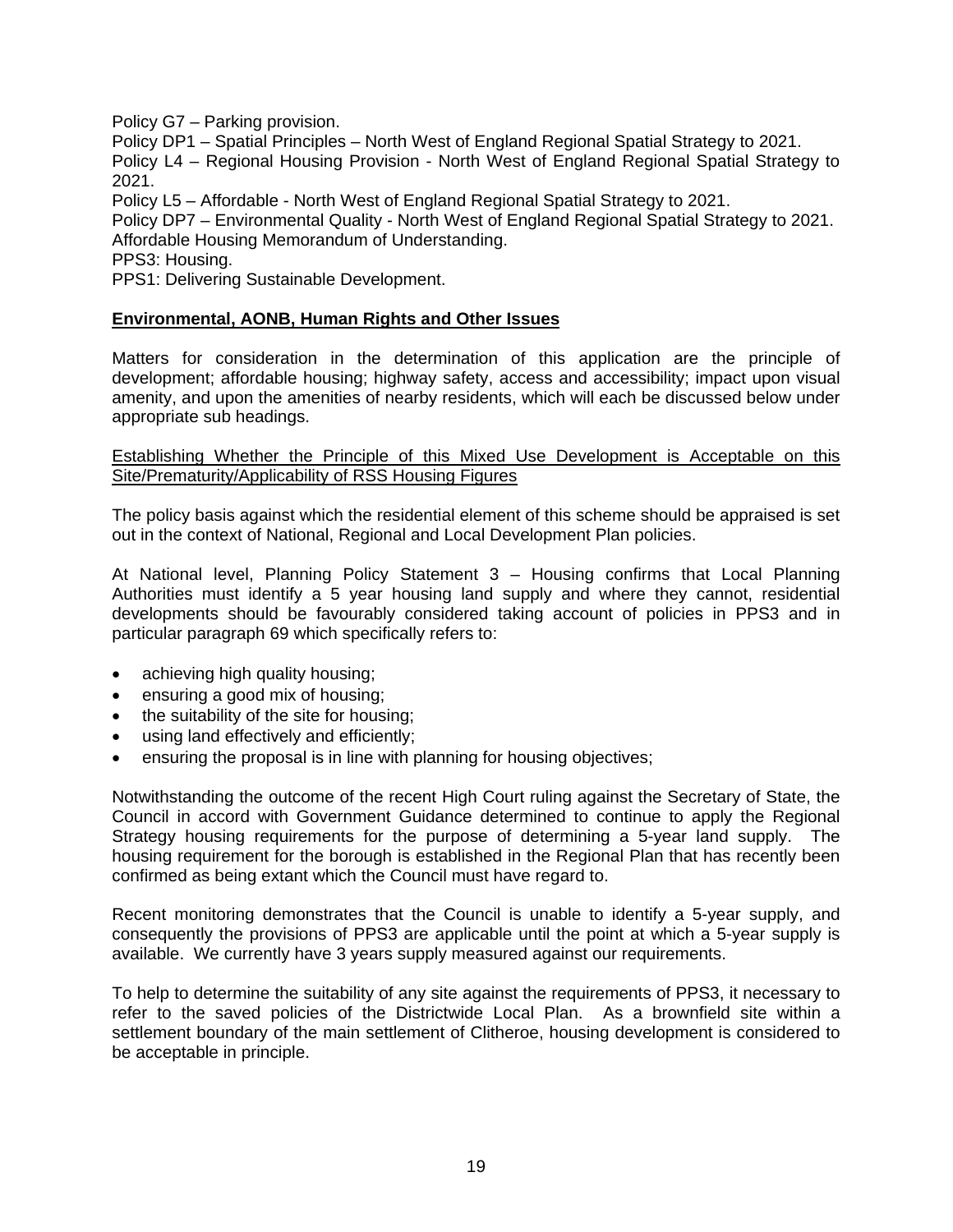In this particular case, the acceptability of the site for housing development in principle is also confirmed by previous application 3/2003/0595/P for 33 residential units on this site. Although that application was refused and a subsequent appeal was dismissed, the sole reason for refusal was that "the proposal is considered to be contrary to Policy 12 of the Emerging Lancashire Structure Plan and the Council's SPG on Housing in that approval would add to the significant over supply of residential development within the Borough which would cause harm to the urban concentration strategy as set out in the emerging Structure Plan". No other reasons for refusal were given by the Council and, in dismissing the appeal, the Inspector did not add any other reasons for refusal.

As circumstances have now changed to a situation in which the Council does not have an identified five-year supply of deliverable housing sites, a residential development on this site within one of the borough's main settlements is considered to be acceptable in principle.

With regards to the principle of the nursing home, the relevant Policy of the Local Plan (H11) has not been saved. That Policy, however, required any new nursing homes to be accessible to community facilities and to provide adequate parking and garden/amenity areas for residents; and also to comply with the general development control requirements of Policy G1. Overall, as this site is within the settlement boundary of the Borough's largest settlement, and as the requirements for parking and amenity space can be satisfied, I consider the nursing home to be a development that is acceptable in principle for this site.

### Highway Safety, Access and Accessibility

A Transport Statement submitted with the application contained the following conclusions:

- 1. That the proposed development is well located for a non-car access in accordance with local and national policy guidance. The town centre can easily be accessed from the site by walking, cycling and bus modes, with a key bus corridor passing immediately adjacent to this site.
- 2. That the likely trip generation from the site can easily be accommodated on the local network without detriment to its operation.
- 3. That there are therefore no transport related issues which should prevent the development from proceeding.

The County Surveyor did not dispute those conclusions and expressed no objections in principle to the improvements to Littlemoor and to the access and parking elements of the application, subject to appropriate conditions. The highway improvements are based on those that were proposed and considered to be acceptable for previous application 3/2003/0595/P.

In addition to conditions, the County Surveyor also asked that a developer contribution be sought of £22,000 towards the improvement of bus stops adjoining the site, plus £2000 towards their future maintenance. The applicants agents, however, question whether that request is in accordance with the advice set out in Annex B of Circular 05/2005 that 'planning obligations' (or 'S106 Agreements') are private agreements negotiated, usually in the context of planning applications between Local Planning Authorities and persons with an interest in a piece of land (or developers) and intended to make acceptable development which would otherwise be unacceptable in planning terms.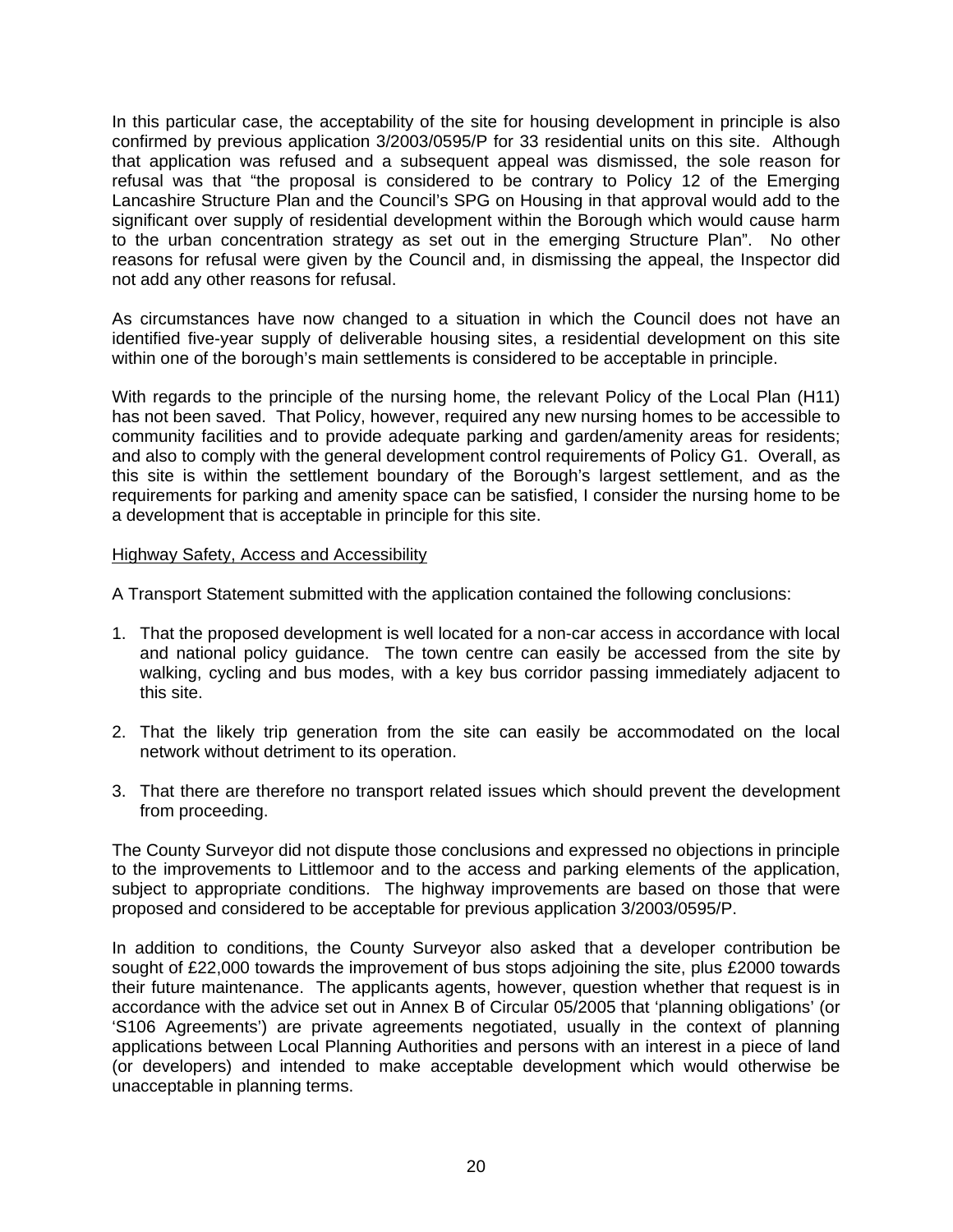In response to this, the County Council has commented as follows.

As part of LCC's Planning Obligations Policy the County Council recommend contribution to sustainable transport measures. It is a regular recommendation that new developments fund the upgrading of adjacent bus stops facilities, in line with recommendations from the Draft Inclusive Accessibility Guidelines. This practice has been used widely throughout the county to provide improved accessibility at bus stops including raised kerbing and Bus Clearway markings at bus stops ensuring that buses can pull in to the kerb at bus stops. These measures positively assist passengers boarding/alighting at a bus stop in line with DDA requirements as recommended in the Draft Inclusive Mobility Guidelines.

*The County Council does not accept that their recommendations are in conflict with Circular 05/2005 as:* 

- *The proposed upgrading of bus stops are directly related to development. The agent's letter acknowledges that the bus stops are within 50m walking distance of the site.*
- *The scale of contribution would have been based on the Planning Obligations Policy and it is considered that the contribution is reasonable in relation to the scale of the development.*
- *The County Council does not believe that the request is unreasonable and, as noted above, it follows practice used throughout Lancashire.*

In turn, the applicants agent, responded as follows:

The LCC Planning Obligations Policy is not a statutory or formal planning policy and must, therefore, carry very limited weight as a material consideration. The LCC Planning Obligations Policy has not been adopted by Ribble Valley Borough Council. The Policy in Circular 05/2005 represents formal government policy which is a highly material consideration. It is difficult to accept that the County Council's request is consistent with the Circular. The request is only necessary and reasonable if the development would otherwise be unacceptable without the contributions. The County Council's response confirms that they regularly recommend that new developments fund the upgrade of adjacent bus stop facilities, clearly suggesting that this is done as a mater of practice and custom without any regard as to whether such requests are necessary or justified. Paragraph B9 of the Circular is absolutely clear that 'planning obligations should not be used solely to resolve existing deficiencies in infrastructure provision or to secure contributions to the achievement of wider planning objectives that are not necessary to allow consent to be given for a particular development'. What is being put forward by the County Council is merely a recommendation.

Fundamentally, the proposal is acceptable and desirable in terms of assisting in the delivery of new homes. The site is sustainable in planning terms and is accessible by public transport. The upgrades sought by the County Council are not required to make the development acceptable. In our view, the measures sought fall into the type described in paragraph 9 of the circular and are, therefore, unreasonable and unnecessary.

*I accept the County Council's assurance that this request is in accordance with their current practice. I can also see merit, however in the agent's counter-argument that this development would not be unacceptable (and could not therefore be legitimately refused) if the upgrades to the existing bus stops were not carried out at the developer's expense. An indication would therefore be appreciated from Committee about whether the full £22,000 should be sought in the Section 106 Agreement, or a lesser amount, or no contribution at all.*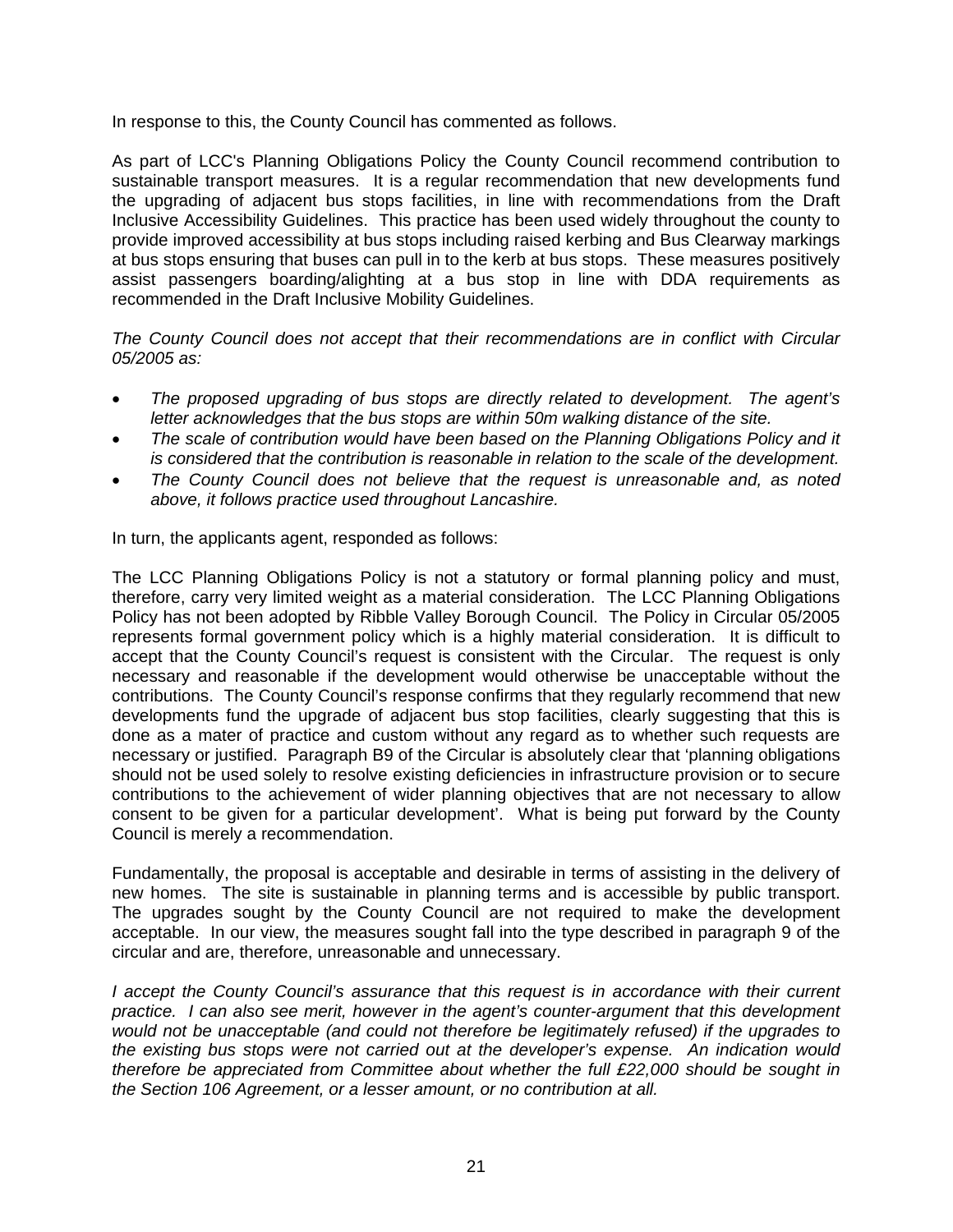*Subject to a clause in the Section 106 Agreement (or not, as the case may be) and appropriate conditions, the development is considered to be acceptable with regards to highway related matters.* 

## *Affordable Housing*

*Within the main settlement of Clitheroe, the need for affordable housing is expressed on a borough wide basis. A draft Section 106 Agreement has been submitted with the application which states:* 

- that the owner covenants with the Council to submit an affordable housing scheme for 9 affordable units to be delivered as either low cost market units or shared ownership units; or for an alternative mix of affordable units to be agreed with the Council;
- the owner to finance, build and sell the affordable housing as low cost market units with the Council having the same nomination rights as if they had been transferred to a Registered Social Landlord;
- to provide the Council with such information concerning negotiation between the owner and an RSL in respect of the affordable housing proposed to be transferred to the RSL as the Council or its agents may reasonably request;
- to dispose of the affordable units to an RSL approved by the Council on or before completion of the construction of the affordable units and to notify the Council in writing accordingly;
- not to allow the occupation of any affordable housing unit except by a person/household satisfying the criteria for affordable housing as agreed with the Council;
- to construct the affordable housing in accordance with the approved affordable housing scheme and the scheme for development standards and to provide satisfactory evidence of the same to the Council;
- not more than 90% of the market dwellings shall be occupied until the affordable units have been built for immediate occupation and are capable of being transferred;
- that from the date on which the Council approve the affordable housing scheme, that the land upon which the affordable housing is to be provided shall not be used for any other purpose other than affordable housing;
- that the low cost market units are offered for sale at a discount of 35% to the open market value; and shall remain affordable at the initial discounted rate in perpetuity;
- that on completion of the affordable housing units (for shared ownership) or as soon as possible thereafter, the RSL shall dispose of the affordable units intended for shared ownership:
	- a) at open marked value on a shared ownership basis with the rental element being discounted by the RSL;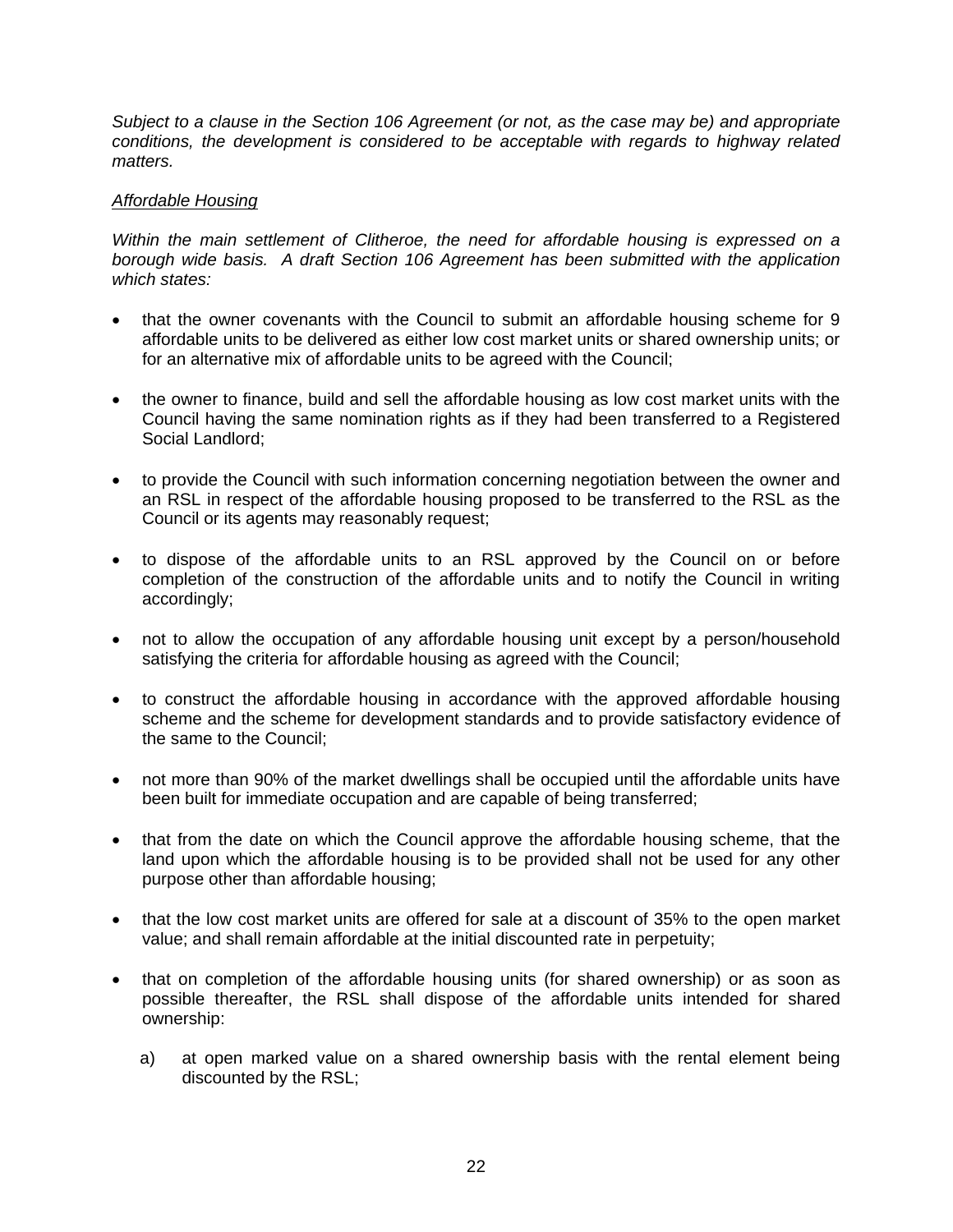- b) to an approved person who shall purchase the affordable housing units for occupation by the approved person and in accordance with the requirements of this agreement;
- c) in consultation with the Council and having first obtained the Council's consent for the disposal to the approved person.

The Council's Housing Strategy Officer has made the following comments in relation to the draft Section 106 Agreement:

- The Agreement sets out the provision of 9 affordable units as either discounted sale units or shared ownership. The provision of shared ownership is the preferred tenure for the Council and this should be made clear within the Agreement.
- To ensure that the Agreement states that a bid for grants will be submitted to the Homes and Communities Agency, and if not successful, then the affordable units will be delivered as discounted sale.
- Within the definitions 'of low cost market units' the Agreement states that the units will be sold as the Council's nominees at 35% discount. In the sale of homes, the Council would not nominate households but would approve the sale to households that meet the eligibility criteria.
- Should the affordable units be delivered as shared ownership, to ensure the units remain affordable in perpetuity, I request that a clause is introduced that gives the RSL first option to buy back the property where an occupant has acquired 100% ownership.
- Within the schedule, paragraph 1.5 describes the phasing of affordable housing delivery. I request that the percentage of occupied market dwellings is reduced from 90% to 50% before the affordable units are ready for occupation.

Subject to the contents of the Section 16 Agreement taking account of the Housing Strategy Officer's comments, the proposal is considered to be acceptable and in accordance with the relevant policies and guidance relating to affordable housing provision.

## Effects Upon Visual Amenity

A number of nearby residents have expressed the opinion that the three storey units are not appropriate to the site. The Council's Conservation and Design Officer shares this view and has commented that "the immediate townscape is still largely defined by the historic weavers terraced houses (long rows of identical two/three storey units on Whalley Road), the domestically scaled listed properties at Littlemoor and Primrose Mill (low lying in views because of topography). The scale and mass of the proposed building will result in a development which is incongruous in the immediate street scene as well as ill fitting in the wider context of Clitheroe. With the exception of some mills, Clitheroe's town centre (like most historic market towns) has been the location for buildings of this scale". The Conservation and Design Officer also comments that paragraph 69 of PPS3 requires developments to achieve a high quality of design, even when there is not a five year supply of deliverable sites.

In the Design and Access Statement submitted with the application, the agents say that the site is situated at the point where the character of Whalley Road changes from large detached houses, to higher density terraced houses and semi-detached dwellings; and that the proposal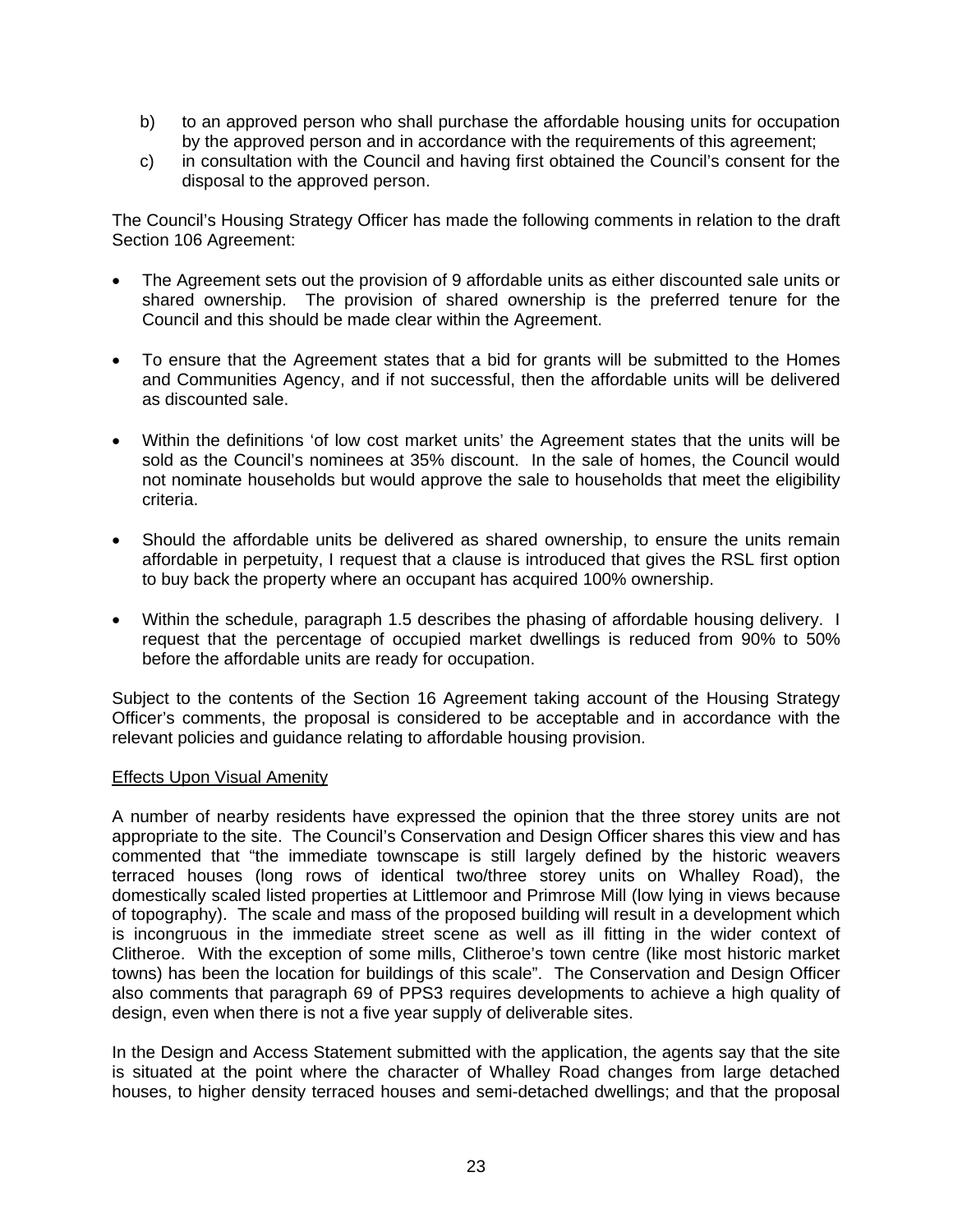draws from the long elevations of the terraces and uses the topography of the site to its advantage. It is stated that the long elevations of the existing terraced houses on Whalley Road have influenced the elevations and massing of the apartment block facing Whalley Road.

I also consider it important to compare this (outline) application to the scheme for which permission was refused only because, at the time of its consideration, the housing moratorium was in place. That scheme involved apartment blocks facing Whalley Road and Littlemoor that were both 3 storeys high, with maximum heights of 12m. The applicants have submitted an illustrative street scene drawing of the Whalley Road frontage that shows the current proposal overlaid on the outline of the apartment blocks in application 3/2003/0595/P. This shows the eaves and ridge heights being very similar in both schemes, but with a much larger gap between the two blocks in the current proposal than it the previous scheme.

The current proposal is in outline with only the scale being considered. In relation to the height of the buildings, and the density of the built development on the site, there is little difference between the illustrative proposal in this application and the scheme in the previous 'full' application that was considered to be acceptable in relation to visual amenity considerations.

I consider therefore that it would be difficult to sustain a reason for refusal of this application based on the scale of the development when a similar height/scale development was considered to be acceptable in the previous proposal by both the Local Planning Authority and an Appeal Inspector.

Subject to conditions restricting the footprint of the development and the eaves/ridge heights of the buildings to what is indicated on the submitted illustrative drawings, I consider the scale of the development to be appropriate for the site and acceptable. Precise design features and external materials to further make the proposal compatible with the locality will be considered at reserved matters application stage.

As originally submitted, the buildings were sited too close to the trees on Whalley Road frontage of the site. Through discussions and negotiations involving the Countryside Officer, however, the buildings have been re-sited so that they are outside the required root protection area of the trees. The trees will therefore be retained and appropriately protected by conditions in order that the visual amenity be protected.

### Effects Upon the Amenities of Nearby Residents

The separation distances between the two apartment blocks and the nursing home and the dwellings on the opposite sides of Whalley Road and Littlemoor ranges from approximately 26m to approximately 38m. It is considered that these distances are sufficient and that the privacy and general residential amenities of those properties will not be seriously adversely affected by the proposed development.

The property to the east of the site, Holly Lodge, is orientated on its plot so that its rear elevation does not look directly towards the application site. It is considered that the nursing home is sufficiently distant from that property that its amenities will not be severely adversely affected. Matters such as the position of windows in the nursing home and the location of kitchens and the servicing area etc will be considered at reserved matters application stage, when the amenities of Holly Lodge will be fully taken into account. Overall, I consider the proposal to be acceptable with regards to its effects upon the amenities of nearby residents.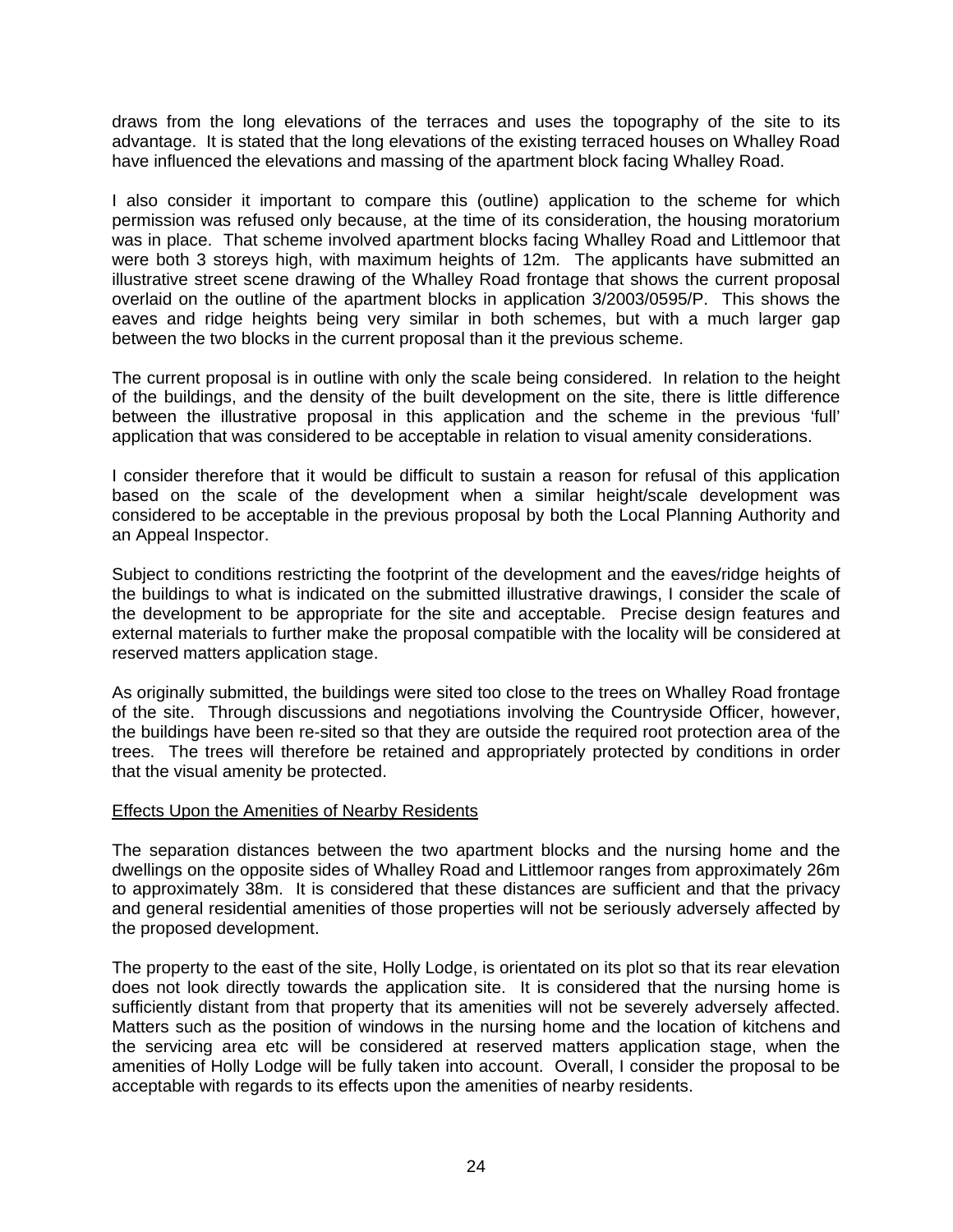## Content of Section 106 Agreement

In the event that Committee is minded to grant outline permission, a Section 106 Agreement will be necessary. In relation to the provision of affordable housing, the content of the Agreement will reflect the submitted draft Agreement subject to the alterations required by the Housing Strategy Officer, as detailed previously in the report.

`In relation to financial contributions, the Committee's decision is required in relation to the County Council request for £22,000 towards bus stop improvements.

In relation to waste management, the County Council has requested a contribution of £15,360. This request is in accordance with the County Council Policy Paper on Planning Obligations in Lancashire which has not been formally adopted by the Council. A report presented to Planning and Development Committee on 18 December 2008 identified priorities for this Council when seeking contributions – namely, affordable housing, transport safety, open space and education. It is not therefore proposed to include the request for the contribution towards waste management.

In this case, the County Council has not made any request for a contribution towards education.

### **Conclusion**

Given the precedent set by the precise nature of the decision in relation to application 3/2003/0595/P, and the current housing situation in the borough, I consider the proposed development to be acceptable in principle. The application seeks approval only for the access (which the County Surveyor considers to be acceptable) and the scale of the development (that is similar to the scale of development in application 3/2003/0595/P). The footprint and height of the buildings shown in the illustrative plans should be conditioned to be maximums in any resultant reserved matters application. Within these limits, the detailed design and external materials of the buildings can be required to reflect the appearance and character of the three storey terraced houses on Whalley Road closer to the town centre. With appropriate care at the reserved matters stage, I consider that the proposal will provide an appropriate and attractive development on this site on one of the main approaches into the town.

### SUMMARY OF REASONS FOR APPROVAL

The proposed access details are satisfactory from the highway safety point of view and the scale of the development is considered to be appropriate for the site and such that it would not have any seriously detrimental effect upon visual amenity or the amenities of nearby residents.

RECOMMENDATION: That the application be DEFERRED AND DELEGATED to the Director of Development Services for approval following the satisfactory completion of a Section 106 Agreement and subject to the following conditions:

- 1. Application for approval of reserved matters must be made not later than the expiration of 3 years beginning with the date of this permission and the development must be begun not later than whichever is the latter of the following dates:
	- (a) the expiration of 3 years from the date of this permission; or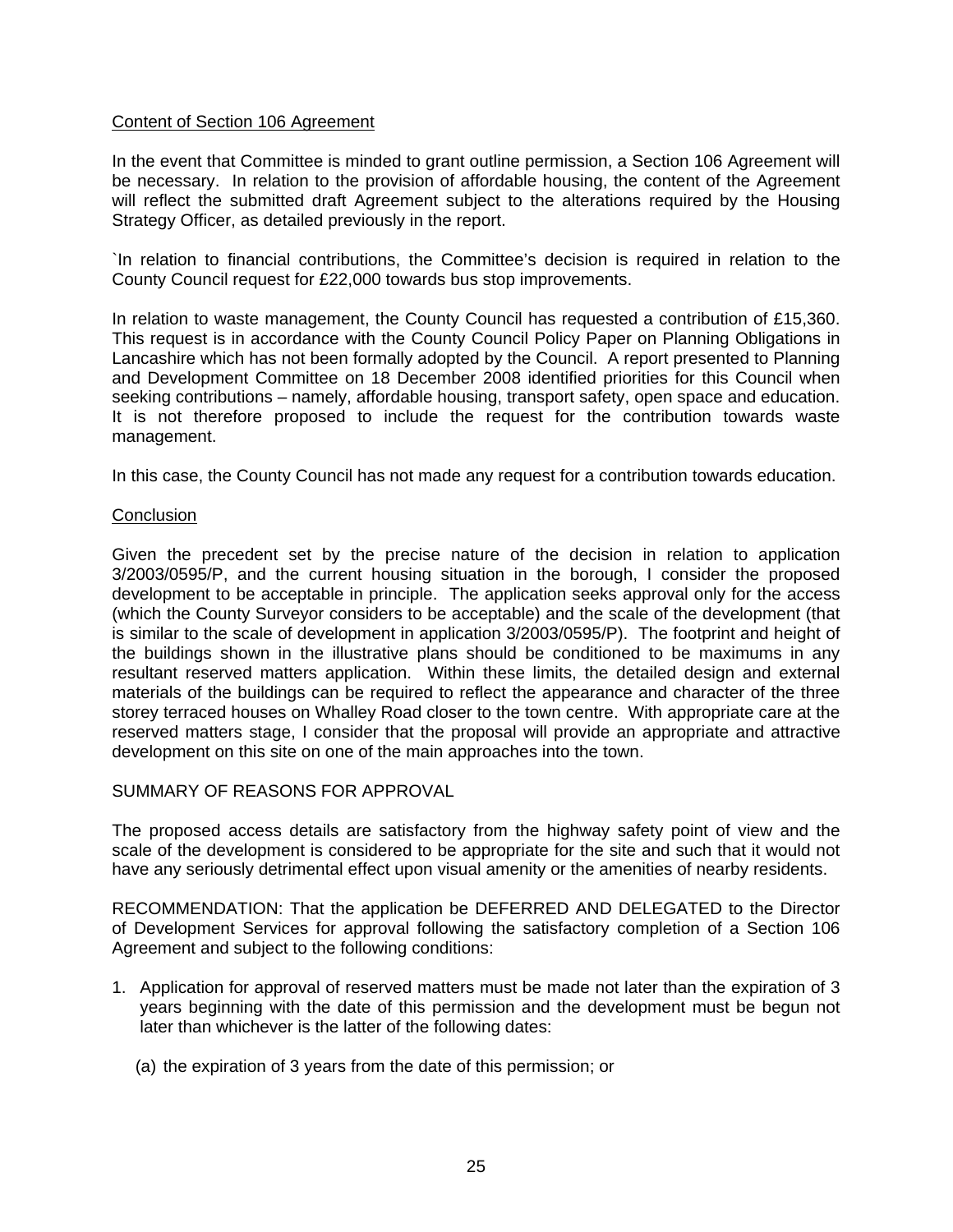(b) the expiration of 2 years from final approval of the reserved matters, or in the case of approval of different dates, the final approval of the last such matter to be approved.

 REASON: In order that the Local Planning Authority shall be satisfied as to the details and because the application was made for outline permission and comply with Policy G1 of the Ribble Valley Districtwide Local Plan.

2. Detailed plans indicating the design and external appearance of the buildings, landscape and boundary treatment, parking and manoeuvring arrangements of vehicles, including a contoured site plan showing existing features, the proposed slab floor level and road level (called the reserved matters) shall be submitted to and approved by the Local Planning Authority before development commences.

REASON: To comply with Policy G1 of the Ribble Valley Districtwide Local Plan and in order that the Local Planning Authority should be satisfied as to the details and because the application was made for outline permission.

3. This outline planning permission shall be read in conjunction with the Section 106 Agreement dated …

REASON: For the avoidance of doubt as the application is subject of an agreement.

4. Prior to commencement of development a scheme identifying how a minimum of 10% of the energy requirements generated by the development will be achieved by renewable energy production methods, shall be submitted to and approved in writing by the Local Planning Authority. The scheme shall then be provided in accordance with the approved details prior to occupation of the development and thereafter retained.

 REASON: In order to encourage renewable energy and to comply with Policy G1 of the Ribble Valley Districtwide Local Plan.

5. Development shall not begin until a scheme for surface water drainage and attenuation for the site, based on sustainable drainage principles and assessment of the hydrological and hydro geological context of the development has been submitted to and approved in writing by the Local Planning Authority. Details of the maintenance and management of the scheme after completion shall be included. The scheme shall subsequently be implemented in accordance with the approved details before the development is completed.

 REASON: In order to comply with Policy G1 of the Ribble Valley Districtwide Local Plan in order to prevent the increased risk of flooding, to improve and protect water quality, to improve habitat and amenity and to ensure future maintenance of the surface water drainage system.

6. Prior to commencement of development a landscape management plan including long term design objectives, timing of the works, management responsibilities and maintenance schedules for all landscaped areas (other than within curtilages of buildings) shall be submitted to and approved in writing by the Local Planning Authority. The management plan shall also provide precise details of all play equipment and its maintenance and indicate a timescale when the play space shall be provided and made available for use. The landscape management plan shall be carried out in accordance with the details so approved.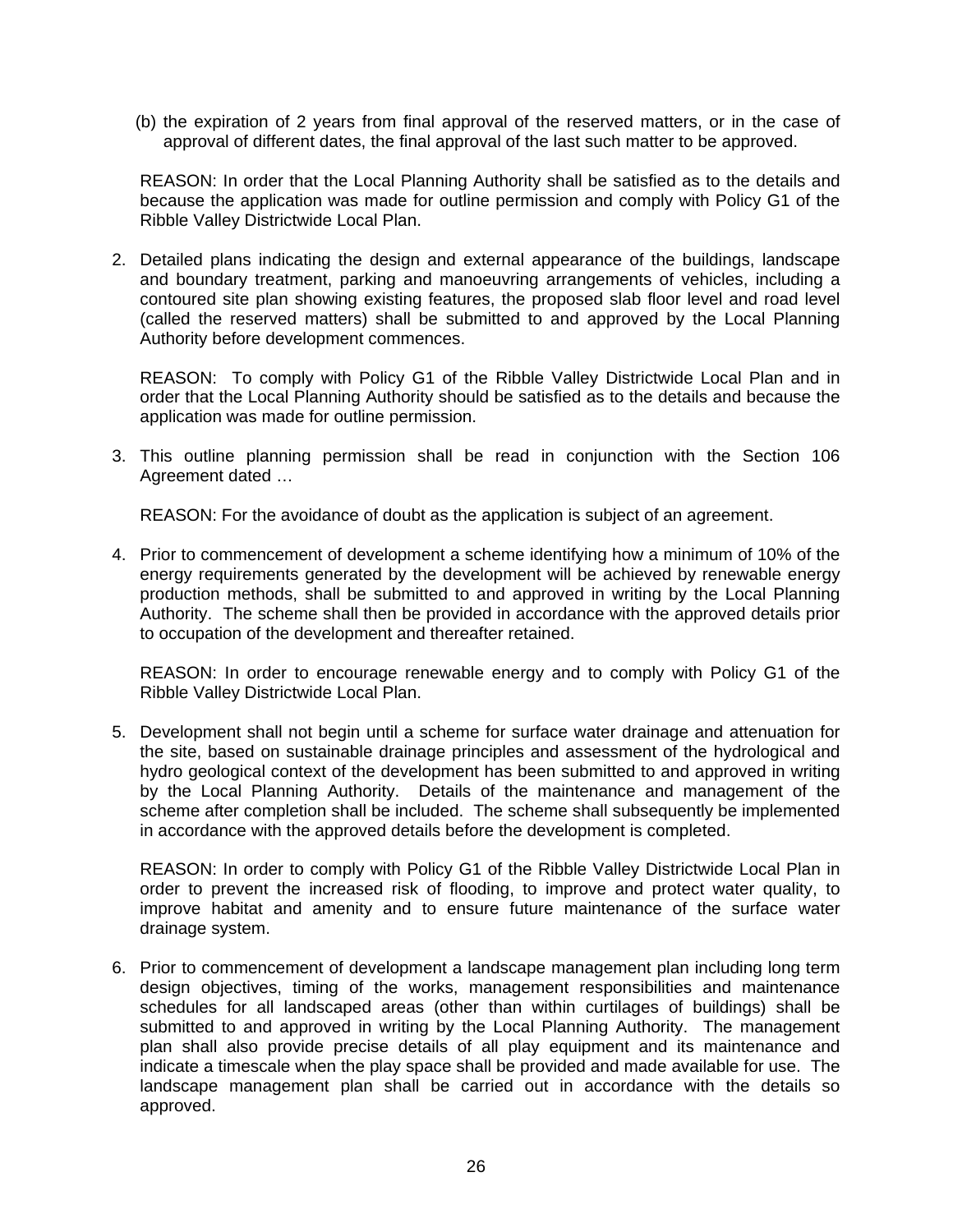REASON: In the interests of residential and visual amenity in accordance with Policy G1 of the Ribble Valley Districtwide Local Plan.

7. The plans and particulars submitted in accordance with condition 2 above shall include an Arboricultural Method Statement and Tree Protection Plan (including a tree protection monitoring schedule) detailing special mitigation construction issues in accordance with BS5837. The development shall thereafter be carried out in strict accordance with the procedures, working methods and protection measures so identified and approved unless agreed otherwise in writing by the Local Planning Authority.

 REASON: In order to ensure that any trees affected by development and included in a Tree Preservation Order/considered to be of visual, historic or botanical value are afforded maximum physical protection from the adverse effects of development in accordance with Policies G1 and ENV13 of the Ribble Valley Districtwide Local Plan.

8. The new estate road/access between the site and Littlemoor shall be constructed in accordance with the Lancashire County Council Specification for Construction of Estate Roads to at least base course level before any development takes place within the site.

 REASON: To comply with Policies G1 and T1 of the Ribble Valley Districtwide Local Plan and to ensure that satisfactory access is provided to the site before the development hereby permitted becomes operative.

9. Prior to commencement of development, facilities shall be provided within the site by which means the wheels of vehicles may be cleaned before leaving the site, the wheel cleaning facilities shall be retained throughout the life of the development.

 REASON: To comply with Policies G1 and T1 of the Ribble Valley Districtwide Local Plan and to ensure that satisfactory access is provided to the site before the development hereby permitted becomes operative.

10. This permission, insofar as it relates to the improvements to the highway of Littlemoor and the formation of the access into the site from Littlemoor, shall be implemented in accordance with the drawing No 1549-010 REV.D.

REASON: For the avoidance of doubt to clarify which plans are relevant.

11. The submission of reserved matters in respect of layout, appearance and landscaping and implementation of development shall be carried out in accordance with illustrative drawing no's 1549-010 REV.D, 1549-101, 1549-102 REV.B, 1549-105, 1549-106 and 1549-110/P1. In particular, the footprint of the buildings and the ridge and maximum heights of the buildings shall not exceed what is shown on these drawings.

REASON: For the avoidance of doubt to define the scope of this permission.

NOTE(S):

1. This consent requires the construction, improvement or alteration of an access to the public highway. Under the Highways Act 1980 Section 184 the County Council as Highway Authority must specify the works to be carried out. Only the Highway Authority or a contractor approved by the Highway Authority can carry out these works and therefore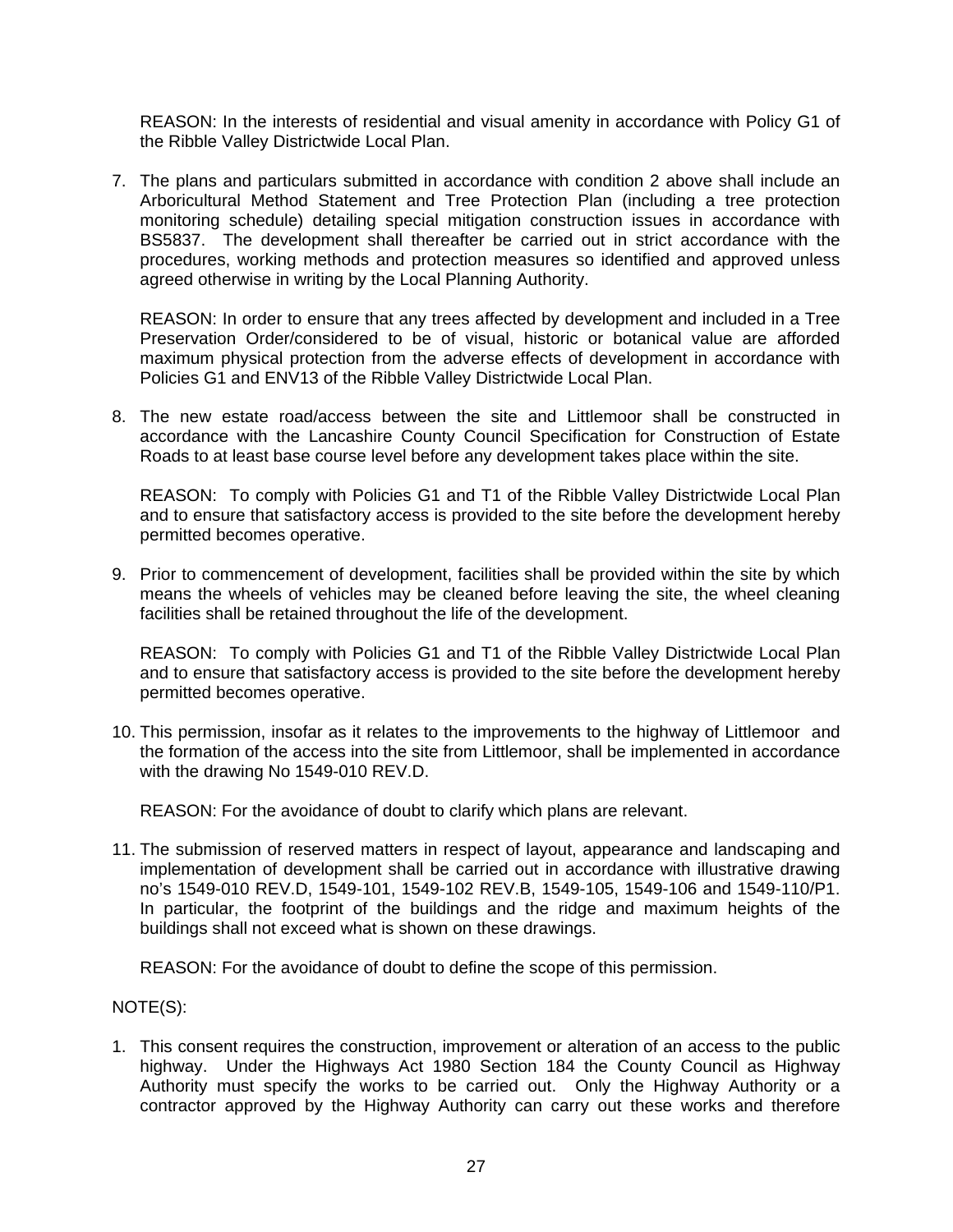before any access works can start you must contact the Environment Directorate for further information by telephoning Area Surveyor East 01254 823831 or writing to the Area Surveyor East, Lancashire County Council, Area Office, Riddings Lane, Whalley, Clitheroe BB7 9RW quoting the planning application number.

- 2. In consideration of condition 4 on renewables the Council would have some regard to energy efficient measures used on buildings.
- 3. Any works to the watercourse within or adjacent to the site which involve infilling, diversion, culverting or which may otherwise restrict flow, require the prior formal consent of the Environment Agency under Section 23 of the Land Drainage Act 1991. Culverting other than for access purposes is unlikely to receive consent, without full mitigation of loss of flood storage and habitats.
- 4. The applicant is advised to pay regard to the advice relating to Sustainable Drainage Systems contained in the letter dated 28 July 2010 from the Environment Agency.
- 5. The applicant is advised that, in order to secure the necessary highway works, it will be necessary to enter into a formal Section 278 Agreement with Lancashire County Council (Highways).

## APPLICATION NO: 3/2010/0751/P (GRID REF: SD 372719 435670) OUTLINE APPLICATION FOR A RESIDENTIAL DEVELOPMENT OF 39 DWELLINGS ON LAND OFF WHALLEY NEW ROAD, BILLINGTON

PARISH COUNCIL: Objects to the application due to the increased amount of traffic that would be joining an already busy road; and is also worried about the effect of such a large development on the local infrastructure such as schools and doctors.

| <b>ENVIRONMENT</b> | Has no objections to this application on highway safety |
|--------------------|---------------------------------------------------------|
| <b>DIRECTORATE</b> | grounds subject to appropriate conditions. The County   |
| (COUNTY SURVEYOR): | Surveyor, however, makes a number of comments in        |
|                    | explanation and amplification of his expression of 'no  |
|                    | objections' as summarised below:                        |

• The sight line to the west of the proposed access takes a very precise line across the trunk of an existing tree. There is some scope to remove extraneous growth from around the trunk, with no detriment to the tree and this could assist in achieving an acceptable sight line.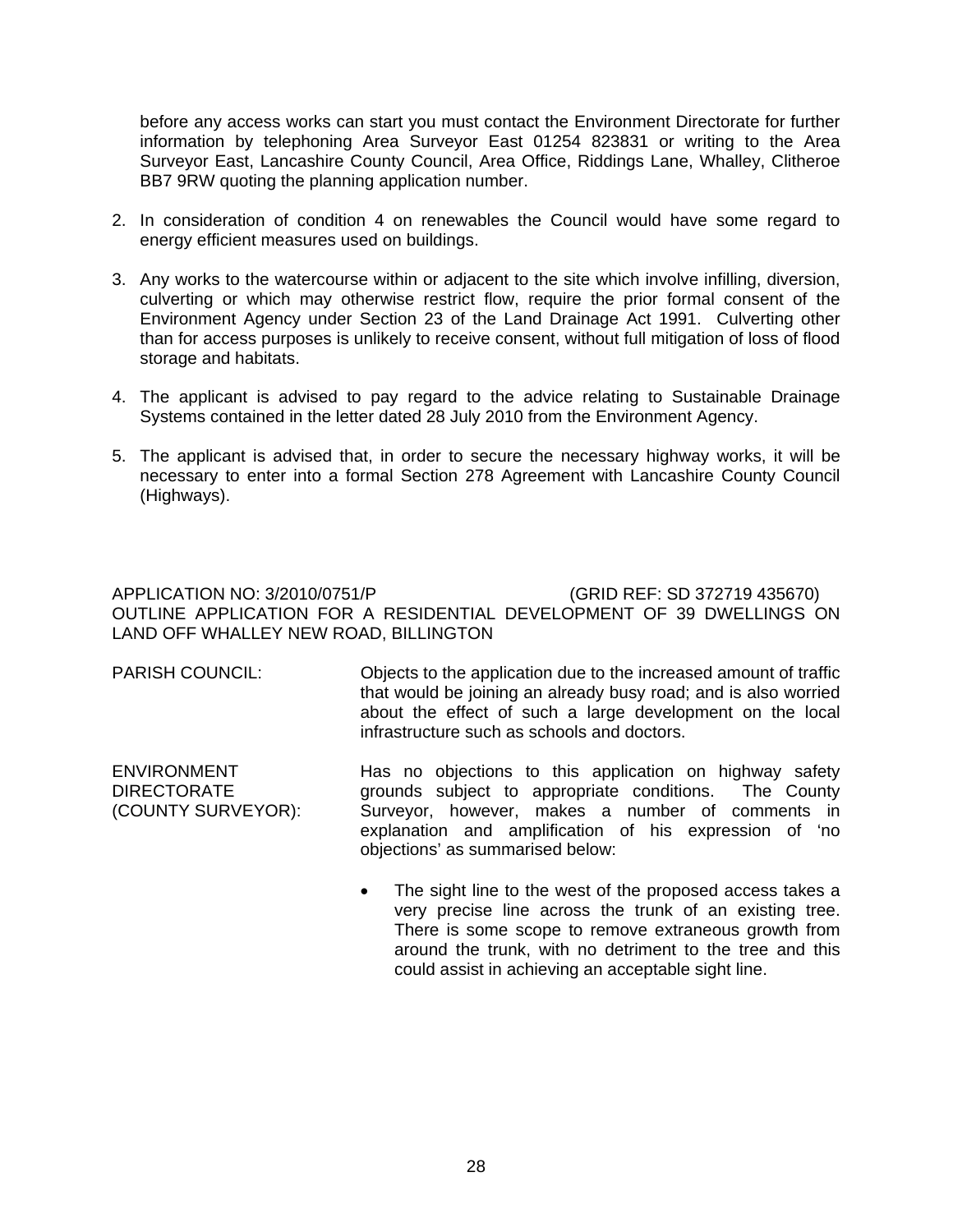- The bay to the west of the site (that is presently used by the car sales business on the opposite side of Whalley New Road) is within the applicant's control. The applicant has stated that this use will cease as part of the development. This is essential as this area is within the required sight line.
- The gradients to and from the site are compliant with Lancashire County Council standards.
- There is no objection to the five properties accessing directly on to Whalley Old Road (Painterwood) as the additional vehicular movements involved would have minimal impact on the volume of traffic using this road.
- The gradient, alignment and dimension of the carriageway at the Painterwood/Whalley New Road junction make use of the junction difficult for all motorists. Whilst some traffic management measures have recently been introduced, further measures to benefit highway safety at this location should be funded by the developer as follows:
	- 1. The remarking of the centre warning lines along Whalley New Road will be required as a result of the junction build-out extension at the entrance to the development.
	- 2. The introduction of interactive signing on Whalley New Road would reinforce compliance with the 30mph speed limit.

There are a relatively small number of turning locations and driveways between Whalley and Billington and the introduction of a new access to this significant residential development will bring a new focus for such movements.

- 3. There are no scheduled bus stops within a 250m radius of the site. It would be appropriate to consider improving this provision through the introduction of new stops on Whalley New Road. This could include items such as street furniture and the provision of suitable pedestrian links.
- The construction of the build-out for the advanced give way at the site access and the other physical measures will require a Section 278 Agreement as will the proposed lengths of footway fronting the highway and the drop kerbs opposite.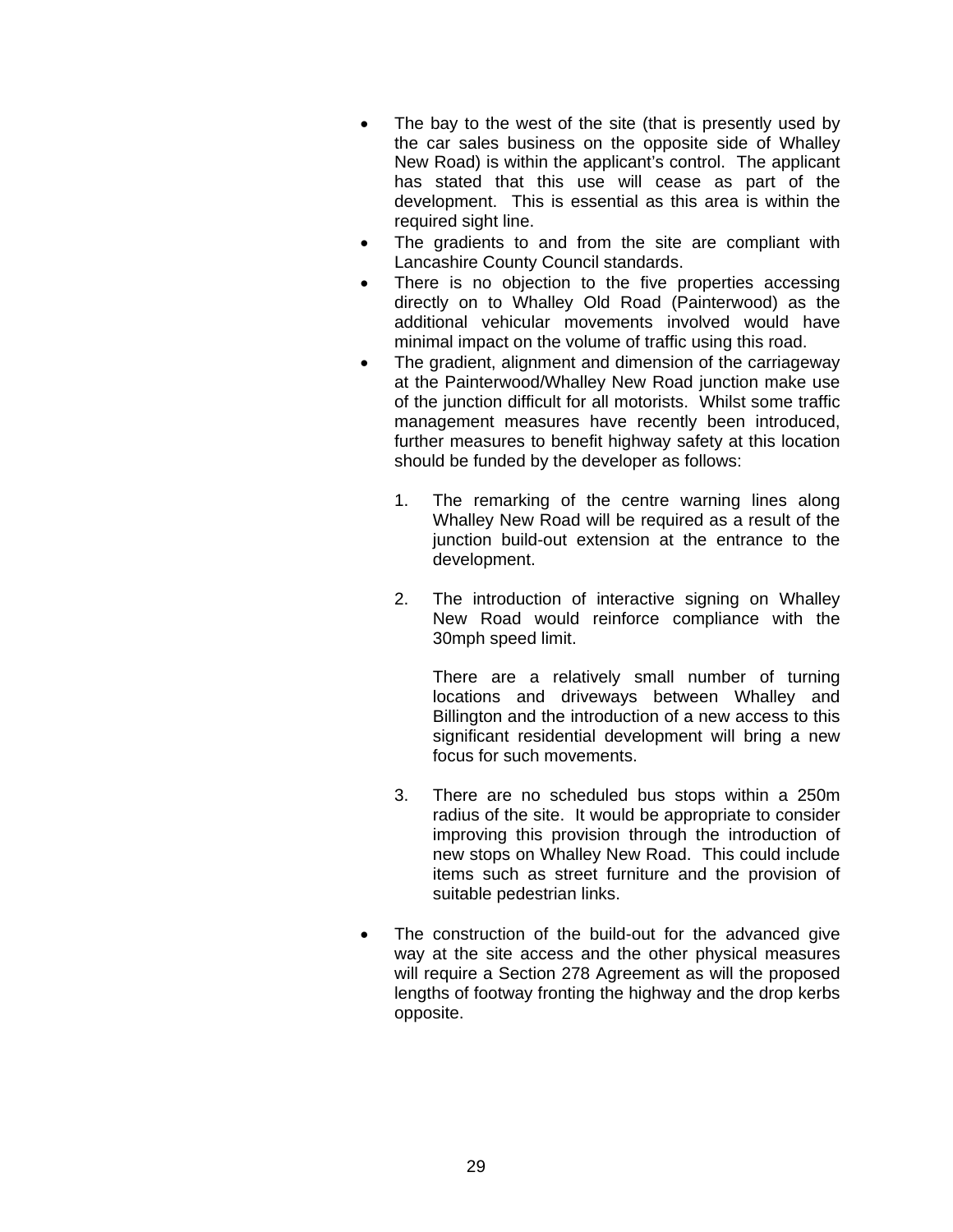- In terms of possible highway contributions, the applicant has assessed the Residential Development Accessibility Score for the site to be 24. On this basis, a sum of £1600 was identified for each three bedroomed unit and £2130 for each four bedroomed unit. Therefore, for the 39 properties a highway contribution of £65,050 would be sought.
- Therefore, there are no objections in principle to the development, subject to the highway improvements being introduced as shown on the updated plans and following agreement in respect of the proposed Section 278 works.

LANCASHIRE COUNTY COUNCIL PLANNING CONTRIBUTIONS:

Consultation response outlines the planning contribution request for Lancashire County Council's Services based on the Policy Paper 'Planning Obligations in Lancashire' as follows:

#### **Transport**

The request is for £65,050 as described in the consultation response from the County Surveyor (see above).

### Education

Using the LCC planning obligations policy paper, a yield of 0.35 primary and 0.25 secondary pupils per house has been used. Therefore, there is a possible yield of 14 primary and 10 secondary aged pupils.

### Primary School Places

There are currently 18 places in the local primary schools, there is a forecast to be a shortage of places in the next five years, even without the impact from this development. As the development would therefore create a further need for additional school places, a contribution from the developer in respect of the full potential yield of this development (ie 14 pupils) will be sought. Using the DCSF cost multiplier (£12,257  $x$  0.9) x 1.0733 per place = £165,759.

Should the Borough Council be unable to secure this contribution from the developer, the County Council is unable to guarantee that the pupils in this area will be able to secure a school place within a reasonable distance from their home.

### Secondary School Places

No contribution is sought because it is calculated that there would be 15 available spaces at the local secondary school (St Augustine's) when the anticipated yield from this development is 10 pupils.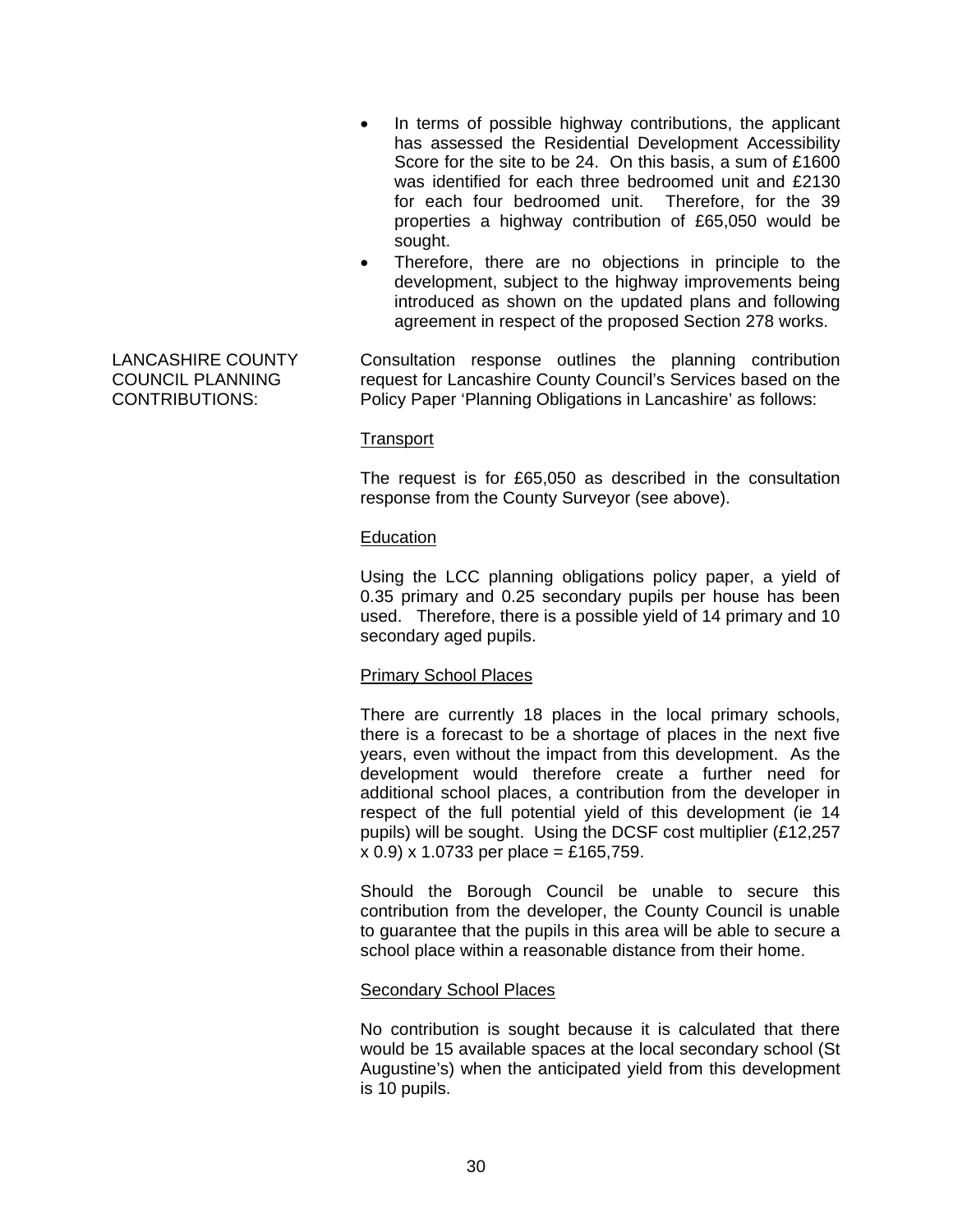## Waste Management

|                                                   | The County Council makes vital major investments in waste<br>management infrastructure for reasons of environmental<br>protection and sustainability. Also the necessity to secure the<br>County Council's budget position as a waste disposal authority,<br>for investing in an early switch away from land filling, has<br>become all the more apparent, since the recent announcement<br>on the rise in landfill tax in this year's National Budget. Every<br>district in the county is being provided with advanced treatment<br>facilities to treat waste prior to land filling, either directly or via<br>purpose designed transfer stations. Since every new house in                                                                                      |
|---------------------------------------------------|-------------------------------------------------------------------------------------------------------------------------------------------------------------------------------------------------------------------------------------------------------------------------------------------------------------------------------------------------------------------------------------------------------------------------------------------------------------------------------------------------------------------------------------------------------------------------------------------------------------------------------------------------------------------------------------------------------------------------------------------------------------------|
|                                                   | the county has to be provided with this basic service, and the<br>Council has to comply with significant new requirements<br>relating to the management of waste, it is considered that the<br>Council is justified in requesting a contribution towards waste<br>management. Based upon the policy paper methodology for<br>waste management, the request is £18,720.                                                                                                                                                                                                                                                                                                                                                                                            |
| <b>ENVIRONMENT AGENCY:</b>                        | Has no objections in principle subject to a condition requiring<br>the submission for approval of a scheme of surface water<br>drainage and attenuation for the site based on sustainable<br>drainage principles and an assessment of the hydrological and<br>hydro-geological context of the development.<br>The<br>Environment Agency also offers guidance to the developer on<br>issues such as sustainable drainage systems, and advises that<br>Environment Agency Consent would be required for any works<br>involving alterations to a watercourse. As the Environment<br>Agency's letter was copied to the applicants/agents, this can<br>be referred to in an advisory note on the decision notice in the<br>event of planning permission being granted. |
| UNITED UTILITIES:                                 | Has no objections to the proposal subject to strict adherence to<br>the land drainage details contained in the flood<br>risk<br>assessment submitted with the application.                                                                                                                                                                                                                                                                                                                                                                                                                                                                                                                                                                                        |
| <b>LANCASHIRE COUNTY:</b><br>COUNCIL (FOOTPATHS); | Comments that Public Footpath no 32 that abuts the site must<br>not be obstructed during the proposed development.                                                                                                                                                                                                                                                                                                                                                                                                                                                                                                                                                                                                                                                |
| <b>ADDITIONAL</b><br><b>REPRESENTATIONS:</b>      | 13 letters have been received from nearby residents in which<br>concerns and objections are expressed as summarised below:                                                                                                                                                                                                                                                                                                                                                                                                                                                                                                                                                                                                                                        |
|                                                   | 1.<br>The proposal would increase the use of the already<br>dangerous junction of Painterwood with Whalley New<br>Road. Some terraced houses on Painterwood do not<br>have garages and their occupiers have to park on the<br>road, and there is no footpath on Painterwood.                                                                                                                                                                                                                                                                                                                                                                                                                                                                                      |

Painterwood is used at rush hour times by people wishing to get from the Clitheroe and Whalley area to Blackburn quickly. Due to restricted parking at Bank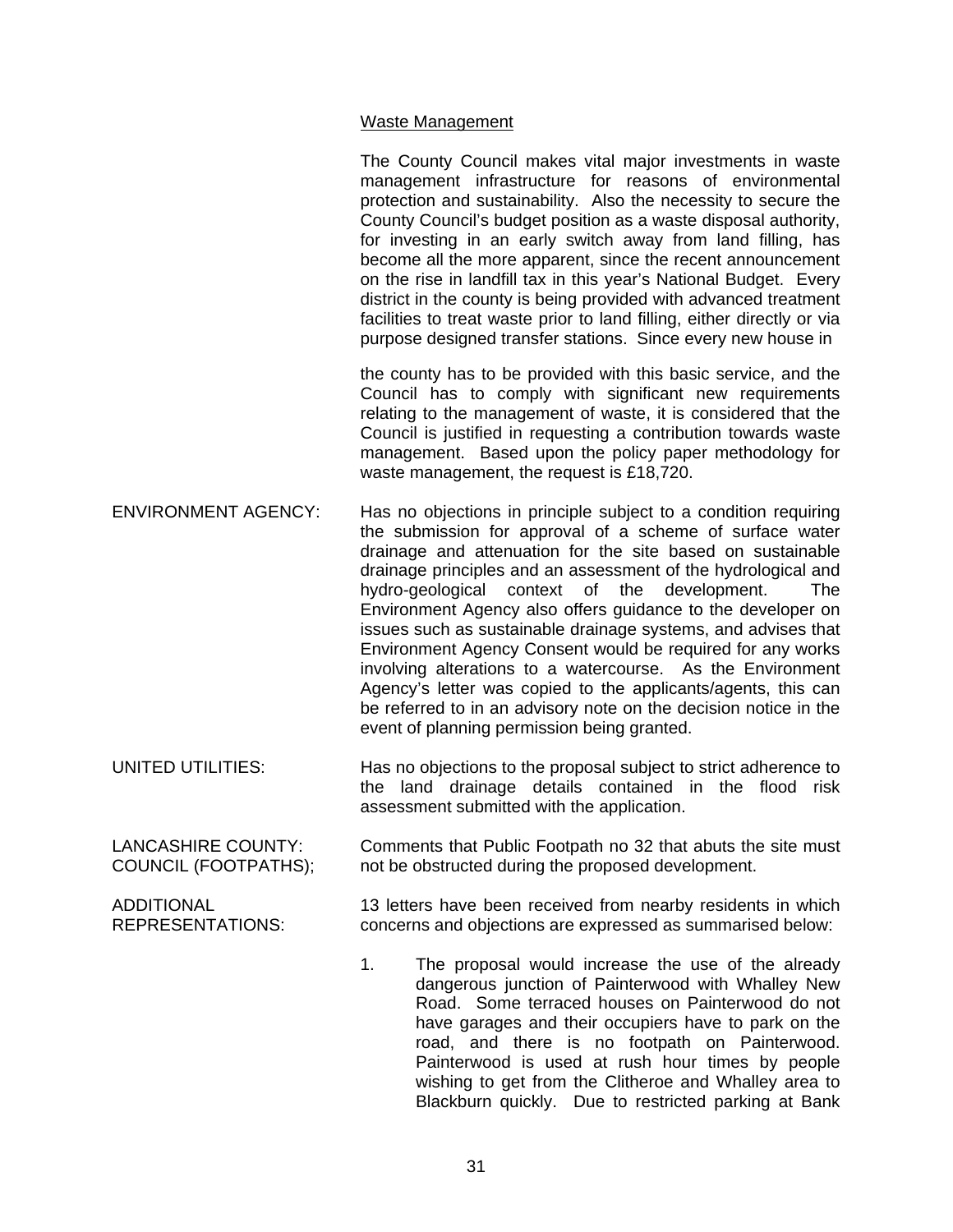Cottages, some residents have to park on Whalley New Road outside the proposed development. The proposed development does not appear to have sufficient parking which will result in further parking on Whalley Road. For all of these reasons, the proposed development would be detrimental to highway safety.

- 2. Harm to the privacy of houses in Painterwood and Bank Cottages.
- 3. This development, when added to other proposed housing developments in the area will result in traffic congestion in Whalley and put a strain on already stretched infrastructure, and will exacerbate existing parking problems in the village.
- 4. Over-shadowing of Bank Cottages and their rear gardens.
- 5. The dwellings will not be in keeping with the stone built properties in the area and will therefore be detrimental to the appearance of the locality.
- 6. The proposal will exacerbate existing drainage and flooding problems in the area. It would appear that water from the development is to be routed into a culvert which runs down the back of Bank Cottages and into a drain down the side of the cottages. This drain is damaged, unmaintained and blocked and already causes flooding to the back of Bank Cottages. We have been informed by the Environment Agency that the hydraulic capacity of the existing culvert cannot accommodate the additional surface water run-off from this proposed development. We have also been told on numerous occasions by the Council that this is private land and that the drain should be maintained by the residents. If this is the case, it would appear that the developers have no right to drain into it. If this drain is used to serve the development, then it should be repaired and maintained by the Council or the developers.
- 7. The site is in the greenbelt and should not be built upon as suitable brownfield sites should be sought.
- 8. This development of 39 houses when added to the 17 that are to be built on the adjoining Wilkinson's site would swamp the Painterwood area as these sites are only separated by a public footpath.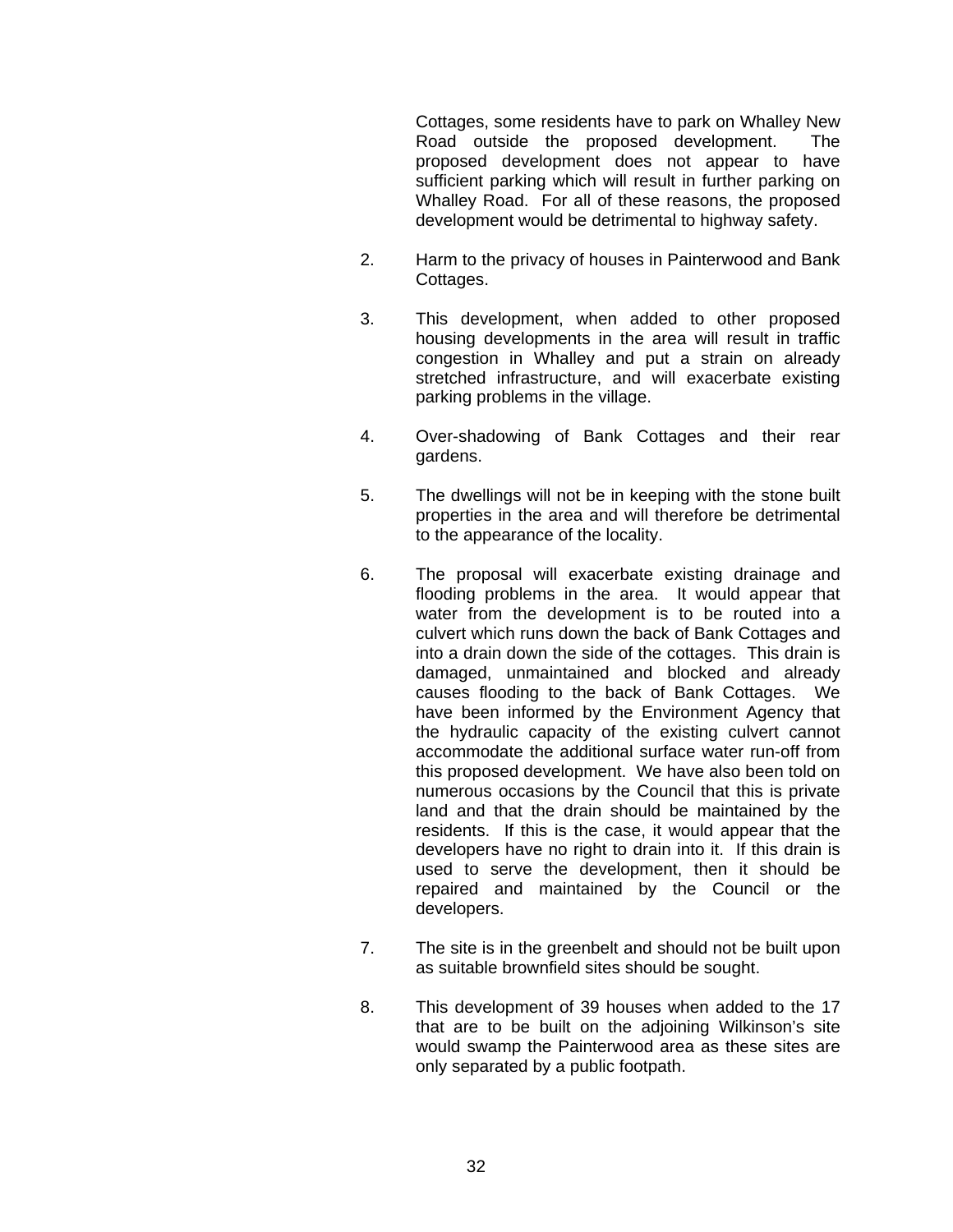- 9. Policy ENV5 is a saved policy in the Local Plan, and the Local Development Framework is not yet in place. The development should therefore be refused in accordance with Policy ENV5. The site is outside the settlement boundary of Billington but, even if it was inside, it would be too large a development to be considered as "rounding off" and would still therefore be unacceptable.
- 10. No further permissions should be granted in Ribble Valley for five bedroomed detached houses.
- 11. There is no need for a development of this size. The only justification is affordable houses, but this is only 30%, and all houses would soon be out of the reach of most locals in need of affordable housing. A housing association development would be more appropriate.
- 12. Loss of habitat for wildlife.
- 13. Concerns raised about who will be responsible for hedges on the existing boundaries of the site if the development takes place.
- 14. If this site, and the adjoining Wilkinson's site are to be developed, the opportunities should be taken to run a road from Painterwood to Whalley New Road in order to make the hairpin bend junction either one way or totally closed.
- 15. Noise during construction works and also by the occupiers of the new dwellings and as a result of increased vehicle noise would be detrimental to the amenities of nearby residents especially those living in the cottages on Painterwood that are right on the road edge.

## **Proposal**

This is an outline application for a residential development of 39 dwellings. Approval is sought at this stage only for the means of access into the site.

The proposed means of access comprises an estate road gaining access from Whalley New Road passing between two existing mature trees on the northern boundary of the site. This road would serve 34 of the dwellings with the other five being detached houses with individual accesses, driveways and turning facilities from Painterwood.

An illustrative layout has been submitted which shows that the 39 dwellings comprise six detached, 16 semi detached, and 17 terraced houses. The dwellings would be arranged in four rows following the site contours and matching the general orientation of existing housing in the immediate vicinity.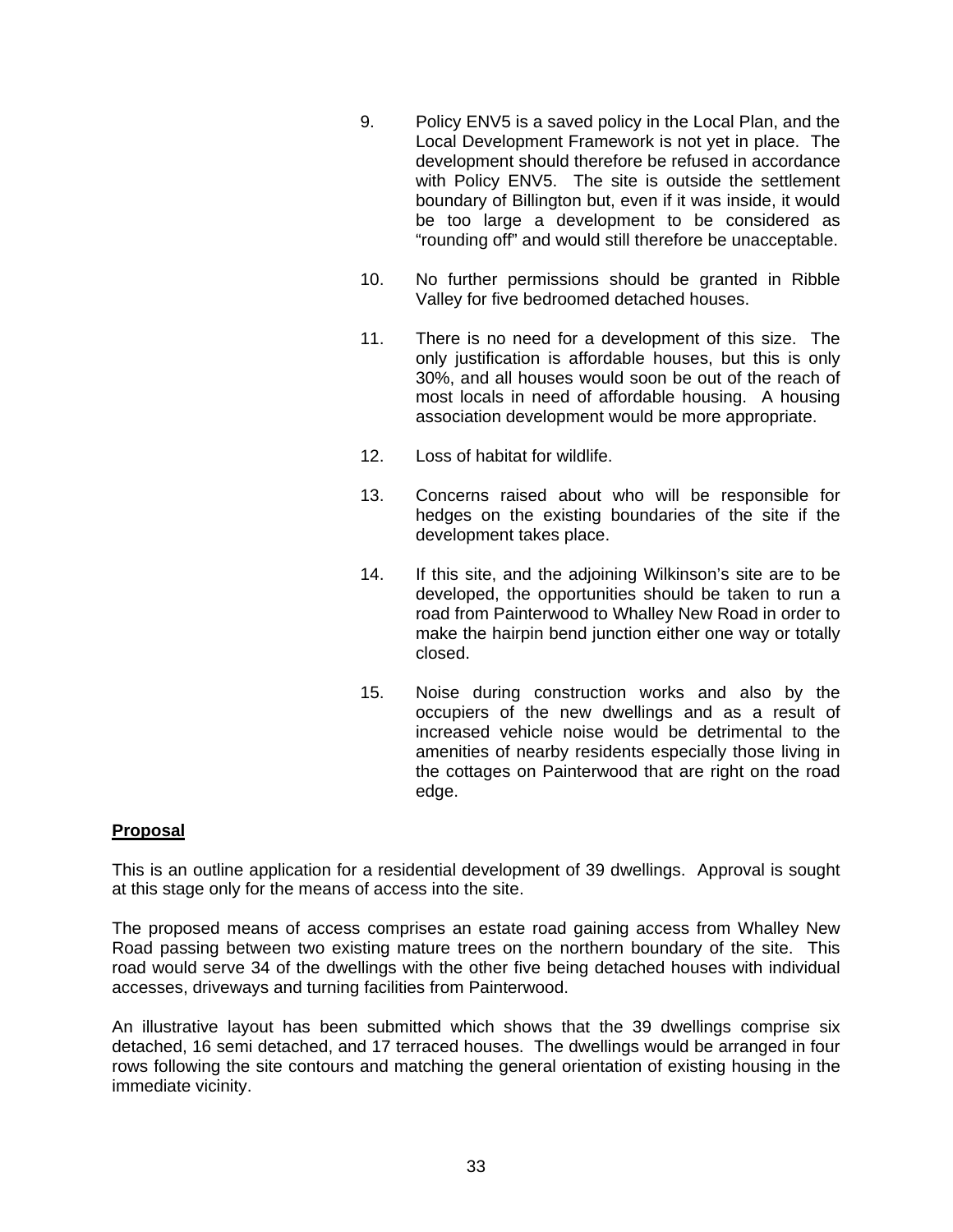In total there are four large trees on the site frontage to Whalley New Road, all of which would be retained.

11 of the dwellings (representing 30% of the total) are to be affordable. It is proposed that five units would be made available on a shared ownership basis and the other six on a social rented basis, with the units to be delivered through a housing association.

An area of public open space with an equipped children's play area is proposed within the development.

New tree planting is proposed to help soften views into the site.

The existing public footpath along the eastern boundary of the site is to be retained and it is proposed that a link would be formed from the footpath into the development.

## **Site Location**

The site is just outside the settlement boundary of Billington such that the northern and eastern site boundaries actually follow the line of the settlement boundary. The site is approximately 750m to the south west of the centre of Whalley.

The site comprises approximately 1.5 hectares of grassland that slopes downwards from south (Painterwood) to north (Whalley New Road).

The site is bounded to the north, south and west by hedgerows and to the east by a post and wire fence alongside the public footpath that connects Whalley New Road with Whalley Old Road/Painterwood. Beyond the north and south boundaries of the site are the two roads of Whalley New Road and Painterwood. On the opposite side of Whalley New Road is an area of housing including the terraced houses at Bank Cottages that (together with their gardens) back on to Whalley New Road. On the opposite side of Painterwood, is a ribbon of housing development including a number of post war detached houses. To the east of the site is the Richard Wilkinson and Sons commercial vehicle bodybuilders premises, and an area of grazing land to the rear of terraced houses on the north side of Painterwood. To the west the site is adjoined by open fields.

### **Relevant History**

There is no relevant planning history relating to the application site.

3/2010/0078/P – Proposed redevelopment of the Wilkinsons site to the east of the application site with 17 dwellings. Planning and Development Committee resolved on 20 May 2010 to grant permission subject to a Section 106 Agreement relating to affordable housing and financial contributions. The Section 106 Agreement has not been finalised so the permission has not yet been granted.

## **Relevant Policies**

Policy G1 - Development Control. Policy G2 - Settlement Strategy. Policy ENV5 - Protected Open Land. Policy H19 - Affordable Housing - Large Developments and Main Settlements.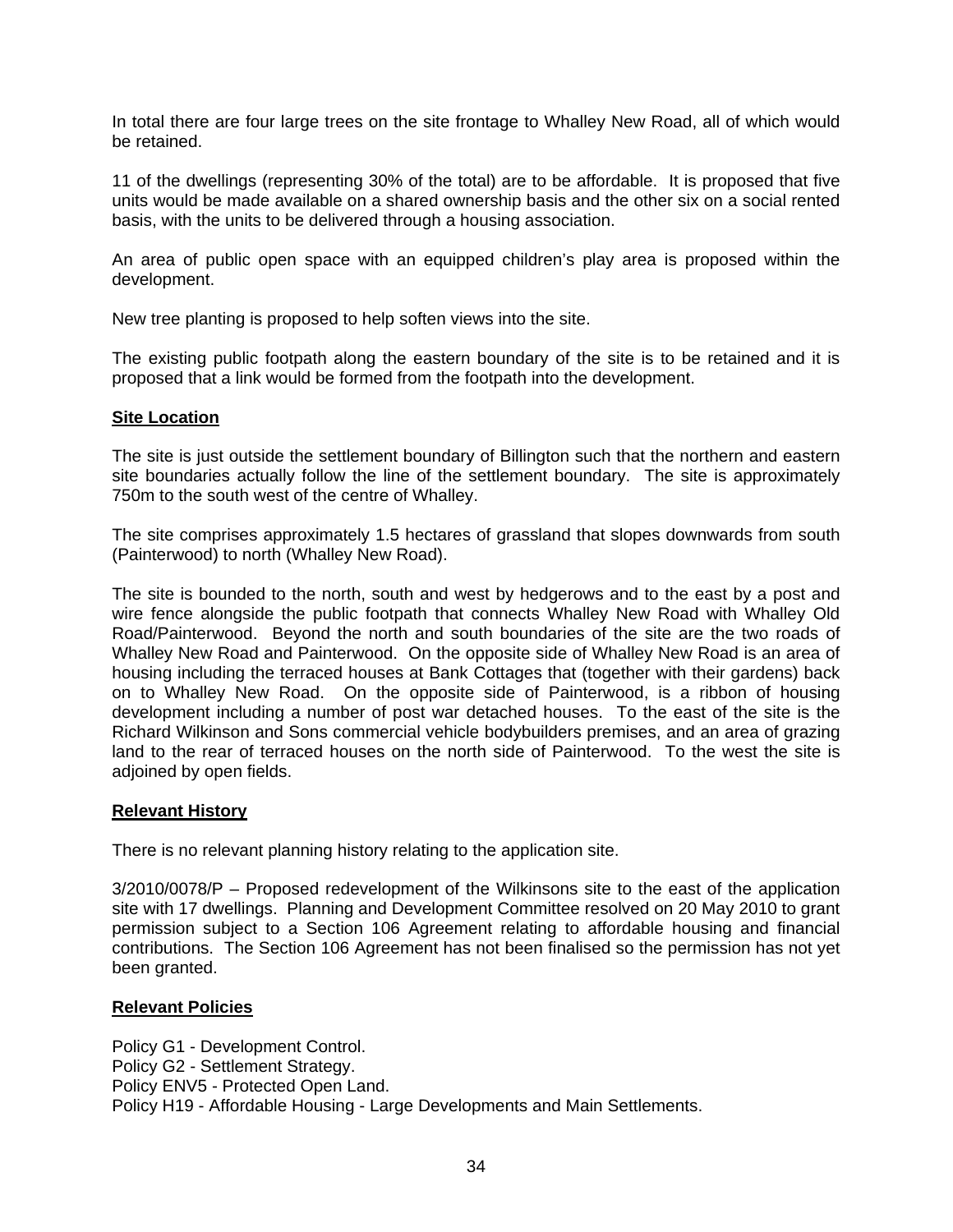Policy H21 - Affordable Housing - Information Needed.

Policy RT8 - Open Space Provision.

Policy RT19 - Development Which Prejudices Footpaths.

Policy T1 - Development Proposals - Transport Implications.

Policy DP1 'Spatial Principles' - North West of England Regional Spatial Strategy to 2021.

Policy L4 'Regional Housing Provision' - North West of England Regional Spatial Strategy to 2021.

Policy L5 'Affordable Housing' - North West of England Regional Spatial Strategy to 2021.

Policy DP7 'Environmental Quality' - North West of England Regional Spatial Strategy to 2021. Affordable Housing Memorandum of Understanding.

PPS1 Delivering Sustainable Development.

PPS3 Housing.

## **Environmental, AONB, Human Rights and Other Issues**

Matters for consideration in the determination of this application are the principle of development; affordable housing; highways access and accessibility; impact upon the landscape/trees/visual amenity; public open space; neighbour amenity/noise; flood risk and drainage, which will each be discussed below under appropriate sub headings.

Establishing whether the principle of residential development is acceptable on this site/Prematurity/Applicability of RSS Housing Figures

The policy basis against which this scheme should be appraised is set out in the context of National, Regional and Local Development Plan policies.

At National level, Planning Policy Statement 3 – Housing confirms that Local Planning Authorities must identify a 5 year housing land supply and where they cannot, residential developments should be favourably considered taking account of policies in PPS3 and in particular paragraph 69 which specifically refers to:

- achieving high quality housing;
- ensuring a good mix of housing;
- the suitability of the site for housing;
- using land effectively and efficiently;
- ensuring the proposal is in line with planning for housing objectives;

Notwithstanding the outcome of the recent High Court ruling against the Secretary of State, the Council in accord with Government Guidance determined to continue to apply the Regional Strategy housing requirements for the purpose of determining a 5-year land supply. The housing requirement for the borough is established in the Regional Plan that has recently been confirmed as being extant which the Council must have regard to.

Recent monitoring demonstrates that the Council is unable to identify a 5-year supply, and consequently the provisions of PPS3 are applicable until the point at which a 5-year supply is available. We currently have 3 years supply measured against our requirements.

To help to determine the suitability of any site against the requirements of PPS3, it necessary to refer to the saved policies of the Districtwide Local Plan. As previously stated, this site is outside, but immediately adjoins, the settlement boundary of Billington. It is designated by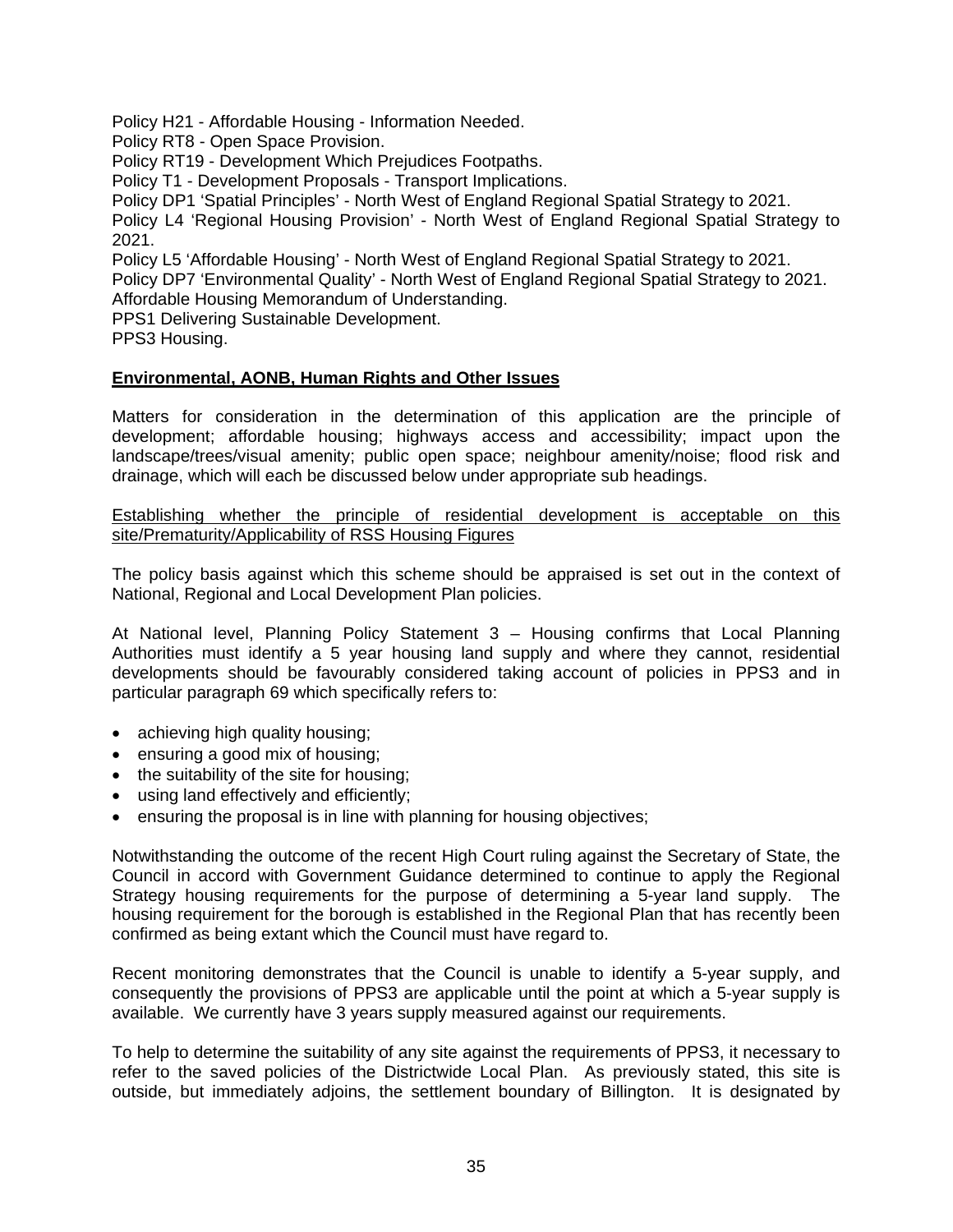Policy ENV5 of the Local Plan (along with one other area of land in Wilpshire) as "open land". That policy states that "until such time as those areas defined on the proposals map as open land at Billington and Wilpshire may be allocated for development in a review of, or alteration to this plan, planning permission will be refused for the erection of new buildings other than for the purposes of agriculture, forestry, essential facilities for outdoor sport and recreation, cemeteries or other uses appropriate to a rural area".

In the supporting text it is stated that the policy is intended to protect open land, which is not subject to other protected designations (which are expected to last beyond the plan period) from inappropriate developments; that the policy acknowledges that there may be a need for further land release after the plan period, that seeks to secure boundaries that can endure in the long term; and that sufficient land is allocated in the plan for development needs up until 2006, and that consequently this land can be protected from development.

We are now, of course, well beyond the plan period, and circumstances and policies have changed, as described above. As there is no replacement plan yet in place, and the Council does not have an identified five year supply of deliverable sites, the proposal must be considered favourably subject to compliance with the criteria in paragraph 69 of PPS3.

With regards to those criteria, it must be remembered that this is an outline application with many detailed considerations to be made at reserved matters application stage. However, it is considered that the general layout of the scheme (as shown on the illustrative layout drawing) is such that the development will integrate well with the locality. The site is accessible to public transport and is within cycling and walking distance of the range of services in Whalley, including the railway station.

Policy G2 of the Local Plan states that developments will be mainly directed towards land within the boundaries of the main settlements of Wilpshire, Clitheroe, Billington, Longridge and Whalley. As this site immediately adjoins the settlement boundary of Billington, and in the policy circumstances described above, it is considered that the scale and general location of the site is in accordance with the overall settlement strategy as outlined in the local plan.

It is considered that, although this is a green field site, it is recognised both nationally and locally that not all development can be accommodated on brownfield sites. The proposed density of 25 dwellings per hectare is considered to be appropriate for the site characteristics and the locality; and is similar to the density of the proposed development on the adjoining site to the east.

The proposal would provide a mix of housing types and tenures and would deliver 30% affordable housing in line with the Council's general housing objectives.

Overall, within the current national and local policy context, a housing development on this site is considered to be acceptable in principle.

## Affordable Housing

Whilst generally considered to be acceptable in principle, it is still necessary for any development on this site to satisfy the Council's affordable housing requirements before even outline planning permission can be granted.

Saved policy H19 of the Local Plan states that the Council will promote the provision of affordable housing, and that in the main settlements this will be achieved by negotiating for the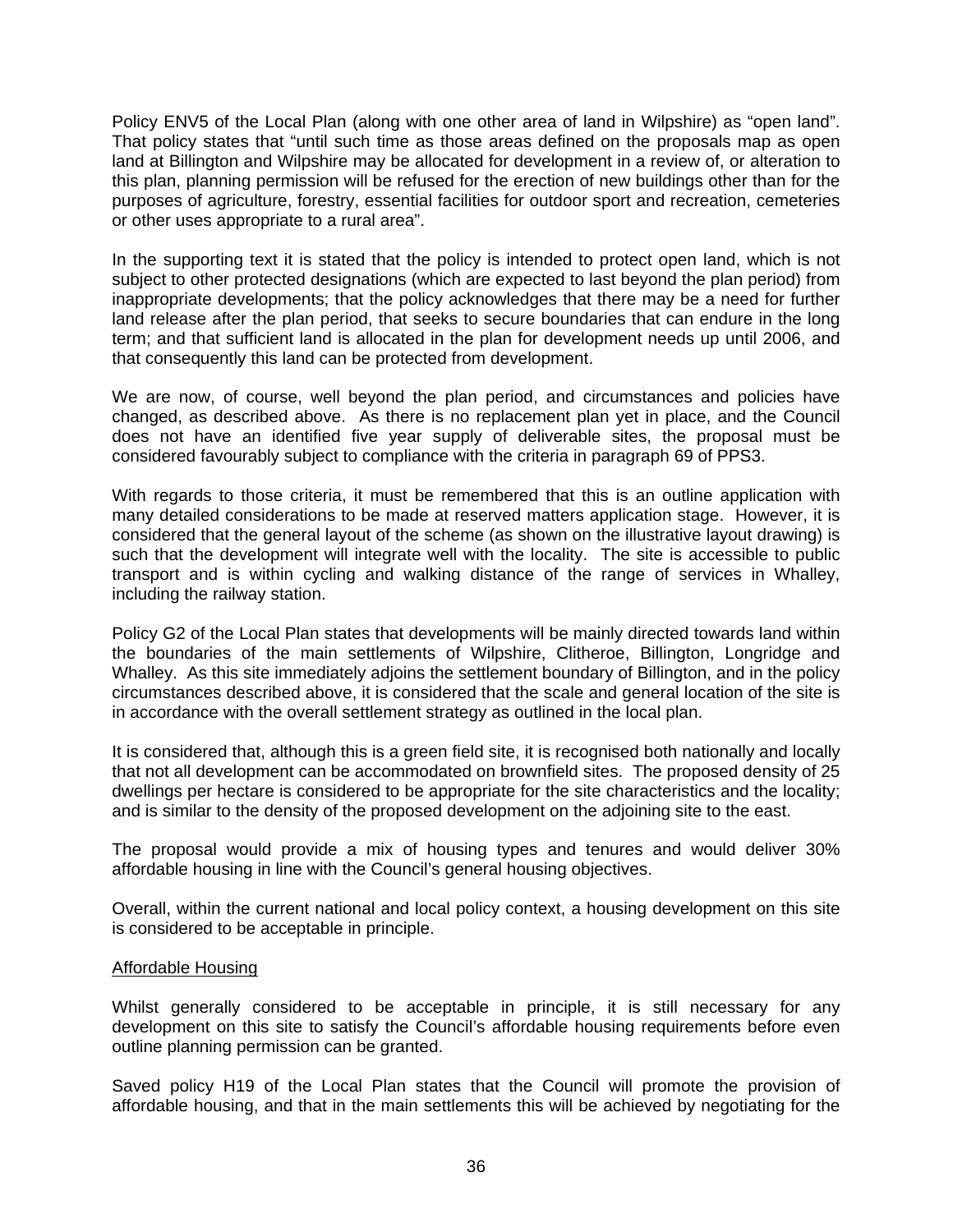inclusion of a proportion of affordable housing in all new planning permissions for suitable sites. Saved policy H21 requires details to be submitted with applications of who the accommodation will be expected to accommodate, including a full survey of the extent of the need including details of persons who have expressed an interest in the properties, and how the cost of the accommodation can be matched to those target groups. Details are also required of the methods by which the accommodation will be sold or let, managed and retained for its original purpose.

The evidence of the need is usually provided by a Housing Needs Survey. Such a survey for Billington and Langho published in 2006 indicated a need for 150 affordable units in the survey area, over a period of five years. This included 113 houses, 23 flats, 11 bungalows and 3 sheltered houses/bungalows. Since that survey was carried out, Great Places Housing Association have provided 45 affordable units at Petre Wood, and the Council has resolved that it is minded to grant permission for a further 24 units on land adjoining the Petre Wood site (following a completion of an appropriate Section 106 Agreement). This would suggest an unmet need for 81 units in the area. The Survey, however, is a number of years old. To address this, the applicant's agent has therefore submitted an "Affordable Housing Supplementary Statement" that includes the evidence base for the proposed affordable houses.

In this Supplementary Statement reference is made to the Strategic Housing Market Assessment (SHMA) adopted in 2008 which, amongst other things, identified a significant demand for social rented housing in Ribble Valley, with severe pressure on the available stock. Most households expressed a preference for houses or for two bedroomed units. In short, the SHMA points to a need to increase the supply of market housing and to provide more affordable housing.

Reference is also made to the latest published Annual Monitoring Report (AMR) December 2009 that highlights the difficulty for many households in Ribble Valley to afford to purchase a property in the current market; and confirms that affordable and appropriate housing is a major issue for the district and the provision of affordable housing is one of the highest priorities of the Council.

Finally, reference is made to the Council's November 2010 Housing Waiting List that shows 101 on the general housing needs list for Billington; with all the demand for houses, comprising 22 for one bed units, 46 for two bed units, 30 for three bed units and 3 for four bed units. There are 155 shown on the list for the adjoining settlement of Whalley. In summary, the agents consider there to be a continuing and unmet need for affordable housing in the area.

The illustrative layout plans submitted with the application shows 39 dwelling (6 detached, 16 semi detached and 17 terraced houses, with 11 affordable dwellings). It is proposed that 5 units would be made available on a shared ownership basis and the other 6 units on a social rented basis. The affordable dwellings are shown at plots 1-11 and are contained in three short terraces of three properties and a pair of semi detached houses. The grouped arrangement of the affordable housing units is to satisfy the management requirements of the Housing Association. The affordable dwellings represent 30% of the total site yield, to comply with the relevant policies. Each unit would have three bedrooms and have a floor space of approximately 85 $m<sup>2</sup>$  to meet the appropriate Homes and Community Agency standards.

The units would be delivered through a Housing Association with Great Places Housing Association being the applicant's preferred partner. The scheme has been worked up in close cooperation with officers from Great Places. The agents have stated that, if the Council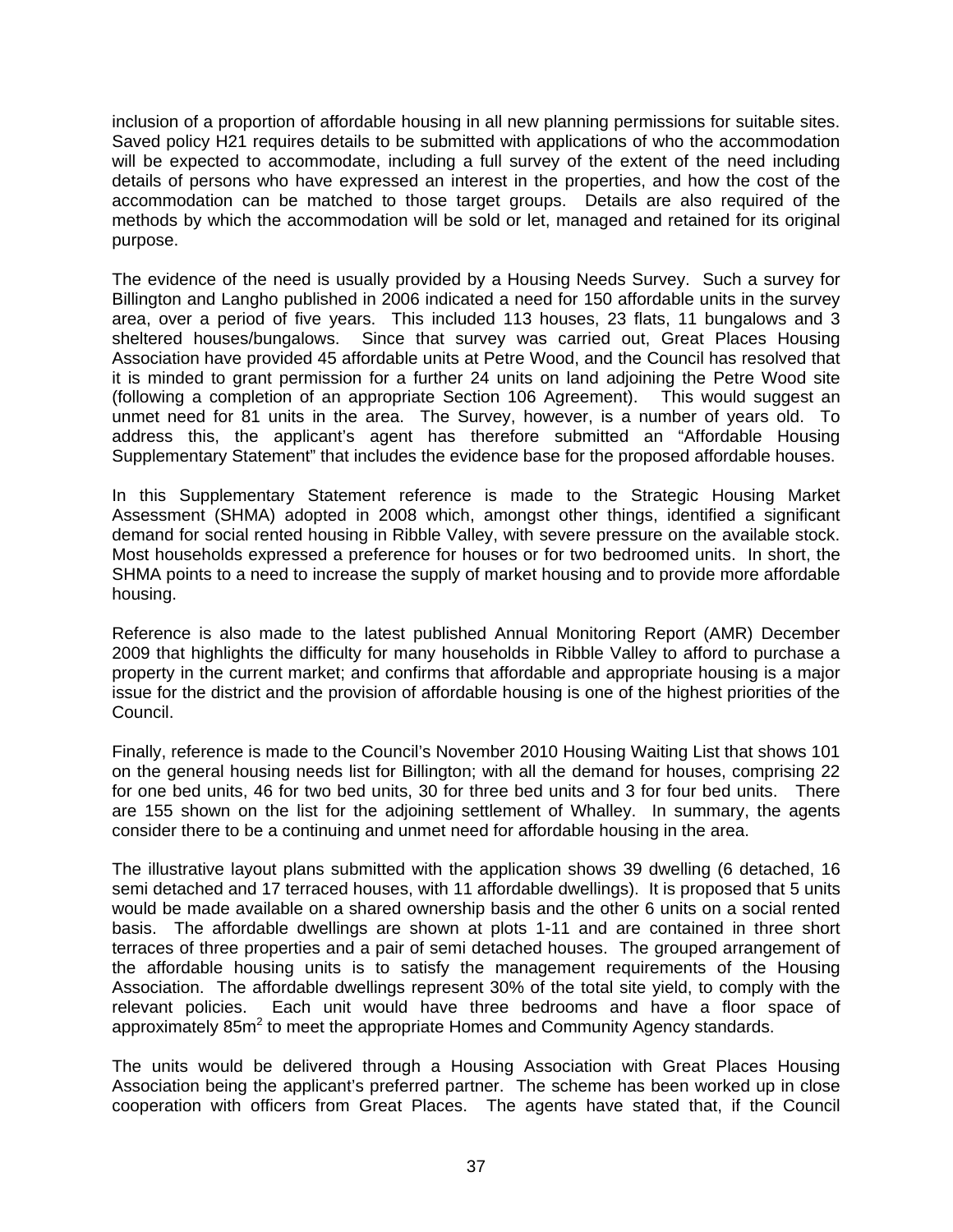requires a Section 106 Agreement to secure delivery, then the heads of the Agreement would be as follows:

- Affordable units to be defined as set out above.
- Nomination rights rental units would be allocated by 100% nomination rights on first let to an approved person, nominated by the Council. Subsequent lets to be on the basis of 50% nomination rights by the Council and 50% by the Housing Association.
- Shared ownership occupancy shared ownership leases shall only be granted to an approved person who will occupy the property as their permanent residence. The minimum share to be purchased shall be 30% with the option of to purchase additional shares in units of 10% thus providing for "staircasing" of ownership.
- Perpetuity all rental units shall remain social rented units in perpetuity and all shared ownership leases shall be restricted as detailed above in perpetuity.
- Approved persons a person approved by the Council and/or the Housing Association to rent or purchase on a shared ownership basis the affordable units be provided and who meets eligibility criteria relating to a housing need requirement and can demonstrate that they do not have the finance/income to purchase or rent suitable accommodation on the open market and have a local connection (eg are living in the parish of Billington and Langho or working in the parish of Billington and Langho or are a past resident or moving to the parish of Billington and Langho to provide or receive support from a close family member living in the parish of Billington and Langho) provided that, in the event of being able to rent/sell the property to an approved person having a connection with the Parish of Billington and Langho after three weeks marketing, the definition of an approved person having a local connection would be widened to adjoining parishes, provided that in the event of being unable to rent/sell the property to an approved person having a connection to the adjoining parishes of Billington and Langho after three weeks marketing the definition of an approved person having a local connection would be widened to Ribble Valley.
- Reserved rights the Housing Association, in the event of being unable to dispose of any affordable units to an approved person after a period of three months marketing, or a mortgagee in possession would reserve the right to dispose of a property to a person other than an approved person.

The Council's Housing Strategy Officer has commented that she has been involved with this proposed development since last year, and is confident that the proposal meets housing needs, and the affordable units proposed are appropriate in terms of tenure and type for Billington. She says that she has discussed the heads of terms of the Section 106 Agreement with both the applicant's agent and the Great Places Development Manager, and that both parties are in agreement with their contents.

Overall, in the absence of an up to date Housing Needs Survey for the locality, I consider that the applicant's agent has drawn upon the available evidence to prove the need for the affordable dwellings comprised within the proposed development. The proposal is therefore in accordance with the requirements of all the relevant Policies and Guidance relating to affordable housing provision.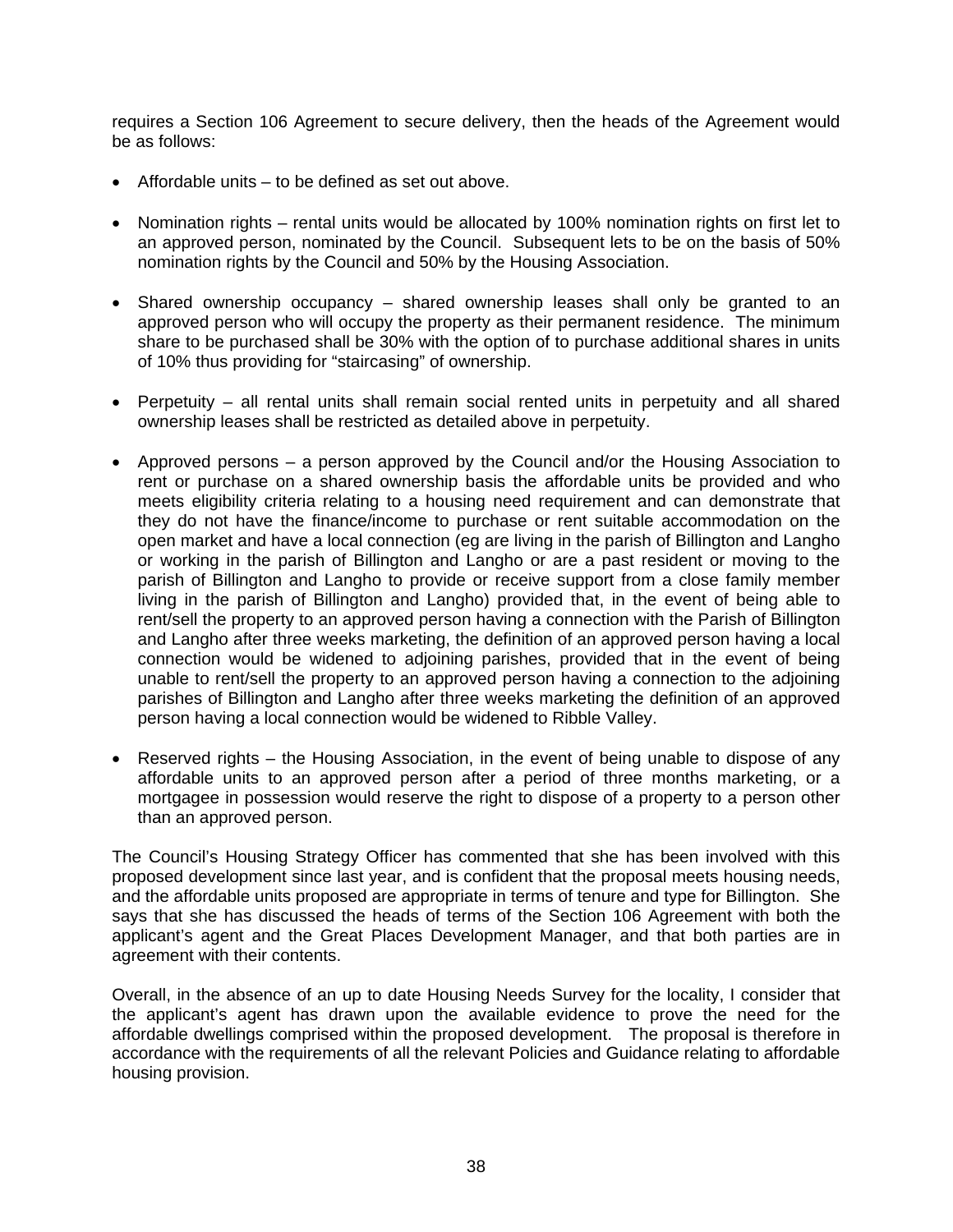### Highways, Access and Accessibility

As already stated, it is considered that the site is in a sustainable location relatively close to all of the services in Whalley and on a bus route with a regular service.

With regards to more detailed highway related details, the County Surveyor has commented that he has no objections in principle to the application subject to appropriate conditions and traffic management measures to be funded by the applicant (amounting to a request for a financial contribution of around £65,000).

In the event of planning permission being granted, appropriate conditions would be imposed and the required financial contribution will be included within a Section 106 Agreement.

## Impact Upon the Landscape/Trees/Visual Amenity

As a development of houses on a sloping Greenfield site, it cannot be denied that this proposal will have an impact upon the landscape. However, I consider it important to note that, whilst the adjoining land to the south and west is Green Belt, the application site was omitted from the Green Belt and covered instead by Policy ENV5 as described earlier in this report. I consider that this designation was a recognition of the fact that, at some time in the future, this land would be appropriate for development because, unlike the adjoining Green Belt land, it is adjoined to the north and south by existing residential development and to the east by a commercial site (that is also now considered to be appropriate for residential redevelopment).

I therefore consider that, whilst the development would be visible from many viewpoints, both near and distant (subject to appropriate care at reserved matters application stage with design and external materials) it would be viewed within the context of other built development. Views of the development would also be "filtered" by trees and hedges, especially the mature trees on the site frontage to Whalley New Road that are to be retained and protected.

The Council's Countryside Officer was initially concerned about the effect on the trees of the new access road in the position shown on the originally submitted plans. Through the involvement of the Countryside Officer, the position of the access and its width have been amended on plans received on 7 December 2010 such that, in respect of its effects on the trees, it is now considered to be acceptable.

Overall, within the current policy context, I do not consider that the development would be visually intrusive or that it would be an inappropriate element in the wider landscape. Rather, I consider that it would result in the provision of 39 dwellings (including 11 affordable units) in a manner that would be in keeping with the existing pattern of development in the locality.

### Impact Upon Residential Amenity/Noise

The effects of the proposed development on three groups of existing dwellings needs to be considered. There are three large detached houses to the south of the site on the opposite side of Painterwood. These dwellings are set well back from their road frontage, and their ground floor levels are approximately 5m higher than the level of the southern boundary of application site. The five proposed dwellings that are accessed directly onto Painterwood would be approximately 35m away from these existing dwellings, and on approximately 5m lower ground. Following the public consultation exercise carried out by the applicants, these dwellings have also been reduced in height to be one storey (with rooms in the roofspace) when viewed from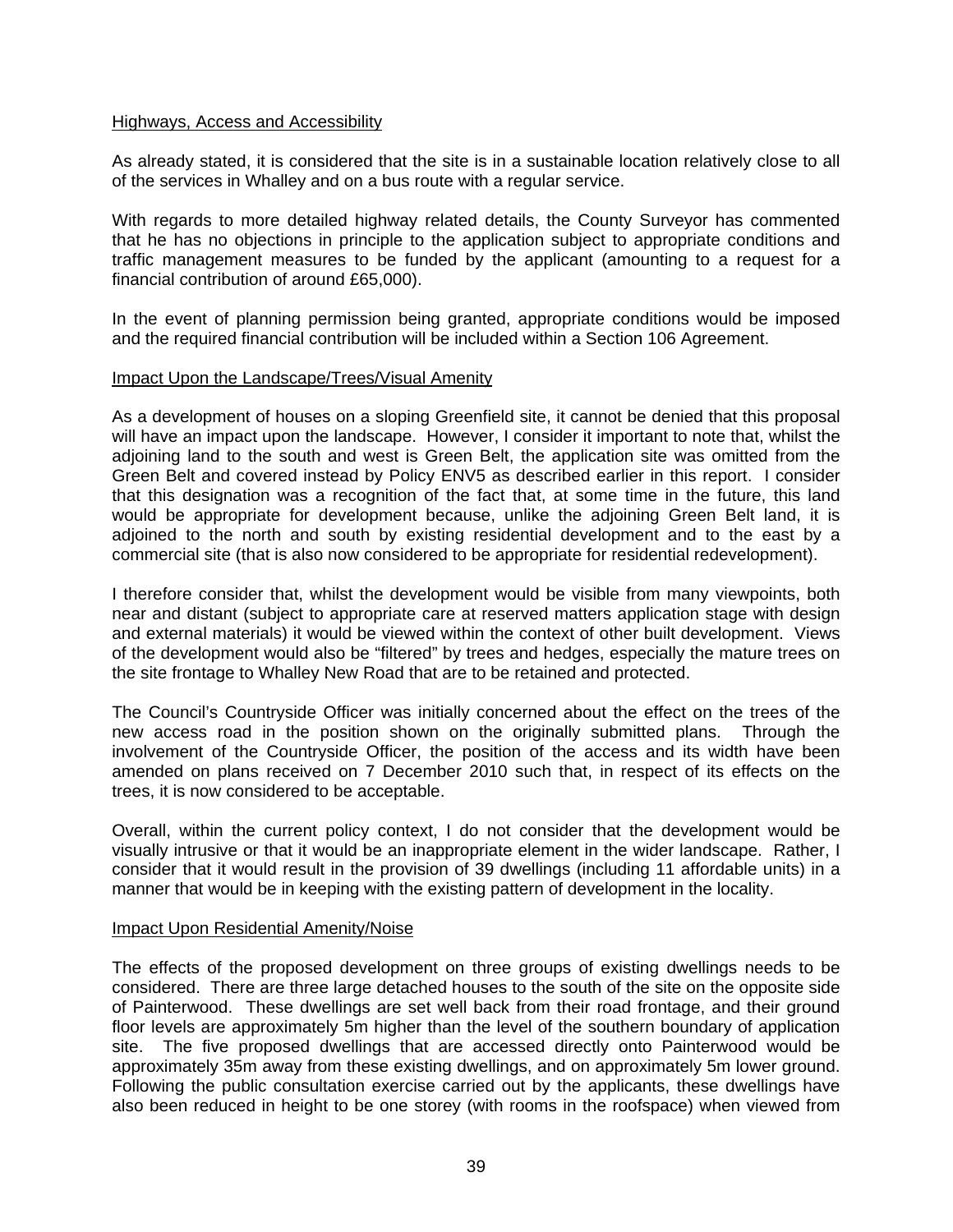Painterwood. Given the separation distances and relative ground levels, I do not consider that the proposed dwellings would have any detrimental effects upon the privacy or amenities of the occupiers of the detached houses on the south side of Painterwood.

The backs of the terrace of properties at Bank Cottages face the northern boundary of the application site. These houses are set well away from Whalley New Road, but they are at a lower ground level. The proposed 12 houses that would face Whalley New Road would be approximately 70m away from those existing terraced houses. That separation distance is well in excess of the normally accepted distance (21m on a level site). There are also mature trees that are to be retained between the existing and proposed dwellings. Notwithstanding that the proposed dwellings would be on higher ground than the existing, I consider that, due to the large separation distance and the screening effect of the trees, the proposal would not have any seriously detrimental effects upon the amenities of Bank Cottages.

There are two end terrace properties on Painterwood to the east of this site (no's 32 and 49, neither of which directly face the site, with both having angled views across the site. One of these properties has a ground floor window in its gable end elevation, whilst the other has no gable end windows or doors. Given these circumstances and the separation distance to the nearest proposed dwelling of approximately 40m, I do not consider that the amenities of the occupiers of those two dwellings would be seriously harmed by the proposed development.

The indicative layout submitted with this application is also such that there would be more than adequate separation distances to the dwellings shown on the submitted plans of the application for development of 17 houses on the Wilkinson's site to the east of the application site.

Reference has been made in a number of the letters of objection to noise nuisance during construction works and by the future occupiers of the proposed dwellings and their vehicles. Noise during construction works could not be cited as a reason for refusal of the application. Due to the separation distances outlined above, I do not consider that the future occupiers of the proposed dwellings would cause any serious noise nuisance to any existing nearby residents. The noise of additional vehicles passing close (in particular) to the terraced houses on Painterwood that are sited close to the road, is also mentioned in some of the third party representations. The only additional vehicles as a result of the development that would pass those particular existing houses would be the five dwellings that are to gain access directly from Painterwood. I do not consider that the traffic noise generated by those five houses would be sufficient to represent a sustainable reason for refusal of the application.

Overall, I consider the proposal to be acceptable with regards to its effects upon the amenities of adjoining existing and the proposed dwellings.

### Flood Risk and Drainage

A number of residents of Bank Cottages have expressed concerns about the development potentially exacerbating existing drainage and flooding problems. This potential problem is something that the applicants recognised as an issue. A comprehensive Flood Risk Assessment (FRA) was therefore submitted with the application. This has been considered by the Environment Agency and United Utilities are neither body has raised any objections to the application. Rather, they recommend conditions to ensure that the surface water drainage scheme and appropriate attenuation measures are agreed prior to the commencement of development. In the event of planning permission being granted, such conditions would be imposed.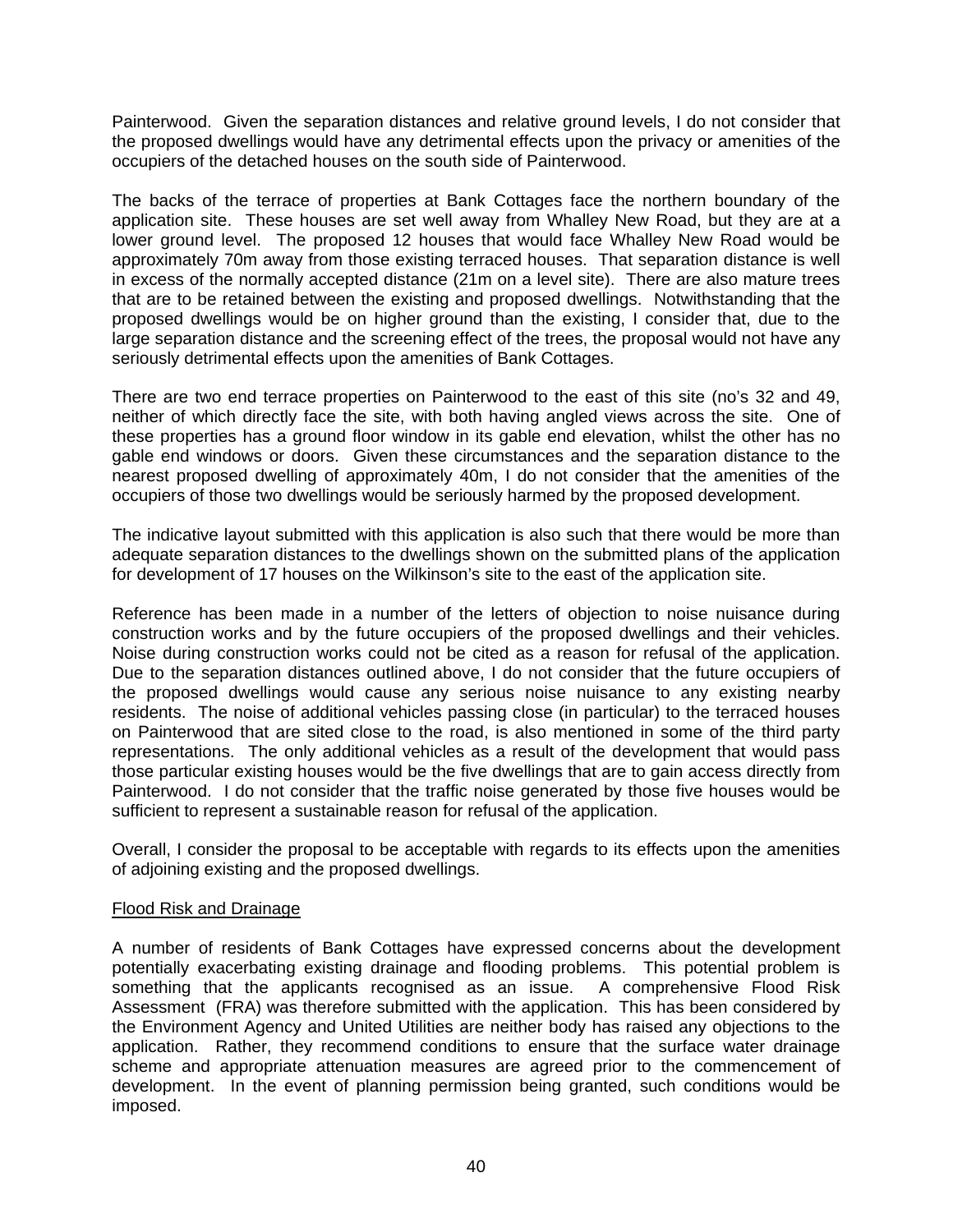## Public Open Space

Policy RT8 of the Districtwide Local Plan requires residential sites over 1 hectare to provide adequate and usable public open space. The supporting text notes that community open space within new residential areas provides a useful, informal recreation facility for residents of the neighbourhood and a particular requirement will be the provision of children's play areas.

The indicative layout put forward in this outline application shows a centrally located area of public open space adjacent to the public footpath that would be provided with an equipped children's play area. Additionally, an area of amenity open space is shown alongside the trees close to the Whalley New Road frontage of the site. Whilst Policy RT8 does not set specific quotas for establishing the level of provision, I am satisfied that the details submitted would accord with its requirement for adequate and usable space. As it would not be the intention of the Council to take on any management/maintenance responsibilities for these areas, a management/maintenance regime will need to be arranged. This would need to be covered by an appropriate condition in the event of outline planning permission being granted.

## Infrastructure and Phasing

It must be remembered that this is an outline application and there is still, therefore, a lot of detailed design work to be carried out on the proposal. The applicant's agent, however, has stated that this is a relatively small scale proposal relative to a number of planning applications presently being considered by the Council and that, as such, the scale of the structure requirements and impacts are far less. He comments that their site investigations and technical reports indicate there to be no infrastructure requirements that cannot be satisfied. For instance, the Transport Assessment shows there to be no highway capacity issues (as confirmed by Lancashire County Council) and that all services are available in the locality. Having regard to the submitted Drainage and Flood Risk assessment the Environment Agency has confirmed that it has no objections to the proposal subject to the usual requirement for a detailed drainage scheme to be submitted for approval, and the applicant is fully committed to the delivery of affordable housing as part of the development and in accordance with the Council's policies.

With regards to the phasing of this relatively small development, the agent has stated that he would expect there to be a lead in time from the grant of planning permission to the commencement of development of 18 months and a further 18 months for the development phase.

# Renewable Energy

Whilst this is an application made in outline, it is important to set out at this stage that the Local Planning Authority will be seeking a commitment towards renewable energy in line with Central Government Guidance offered in PPS1. Therefore, in the event that outline permission is to be granted, it is suggested that a condition be imposed requiring the developer to submit a scheme identifying how a minimum of 10% of the energy requirements generated by the development will be achieved by renewal energy production methods.

### Section 106 Agreement Content

Although a draft Section 106 Agreement has not been submitted with this outline application, a comprehensive Affordable Housing Supplementary Statement has been submitted by the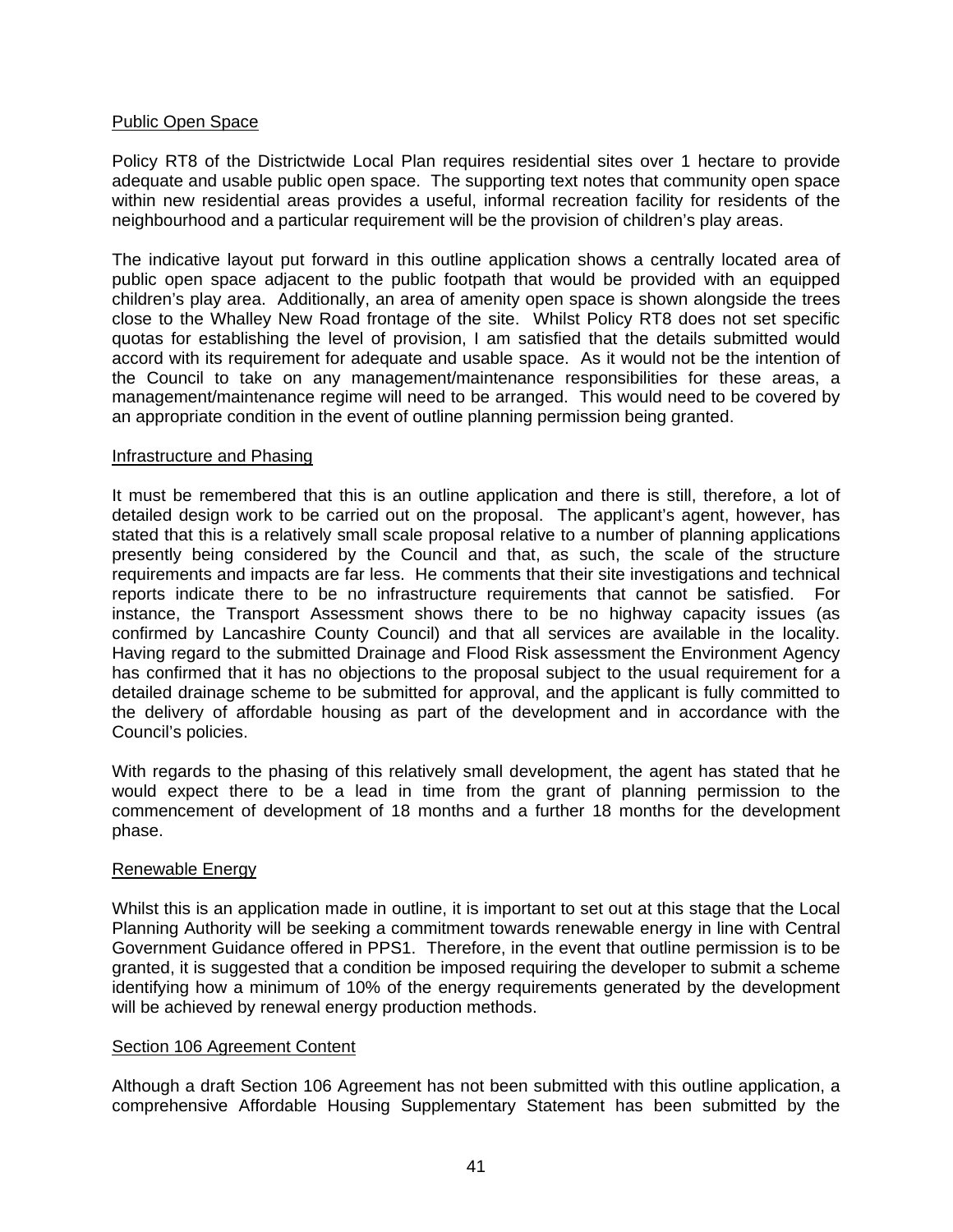applicant's agent. This details the evidence base for the proposed affordable housing and also gives heads of terms for this particular element of a Section106 Agreement, as stated in full previously in this report under the sub heading "Affordable Housing". The affordable housing content of the Section 106 Agreement shall therefore be in accordance with those previously stated heads of terms.

In addition, the Section 106 Agreement will require financial contributions from the developer of £65,000 for transport and £165,000 for education towards primary school places. This is in accordance with the request from the County Council's Contributions Officer.

Members will note that £18,720 has also been requested by the County Council in respect of waste management. This contribution is in accordance with the County Council's Policy Paper on Planning Obligations in Lancashire which has not been formally adopted by this Council. A report presented to Planning and Development Committee on 18 December 2008 identified priorities for this Council when seeking contributions – namely affordable housing, transport safety, open space and education. However, in accordance with that report it is therefore not proposed to request the contribution towards waste management in this particular case.

## **Conclusion**

In the current policy situation (ie with the lack of an identified five year housing land supply) the development of this site for housing is considered to be acceptable in principle. Subject to an appropriate Section 106 Agreement as described above; appropriate conditions; and due care with the relevant details at Reserved Matters application stage, it is further considered that the development would also satisfy the more detailed development control criteria regarding visual amenity, residential amenity and highway safety.

I therefore recommend accordingly.

# SUMMARY OF REASONS FOR APPROVAL

The proposed housing development is acceptable in principle and would have no seriously detrimental impact upon visual amenity, nearby residential amenity or highway safety.

RECOMMENDATION: the application be DEFERRED AND DELEGATE to the Director of Development Services for approval following the satisfactory completion of a Section 106 Agreement (in the terms detailed above in this report) and subject to the following conditions:

- 1. Application for approval of reserved matters must be made not later than the expiration of 3 years beginning with the date of this permission and the development must be begun not later than whichever is the latter of the following dates:
	- (a) the expiration of 3 years from the date of this permission; or
	- (b) the expiration of 2 years from final approval of the reserved matters, or in the case of approval of different dates, the final approval of the last such matter to be approved.

 REASON: In order that the Local Planning Authority shall be satisfied as to the details and because the application was made for outline permission and comply with Policy G1 of the Ribble Valley Districtwide Local Plan.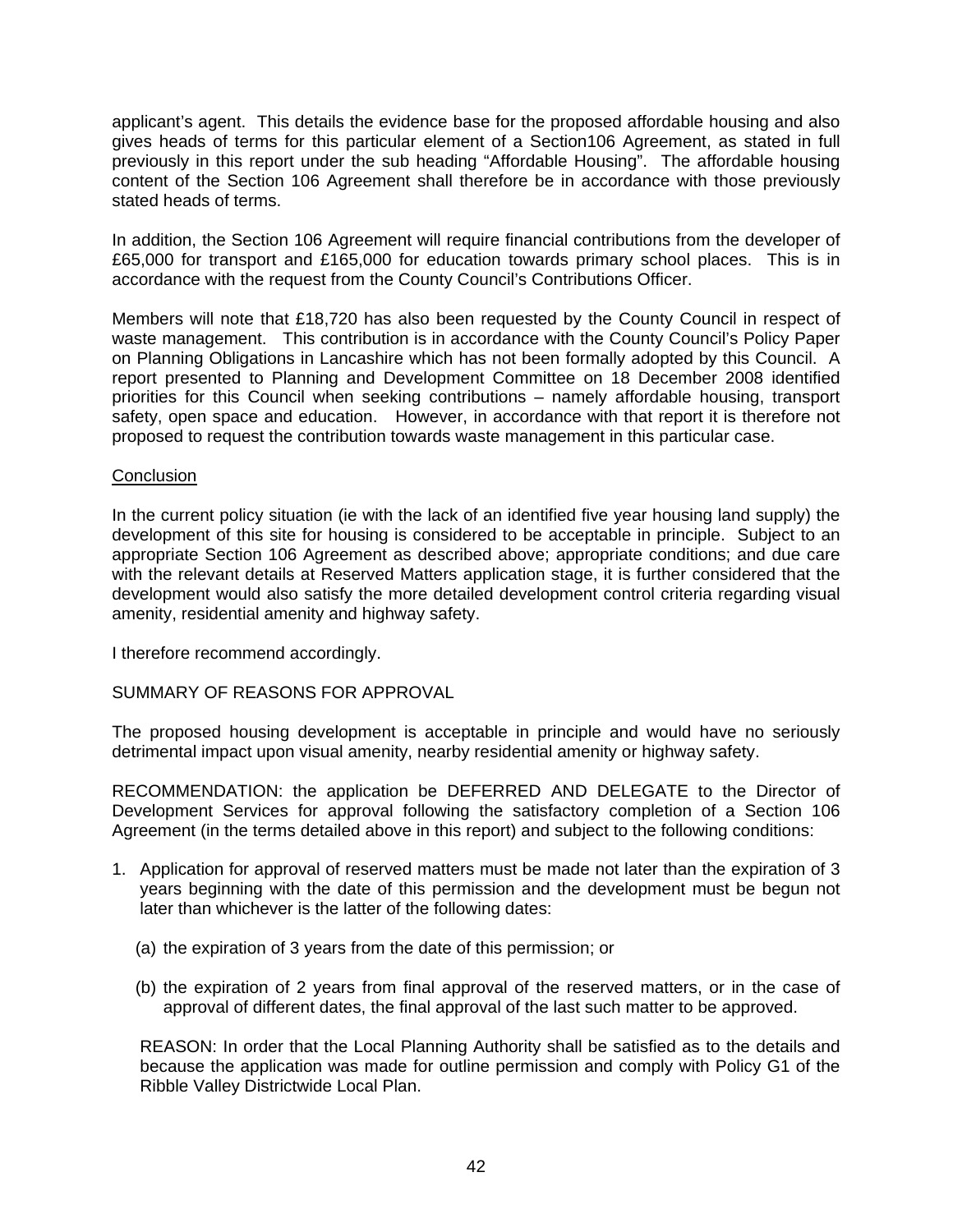2. Detailed plans indicating the design and external appearance of the buildings, landscape and boundary treatment, parking and manoeuvring arrangements of vehicles, including a contoured site plan showing existing features, the proposed slab floor level and road level (called the reserved matters) shall be submitted to and approved by the Local Planning Authority before development commences.

REASON: To comply with Policy G1 of the Ribble Valley Districtwide Local Plan and in order that the Local Planning Authority should be satisfied as to the details and because the application was made for outline permission.

3. This outline planning permission shall be read in conjunction with the Section 106 Agreement dated …

REASON: For the avoidance of doubt as the application is subject of an Agreement.

4. Prior to commencement of development a scheme identifying how a minimum of 10% of the energy requirements generated by the development will be achieved by renewable energy production methods, shall be submitted to and approved in writing by the Local Planning Authority. The scheme shall then be provided in accordance with the approved details prior to occupation of the development and thereafter retained.

 REASON: In order to encourage renewable energy and to comply with Policy G1 of the Ribble Valley Districtwide Local Plan.

5. Development shall not begin until a scheme for surface water drainage and attenuation for the site, based on sustainable drainage principles and assessment of the hydrological and hydro geological context of the development has been submitted to and approved in writing by the Local Planning Authority. Details of the maintenance and management of the scheme after completion shall be included. The scheme shall subsequently be implemented in accordance with the approved details before the development is completed. The drainage details and their subsequent implementation and operation shall fully accord with the contents of the Flood Risk Assessment dated June 2010 that was submitted with the application.

 REASON: In order to comply with Policy G1 of the Ribble Valley Districtwide Local Plan in order to prevent the increased risk of flooding, to improve and protect water quality, to improve habitat and amenity and to ensure future maintenance of the surface water drainage system.

6. Prior to commencement of development a landscape management plan including long term design objectives, timing of the works, management responsibilities and maintenance schedules for all landscaped areas (other than within curtilages of buildings) including the play area shall be submitted to and approved in writing by the Local Planning Authority. The management plan shall also provide precise details of all play equipment and its maintenance and indicate a timescale when the play space shall be provided and made available for use. The landscape management plan shall be carried out in accordance with the details so approved.

 REASON: In the interests of residential and visual amenity in accordance with Policy G1 of the Ribble Valley Districtwide Local Plan.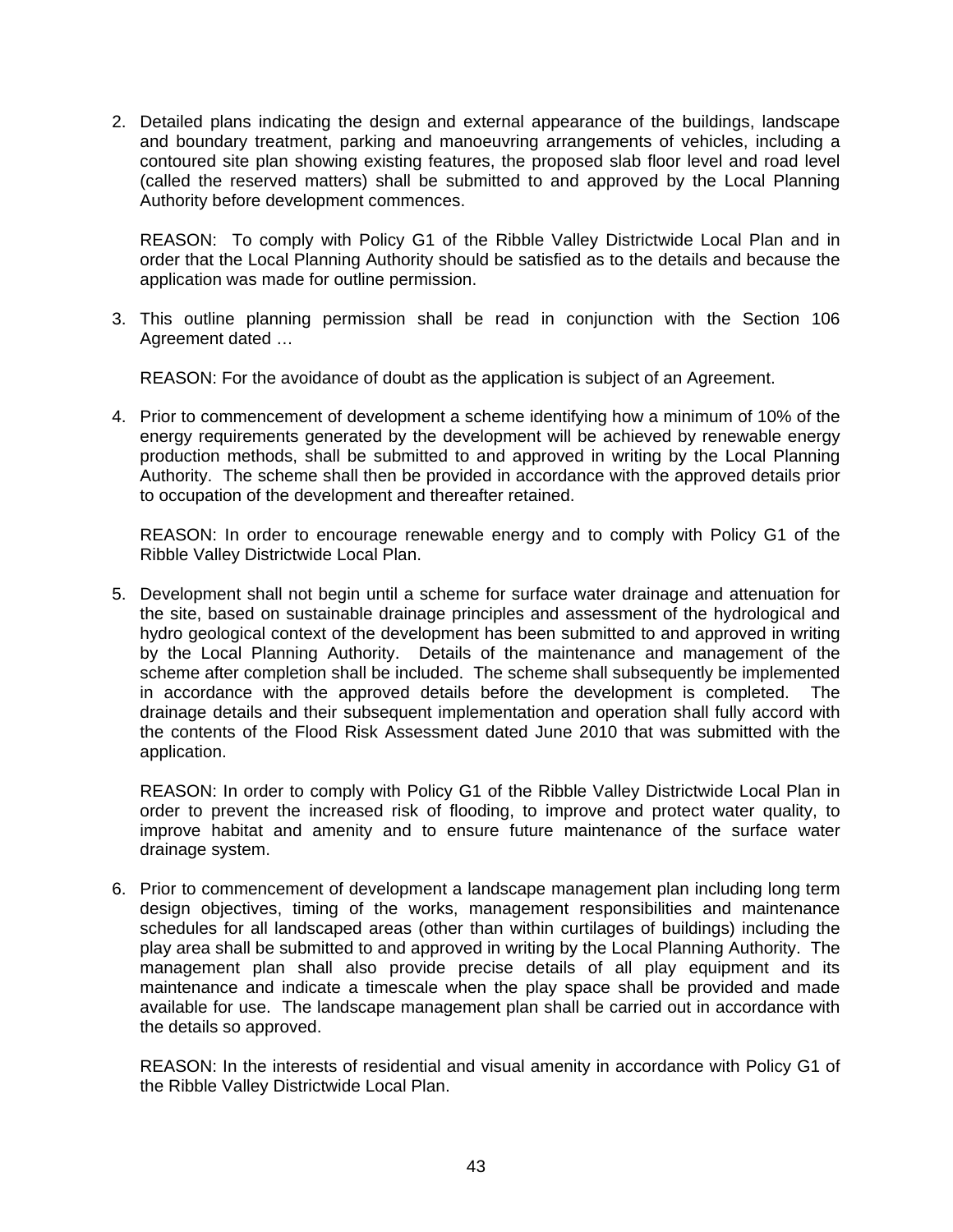7. The plans and particulars submitted in accordance with condition 2 above shall include an Arboricultural Method Statement and Tree Protection Plan (including a tree protection monitoring schedule) detailing special mitigation construction issues in accordance with BS5837. The development shall thereafter be carried out in strict accordance with the procedures, working methods and protection measures so identified and approved unless agreed otherwise in writing by the Local Planning Authority.

 REASON: In order to ensure that any trees affected by development and included in a Tree Preservation Order/considered to be of visual, historic or botanical value are afforded maximum physical protection from the adverse effects of development in accordance with Policies G1 and ENV13 of the Ribble Valley Districtwide Local Plan.

8. The new estate road/access between the site and Whalley New Road shall be constructed in accordance with the Lancashire County Council Specification for Construction of Estate Roads to at least base course level before any development takes place within the site.

 REASON: To comply with Policies G1, T1, T2 and T3 of the Ribble Valley Districtwide Local Plan and to ensure that satisfactory access is provided to the site before the development hereby permitted becomes operative.

9. Prior to the commencement of construction works, facilities shall be provided within the site by which means the wheels of vehicles may be cleaned before leaving the site, the wheel cleaning facilities to be retained throughout the life of development works.

 REASON: To comply with Policy G1 of the Ribble Valley Districtwide Local Plan and to avoid the possibility of the public highway being affected by the deposit of mud and/or loose materials thus creating a potential hazard to road users.

10. This permission, insofar as it relates to matters of access to the site from Whalley New Road shall be implemented in accordance with the proposal as detailed in drawing No T1269/02 dated 6 December 2010 submitted as part of the Transport Assessment. The visibility splays shown on that drawing shall be provided prior to the first occupation of any dwelling on the site and shall, thereafter, be retained in perpetuity.

REASON: For the avoidance of doubt to clarify which plans are relevant.

11. The submission of reserved matters in respect of layout, scale, appearance and landscaping and implementation of development shall be carried out in substantial accordance with the Design and Access Statement submitted with the application.

REASON: For the avoidance of doubt to define the scope of this permission.

# NOTE(S):

1. This consent requires the construction, improvement or alteration of an access to the public highway. Under the Highways Act 1980 Section 184 the County Council as Highway Authority must specify the works to be carried out. Only the Highway Authority or a contractor approved by the Highway Authority can carry out these works and therefore before any access works can start you must contact the Environment Directorate for further information by telephoning Area Surveyor East 01254 823831 or writing to the Area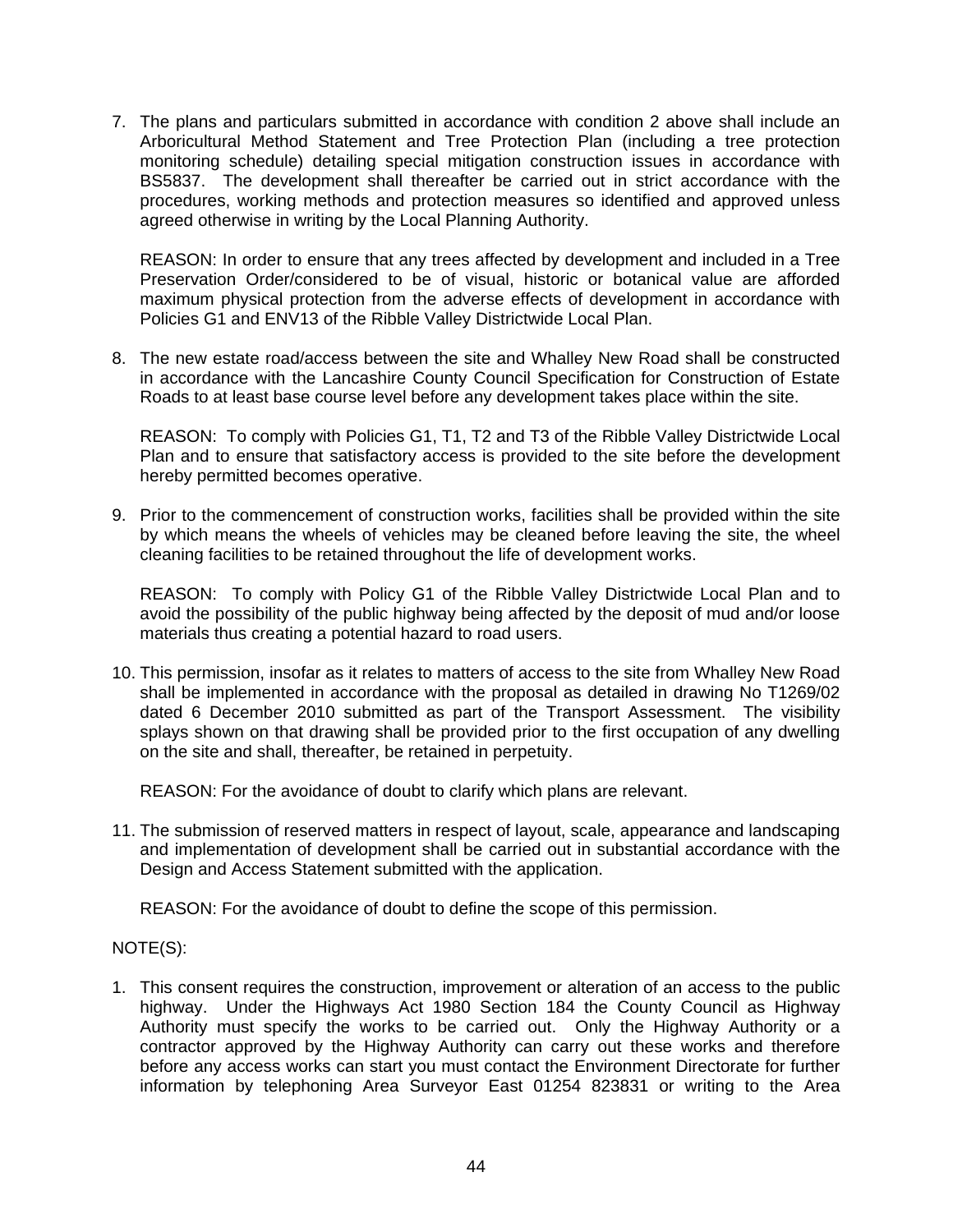Surveyor East, Lancashire County Council, Area Office, Riddings Lane, Whalley, Clitheroe BB7 9RW quoting the planning application number.

- 2. In consideration of condition 4 on renewables the Council would have some regard to energy efficient measures used on buildings.
- 3. The applicant is advised to pay regard to the advice relating to Sustainable Drainage systems contained in the letter dated 1 October 2010 from the Environment Agency.
- 4. Public footpath No 32 that abuts the site shall not be obstructed, closed or diverted during the proposed development.

APPLICATION NO: 3/2010/0820/P (GRID REF: SD 373171 436 695) PROPOSED OUTLINE APPLICATION FOR A MAXIMUM OF 80 RESIDENTIAL UNITS AT LAND OFF RIDDINGS LANE, WITH ACCESS FROM HAYHURST ROAD, WITH ALL OTHER MATTERS RESERVED AT LAND TO THE NORTH OF RIDDINGS LANE, WHALLEY

- PARISH COUNCIL: Object to the application. Members are referred to the file for full details of their objections which can be summarised as follows:
	- 1. The Parish Council is opposed to any residential development in Whalley without resolution of issues with the infrastructure of the village.
	- 2. The application is premature and opportunistic before the strategic development framework has been prepared following consultation.
	- 3. The application refers to the Core Strategy Document and SHLAA and identifies the site as part of a larger area owned by the applicant which could accommodate up to 483 properties. The ecological assessment refers to Phase I and thus this appears to be part of an incremental approach to development. It is unreasonable to tolerate piecemeal development of this type without the developer being responsible at the outset for addressing the total infrastructure needs of the whole site.
	- 4. Concerns regarding the access to the site which is on a blind bend, at the bottom of a steep slope and located adjacent to existing driveways.
	- 5. Concerns over the Hayhurst Road, Clitheroe Road access with queuing traffic from the development and reference to existing problems at the junction where there is a bus stop.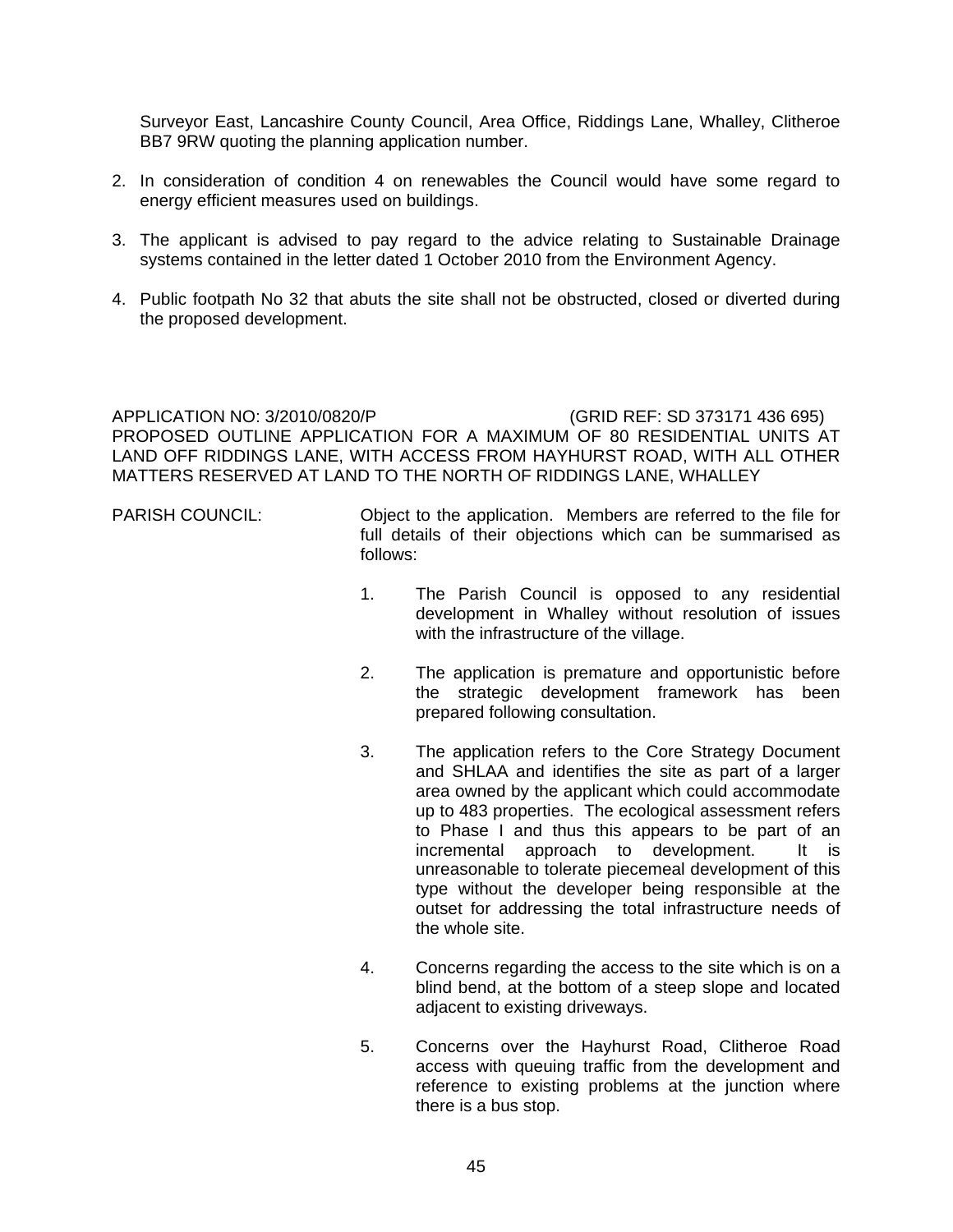- 6. Traffic in the centre of the village is already an issue without further housing development as illustrated by recent problems for fire services and ambulances on King Street.
- 7. The application contemplates Wiswell Lane as a major through route and there are already problems with this where it meets the A671.
- 8. Drainage the existing system is inadequate for current demands.
- 9. Education already primary school children are leaving the village and secondary school students from Whalley are leaving Ribble Valley for their education as there are insufficient places. Therefore if permission were to be granted there would need to be a full and proper consultation with all interested parties and bodies to ensure that there is either adequate provision or adequate contribution to provide permanently for the education of the children associated with the full development.
- 10. Housing types housing should be subject to requirements that it be kept affordable and for people with a connection to the village. However, even this type of development should not be allowed without prior work to the infrastructure.
- 11. Consultation this has demonstrated that the development is not wanted by the people of Whalley.
- 12. A housing needs survey will be carried out in the village in the next 2 months and any development should not proceed until this local input can be analysed.
- 13. Environment even though this site was within the settlement depicted in the last Local Plan it should be noted that it is greenfield and home to various species of flora and fauna.

I have no objection in principle on highway safety grounds to this proposed means of access to the development site.

The application proposes that access to a site for 80 dwellings be achieved from Hayhurst Road, Whalley. This road presently serves just over 50 properties and the proposed development suggests an immediate 160 potential increase in the level of vehicular activity on this road and at its junction with Clitheroe Road.

ENVIRONMENT DIRECTORATE (COUNTY SURVEYOR):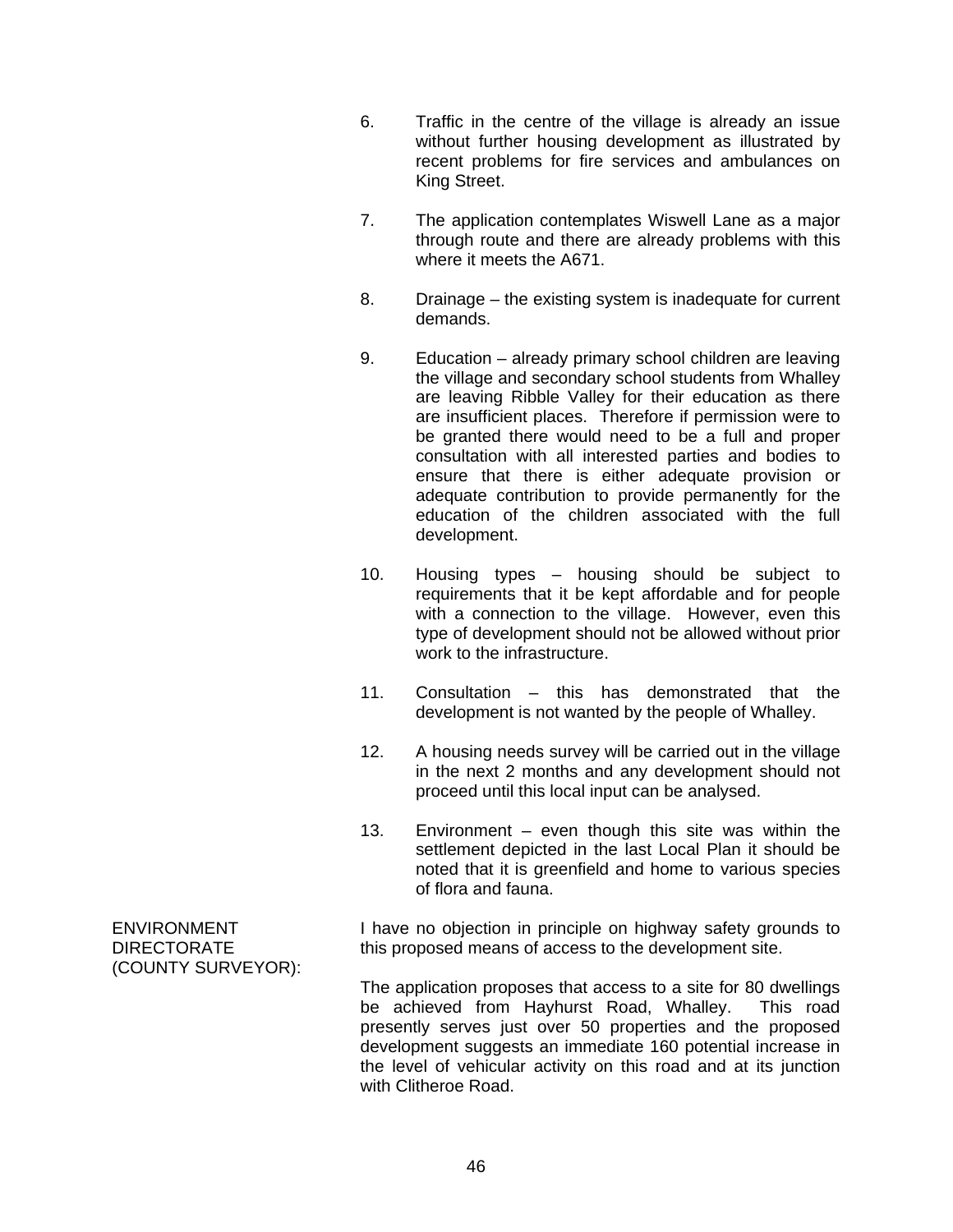The layout of the proposed access satisfies my immediate demands in terms of the visibility splay with a minimum of 2.4m x 50m to the north and 2.4m x 70m to the east and the specifications regarding road width, junction radii and construction materials.

There is the potential for on street parking along Hayhurst Road as there are no existing Traffic Regulation Orders prohibiting waiting. I would recommend a condition to any future consent that junction protection measures are introduced in the immediate vicinity of the Clitheroe Road junction to maintain safe ingress and egress.

In addition, I would recommend the introduction of additional highway safety measures to encourage compliance with the 30mph speed limit. This could include signs (possibly interactive) and road markings, but is unlikely to involve significant engineering works.

Members are referred to the file for full details of this response but the following contributions are sought.

### **Transport**

There is likely to be a contribution request for sustainable transport measures. This, however, has not yet been determined.

### **Education**

There is a possible yield of 28 primary and 20 secondary aged pupils.

Primary – whilst there are a very small number of spare places in the three local schools at the time of the application, there are a number of other housing developments which have recently been approved or brought forward which would impact upon the places available in this area. Therefore we will be making a claim for the full pupil yield of this development ie 28 places. Using the DCSF cost multiplier, this equates to £331,517.

Please note that if LCC is unable to secure this contribution, we would be unable to guarantee that pupils in this area would be able to access a school place within a reasonable distance from their home.

LANCASHIRE COUNTY COUNCIL PLANNING CONTRIBUTIONS: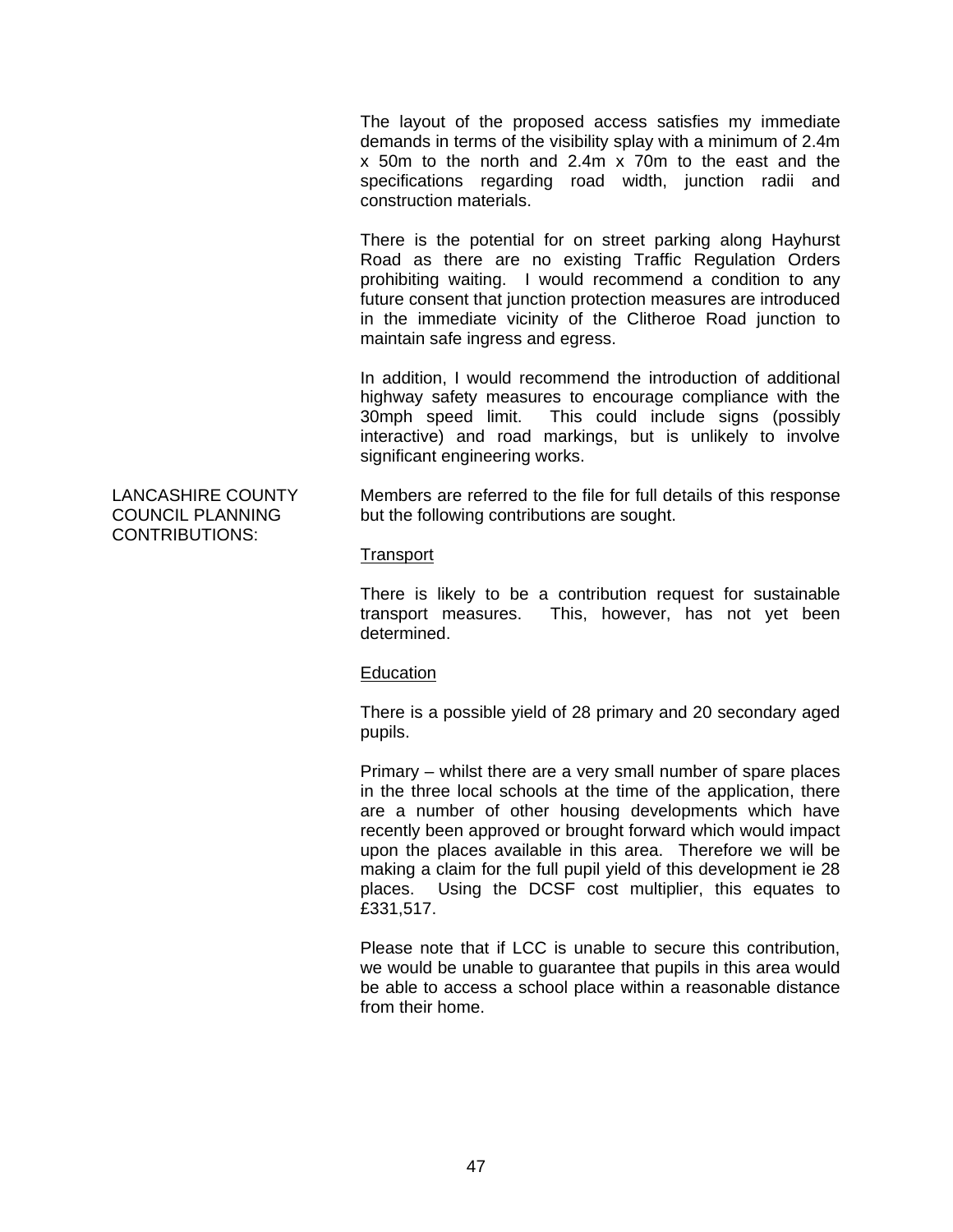Secondary School Places – there are forecast to be 143 places available in 5 years without the pupil yield of developments which have recently been brought forward or approved. However the potential impact of these is likely to be around 78 pupils and thus we would not be seeking contribution for secondary places in this instance.

### Waste Management

The County Council makes vital major investments in waste management infrastructure for reasons of environmental protection and sustainability. Every District is being provided with advanced treatment facilities to treat waste prior to land filling, either direct or via purpose-designed transfer stations.

Since each and every new house, wherever it is in the County, has to be provided with this basic service and the Council has to comply with significant new requirements relating to the management of waste, it is considered that the Council is justified in requesting a contribution towards waste management. Based upon the policy paper methodology for waste management, the request is £38,400.

To summarise:

Transport yet to be determined. Education £331,517. Waste management £38,400.

LANCASHIRE COUNTY COUNCIL (ARCHAEOLOGY): No archaeological comments to make.

ENVIRONMENT AGENCY: Have no objection in principle to the development subject to the imposition of conditions.

UNITED UTILITIES: Have no objections provided that the drainage details submitted as part of the flood risk assessment are rigidly adhered to.

ENGLISH HERITAGE: Have considered the information and do not wish to offer any comments on this occasion.

- NATURAL ENGLAND: Have no objection but request that should the Council be minded to approve the application, implementation of the mitigation recommendations as detailed in the ecological assessment and submission of details of landscaping and appearance are appropriately conditioned.
- ADDITIONAL 187 letters of objection have been received. Members are REPRESENTATIONS: referred to the file for full details which can be summarised as follows: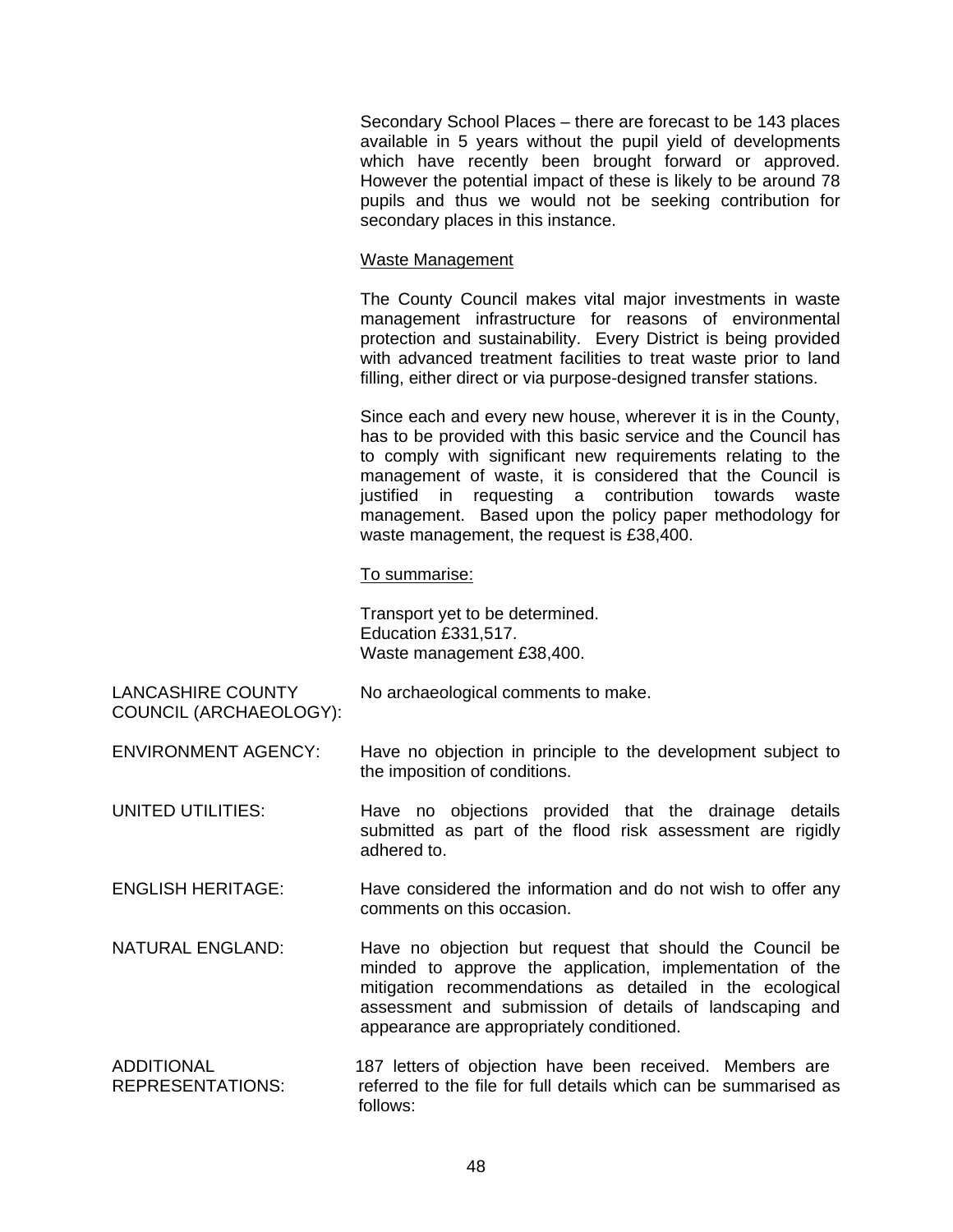- 1. The application is premature until the Core Strategy 2010 has been finalised. If the application carries on in parallel the RVBC planning officers and elected members are not representing the views of the residents of Ribble Valley and as such are negligent in the execution of their duties.
- 2. The Co-op have manipulated the intended use of the Core Strategy to imply that RVBC have encouraged them to apply – surely this cannot be the case until the Core Strategy is ratified. In arguing the land has been identified under the SHLAA process they are clearly usurping the Core Strategy process which requires robust consideration of new development across Ribble Valley.
- 3. A concern that applications are approved by Councillors who do not live in the Whalley area nor represent it.
- 4. The Co-op have misinterpreted the findings of their consultation suggesting they have taken the feelings of local residents into consideration by changing certain aspects. This was not the case and they conveniently overlooked the overwhelming opposition to their plan.
- 5. Maladministration the Council and its officers have acted in their self-interest in that additional homes will offset impending cuts in council funding from Central Government.
- 6. With public spending cutbacks do you believe infrastructure improvements are likely?
- 7. The abolition of RSS means the Council is free to decide its own figure and is no longer driven by a top down figure.
- 8. Whalley has been over developed in recent years. One fifth of all new houses built in Ribble Valley since 1998 have been in Whalley – it is time for other villages to have their fair share of new build.
- 9. The Government have announced that planning decisions should be made locally. The village of Whalley has voiced its opinions clearly (Co-op, Core Strategy Survey and residents' meeting). The conclusion is to refuse permission.
- 10. Whalley is not in need of regeneration unlike Clitheroe and Longridge which both have well established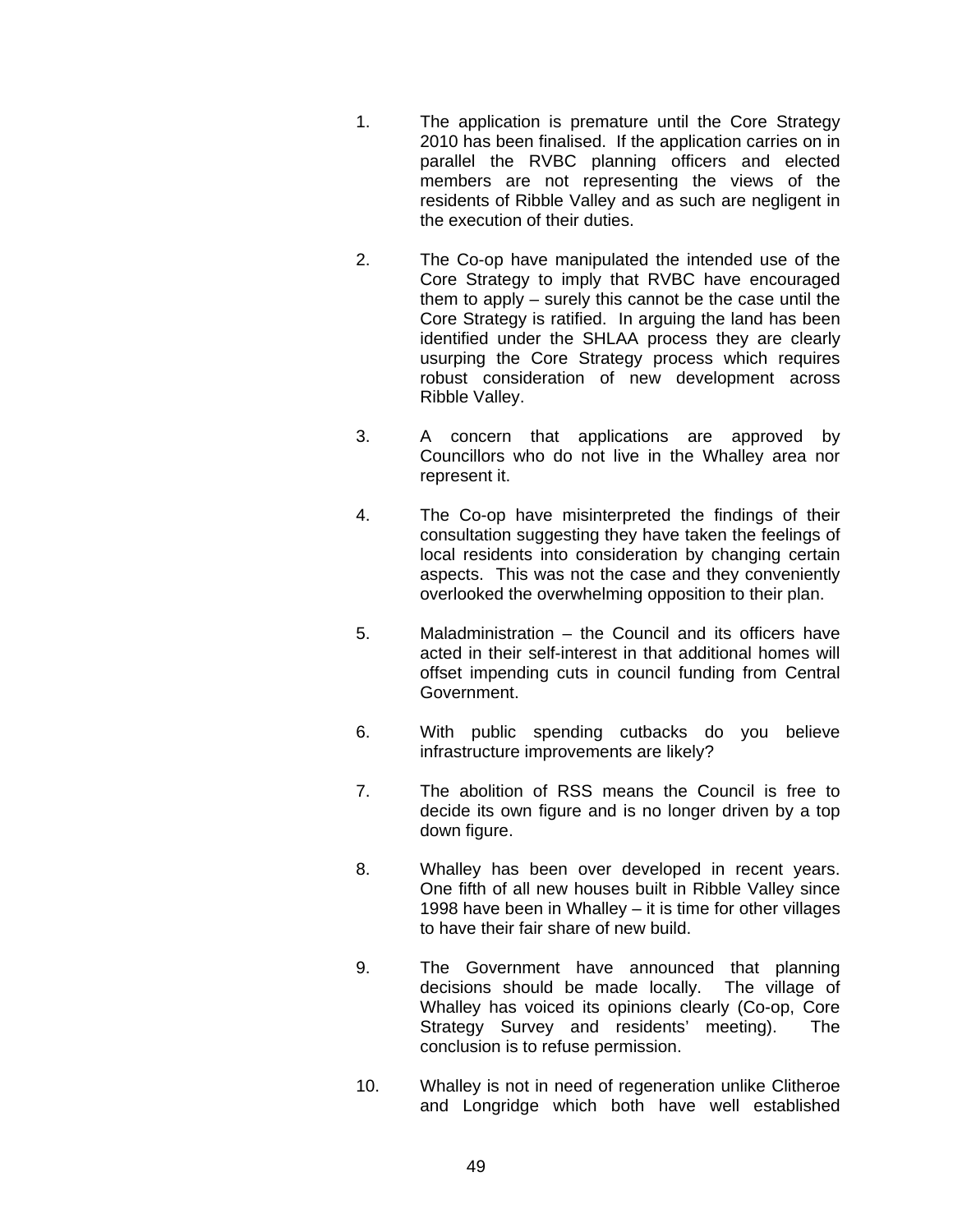industrial estates and town centres that are blighted with empty shops and charity shops. Whalley has none of these catering mainly for tourism and existing local needs.

- 11. The village is regarded as a service centre. Most of its shops are beauty salons, hairdressers and up market clothing that tend to cater to visitors more than villagers. The shops are not big enough to cope with more trade.
- 12. There are no employment opportunities in Whalley so vehicular traffic will increase as people commute.
- 13. Whalley is a village renowned for its beauty and any increase in population will only cause a downturn in its popularity for visitors because of congestion and destroy the tourism element of Whalley's economy. It would thus rapidly become a town with the same kind of problems, depravation and anti social behaviour as Burnley, Nelson and Accrington.
- 14. Whalley is a conservation area and the Council has a responsibility to respect and nurture the environment and green fields.
- 15. If this development is allowed other developers will jump on the bandwagon with further planning applications for sprawling housing estates.
- 16. There are properties for sale in Whalley in the immediate vicinity that have been on the market for 12+ months. If the village is so desperate for houses why are the present ones not selling?
- 17. There are some 500 permissions awaiting development/completion across the Ribble Valley which need to be taken into account in relation to housing requirements.
- 18. The stated housing need of 161 per year and 1500 over 15 years is based on 2004 figures and a new housing needs survey is due to commence to identify what housing is actually required in Whalley.
- 19. Continued house building in Whalley is disproportionate given its size.
- 20. The Housing Needs Survey in use at present is out of date and therefore not relevant.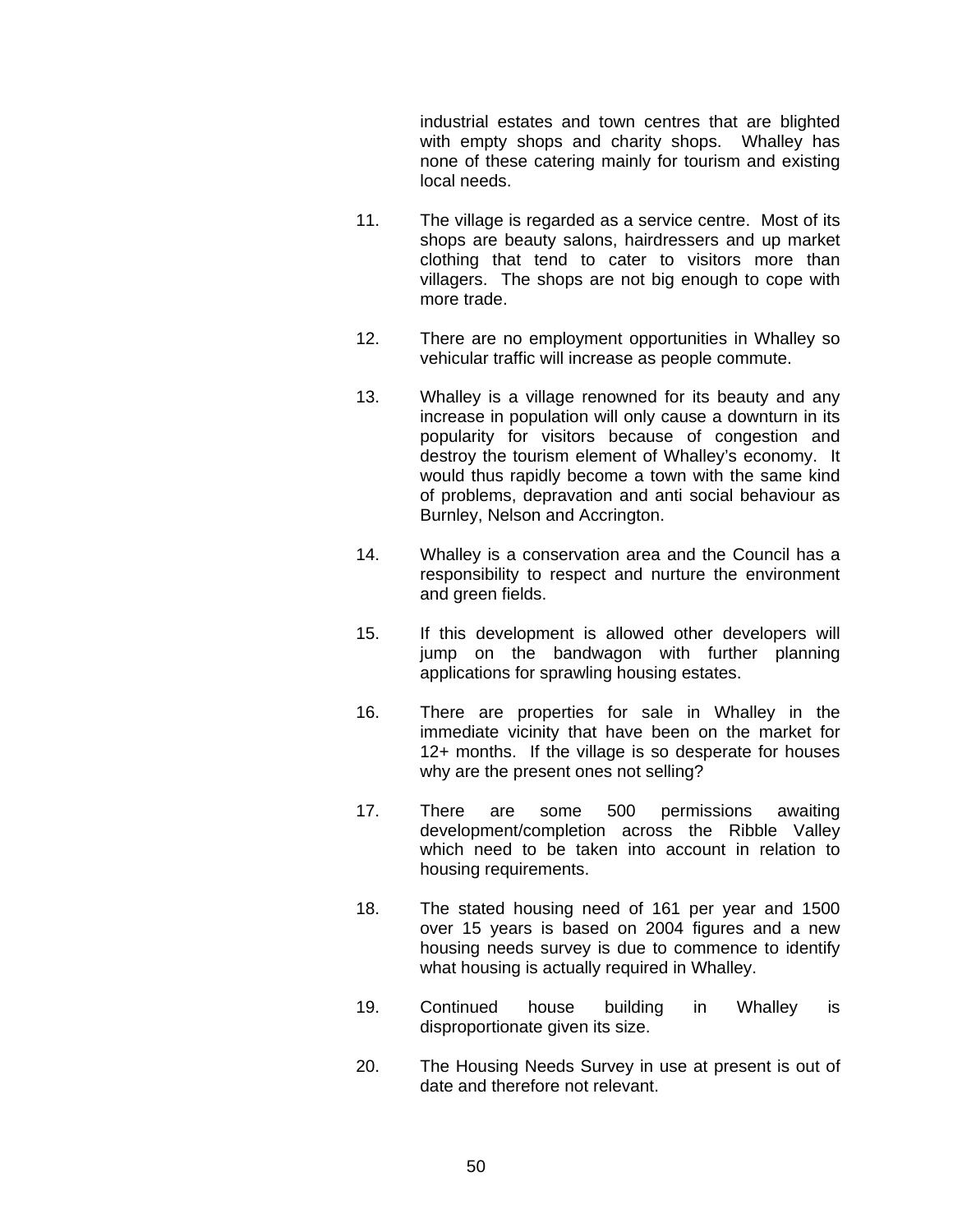- 21. No details are submitted to meet the requirements of Policy H21 regarding affordable housing.
- 22. Affordable housing should be sited in Clitheroe and other highly populated areas of the Ribble Valley such as Langho, Mellor, Ramsgreave, Wilpshire and Longridge where infrastructure is adequate.
- 23. People who need social/affordable housing need transport links, services, education and job prospects and Whalley certainly doesn't bode well in these areas.
- 24. There is no demand for new housing from within the village apart from affordable housing.
- 25. Low cost housing would be more appropriately sited further along Clitheroe Road at the edge of the village towards Barrow.
- 26. Buildings should be directed towards Brownfield sites as such sites continue to become available.
- 27. Whalley should stay a village and not become a town.
- 28. How is building on greenfield land in a beautiful village compatible with Ribble Valley Borough Council's aim of promoting the well being of the Ribble Valley consistent with the rural nature of the area?
- 29. Rounding off development refers to land not involving visually important green wedges. Proposals on land in excess of one hectare would not normally be considered. This is an important green wedge visible from the railway, by pass and Riddings Lane and is in excess of one hectare.
- 30. Will there be more developments to follow? The plans show a gap on the site and include a green corridor which would make access to further development an option – their site can accommodate over 400 houses, if the current development is allowed does it mean the rest of the land will follow?
- 31. The development site is dairy agricultural land and RVBC policy is to safeguard the best and most versatile agricultural land. The priority should be to retain this as a working farm.
- 32. The land has for many years been in recreational use and should be formally designated as a village green.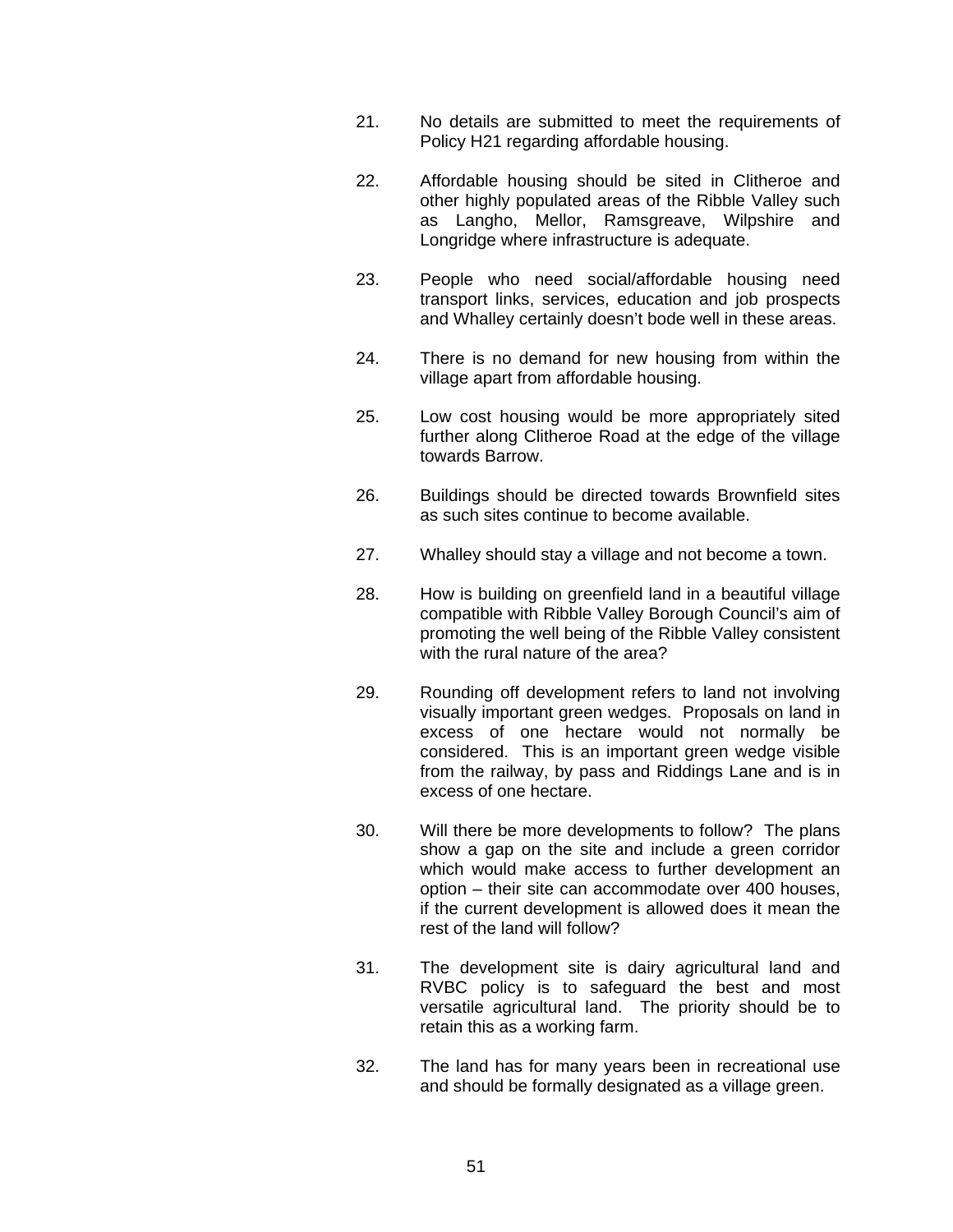- 33. The field contains important wildlife habitat and it is the Council's policy to safeguard such areas not destroy them. A request for evidence that an Environmental Impact Assessment has been completed with a full habitat survey carried out at the correct time of year as questions are raised over the quality of the Assessment submitted and lack of reference to great crested newts.
- 34. Concern over impact on school provision as the primary school is at capacity and secondary schools are oversubscribed. There are no plans to expand the school or build another so will children be bussed out to surrounding schools?
- 35. How would financial contributions towards education and transport be channelled into creating space at the school or on the roads.
- 36. What happened to the school promised at Calderstones?
- 37. The Medical Centre is over capacity and will struggle to serve any further increase in population.
- 38. Concerns over traffic and the robustness of the Traffic Survey submitted in terms of its assessment of the impact of the development and suitability/safety of the access into the development site. There would be issues in trying to restrict parking at the entrance to Hayhurst Road due to part ownership of the causeway by local residents.
- 39. Concerns over the ability of dentists to cope with increased population.
- 40. There were inadequate provisions made for the resultant traffic congestion from the Calderstones development.
- 41. Risk to health through increased pollution on roads.
- 42. Emergency services find it difficult to get through the village due to traffic congestion.
- 43. An increase in traffic will have a knock on effect on pedestrian safety – walking into the village and crossing roads is problematic at the moment without an influx of more dwellings and resultant traffic.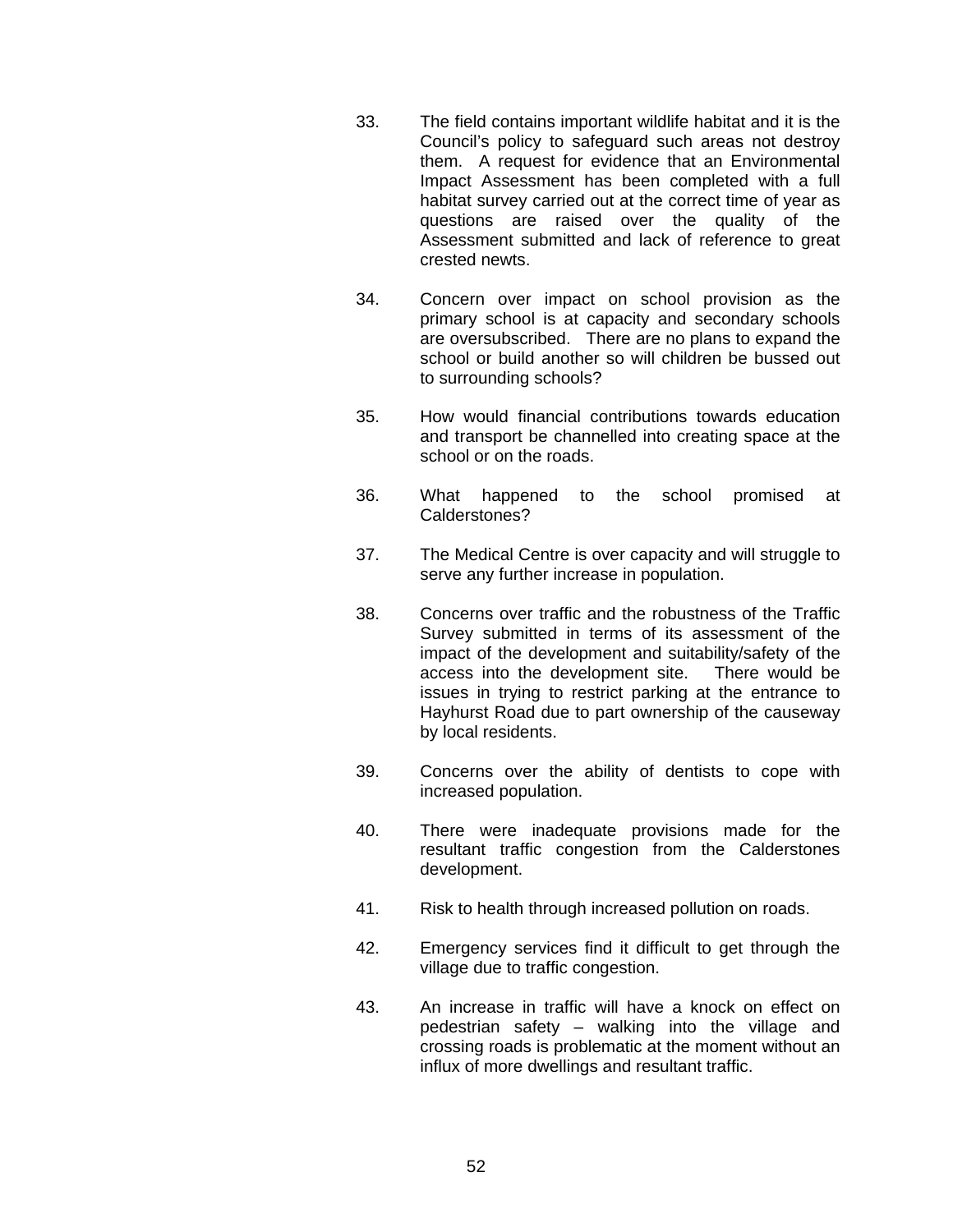- 44. Concerns over parking provision. A long-term car park should be provided and all streets/thoroughfares within the village made short term parking only. This car park should be provided before the building of new houses commences.
- 45. More houses would overload the pharmacy services.
- 46. The proposed site entrance on Hayhurst has an established and visually attractive screen of trees and hedgerows which break up the line of houses and mask the views of the gritting depot and Sidings. These should be retained for visual amenity and their loss could affect bat roost potential and breeding birds.
- 47. Children play and cycle around the access to the site and the green space adjacent to Hayhurst Road and any increase in traffic would pose a danger to them. There is no replication of these facilities on the development proposed.
- 48. The development is of high intensity compact dwellings and totally unsympathetic to existing land uses in terms of size, intensity and nature. The proposal to locate 2.5 storey properties close to the entrance of the site is totally out of keeping. There are no 2.5 storey properties in the area.
- 49. The drainage is completely inadequate and water pressure is already low in parts of Whalley due to other developments.
- 50. Increased risk of surface flooding by reducing the natural drainage of the land. Whalley is already affected by flooding and taking away green fields will exacerbate this.
- 51. The nature of Hayhurst Road will change from a sleepy residential street to that of a busy highway.
- 52. There are big water pipes through this part of the village – have these been considered?
- 53. A belief that the fields are on the course of the ancient pipe watercourse bringing Bramley Meade spring water to the canals of Whalley Abbey.
- 54. The site is crossed by a causeway which leads to the remains of the former Whalley Brickworks, a site which is itself of historic importance and interest.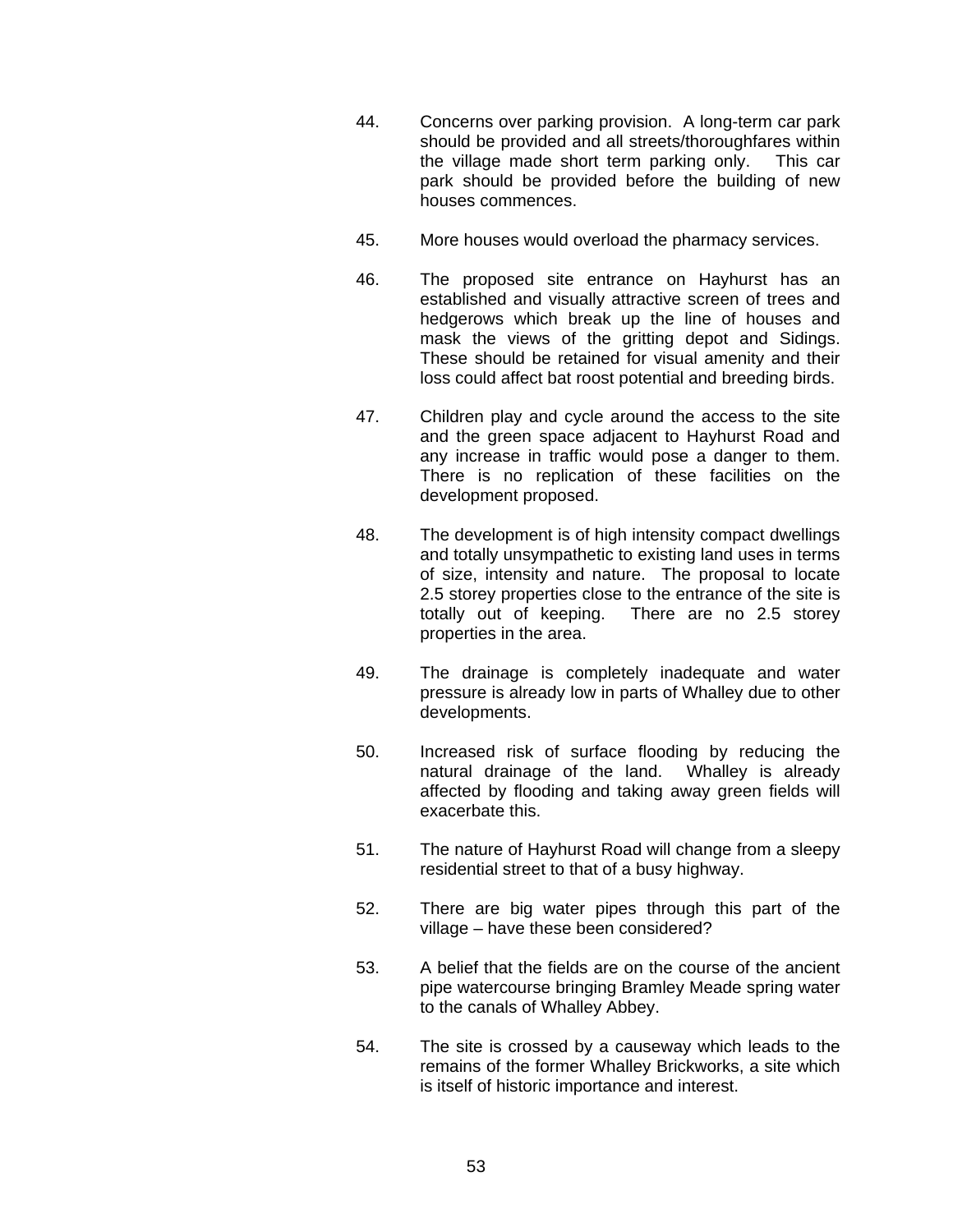- 55. Is the area archaeologically sensitive?
- 56. Resiting of the large electricity pylon in the field is unsatisfactory.
- 57. The presence of clay on the proposed site would require pile driven foundations which would cause considerable noise nuisance to residents over a prolonged period whilst construction takes place.
- 58. The Council should not have accepted an outline application without inclusion of layout and scale – the applicants will sell to a developer who will substitute a significantly different layout and neighbours will be told it is too late to object.
- 59. No topographical survey or details of proposed levels.
- 60. Question findings of noise survey.
- 61. No provision for visitor parking.
- 62. 80 houses means potentially 160 more cars.
- 63. Question height of development as Design and Access Statement says 2.5 storeys but elsewhere its say height of 12m.
- 64. Where is the affordable housing to go? The Co-op have not detailed any particular type of housing on the site.
- 65. The noise screen adjacent to the gritting depot would be of questionable benefit and unsightly at a height of 3m.
- 66. Question height of new tree planting.
- 67. The car park to the rear of Vihiers Close would generate ongoing security, privacy and anti social behaviour issues for existing residents.
- 68. Loss of view.
- 69. Loss of light/sunshine.
- 70. Devaluation of house prices.
- 71. A request that as it is an outline application a specific number of dwellings is not stated.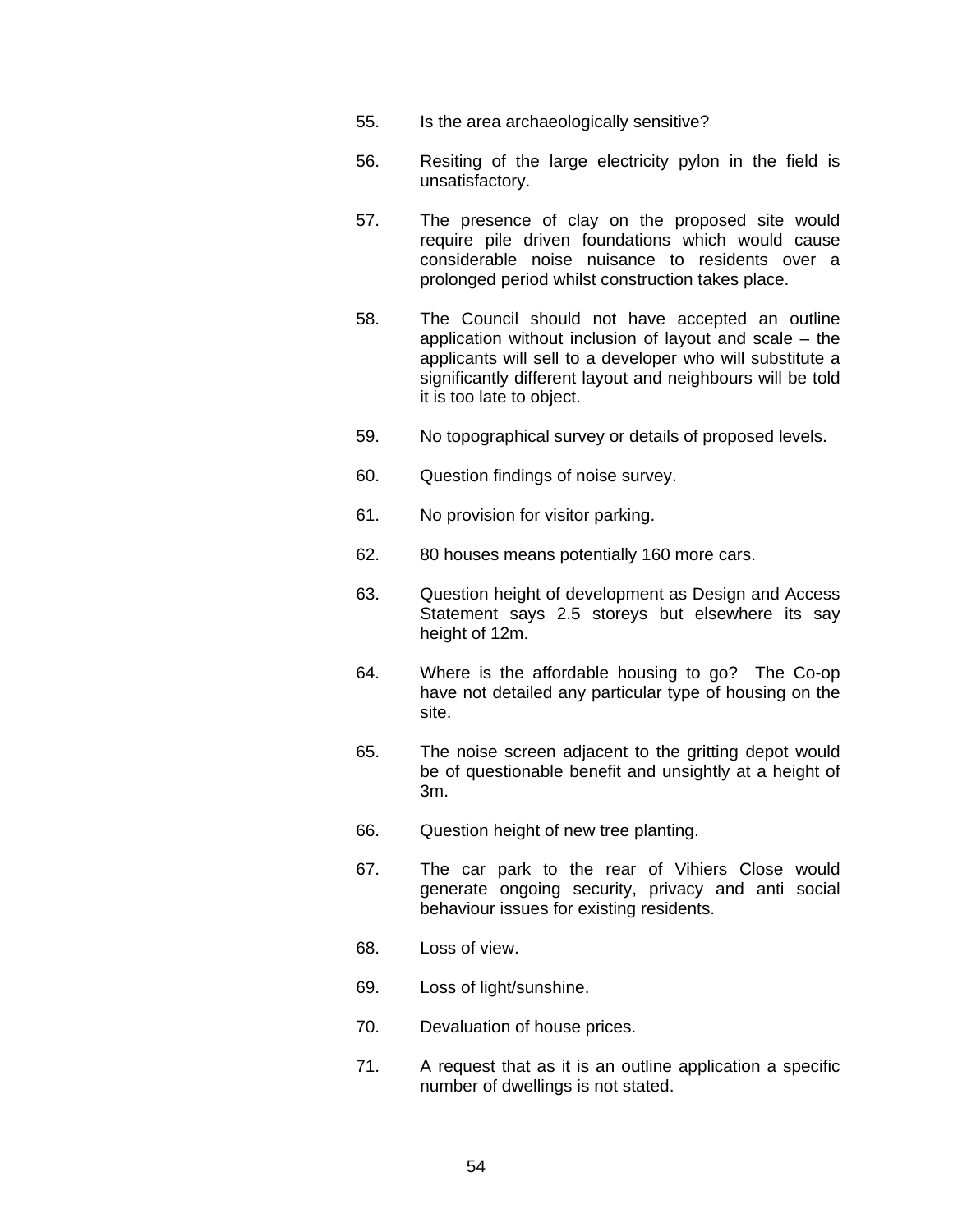- 72. Noise/litter dropping and/or dog fouling on the pathway/cycleway to the rear of Limefield Avenue.
- 73. The pathway/cycleway from Ridding Lane would enable a quick way through for motorcycles from the other estate. A barrier should be put up at the Riddings Lane access.
- 74. Question whether the correct notices have been served as trees on neighbouring land are included within survey data accompanying the submission.
- 75. The noise survey was conducted on land outside the applicant's ownership and consent was not sought for this – is such material admissible?

## **Proposal**

This is an outline application to develop a site for residential development on greenfield land. Matters of access are being applied for at this time. The component parts of the application are as follows:

### Residential

The proposed development will comprise up to 80 dwellings. With regard to the mix of dwellings, this has not been fixed however information submitted to accompany the submission envisages that these will be of varying sizes and comprise a mix of primarily terraced and semidetached units offering 2 and 3 bedroom accommodation. A number of apartments could be provided within the scheme which could offer 1 and 2 bedroom accommodation and a small number of detached properties offering 4 bedrooms.

The proposed layout is a reserved matter for consideration at a later stage. However an illustrative layout has been provided which is structured around the retention of a number of existing landscaped features. Perimeter blocks are used to provide a clear distinction between public and private space and promote natural surveillance of communal areas and overlooking of all routes through the site.

The scale of the proposed development has regard to height of neighbouring properties with illustrative sections through the site provided to demonstrate the scale of the proposals. The majority of dwellings on site will be two-storey. In a few locations, accommodation may be provided within the roof space and are referred to as 2.5 storeys in the submitted documentation. Any new housing immediately adjacent to existing development will be 2 storey to minimise its impact. As required by Circular 02/2006 'Guidance on Changes to the Development Control System' indicative scale parameters are provided and as revised by letter dated 19 November 2010 the table on page 10 of the submitted Design and Access Statement now reads as follows:

|                 | Min<br>Height | Max<br>Height | Min<br>Width | <b>Max</b><br><b>Width</b> | Min<br>Length | <b>Max</b><br>Length |
|-----------------|---------------|---------------|--------------|----------------------------|---------------|----------------------|
| 2-storey unit   | 7m            | 8m            | 4.5m         | 12m                        | 4.5m          | 12m                  |
| 2.5 storey unit | 7.5m          | 9m            | 4.5m         | 12m                        | 4.5m          | 12m                  |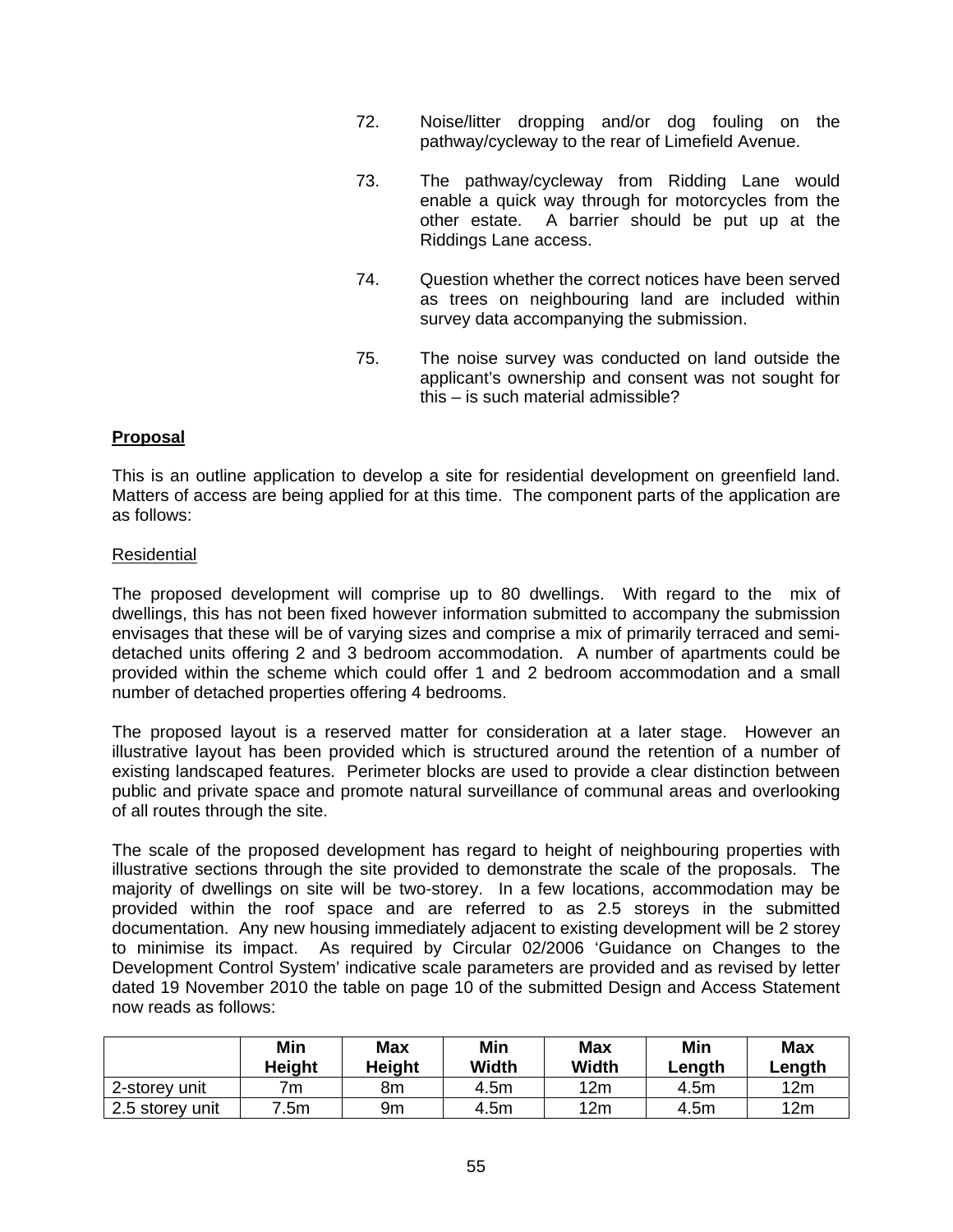In respect of the affordable element, the scheme provides for 30% of the total dwellings to be affordable.

This equates to 24 units comprising a 60:40 mix of two and three bedroom units. The affordable units to comprise a 50:50 mix of discounted sale and rental units with the precise number of each type of units to be specified in the Section 106 Agreement.

### Public Open Space/Play Area/Green Corridor

There is an existing raised track which runs from Ridding Lane across the site in a northwesterly direction and it is the intention that this will be retained and form part of a green corridor through the development. This green corridor would also extend along the northern boundary of the site where there is a group of trees subject to a TPO. Development at the northern extreme of the site would face onto the green route. As well as providing informal space in close proximity to proposed dwellings and pedestrian/cycle connections across the site, the green corridor would also incorporate a small children's play area to the north of the overall site.

#### **Highways**

The proposed development would be served by a new access point off Hayhurst Road. Pedestrian and cycle access will be taken from both Hayhurst Road and Ridding Lane. With respect to car parking the development provides 2 spaces per house and 1.5 spaces for any apartments.

#### Acoustic Measures

Lancashire County Council have a depot to the south of the site and in order to mitigate any noise, acoustic attenuation measures are proposed including an attenuation fence, glazing with an increased acoustic performance and acoustically treated passive ventilation.

### **Site Location**

The site is located to the north of Riddings Lane and is bounded to the east by residential properties on Hayhurst Road; to the south by the dwellings and garage block on Riddings Lane and the LCC depot; to the west by The Sidings Business Park and railway line beyond. and with open fields to its north. The site lies within the identified and saved settlement limit of Whalley as defined in the Ribble Valley Districtwide Local Plan with the boundary running along the site's northern extreme.

The land in question is approximately 2.1 hectares in size and is greenfield. The site is broadly rectangular in plan with mature trees subject to a Tree Preservation Order running along much of its northern boundary. There are trees to the western boundary that are not included within the TPO and fall outside of the development site but have their branch canopy overhanging it.

There is an elevated green track off Ridding Lane that runs in a north westerly direction across the site with the site rising gently from its western margins adjacent to the business park to the dwellings on Hayhurst Road.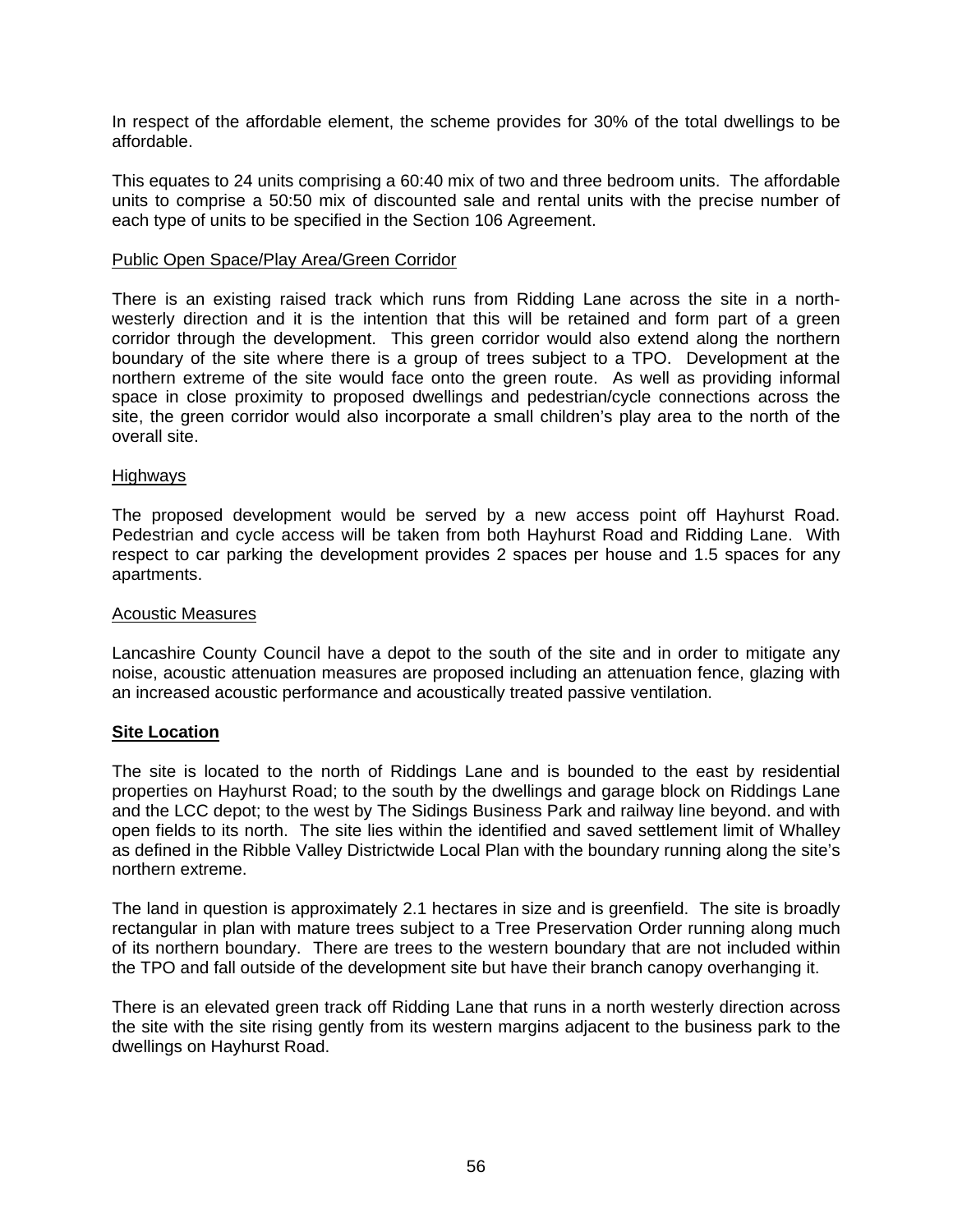# **Relevant History**

6/10/1145 – Housing scheme – refused 24 July 1963.

# **Relevant Policies**

Policy G1 - Development Control.

Policy G2 - Settlement Strategy.

Policy ENV6 - Development Involving Agricultural Land.

Policy ENV7 - Species Protection.

Policy ENV13 - Landscape Protection.

Policy H19 - Affordable Housing - Large Developments in Main Settlements.

Policy H21 - Affordable Housing - Information Needed.

Policy RT8 - Open Space Provision.

Policy T1 - Development Proposals - Transport Implications.

Policy T7 - Parking Provision.

Policy DP1 'Spatial Principles' - North West of England Regional Spatial Strategy to 2021.

Policy L4 'Regional Housing Provision' - North West of England Regional Spatial Strategy to 2021.

Policy L5 'Affordable Housing' - North West of England Regional Spatial Strategy to 2021.

Policy DP7 'Environmental Quality' - North West of England Regional Spatial Strategy to 2021. Affordable Housing Memorandum of Understanding.

PPS3 Housing.

PPS1 Delivering Sustainable Development.

# **Environmental, AONB, Human Rights and Other Issues**

Matters for consideration in the determination of this application are the principle of development, highway safety, infrastructure provision, ecological considerations, visual and residential amenity. For ease of reference, these are broken down into the following sub headings for discussion.

Establishing whether the principle of residential development is acceptable on this site/Prematurity/Applicability of RSS Housing Figures

The policy basis against which this scheme should be appraised is set out in the context of National, Regional and Local Development Plan policies.

At National level, Planning Policy Statement 3 – Housing confirms that Local Planning Authorities must identify a 5 year land supply and where they cannot, residential development should be favourably considered taking account of policies in PPS3 and in particular the criteria of paragraph 69.

Notwithstanding the outcome of the recent High Court ruling against the Secretary of State, the Council in accord with Government Guidance determined to continue to apply the Regional Strategy housing requirements for the purpose of determining a 5-year land supply. The housing requirement for the borough is established in the Regional Plan that has recently been confirmed as being extant which the Council must have regard to.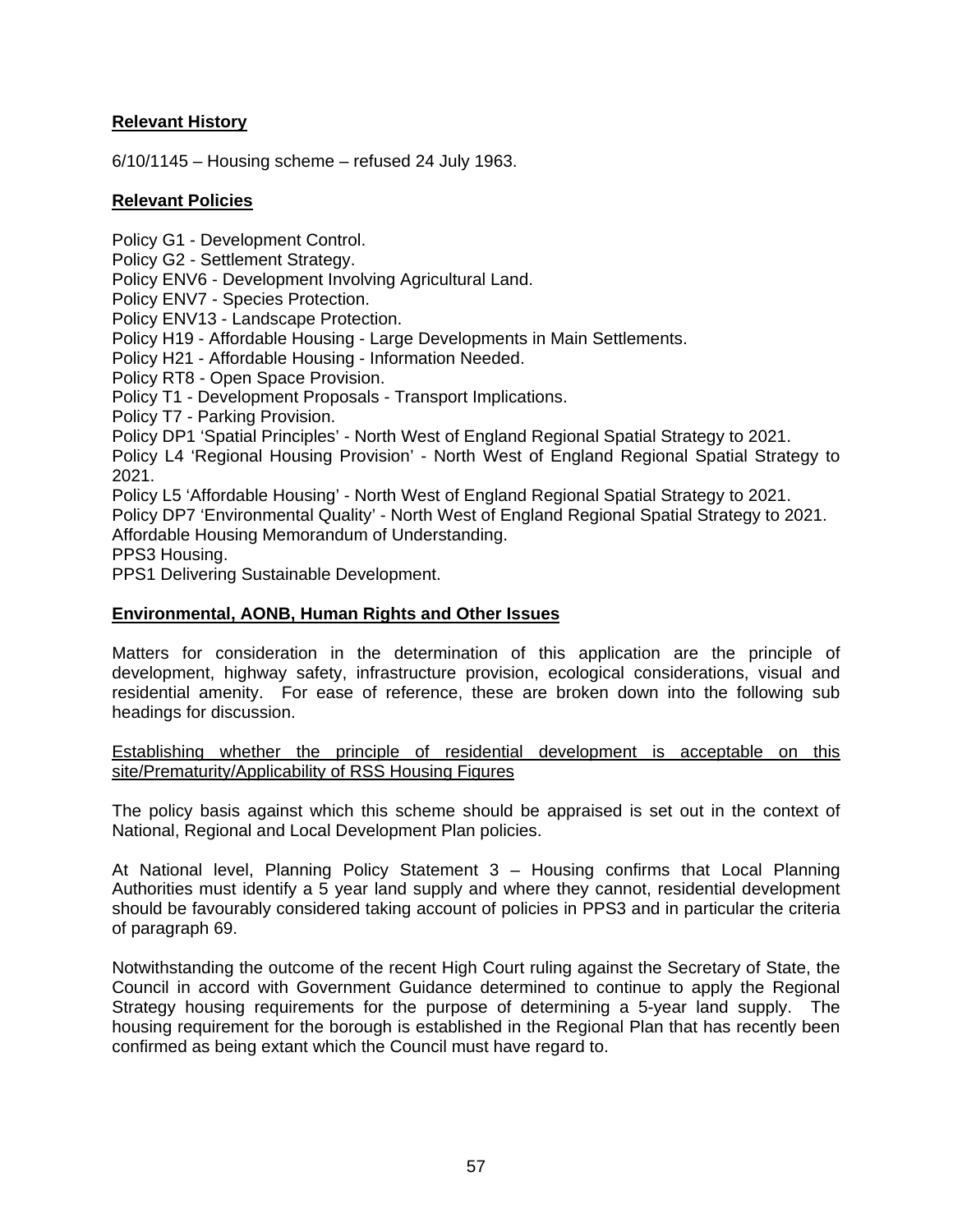Recent monitoring demonstrates that the Council is unable to identify a 5-year supply, and consequently the provisions of PPS3 are applicable until the point at which a 5-year supply is available. We currently have 3 years supply measured against our requirements.

To help determine the suitability of the site against the criteria of PPS3 it is helpful to make reference to the saved Local Plan Policies set out in the Districtwide Local Plan. The application site is within the settlement boundary, is developed on 3 sides and the proposal is viewed as rounding off. Policy G2 is therefore relevant. This Policy directs development towards land within the main settlement boundaries. The Policy sets out at criteria iii) for Whalley:- *Development wholly within the built up part of the settlement or the rounding off of the built up area would be appropriate*.

It is also clarified within the policy that sites not identified in the Local Plan may be included in the boundary. Sites that were not allocated at the time of preparing the Local Plan or otherwise protected would be anticipated to come forward at a later date (beyond the plan period of 2006) and could thereby contribute to housing supply.

It should be noted that the supporting text highlights that sites for rounding off development in excess of 1 hectare will not normally be considered appropriate. This is an important consideration but one that has to be looked at in the context of the circumstances in place when the plan was drawn up originally. Whilst the defined boundaries recognise the need to accommodate future development, it was not anticipated during the plan period that significant development other than that which was allocated would be required and brought forward. The Local Plan was drawn up to cover a specific plan period and to deliver the relevant housing requirement envisaged over the plan period. The settlement boundaries, allocations and policy framework were created to put in place controls to deliver the Plan's strategy at that time. The Plan does, however, anticipate that sites could come forward at a future date.

The circumstances that are prevalent now with the need to meet the guidance of PPS3, to address the current housing requirement and 5 year supply are not, in the Forward Planning and Regeneration Manager's opinion, normal circumstances applicable to the period when the plan was drawn up or period over which it was expected to be implemented.

The Core Strategy consultation documents identify potential options for development including Whalley being a possible point of growth. It is important to bear in mind that the most recent consultation does not pre-determine what the nature of development at Whalley will be in the emerging plan. This is still very much a matter to be determined through the ongoing planmaking process. It is anticipated that the results of the consultation will be presented to Members in February, but it is unlikely that the next stage, when a preferred option for development will be proposed, will be reached until the Summer of 2011. The chosen option will be subject to formal consultation and public examination. Adoption of the Core Strategy (or new local plan) will be some 12-18 months away from now.

Whilst officers are aware of other schemes being discussed this application must be determined on its own merits. The Council still has to determine the application and has to accord with the relevant national, regional and local policies. The preference of the Council's Planning Policy Team would be for all the proposals being promoted at Whalley to be examined within the Local Development Framework process to enable all related matters to be looked at comprehensively. However, it has to be recognised that Government guidance no longer enables a prematurity stance on its own based upon the plan-making process to be a reason for refusing an application. In any event it is considered that the Council would need to be further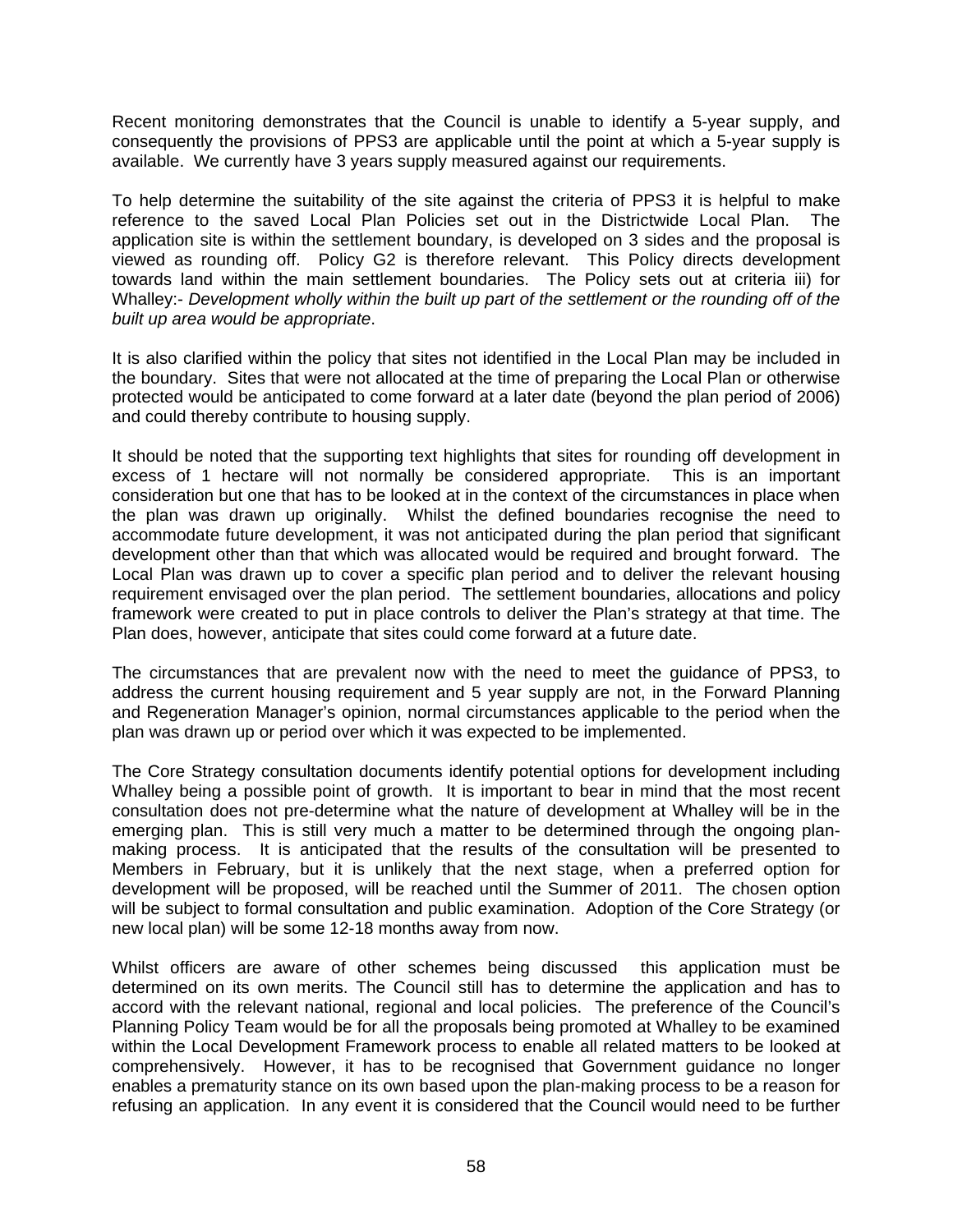along the LDF process of determining a preferred option for its proposed plan for any prematurity consideration to carry sufficient weight.

The application must demonstrate that all aspects of infrastructure are in place, or necessary improvements are programmed and a clear delivery time frame is established with clear phasing as appropriate. It would be premature to approve an application without these issues being addressed to the satisfaction of the appropriate utilities/service providers and the Council . These issues will be covered later in this report.

Contained within the settlement boundary as it is, and being of a scale that is not inappropriate to the locality, subject to supporting infrastructure, it is concluded that the use of the site for residential development as a principle is consistent with the policy framework and the material considerations that the Council must currently take into account.

#### Affordable Housing

In considering the affordable housing element of the proposal it is important to have regard to Policies H19 and H21 of the Ribble Valley Districtwide Local Plan and the Council's Affordable Housing Memorandum of Understanding (AHMU). The latter requires that on sites over three dwellings or 0.1 hectare or more the Council will seek 30% of the units on site to be affordable. Policy H19 sets out that the Council will promote the provision of affordable housing where need is clearly identified. In main settlements identified in Policy G2 this will be achieved by negotiating for the inclusion of a proportion of affordable dwellings in all new planning consents. Policy H21 sets out the information to be included to support such applications and, given that the scheme conforms to the requirements of Policy G2 ie rounding off development, the additional information necessary is the details of the method by which the accommodation will be sold or let, managed and retained as suitable for its original purpose.

The scheme is made in outline for a maximum of 80 units. A draft Section 106 has been submitted outlining that 24 of these will be affordable comprising a mix of two and three bedroomed units. 50% of these shall be for discounted sale (40% for a two bed property - 45% for a three bed property discounted below market value) and 50% rental units. The agreement outlines the means by which they will be retained as affordable and, in terms of eligibility a Whalley connection would be the first preference - if no suitable persons are found it would then cascade out to a Borough wide connection.

The Council's Housing Strategy Officer has examined the details submitted and has been involved in discussions with the applicants agent. Revisions to the draft Section 106 Agreement have been requested and it is on the basis of securing these that the Council's Housing Strategy Officer concludes that the scheme would contribute towards meeting identified needs. The main revision is that the submitted draft Section 106 includes a clause that would permit all affordable units to comprise discounted sale (or such other form of affordable housing as agreed), should grant funding not be forthcoming for this element. This was not acceptable. The exact content of the Section 106 Agreement is specified later within this report and outlines the precise requirements of the Housing Strategy Officer.

The Parish Council have commented that as a Housing Needs Survey was due to be carried out when they submitted their observations, then any development should not proceed until the results have been analysed. As stated above, given the location of the site and fact it is considered to adhere to the requirements of Policy G2, an up-to-date survey, as required by Criteria (i) of Policy H21, is not necessary in this instance. The survey data available when the application was submitted had a base date of November 2006 and the Council's Housing Strategy Officer is satisfied with the details provided.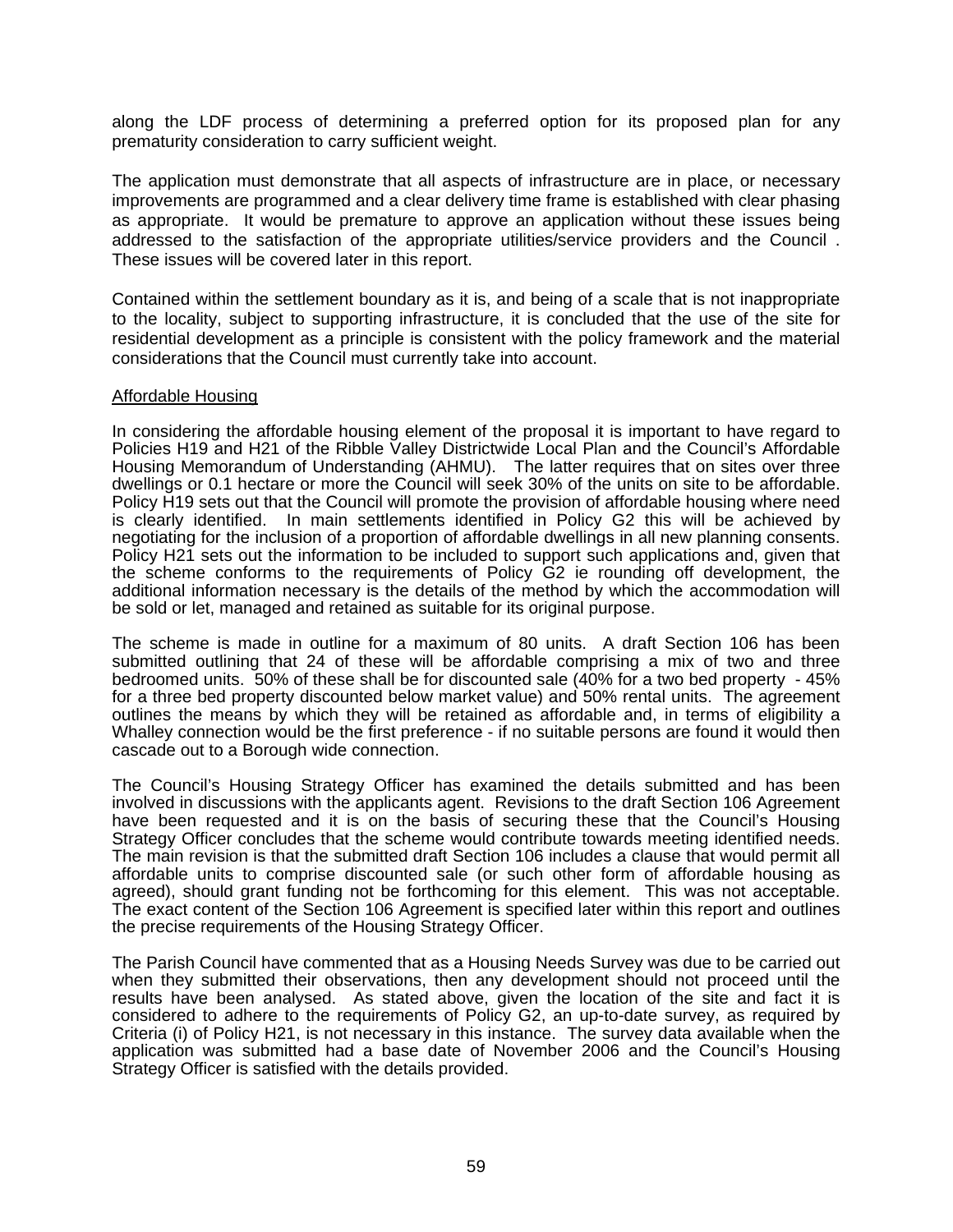The requirements of Criteria (ii) of H21 have been complied with since original submission, ie the provision of a draft Section 106 to outline how the accommodation will be retained as suitable for its original purpose. It is also queried where the affordable housing would go on the site but that information is not submitted at this outline stage – the AHMU does, however, advocate that units are pepper potted throughout any site.

Thus, having regard to the above I am of the opinion that the affordable element of the proposal complies with policy.

### Highway Safety

It is evident from the observations of the County Surveyor that the proposal would cause no significant harm to highway safety. Hayhurst Road is adopted public highway for its full length as it extends past Limefield Avenue and Vihiers Close leading on to Hayhurst Close. Notwithstanding comments received from objectors regarding part ownership of the causeway by local residents, no evidence of this has been found by the County Surveyor and he is satisfied with the conclusions of the Transport Assessment submitted in support of the application.

A number of junction assessments were carried out in addition to the proposed site access of Hayhurst Road, namely Clitheroe Road/Hayhurst Road; Station Road/Clitheroe Road/King Street/Brooks Street; and Clitheroe Road/Wiswell Lane and it is considered that the surrounding highway will continue to operate with reserve capacity at all of the aforementioned junctions. There would be a marginal increase in the length of queuing and thus the report concludes that the traffic associated with the development proposals would not have a detrimental impact on the surrounding highway network. It also considers there to be sufficient parking provision to serve the development.

As access is the detailed matter that is being applied for at this time, the County Surveyor has had regard to the proposed site entrance and relationship to surrounding properties and driveways and again he has concluded that the details provided are satisfactory.

The County Surveyor has requested conditions be imposed on any consent granted for junction protection measures in the immediate vicinity of the Clitheroe Road junction to maintain safe ingress and egress and the introduction of additional highway safety measures to encourage compliance with the 30mph speed limit.

Thus, notwithstanding the many concerns raised in relation to highway and pedestrian safety issues associated with this development I must be guided by the observations of the County Surveyor in such matters and therefore conclude that no significant detriment would be caused.

### Flooding/Drainage/Water Supply

There have been many objections to the development on the grounds that drainage is inadequate, water pressure is already low and there would be potential increased risk of flooding.

The application has been submitted with a Flood Risk Assessment. The site is in flood zone 1 which is defined as having little or no probability of flooding and the Environment Agency are satisfied with the Flood Risk and Surface Water Drainage Assessment submitted. They have requested a condition to require submission of a scheme for surface water drainage and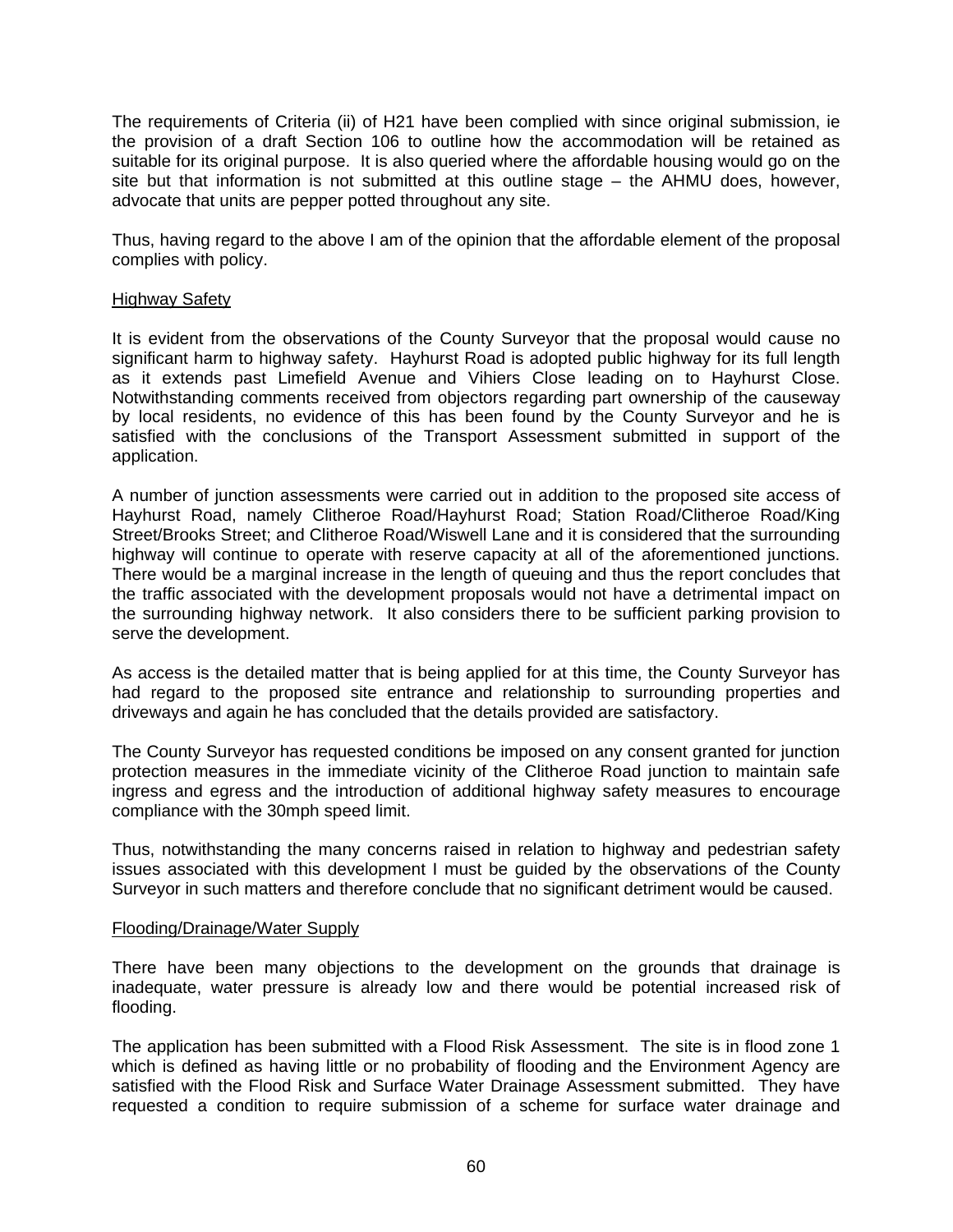attenuation for the site and this is standard practice. They have also commented on the Land Quality Preliminary Risk Assessment and are satisfied that the proposed development does not pose an unacceptable risk of pollution.

United Utilities were consulted on the application and as Members can see from their response, no objections are raised to the development.

Therefore, on the basis of the responses received to this application from statutory consultees, I must conclude that notwithstanding the concerns raised, the development of up to 80 dwellings on this site would not lead to significant issues in respect of flooding, drainage and water supply.

Members will note that under the additional representations section of this report reference has been made to large water pipes through this part of the village and questioning whether these have been considered. The Haweswater Aqueduct runs through the northern part of Whalley but is located in the field to the immediate north of the application site then passing through the existing development on Hayhurst Road and under the green space that aligns the northern boundary of Hayhurst Road at its junction with Clitheroe Road. Thus it does not affect the development site.

## **Education**

This is a subject raised by many of the objections received to this development. As Members will see from the consultation response from the planning contributions team at LCC a sum of £331,517 is sought towards primary provision. They have commented that if this contribution were not secured then they would be unable to guarantee that pupils would be able to access a school place within reasonable distance. The applicant is aware of the contribution and has included provision for this within the draft Section 106.

The offer made within the draft Agreement is detailed as either the total sum payable prior to first occupation of a dwelling or to calculate the sums of money towards both primary and secondary places prior to first occupation of a property. Discussions have been ongoing with colleagues at LCC as to which of these would be their preferred option. The first secures a definite sum of money whereas the second is open to change as matters may alter over time and at the point at which the development comes on stream there may not be the need for any financial contribution. The response from Lancashire County Council is that they would only be seeking a primary contribution and they would prefer the legal agreement to say something between the two wording options put forward based upon their experience of wording of previous Section 106 Agreements. They have provided a wording to secure provision of payment to the County Council within 21 days of the occupation of the first property towards the provision of school places within the catchment of the proposed development. There is then a calculation of the sum payable which as a minimum secures the payment of £331,517. The exact wording is specified later within this report.

Objectors have referred back to a historic situation with the redevelopment of the Calderstones Hospital Site and potential school site there. Whilst mindful of events that have occurred in the past, it is important for Committee to focus on the response of colleagues at LCC in response to this particular scheme. In their opinion a financial contribution is the appropriate way forward to provide enhanced primary provision and Members should be satisfied that due consideration has been given to this matter in reaching that conclusion. Thus notwithstanding the concerns expressed regarding education provision an appropriate mechanism can be inserted into any Section 106 Agreement to ensure a financial contribution.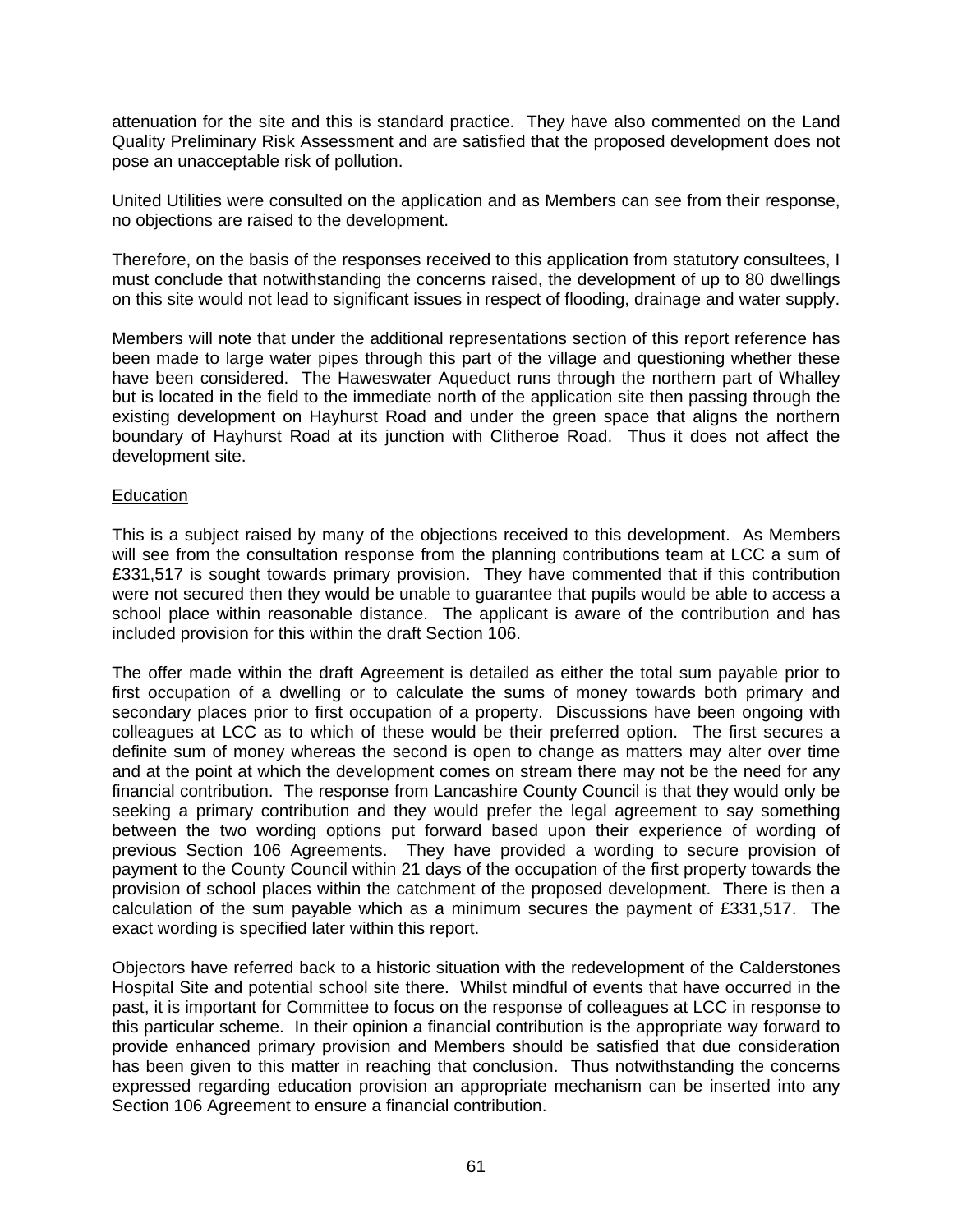### Nature Conservation – Protected Species, Landscape and Trees

This is a greenfield site and, as stated previously, there are trees which align its northern, western and eastern boundaries. As part of the application an Arboricultural Impact Assessment has been carried out to outline the main tree related issues and potential tree related impact in relation to the development proposal and to detail any suitable mitigation measures. 51 individual trees and 13 groups of trees were surveyed of which approximately half are located within the site boundaries with the remainder within land to the north and west. The surveyed trees consist of various deciduous broadleaved species, including Sycamore, Beech, Common Oak and Silver Birch. The larger trees on site are located as part of a group along the northern boundary and as a group form an important landscape feature that confers high visual amenity in the local landscape. These trees are subject to a TPO with the indicative layout denoting their retention with a green corridor to separate them from the developed part of the site. Trees to the east of the site are by contrast smaller and less prominent in the landscape and thus the assessment concludes their visual amenity value to be low to moderate.

Construction of the development as per the illustrative plan would require the removal of 3 individual trees and 2 groups of trees along the eastern boundary frontage to Hayhurst Road to gain site access. Whilst these trees are visible from various public vantage points, in particular Hayhurst Road itself, none are considered to be of significant amenity value nor are they afforded statutory protection as part of the TPO for the site. It is considered that the loss of these trees can be mitigated through new tree planting within the development. Comments have been received about the impact of the loss of these on bats and breeding birds and this matter is addressed in the ecological assessment submitted in support of the application.

The submitted ecological survey identifies ecological value within the site, identifies any ecological constraints and determines what mitigation and/or compensation measures would be required. In addition to the general assessment for protected and priority species, a Great Crested Newt habitat suitability index was calculated for the offsite wetland to the north of the application site.

Notwithstanding concerns expressed by objectors regarding the ecological value of the site as an important wildlife habitat, the report outlines that the loss of the uniform grassland sward within the application site is not considered to be a significant ecological impact. It acknowledges that mature trees within and bordering the site have potential to support roosting bats and nesting birds and that smaller trees and scrub within the site will also provide nesting habitats for birds. It does not, however, identify any of the 3 trees earmarked for removal to facilitate the formation of the site access as having bat roost potential. It outlines that there are no habitat features crossing the site that would function as wildlife corridors and that the loss of occasional peripheral trees or scrub would not result in isolation or fragmentation of habitats for any locally occurring wildlife.

The application sites contains no amphibian breeding habitat and whilst the off-site swamp is of ecological value it would not be affected by this development proposal. The report notes in its conclusion that the creation of urban gardens associated with the planned development will provide new habitat for birds which currently make use of marginal areas of scrub on site.

The report has been considered by both the Council's Countryside Officer and Natural England. On the basis of its findings, it is considered that development of the land in question would pose a low risk to nature conservation interests and subject to appropriate mitigation measures in line with British Standards for Trees and that tree and scrub removal takes place outside of the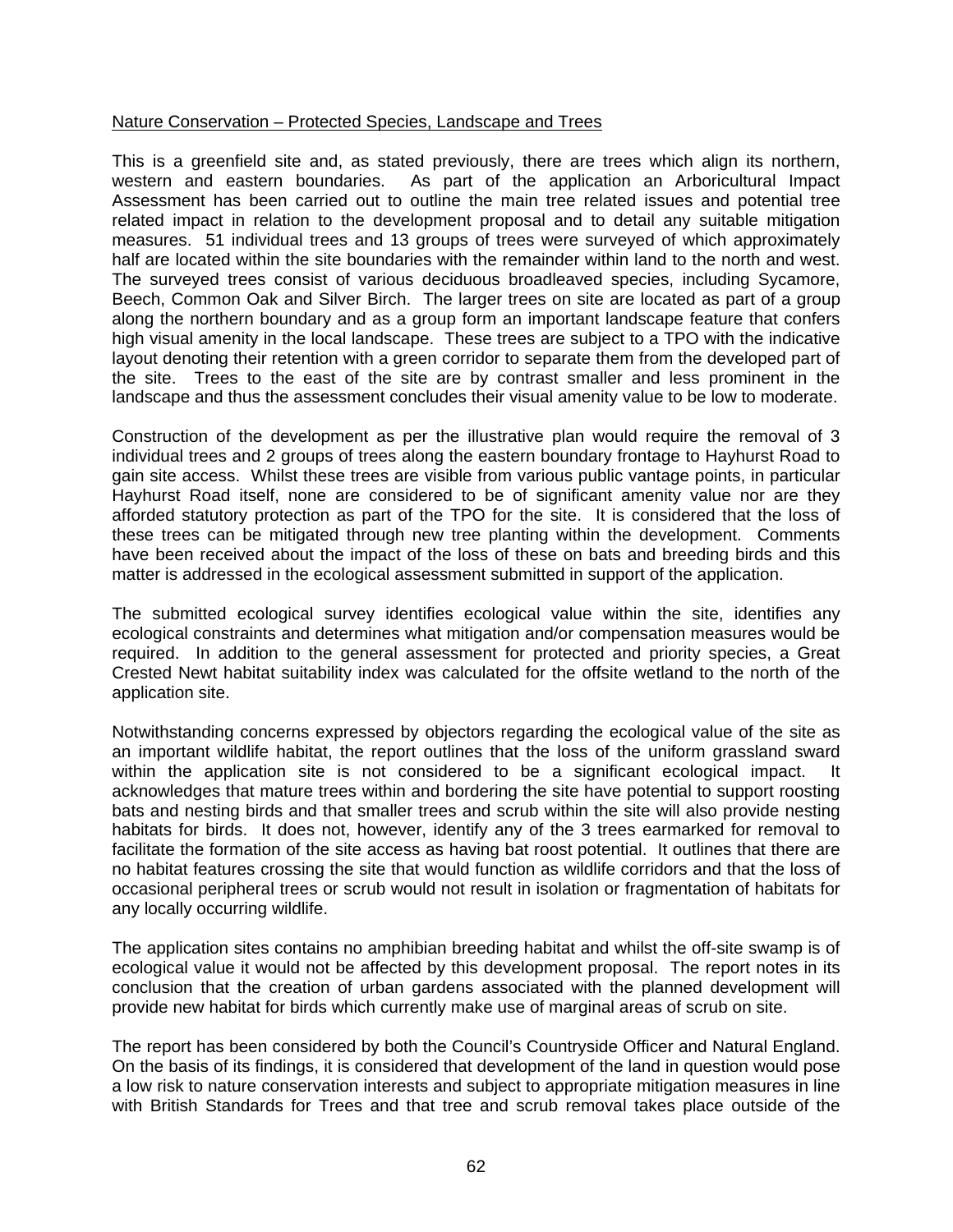nesting season (March to August including) there is no justifiable reason to withhold consent on ecological grounds.

It has been questioned whether an Environmental Impact Assessment has been carried out for this development. For Committee's information a Screening Opinion was submitted to the Local Planning Authority on 6 September 2010 ie prior to submission of the planning application to establish whether an Environmental Impact Assessment would be required. The details submitted were assessed against the Town and Country Planning (Environmental Impact Assessment) (England and Wales) Regulations 1995: Regulation 5 and the conclusion reached was that there was no need to carry out an Environmental Impact Assessment in this instance.

### Play/Open Space

Policy RT8 of the Districtwide Local Plan requires residential sites of over 1 hectare to provide adequate and useable public open space. The supporting text notes that community open space within new residential areas provides a useful informal recreational facility for residents of the neighbourhood and a particular requirement will be the provision of the children's play areas.

The indicative layout put forward provides for both formal and informal areas of play/open space via the green corridors and a small play area located to the north of the site. The applicants have been made aware that it would not be the intention of the Council to take on any management/maintenance responsibilities for such areas and that a separate management/maintenance regime will need to be arranged. They have not made reference to such facilities within the submitted draft Section 106 Agreement and thus appropriate conditions would need to be imposed on any consent granted to ensure the continued provision of such facilities for the benefit of future residents. It is noted that some of the objections received to the development commented about the risk to children's safety as children cycle and play around the access to the site and the green space adjacent to Hayhurst Road. The facilities proposed within this development for play/open space would benefit those and provide a safer environment than playing in and around an adopted highway.

Whilst Policy RT8 does not set specific quotas for establishing the level of provision, I am satisfied that the details submitted would accord with its requirement for adequate and usable space. The green corridor retains the causeway through the site in respect of which comments have been received and retains a natural feature. I am therefore satisfied that the scheme is in conformity with saved Policy RT8 of the Districtwide Local Plan.

### Noise

As mentioned previously, to the south of the site is a Council depot and to the west are modern commercial units and offices on The Sidings, beyond which is the railway line. The application is supported by an Environmental Noise Assessment to assess the potential suitability of the site for residential development. The assessment shows that potentially significant adverse noise levels currently affect the site and that future night-time operations in the Council Depot, commercial units and railway have the potential to cause further disturbance to future residents of the development. However, it concludes that with the application of appropriate mitigation measures the site would be suitable for residential development and that disturbance to residential amenity and to sleep would be minimised to acceptable levels.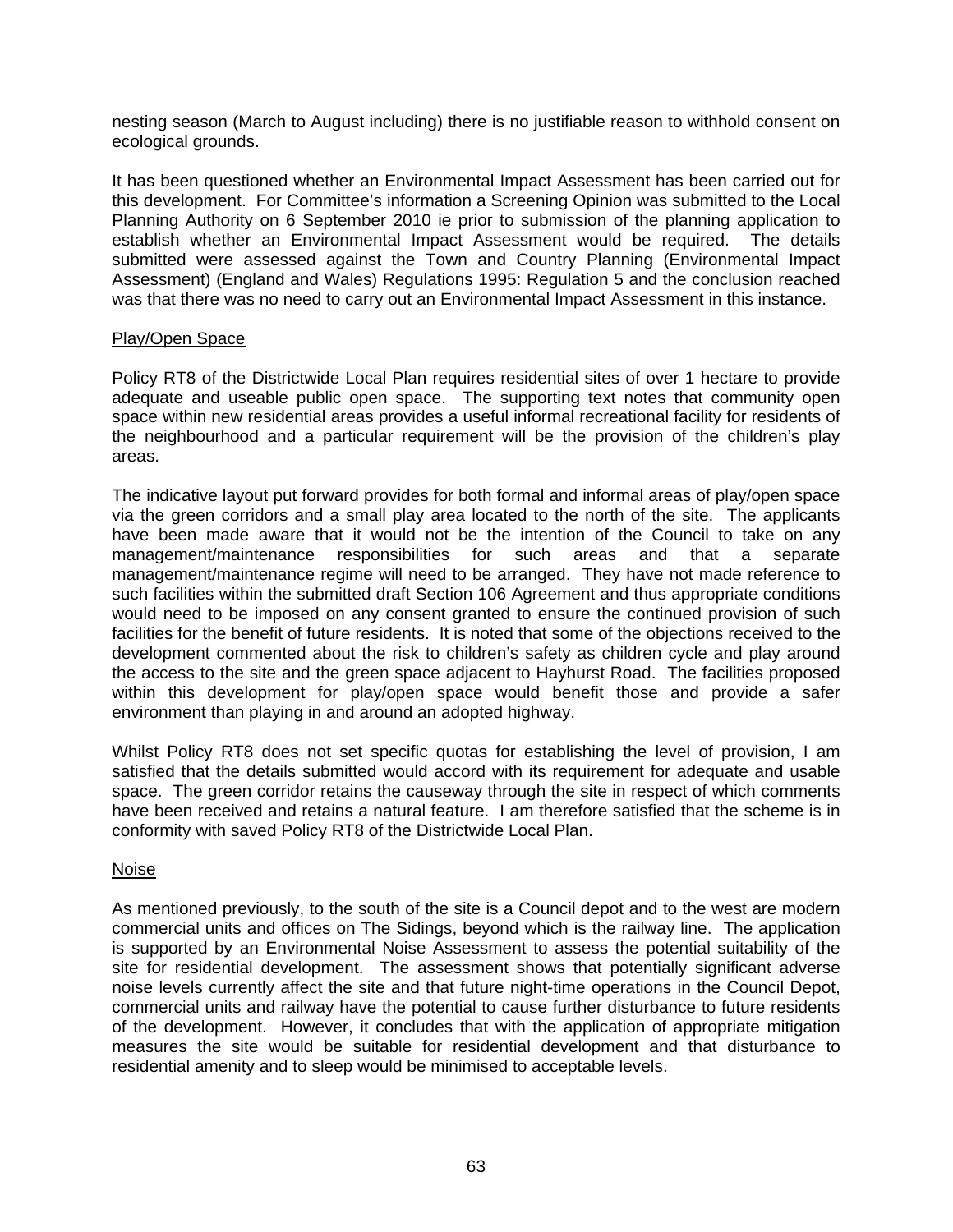In terms of mitigation, it suggests that a noise barrier to be constructed at the southern boundary of a material with sufficient density such as close boarded 18mm thick timber. The height of the barrier should be maximised in order to provide screening of activities within the Council depot to first floor in the proposed housing. It advises that a combination of landscaping or bunding and a solid fence could be incorporated to reduce the visual impacts of the noise barrier and the detailed design of such a feature would be conditioned for further submission, should Committee be minded to view the application favourably. It also envisages that mitigation measures should be incorporated into the design of any affected dwellings and after discussing this with the Council's Environmental Health Manager, it is considered that mitigation in construction would be required in dwellings on both the southern and western boundaries and that the acoustic barrier should also be provided on the south western corner of the site adjacent to Victory House on The Sidings.

Subject to the imposition of appropriate conditions to ensure specified internal noise levels are not exceeded within habitable rooms used for the purposes of resting/sleeping between the hours of 2300 to 0700 and the provision of a suitable noise barrier to prevent noise intrusion from adjacent land uses there should be no significant detrimental impact experienced by future occupiers of the properties.

### Layout/Scale/Visual Amenity

As stated previously this is an outline application with the only detailed matter being applied for at this time being the means of access. However there is a requirement for submissions to provide a basic level of information in respect of use, amount of development, indicative layout and scale parameters in order for a Local Planning Authority to make detailed consideration on the use and amount of development proposed.

An illustrative plan and a parameters plan have been submitted to show how the scheme would fit into the immediate surroundings with built development along three of its boundaries. In visual terms I am of the opinion that, notwithstanding comments received about this being an important green wedge, no significant detriment would be caused were the development to be approved. The site is within the settlement limit and forms a logical extension to the Hayhurst Road development. In respect of density, should 80 units be developed on this land that would represent a density of 38 dwellings per hectare. The adjacent development on Hayhurst Road has a density of approximately 27 dwellings per hectare. However having regard to the type of properties indicated-namely semis and terraced units with the possibility of apartments and a small number of detached properties - this would account for a higher density than the Hayhurst Road development. This said, I do not consider that the illustrative layout shows a cramped form of development. Reference is made to the relationship between properties under the Residential Amenity sub-heading within this report.

In respect of scale parameters, the height limits of 8m and 9m have been provided following an initial query over the originally submitted table in the Design and Access Statement which denoted 12m in height. The revised height limit would not, I consider, appear over-dominant when compared with surrounding development. Committee should remember these are an indication of the upper height limits for 2 and 2.5 storey dwellings and further information will then be submitted at reserved matters stage to provide precise details of each unit of accommodation in terms of scale and appearance. The site would be predominantly 2 storey in nature with the 2.5 units detailed as being at the junction of the estate road and green corridor running north/south through the site.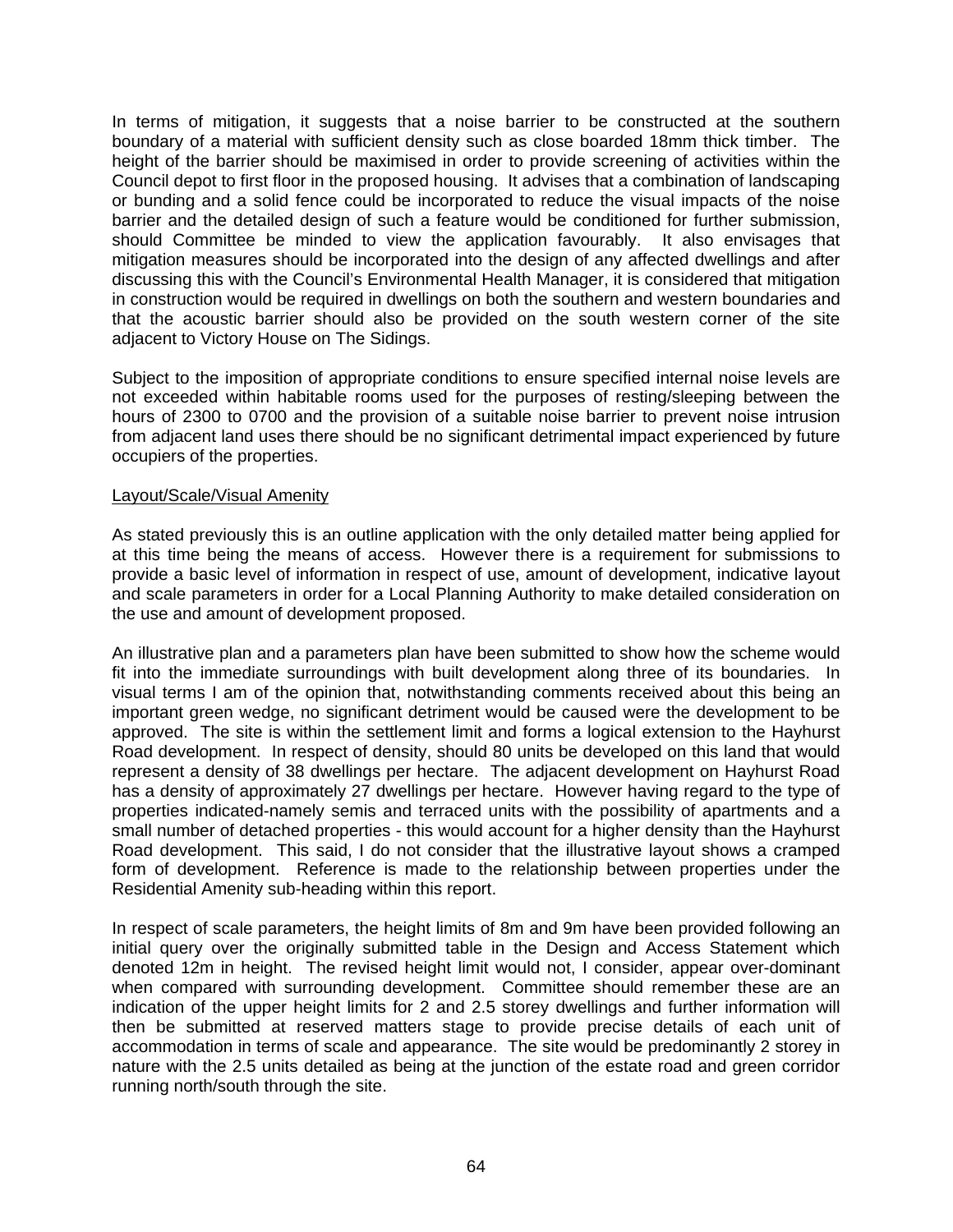Reference has been made to the visual impact of the proposed acoustic fence that is required to border part of the southern boundary of the site and also requested to wrap around the western boundary by the Council's Environmental Health Manager. Further details of this would need to be submitted at which time measures could be investigated of screening the barrier with tree planting or other landscaping. An appropriately worded condition could secure this.

Objectors have commented that the indicative layout provides for a potential future access to the field to the north via the green corridor/greenway. Committee should consider the scheme as presented on its own merits as a potential development site up to 80 dwellings. Should a scheme be devised for the land to the north at some future date that would be assessed at such time under policies that are in place then. The fact that the land is in the same ownership as that put forward under this scheme should not cloud Committee's consideration of the issues relevant to this site.

# Residential Amenity

In considering residential amenity it is important to assess the relationship with properties outside of the site as well as that between units proposed as part of this scheme. To the east of the site are properties on Hayhurst Road and Vihiers Close, to the south east Limefield Avenue and across half of its southern boundary are dwellings that front onto Riddings Lane.

The properties on Riddings Lane would back on to the development towards the parking area and garden area. I consider the relationship between built form and parking/garden areas to be satisfactory and that it would not significantly compromise existing amenities. In respect of Limefield Avenue, the rear of these dwellings are set approximately 40m from the site boundary with proposed units set at an angle. Again, this ensures sufficient privacy distances. Vihiers Close backs on to the south east corner of the development site but the respective angles of buildings again means that privacy levels should not be significantly compromised. The main impact on the residents of Hayhurst Road would arise from the creation of the new access to serve the development which would lie opposite the garage and off set from the driveway to No 1. The highway implications of this arrangement have already been considered and I do not consider that the additional traffic movements from a residential amenity perspective would prove so significantly detrimental to the amenities of those residents as to warrant an unfavourable recommendation. Numbers 5 and 6 Hayhurst Road align either side of the new access road and again I do not consider that use of the access or the construction of properties to their rear would so significantly affect existing amenity as to recommend unfavourably.

In respect of the internal relationship of the development site, the illustrative layout shows properties either facing onto greenways or the access road. From the submitted plan it would appear that the separation distance between facing blocks of development may be less than the 21m advocated in the Council's SPG on Extensions and Alterations to Dwellings. However, it is important to remember that this is a new development and that potential purchasers will be fully aware of the relationship between various residential blocks prior to buying a certain property. It is also worth remembering that this is an outline scheme with matters of layout reserved for future submission. Whilst the details submitted set the broad parameters of development there would be scope for a minor repositioning of the blocks to achieve a greater separation distance.

# Renewable Energy

Whilst this is an application made in outline it is important to set out at this stage that the Local Planning Authority will be seeking a commitment towards renewable energy in line with central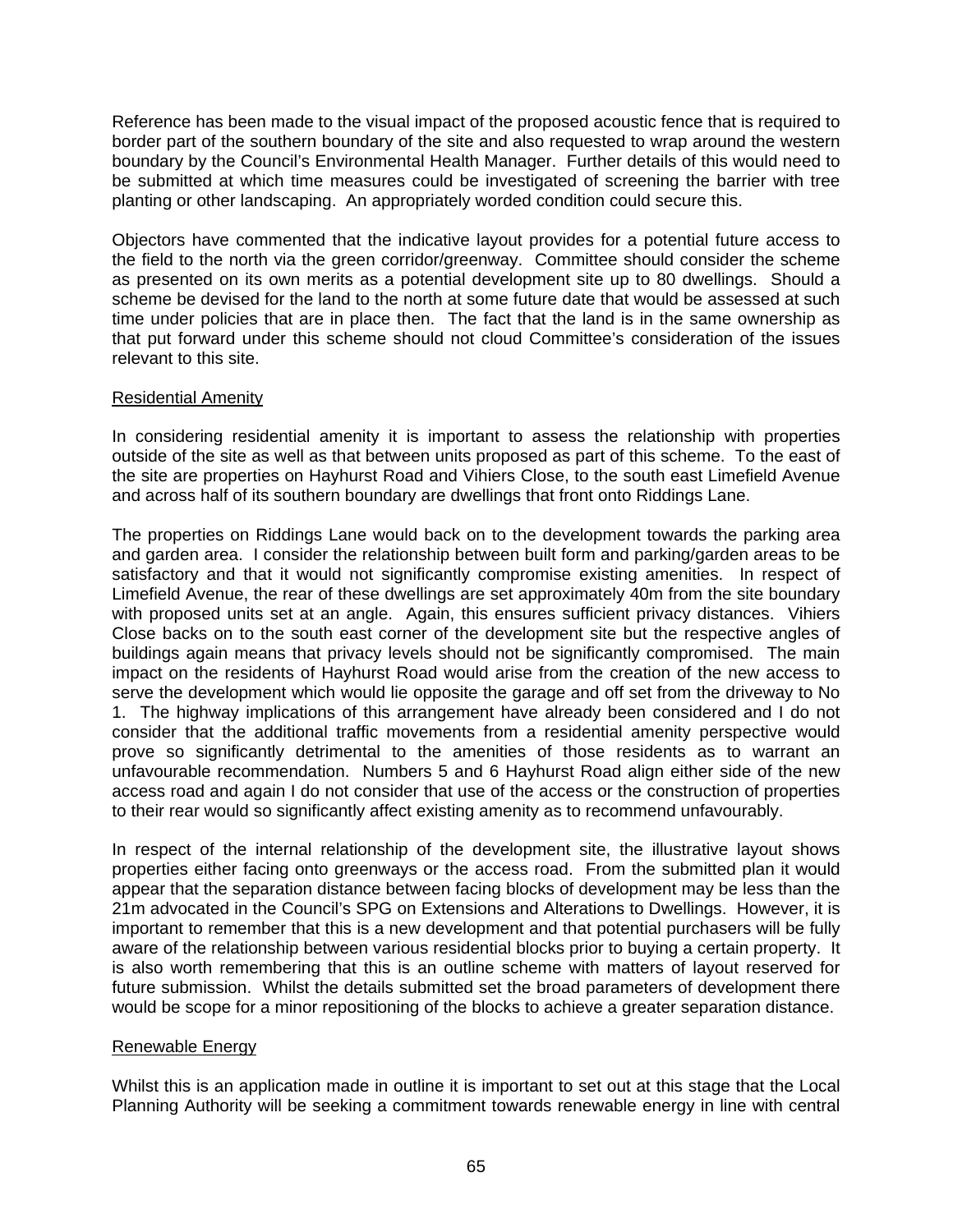Government Guidance offered in PPS1. Therefore, should Committee be minded to look upon this scheme favourably, it is suggested that a condition be imposed requiring the developer to submit a scheme identifying how a minimum of 10% of the energy requirements generated by the development will be achieved by renewable energy production methods.

## Section 106 Content

The application is submitted with a draft Section 106 Agreement that has been drafted to cover matters of affordable housing, education and highways. This report has outlined in detail these aspects and taken account of comments from respective consultees/Council Officers, who are responsible for those matters. To clarify for Members the Section 106 will stipulate the following:

# Affordable Housing

- The total number of affordable housing units shall comprise of no less than 30% affordable.
- A maximum of 24 properties to be made available as affordable with a clause stipulating that should a subsequent reserved matters application be for less than 80 units, the affordable contribution would be no less than 30% of the revised total number of dwellings on site.
- The affordable units to be made available as a split between discounted sale and rental (50% discounted sale/50% rental).
- On the first sale of the units the 2 bed units shall be sold at £100,000 and the 3 bed units sold at £120,000. For all future sales the discount to be applied shall be a 40% discount for 2 bed properties and 45% for 3 bed properties.
- The affordable units to comprise a 60/40 mix of 2 and 3 bed units (14 x 2 bed properties and 10 x 3 bed properties).
- A bid for grant shall be submitted to the Homes and Communities Agency to deliver the social rental units in partnership with a registered social landlord. In the event that that grant is not forthcoming, then the affordable housing units shall be delivered as affordable rental units by the developer. The affordable rent level will be set in accordance with the Local Housing Allowance rates for East Lancashire, to ensure the units are affordable.
- In terms of eligibility for the properties, this shall stipulate a Whalley connection and only if no suitable persons are found would this be expanded to a borough wide connection.
- Nomination rights for rental properties would accord with the Council's standard nomination agreement of 100% on first allocation and 50% nomination thereafter.

### Education

• To pay to the County Council within 21 days of the occupation of the first property, the relevant Education Sum towards the provision of school places within the catchment of the proposed development. This shall be calculated as follows: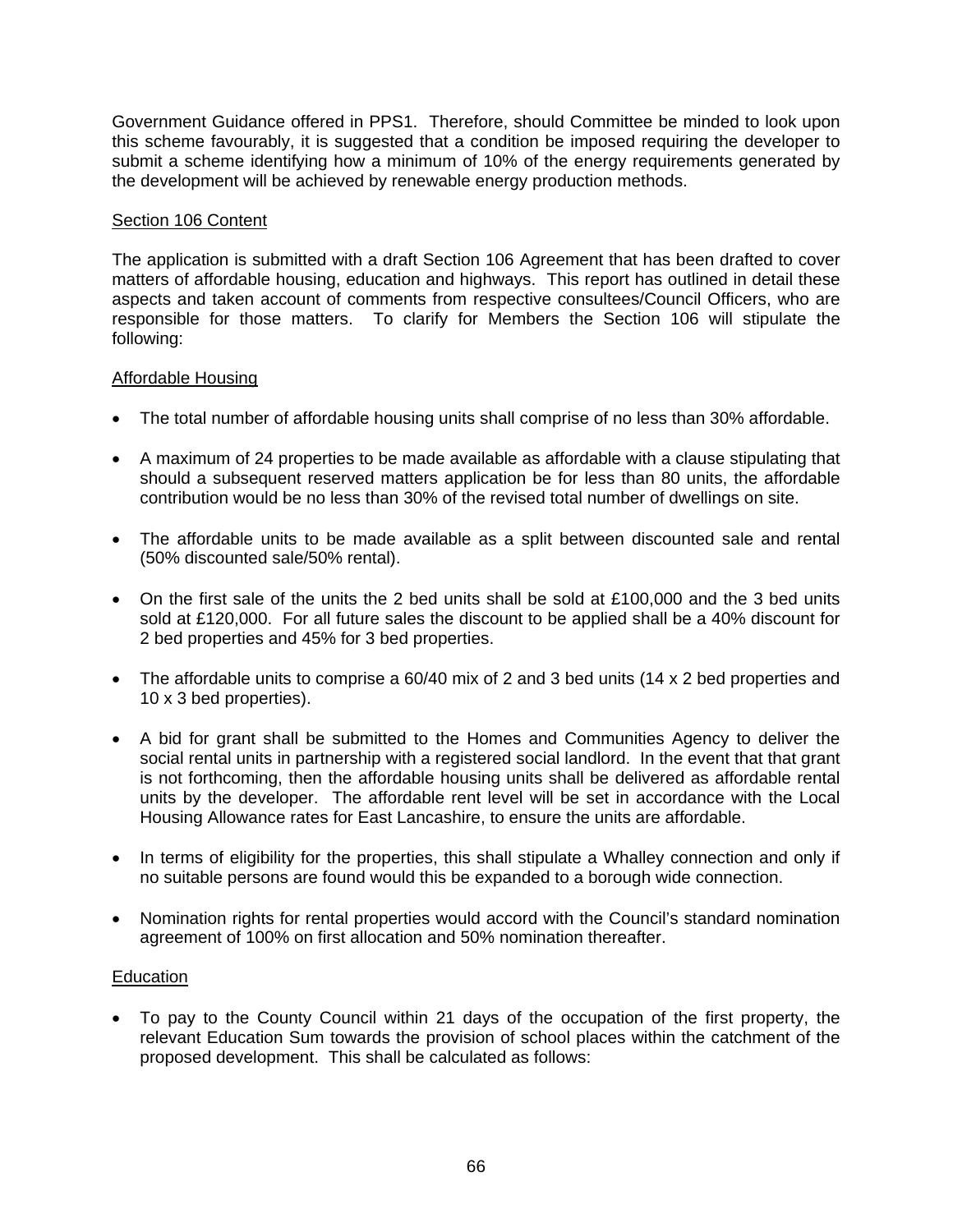'The Education Sum' is determined by the Education Index Figure, where for the purposes of the Education Index Figure, 'CC' is deemed to be £331,517 and the Education Index is the Building Costs Information Service (BCIS) all-in Tender Price Index published from time to time by the Royal Institute of Chartered Surveyors (RICS) or such other body from time to time replacing them.

'The Education Index Figure' is the sum calculated by applying the following foruma:

$$
\frac{CC \times CI}{01}
$$

Where:  $CC =$  the Education Contribution:

 $CI = the Index figure for the month before the date such relevant Education$ Contribution is payable;

and

 $01$  = the Index figure for the month and year of the date of this agreement.

# **Highways**

• A sum of £132,000 to be paid to the Council which would be used for the provision of additional highway safety measures.

Members will note that it is not proposed to request the sum LCC requested in respect of waste management ie £38,400. The contribution sought by LCC is in accordance with their Policy Paper on Planning Obligations in Lancashire which has not been formally adopted by this Council. A report presented to Planning and Development Committee on 18 December 2008 identified priorities for this Council when seeking contributions – namely affordable housing, transport safety, open space and education. However given the scale of development Members may wish to include waste management in the contributions sought under the Section 106 Agreement.

# Miscellaneous

There are a number of points raised by objectors that do not sit easily within the headings given to consider the main issues associated with this scheme. Some of the points raised are either matters of opinion eg the consultation exercise undertaken by the Co-op, which are not for the Local Planning Authority to pass comment on, or more statements of fact as opposed to points of concern/objection. However, I shall attempt to address the other issues raised.

In respect of the question regarding correct certificates and whether noise readings taken on another's land are admissible, advice has been sought from the Council's Solicitors. The conclusion reached is that the correct certificate was submitted with the application regarding land ownership and that it is appropriate to consider the noise data.

Reference is made to Whalley being a Conservation Area and whilst the centre of Whalley is within the Conservation Area the site is not – it is set approximately 120m to the north west of its recently extended boundary. Thus development of this site is not considered to have an adverse impact on the setting or character of the Conservation Area.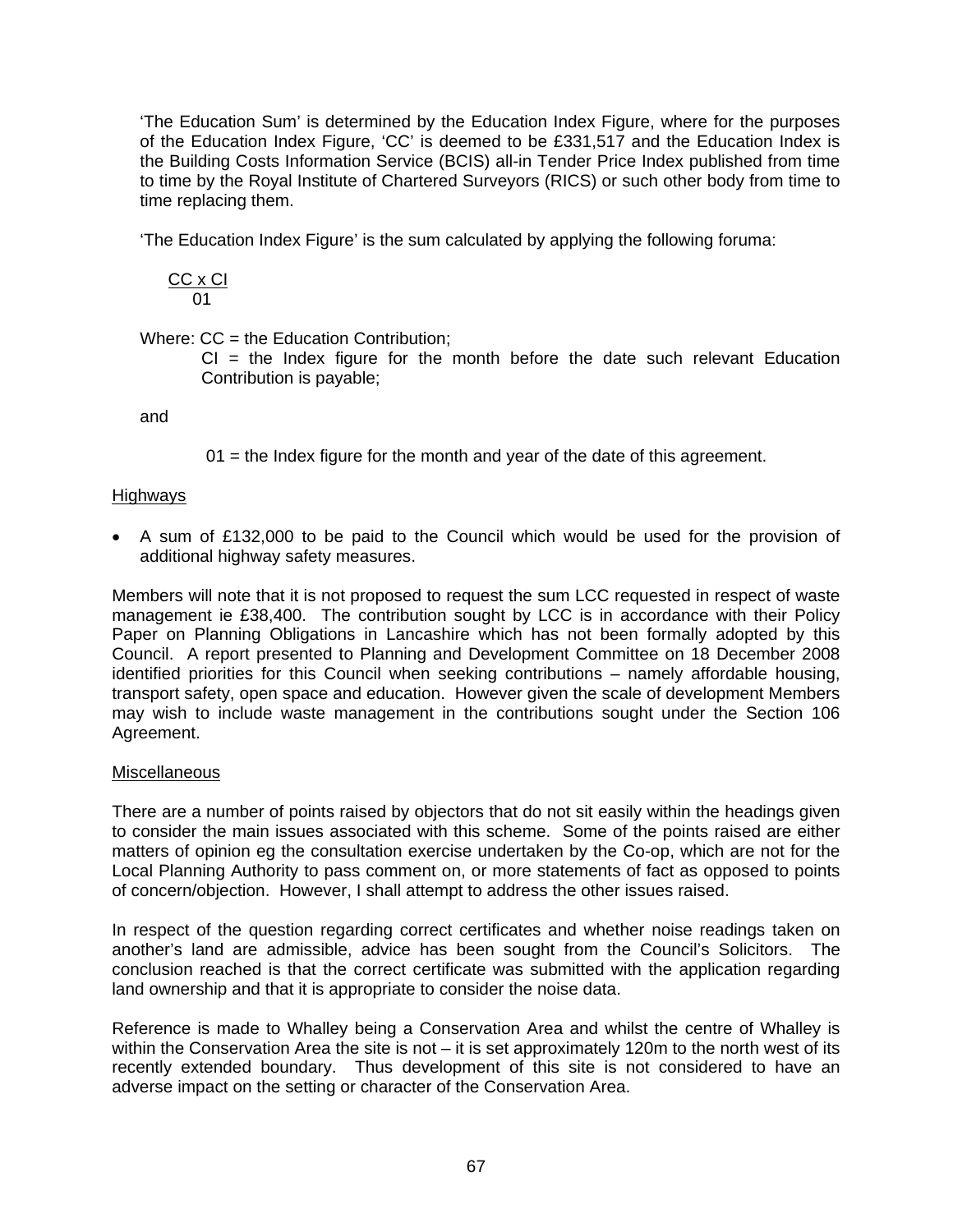Many objectors have questioned the need to develop this site for housing, given the number of dwellings available for sale in the area but the Council are required to have a five-year land supply and thus new land for development within the borough needs to be sought out and permission granted should the scheme comply with plan policies that are in place at the time of determination.

In respect of the suitability of other sites for affordable housing Committee need to treat each application on its own merits. It may be that sites objectors consider to be more suitable may not be held to comply with policy. As explained this site lies within the saved settlement limit and accords with the provisions of plan policy at this time.

Reference has been made to the ability of Whalley to cope with the additional properties in terms of shops and medical facilities. Whalley is identified as a high ranking settlement in Settlement Strategy outlined in the saved policies of the Districtwide Local Plan which reflects the level of services it has to offer. I have discussed this with the Council's Regeneration Team who have commented that they do not consider an additional 80 dwellings would prove detrimental to the trade of existing businesses within Whalley.

Objectors have raised loss of view and effect on house prices but as Members will be aware, these are not material planning considerations.

Therefore having consideration to all the above I am of the opinion that the scheme accords with plan policy and recommend accordingly.

## SUMMARY OF REASONS FOR APPROVAL

The proposal has no significant detrimental impact on nearby residential amenity, nor would it have an adverse visual impact or be to the detriment of highway safety.

RECOMMENDATION: That the application be Deferred and Delegated to the Director of Development Services for approval following the satisfactory completion of a Section 106 Agreement in line with the content of this report under the Section 106 heading and subject to the following conditions:

- 1. Application for approval of reserved matters must be made not later than the expiration of 3 years beginning with the date of this permission and the development must be begun not later than whichever is the latter of the following dates:
	- (a) the expiration of 3 years from the date of this permission; or
	- (b) the expiration of 2 years from final approval of the reserved matters, or in the case of approval of different dates, the final approval of the last such matter to be approved.

 REASON: In order that the Local Planning Authority shall be satisfied as to the details and because the application was made for outline permission and comply with Policy G1 of the Ribble Valley Districtwide Local Plan.

2. Detailed plans indicating the design and external appearance of the buildings, landscape and boundary treatment, parking and manoeuvring arrangements of vehicles, including a contoured site plan showing existing features, the proposed slab floor level and road level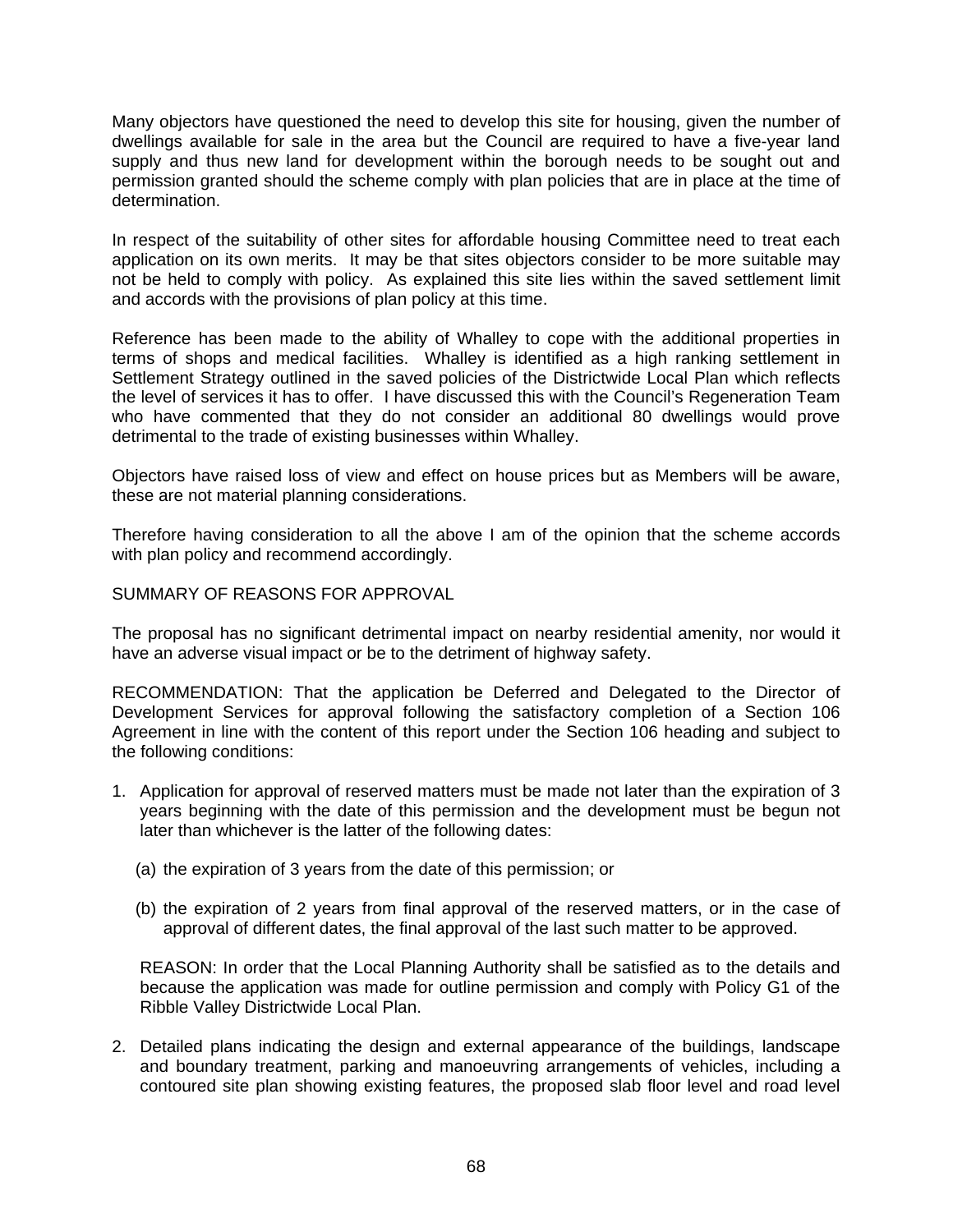(called the reserved matters) shall be submitted to and approved by the Local Planning Authority before development commences.

REASON: To comply with Policy G1 of the Ribble Valley Districtwide Local Plan and in order that the Local Planning Authority should be satisfied as to the details and because the application was made for outline permission.

3. This outline planning permission shall be read in conjunction with the Section 106 Agreement dated …

REASON: For the avoidance of doubt as the application is subject of an agreement.

4. Prior to commencement of development a scheme identifying how a minimum of 10% of the energy requirements generated by the development will be achieved by renewable energy production methods, shall be submitted to and approved in writing by the Local Planning Authority. The scheme shall then be provided in accordance with the approved details prior to occupation of the development and thereafter retained.

 REASON: In order to encourage renewable energy and to comply with Policy G1 of the Ribble Valley Districtwide Local Plan.

5. Development shall not begin until a scheme for surface water drainage and attenuation for the site, based on sustainable drainage principles and assessment of the hydrological and hydro geological context of the development has been submitted to and approved in writing by the Local Planning Authority. Details of the maintenance and management of the scheme after completion shall be included. The scheme shall subsequently be implemented in accordance with the approved details before the development is completed.

 REASON: In order to comply with Policy G1 of the Ribble Valley Districtwide Local Plan in order to prevent the increased risk of flooding, to improve and protect water quality, to improve habitat and amenity and to ensure future maintenance of the surface water drainage system.

6. Any application for the approval of reserved matters shall include specific details of the provision of a suitable noise barrier along the southern and western boundaries of the site. The measures so submitted and approved shall then be fully implemented to the written satisfaction of the Local Planning Authority and thereafter retained in perpetuity.

 REASON: In accordance with Policy G1 of the Ribble Valley Districtwide Local Plan to prevent noise intrusion from normal activities on the adjacent Highways Council Depot and commercial units on The Sidings Business Park.

7. The layout and design of the site and individual residential units shall incorporate sufficient mitigation measures such that an internal noise level of 30dB  $L_{Aea,8h}$  and a maximum noise level of 45dB  $L_{AFmax}$  are not exceeded within habitable rooms used for the purpose of resting/sleeping between the hours of 2300 and 0700 hours.

 REASON: In accordance with Policy G1 of the Ribble Valley Districtwide Local Plan to prevent noise intrusion from normal activities on the adjacent Highways Council Depot and commercial units on The Sidings Business Park.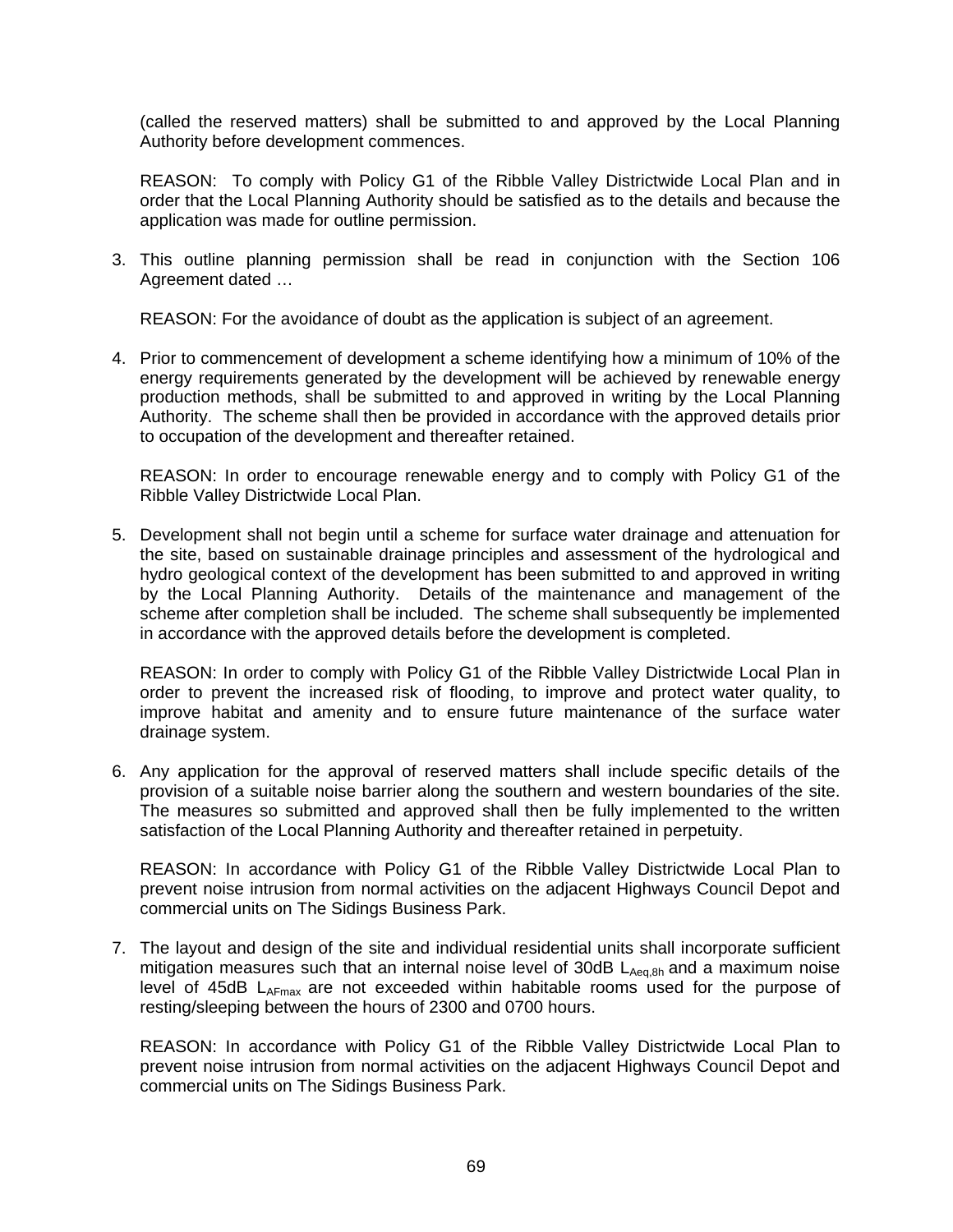8. Unless otherwise agreed in writing with the Local Planning Authority the development shall be carried out in strict accordance with the recommendations of the ecological assessment prepared by TEP Version 3.0 dated September 2010.

 REASON: To comply with Policies G1 and ENV7 of the Ribble Valley Districtwide Local Plan ensuring that no species/habitat protected by the Wildlife and Countryside Act 1981 are destroyed.

9. The new estate road/access between the site and Hayhurst Road shall be constructed in accordance with the Lancashire County Council Specification for Construction of Estate Roads to at least base course level before any development takes place within the site.

 REASON: To comply with Policies G1 and T1 of the Ribble Valley Districtwide Local Plan and to ensure that satisfactory access is provided to the site before the development hereby permitted becomes operative.

10. Prior to commencement of construction works, facilities shall be provided within the site by which means the wheels of vehicles may be cleaned before leaving the site, the wheel cleaning facilities shall be retained throughout the life of the development.

 REASON: To comply with Policy G1 of the Ribble Valley Districtwide Local Plan and to avoid the possibility of the public highway being affected by the deposit of mud and/or loose materials thus creating a potential hazard to road users.

11. Prior to commencement of development a shallow soil intrusive site investigation and geotechnical site investigation shall be carried out in accordance with the conclusion of the Land Quality Preliminary Risk Assessment dated 24 September 2010. The investigation shall assess the presence, nature and extent of contaminated soil and stability of the boulder clay material and shall incorporate any remedial measures shown to be necessary. Such measures shall be carried out in accordance with the findings/recommendations of the investigation.

 REASON: In accordance with Policy G1 of the Ribble Valley Districtwide Local Plan in the interests of amenity.

12. Prior to commencement of development a landscape management plan including long term design objectives, timing of the works, management responsibilities and maintenance schedules for all landscaped areas (other than within curtilages of buildings) including the play area shall be submitted to and approved in writing by the Local Planning Authority. The management plan shall also provide precise details of all play equipment and its maintenance and indicate a timescale when the play space shall be provided and made available for use. The landscape management plan shall be carried out in accordance with the details so approved.

 REASON: In the interests of residential and visual amenity in accordance with Policy G1 of the Ribble Valley Districtwide Local Plan.

13. No part of the development shall be commenced until a Traffic Regulation Order to introduce junction protection measures on Hayhurst Road has been confirmed and implemented.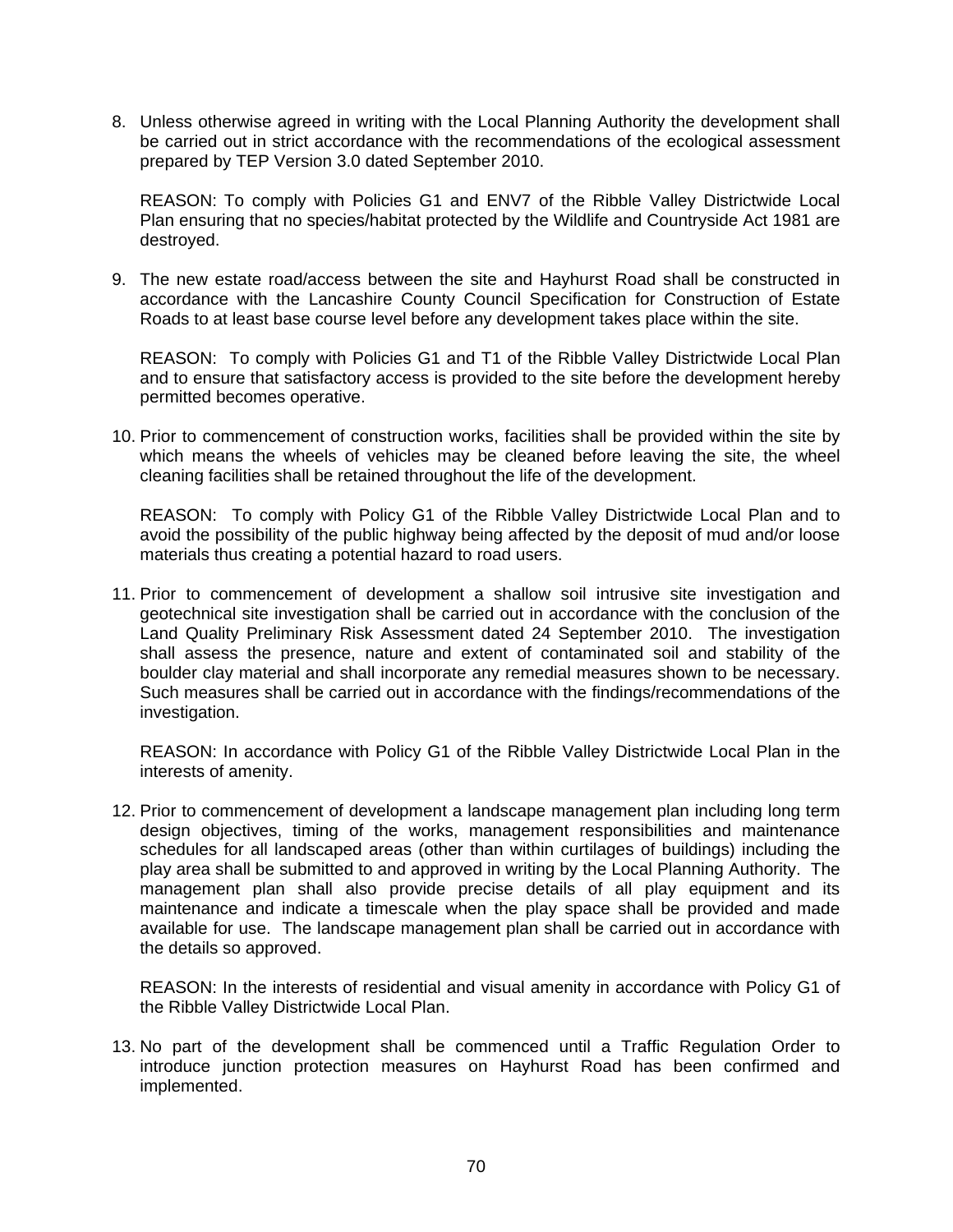REASON: In order to comply with Policy G1 of the Ribble Valley Districtwide Local Plan in the interests of highway safety.

14. Prior to commencement of development a scheme for the provision of additional highway safety measures to ensure compliance with the 30mph shall be submitted to and approved in writing by the Local Planning Authority in consultation with the Highway Authority. The scheme shall detail the measures required and timescale for implementation and be provided in accordance with the details so approved.

 REASON: To comply with Policy G1 of the Ribble Valley Districtwide Local Plan in the interests of highway safety.

15. The submission of reserved matters in respect of layout, scale, appearance and landscaping and implementation of development shall be carried out in substantial accordance with the Design and Access Statement dated September 2010 as amended, by a revised indicative parameters table and illustrative sections A-A and B-B received by letter dated 19 November 2010.

REASON: For the avoidance of doubt to define the scope of this permission.

16. This permission insofar as it relates to matters of access to the site from Hayhurst Road shall be implemented in accordance with the proposal as detailed in drawing N0 1899-01 dated 27 September 2010 submitted as part of the Transport Assessment.

REASON: For the avoidance of doubt to clarify which plans are relevant.

17. The plans and particulars submitted in accordance with condition 2 above shall include an Arboricultural Method Statement and Tree Protection Plan (including a tree protection monitoring schedule) detailing special mitigation construction issues in accordance with BS5837 as outlined in the Arboricultural Impact Assessment submitted in support of this application. The development shall thereafter be carried out in strict accordance with the procedures, working methods and protection measures so identified and approved unless agreed otherwise in writing by the Local Planning Authority.

 REASON: In order to ensure that any trees affected by development and included in a Tree Preservation Order/considered to be of visual, historic or botanical value are afforded maximum physical protection from the adverse effects of development in accordance with Policies G1 and ENV13 of the Ribble Valley Districtwide Local Plan.

# NOTE(S):

- 1. This consent requires the construction, improvement or alteration of an access to the public highway. Under the Highways Act 1980 Section 184 the County Council as Highway Authority must specify the works to be carried out. Only the Highway Authority or a contractor approved by the Highway Authority can carry out these works and therefore before any access works can start you must contact the Environment Directorate for further information by telephoning Area Surveyor East 01254 823831 or writing to the Area Surveyor East, Lancashire County Council, Area Office, Riddings Lane, Whalley, Clitheroe BB7 9RW quoting the planning application number.
- 2. In consideration of condition 4 on renewables the Council would have some regard to energy efficient measures used on buildings.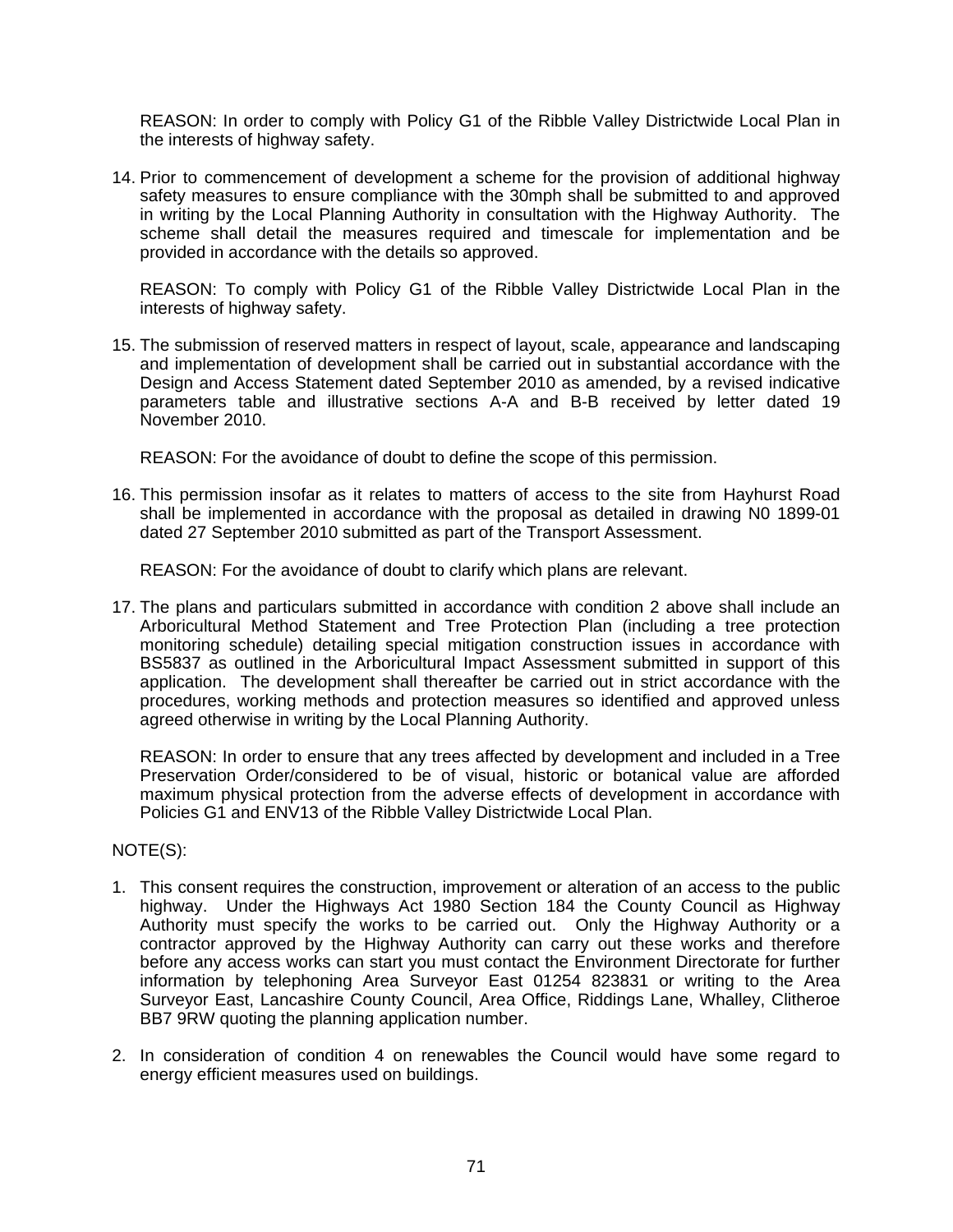- 3. Any works to the watercourse within or adjacent to the site which involve infilling, diversion, culverting or which may otherwise restrict flow, require the prior formal consent of the Environment Agency under Section 23 of the Land Drainage Act 1991. Culverting other than for access purposes is unlikely to receive consent, without full mitigation of loss of flood storage and habitats.
- 4. The applicant is advised that the Section 106 Agreement shall be in accordance with the criteria laid out under the relevant section of the report to Planning and Development Committee on 13 January 2011.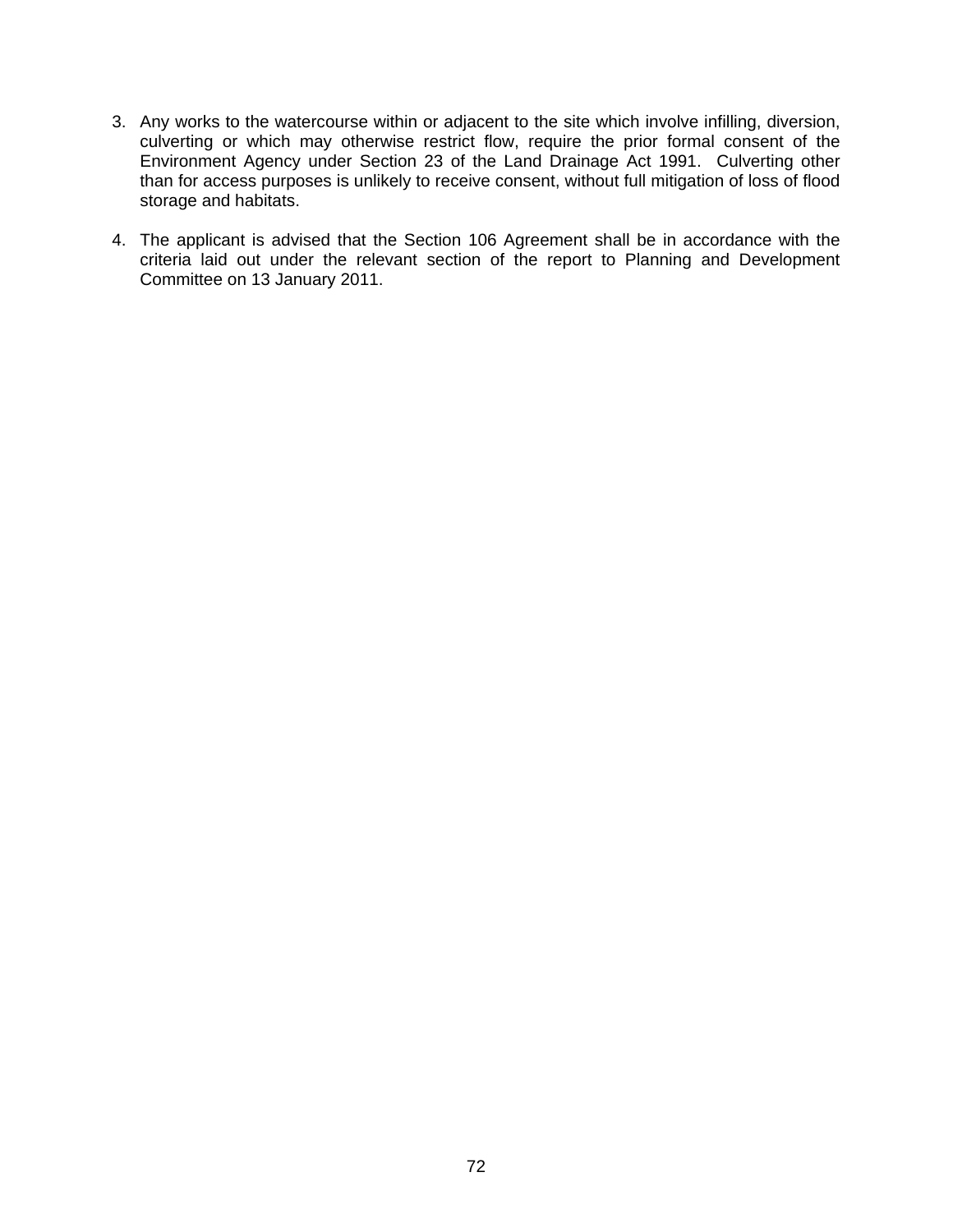## ITEMS DELEGATED TO DIRECTOR OF DEVELOPMENT SERVICES UNDER SCHEME OF DELEGATED POWERS AND

The following proposals have been determined by the Director of Development Services under delegated powers:

### APPLICATIONS APPROVED

| Plan No:      | <u> Proposal:</u>                                                                                                                                                                                                                                                             | Location:                                                                           |
|---------------|-------------------------------------------------------------------------------------------------------------------------------------------------------------------------------------------------------------------------------------------------------------------------------|-------------------------------------------------------------------------------------|
| 3/2010/0534/P | Non material<br>amendment to planning<br>consent 3/2006/0564 for rearrangement of<br>window and door positions, alterations to<br>glazed entrance and addition of first floor<br>fire escape for a proposed food service<br>distribution facility and associated offices      | <b>Barrow Brook Business Park</b><br><b>Barrow</b>                                  |
| 3/2010/0693/P | adaptation<br>Proposed<br>and<br>re-use<br>οf<br>redundant barn to one dwelling and two<br>holiday cottages                                                                                                                                                                   | <b>Brockthorn</b><br>Tosside, Skipton                                               |
| 3/2010/0727/P | Proposed installation of 2no. flashing<br>pedestrian crossing signs at the main<br>entrance; 1no. safety banner adjacent to<br>the main entrance; 1no. safety sign located<br>on building within the main site and 2no.<br>pole signs at the main entrance                    | <b>BAE Systems</b><br>Samlesbury Aerodrome<br>Myerscough Road<br><b>Balderstone</b> |
| 3/2010/0805/P | Retrospective application for the overhaul<br>of an existing small agricultural building to<br>allow continued use. Leaking unsafe flat<br>concrete roof replaced by a pitched roof in<br>sandstone<br>roofing<br>natural<br>flags,<br>in<br>accordance with local vernacular | Land at Laythams Farm<br><b>Back Lane</b><br>Slaidburn                              |
| 3/2010/0826/P | Replacement of the existing sales office,<br>shop, offices and storage on two levels                                                                                                                                                                                          | <b>Empress Fencing</b><br>Clitheroe Road, Chatburn                                  |
| 3/2010/0850/P | Proposed front porch                                                                                                                                                                                                                                                          | 37 Larkhill Cottages<br><b>Brockhall Village</b>                                    |
| 3/2010/0863/P | Proposed rear extension to existing<br>bungalow                                                                                                                                                                                                                               | 27 Hillcrest Road<br>Langho                                                         |
| 3/2010/0864/P | Single storey rear extension                                                                                                                                                                                                                                                  | <b>16 Siddows Avenue</b><br>Clitheroe                                               |
| 3/2010/0866/P | Proposed<br>utility<br>garage<br>and<br>room<br>extension to the side of the existing house<br>with a bedroom and en-suite over                                                                                                                                               | 8 Berkshire Close<br>Wilpshire                                                      |
| 3/2010/0867/P | Erection of a canopy to shelter an outdoor<br>play area and store                                                                                                                                                                                                             | Longridge C of E Primary<br>School<br>Berry Lane, Longridge                         |
| 3/2010/0873/P | Proposed Orangery and study extension at<br>the side and front of the property                                                                                                                                                                                                | 15 Browgate, Sawley                                                                 |
| 3/2010/0874/P | First floor side extension to form bedroom<br>and bathroom                                                                                                                                                                                                                    | <b>6 Station Close</b><br>Wilpshire                                                 |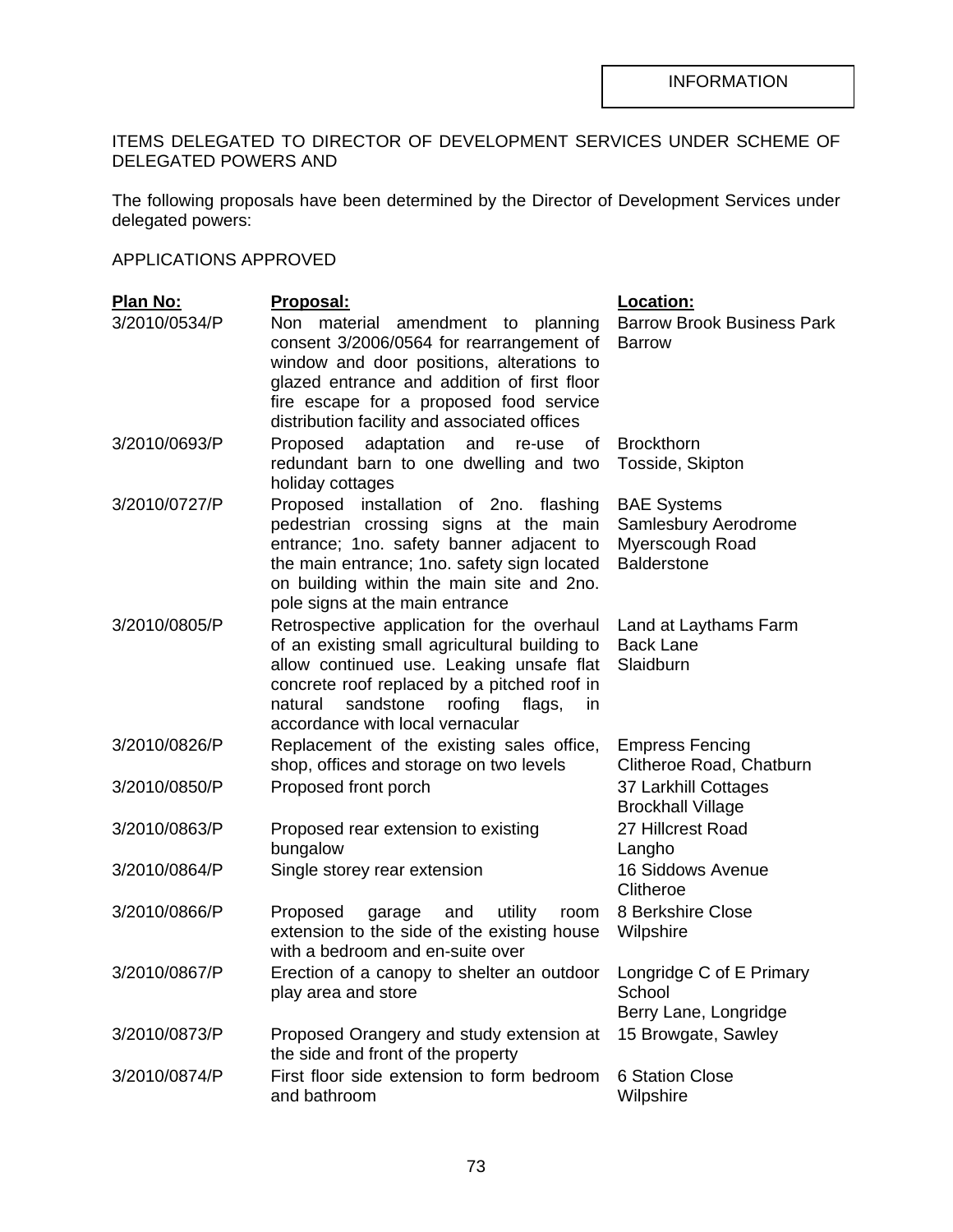| Plan No:                       | Proposal:                                                                                                                                                                                                                                               | Location:                                                    |
|--------------------------------|---------------------------------------------------------------------------------------------------------------------------------------------------------------------------------------------------------------------------------------------------------|--------------------------------------------------------------|
| 3/2010/0879/P                  | Application for the discharge of condition<br>no. 3 (colour of blades, rotor head and<br>mast) of planning consent 3/2010/0527/P                                                                                                                        | Whittakers Farm, Back Lane<br>Read                           |
| 3/2010/0890/P                  | Change of use to first floor from storage<br>(B8) to retail (A1)                                                                                                                                                                                        | EQ Women's Clothing<br>36 King Street, Clitheroe             |
| 3/2010/0896/P                  | Two-storey rear extension. Re-submission<br>of application 3/2010/0570P                                                                                                                                                                                 | 20 Longridge Road<br>Chipping                                |
| 3/2010/0904/P                  | Fascia sign                                                                                                                                                                                                                                             | 4 Wellgate<br>Clitheroe                                      |
| 3/2010/0907/P                  | Application for a non-material amendment<br>to planning consent 3/2010/0718P, to<br>change the solar panel manufacturer/type<br>leading to a change of panel layout, 10<br>panels maintained as original plans                                          | The Barn<br>George Lane<br>Read                              |
| 3/2010/0910/P                  | Agricultural buildings to be constructed in<br>five phases and the form of a steel framed<br>agricultural building                                                                                                                                      | Wycongill<br><b>Holden Lane</b><br>Bolton-by-Bowland         |
| 3/2010/0912/P                  | Single storey rear extension                                                                                                                                                                                                                            | 4 Longsight Avenue<br>Clitheroe                              |
| 3/2010/0914/P                  | Application for the discharge of condition<br>no.5 (conservation rooflights) and condition<br>(materials)<br>of planning<br>no.6<br>consent<br>3/2010/0139P                                                                                             | <b>Witton Lodge</b><br><b>School Lane</b><br>Simonstone      |
| 3/2010/0919/P                  | Agricultural buildings to be constructed in                                                                                                                                                                                                             | Wycongill                                                    |
| 3/2010/0920/P                  | five phases and the form of a steel framed                                                                                                                                                                                                              | <b>Holden Lane</b>                                           |
| 3/2010/0921/P<br>3/2010/0922/P | agricultural building                                                                                                                                                                                                                                   | Bolton-by-Bowland                                            |
| 3/2010/0925/P                  | Proposed change of use of activity centre<br>to a Bed & Breakfast business, extension<br>into the old rest room to form a guest<br>lounge and alteration of the windows, and<br>alteration of the instructor room window to                             | <b>Fell View Barn</b><br><b>Baygate</b><br>Bolton-by-Bowland |
|                                | form a doorway                                                                                                                                                                                                                                          |                                                              |
| 3/2010/0927/P                  | Roof over yard area between two existing<br>buildings to reduce run-off                                                                                                                                                                                 | Lower Alston Farm<br>Riverside, Ribchester                   |
| 3/2010/0932/P                  | Proposed chill store extension to existing<br>dairy                                                                                                                                                                                                     | <b>Bolton Fold Farm</b><br>Alston Lane, Alston, Preston      |
| 3/2010/0948P                   | Application for a non-material amendment<br>planning consent 3/2010/0615P -<br>to<br>omission of sliding folding doors, double<br>door set to be fixed and face brickwork<br>panel to match those already proposed<br>and approved on the original plan | Stonebridge Garage<br><b>Kestor Lane</b><br>Longridge        |
| 3/2010/0957/P                  | Application for Non material amendment to<br>planning consent 3/2010/0803/P in relation<br>additional<br>ducting<br>for<br>to<br>proposed<br>insulation of new air purification system                                                                  | <b>Jones Stroud Insulations</b><br>Queen Street, Longridge   |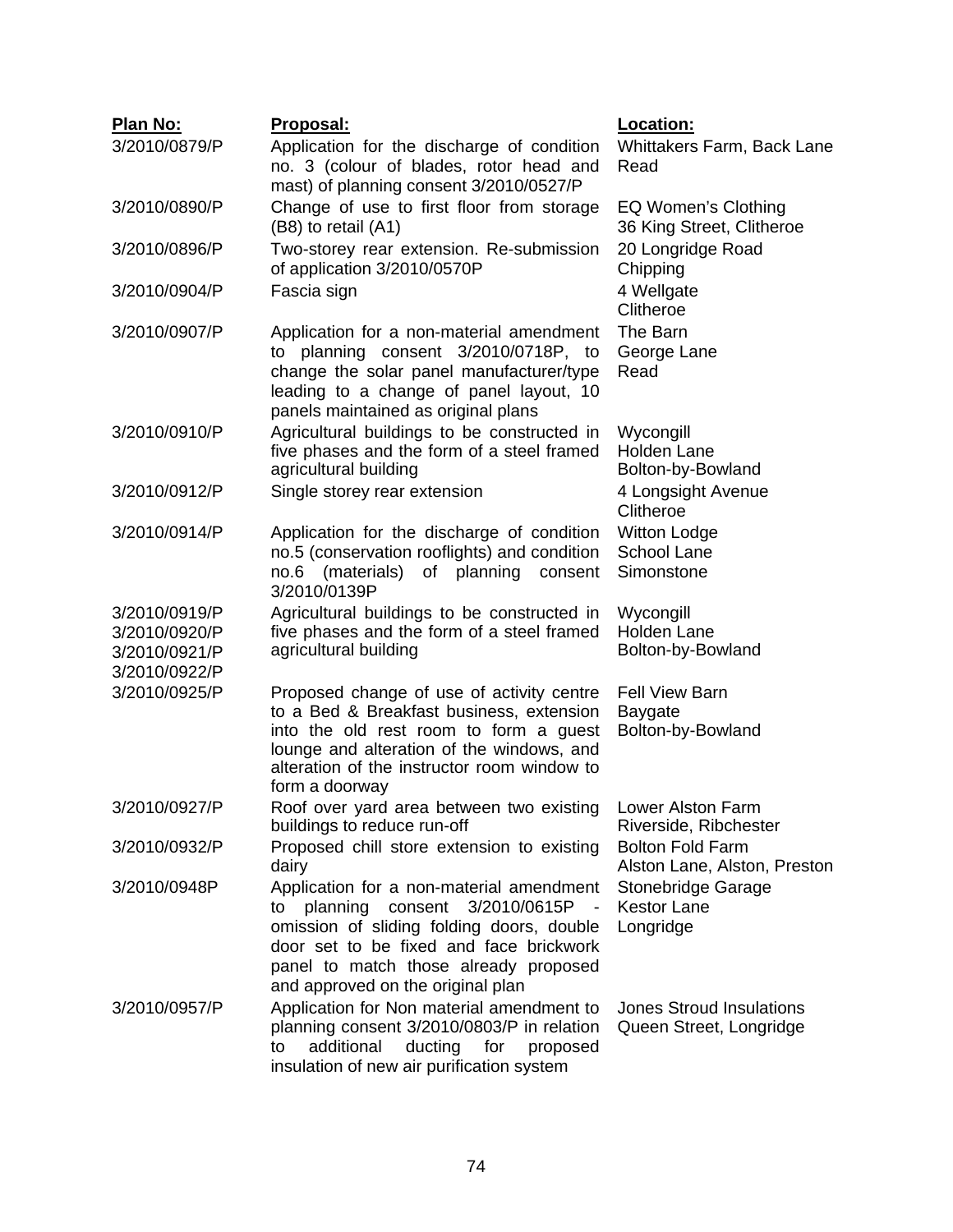**Plan No: Proposal: Location:** 3/2010/0975/P Application for non-material amendment to Moor Game Hall allow the substitution of the previously approved 15m Eoltec wind turbine, with a Longridge C&F Green Energy CF6e wind turbine

**Dutton** 

#### APPLICATIONS REFUSED

| Plan No: | Proposal: | Location: |
|----------|-----------|-----------|
|          |           |           |

 $3/2010/0861/P$  Proposed first extension to the rear and Salesbury new window at first floor to the front elevation

92 Ribchester Road

#### **Reasons for Refusal**

G1, H10, SPG – Incongruous development to the visual detriment of the original property, and the character of this row of terraced cottages.

#### SECTION 106 APPLICATIONS

| Plan No: | <b>Proposal/Location:</b> | Progress: |  |
|----------|---------------------------|-----------|--|
|          | <b>None</b>               |           |  |

TOWN AND COUNTRY PLANNING (GENERAL PERMITTED DEVELOPMENT) ORDER 1995 PARTS 6 & 7 PRIOR NOTIFICATION OF AGRICULTURAL AND FORESTRY BUILDINGS AND ROADS PRIOR APPROVAL **NOT** REQUIRED

| Plan No:      | <b>Proposal:</b>                       | <b>Location:</b> |
|---------------|----------------------------------------|------------------|
| 3/2010/0967/P | Proposed workshop for farm maintenance | Cockshutts Farm  |
|               |                                        | Pendleton        |

TOWN AND COUNTRY PLANNING (GENERAL PERMITTED DEVELOPMENT) ORDER 1995 PARTS 6 & 7 PRIOR NOTIFICATION OF AGRICULTURAL AND FORESTRY BUILDINGS AND ROADS PRIOR APPROVAL REQUIRED AND REFUSED

| Plan No:      | Proposal:                   |
|---------------|-----------------------------|
| 3/2010/0788/P | <b>Agricultural housing</b> |

**Location:** 

Dean Farm Sabden

#### CERTIFICATE OF LAWFULNESS FOR A PROPOSED USE OR DEVELOPMENT

**Plan No: Proposal: Location:** 3/2010/0915/P Application for a certificate of lawful 28 Copperfield Close development for a proposed single storey Clitheroe lean-to rear extension and alterations to the existing front porch to add a door and window (without extending the porch)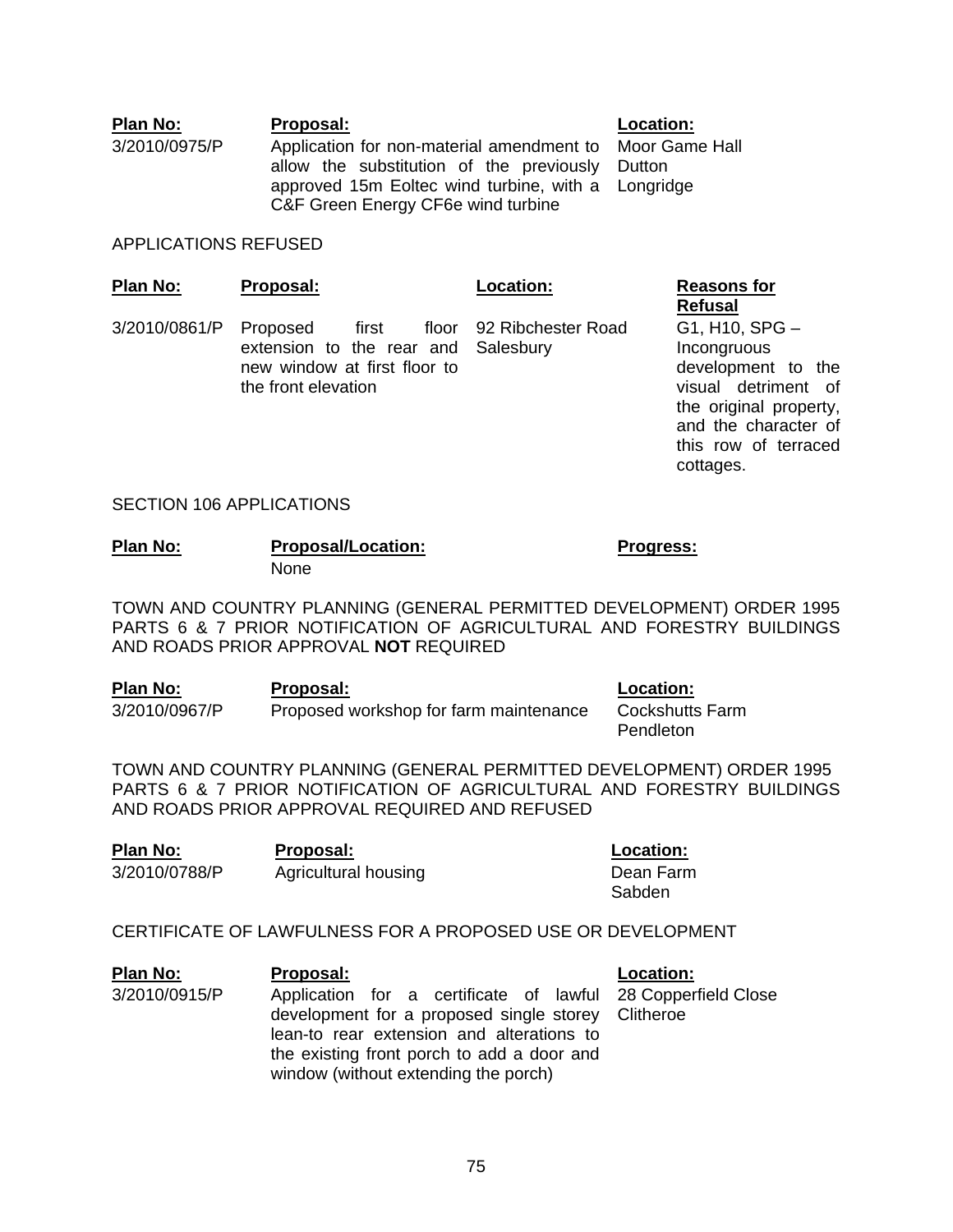## APPLICATIONS WITHDRAWN

| Plan No:      | Proposal:                                                                                                                                                                                                                       | Location:                                                     |
|---------------|---------------------------------------------------------------------------------------------------------------------------------------------------------------------------------------------------------------------------------|---------------------------------------------------------------|
| 3/2010/0135/P | Construction of agricultural building for<br>livestock/agricultural vehicles                                                                                                                                                    | <b>Capsticks Field</b><br><b>Burnley Road, Gisburn</b>        |
| 3/2010/0843/P | Demolition of outbuilding and construction<br>of garage/workshop, household storage,<br>office/design studio and recreational space<br>and self contained two bed holiday cottage,<br>solar panels and heat pump and water tank | <b>Chorley House</b><br><b>Back Commons Lane</b><br>Clitheroe |
| 3/2010/0844/P | Demolition of buildings at Victoria Mill with<br>retention of the Mill chimney                                                                                                                                                  | Victoria Mill<br>Watt Street, Sabden                          |
| 3/2010/0845/P | Demolition of existing mill, opening up of<br>Sabden Brook, the erection of 46 dwellings<br>(20 affordable), a new access road to Watt<br>Street and retention of the Mill chimney                                              | Victoria Mill<br><b>Watt Street</b><br>Sabden                 |
| 3/2010/0889/P | Agricultural building 30m x 3m x 5.4m to<br>store machinery                                                                                                                                                                     | Fell View Barn, Baygate<br>Bolton-by-Bowland                  |

# APPEALS UPDATE

| <b>Application</b> | <b>Date</b>      | <b>Applicant/Proposal/Site:</b> | <b>Type of</b>  | Date<br>οf              | Progress:       |
|--------------------|------------------|---------------------------------|-----------------|-------------------------|-----------------|
| <u>No:</u>         | <b>Received:</b> |                                 | <u> Appeal:</u> | <b>Inquiry/Hearing:</b> |                 |
| 3/2009/0261        | 6.7.10           | <b>Chaigley Farms Limited</b>   |                 | Hearing $-$ held        | <b>APPEAL</b>   |
| D                  |                  | Resubmission of outline         |                 | 23<br>November          | <b>ALLOWED</b>  |
|                    |                  | for<br>application<br>farm      |                 | 2010                    | 2.12.10         |
|                    |                  | worker's<br>dwelling,           |                 |                         |                 |
|                    |                  | including siting with all       |                 |                         |                 |
|                    |                  | other matters reserved          |                 |                         |                 |
|                    |                  | Old Dairy Farm                  |                 |                         |                 |
|                    |                  | Chipping Road                   |                 |                         |                 |
| 3/2010/0474        | 1.9.10           | Chaigley<br>Mrs K Hughes        | <b>WR</b>       |                         | <b>AWAITING</b> |
| D                  |                  | Proposed<br>internal            |                 |                         | <b>DECISION</b> |
|                    |                  | partition, new<br>internal      |                 |                         |                 |
|                    |                  | opening and false ceiling       |                 |                         |                 |
|                    |                  | (Listed Building Consent)       |                 |                         |                 |
|                    |                  | 35 King Street                  |                 |                         |                 |
|                    |                  | Whalley                         |                 |                         |                 |
| 3/2010/0691        | 3.11.10          | Mr David Lawson                 | House-          |                         | <b>AWAITING</b> |
| D                  |                  | Proposed two-storey side holder |                 |                         | <b>DECISION</b> |
|                    |                  | extension<br>and<br>dormer      | Appeal          |                         |                 |
|                    |                  | window to rear elevation        |                 |                         |                 |
|                    |                  | <b>7 Hillside Drive</b>         |                 |                         |                 |
|                    |                  | <b>West Bradford</b>            |                 |                         |                 |